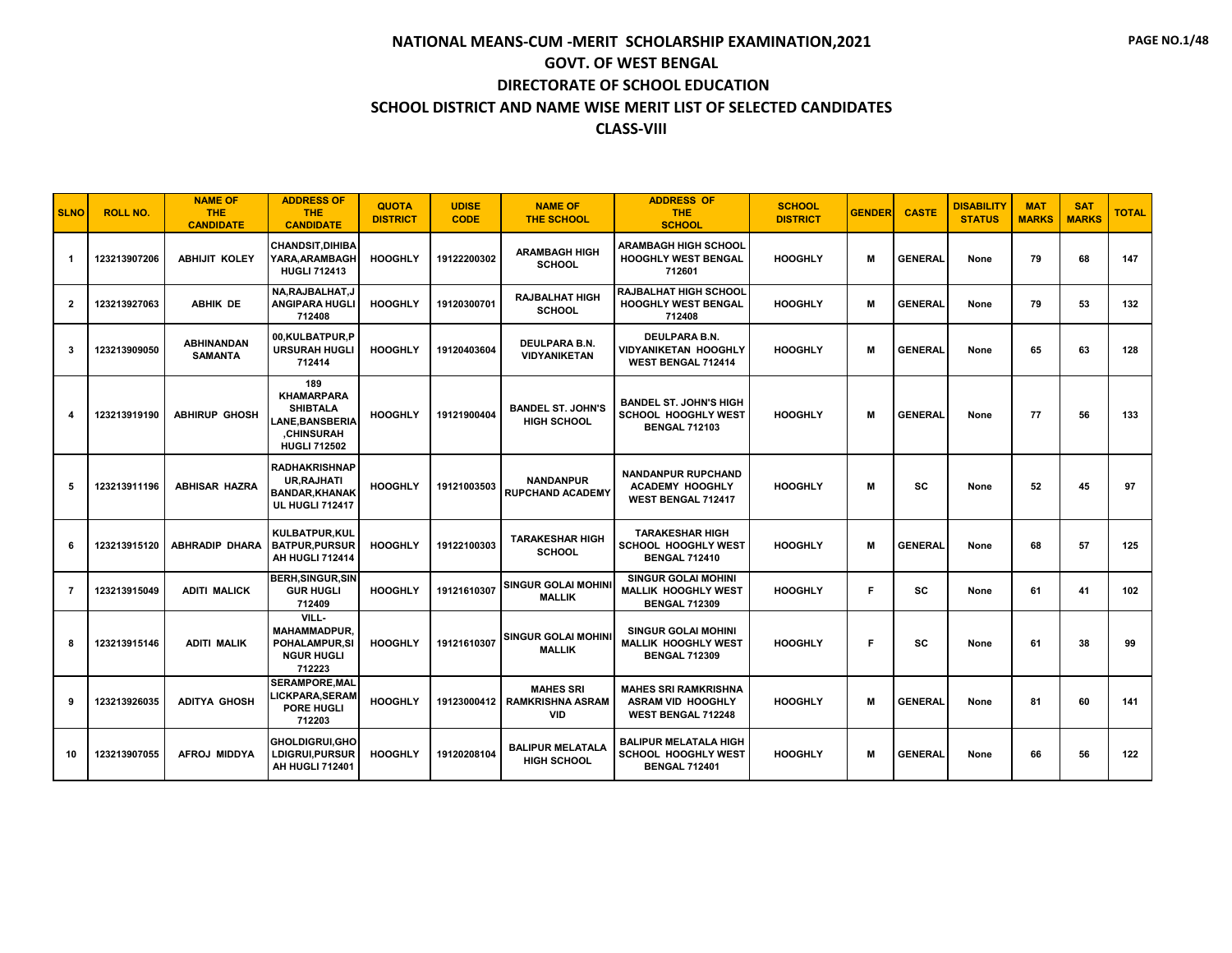| <b>SLNO</b> | <b>ROLL NO.</b> | <b>NAME OF</b><br><b>THE</b><br><b>CANDIDATE</b> | <b>ADDRESS OF</b><br><b>THE</b><br><b>CANDIDATE</b>                                                             | <b>QUOTA</b><br><b>DISTRICT</b> | <b>UDISE</b><br><b>CODE</b> | <b>NAME OF</b><br><b>THE SCHOOL</b>                          | <b>ADDRESS OF</b><br><b>THE</b><br><b>SCHOOL</b>                                                  | <b>SCHOOL</b><br><b>DISTRICT</b> | <b>GENDER</b> | <b>CASTE</b>   | <b>DISABILITY</b><br><b>STATUS</b> | <b>MAT</b><br><b>MARKS</b> | <b>SAT</b><br><b>MARKS</b> | <b>TOTAL</b> |
|-------------|-----------------|--------------------------------------------------|-----------------------------------------------------------------------------------------------------------------|---------------------------------|-----------------------------|--------------------------------------------------------------|---------------------------------------------------------------------------------------------------|----------------------------------|---------------|----------------|------------------------------------|----------------------------|----------------------------|--------------|
| 11          | 123213915047    | <b>AKASH MAN</b>                                 | 69.DWARHATTA.H<br><b>ARIPAL HUGLI</b><br>712403                                                                 | <b>HOOGHLY</b>                  | 19120915603                 | <b>DWARHATTA</b><br><b>RAJESWARI INS(HIGH)</b>               | <b>DWARHATTA RAJESWARI</b><br><b>INS(HIGH) HOOGHLY WEST</b><br><b>BENGAL 712403</b>               | <b>HOOGHLY</b>                   | M             | <b>SC</b>      | None                               | 70                         | 62                         | 132          |
| 12          | 123213911189    | <b>ALINA AFREEN</b>                              | BHURKUNDA, BHU<br><b>RKUNDA.GOGHAT</b><br><b>HUGLI 712611</b>                                                   | <b>HOOGHLY</b>                  | 19121202704                 | <b>BHURKUNDA HIGH</b><br><b>SCHOOL</b>                       | <b>BHURKUNDA HIGH</b><br><b>SCHOOL HOOGHLY WEST</b><br><b>BENGAL 712611</b>                       | <b>HOOGHLY</b>                   | F.            | <b>GENERAL</b> | None                               | 73                         | 56                         | 129          |
| 13          | 123213911177    | <b>ALOK SAMANTA</b>                              | JANGALPARA, JA<br><b>NGALPARA, PURS</b><br><b>URAH HUGLI</b><br>712401                                          | <b>HOOGHLY</b>                  | 19120405502                 | JANGALPARA B.C.K.M.<br><b>HIGH</b>                           | JANGALPARA B.C.K.M.<br><b>HIGH HOOGHLY WEST</b><br><b>BENGAL 712419</b>                           | <b>HOOGHLY</b>                   | M             | <b>GENERAL</b> | None                               | 76                         | 62                         | 138          |
| 14          | 123213919180    | <b>AMRITA DEY</b>                                | HAUR, AMRA, DAD<br><b>PUR HUGLI</b><br>712149                                                                   | <b>HOOGHLY</b>                  | 19121700504                 | <b>MEMARI ABDUL HAMID</b><br><b>HIGH</b>                     | <b>MEMARI ABDUL HAMID</b><br>HIGH HOOGHLY WEST<br><b>BENGAL 712149</b>                            | <b>HOOGHLY</b>                   | F             | <b>GENERAL</b> | None                               | 75                         | 57                         | 132          |
| 15          | 123213908070    | <b>ANAL MURMU</b>                                | <b>WARD NO</b><br>06,ARAMBAGH,AR<br><b>AMBAGH HUGLI</b><br>712601                                               | <b>HOOGHLY</b>                  | 19122200302                 | <b>ARAMBAGH HIGH</b><br><b>SCHOOL</b>                        | <b>ARAMBAGH HIGH SCHOOL</b><br><b>HOOGHLY WEST BENGAL</b><br>712601                               | <b>HOOGHLY</b>                   | M             | ST             | None                               | 41                         | 34                         | 75           |
| 16          | 123213908074    | ANANYA MANDAL                                    | <b>PASCHIM</b><br>PARA, KHANAKUL<br><b>KHANAKUL HUGLI</b><br>712406                                             | <b>HOOGHLY</b>                  | 19120201104                 | KHANAKUL K.V.<br><b>BALIKA VIDYALAYA</b>                     | KHANAKUL K.V. BALIKA<br><b>VIDYALAYA HOOGHLY</b><br><b>WEST BENGAL 712406</b>                     | <b>HOOGHLY</b>                   | F             | <b>GENERAL</b> | None                               | 65                         | 53                         | 118          |
| 17          | 123213915003    | <b>ANGSHUK DEY</b>                               | <b>SURERPUKUR</b><br><b>BISHOHARITALA.</b><br><b>CHANDANNAGAR</b><br><b>CHANDANNAGAR</b><br><b>HUGLI 712136</b> | <b>HOOGHLY</b>                  | 19122301205                 | CHANDANNAGORE<br><b>KANAILAL</b><br><b>VIDYAMANDIR (ENG)</b> | <b>CHANDANNAGORE</b><br><b>KANAILAL VIDYAMANDIR</b><br>(ENG) HOOGHLY WEST<br><b>BENGAL 712136</b> | <b>HOOGHLY</b>                   | м             | <b>GENERAL</b> | None                               | 76                         | 68                         | 144          |
| 18          | 123213919086    | <b>ANIK GHOSH</b>                                | DHANIAKHALI.DH<br>ANIAKHALI, DHANI<br><b>AKHALI HUGLI</b><br>712302                                             | <b>HOOGHLY</b>                  | 19121819502                 | DHANIAKHALI<br><b>MAHAMAYA</b><br><b>VIDYAMAND</b>           | DHANIAKHALI MAHAMAYA<br><b>VIDYAMAND HOOGHLY</b><br>WEST BENGAL 712302                            | <b>HOOGHLY</b>                   | м             | <b>GENERAL</b> | None                               | 65                         | 65                         | 130          |
| 19          | 123213921122    | <b>ANIK PAKHIRA</b>                              | <b>MEGHSAR, MEGH</b><br><b>SAR.POLBA</b><br><b>HUGLI 712149</b>                                                 | <b>HOOGHLY</b>                  | 19120518104                 | <b>DWARBASINI K.R.</b><br><b>HIGH</b>                        | <b>DWARBASINI K.R. HIGH</b><br><b>HOOGHLY WEST BENGAL</b><br>712149                               | <b>HOOGHLY</b>                   | м             | <b>GENERAL</b> | Loco motor<br>disability           | 58                         | 29                         | 87           |
| 20          | 123213919171    | <b>ANIK RAJBANSHI</b>                            | <b>RUKESHPUR.BAN</b><br><b>ESWARPUR, BALA</b><br><b>GARH HUGLI</b><br>712515                                    | <b>HOOGHLY</b>                  | 19121415405                 | <b>KAMALPUR HIGH</b><br><b>SCHOOL</b>                        | <b>KAMALPUR HIGH SCHOOL</b><br><b>HOOGHLY WEST BENGAL</b><br>712515                               | <b>HOOGHLY</b>                   | M             | SC             | None                               | 64                         | 35                         | 99           |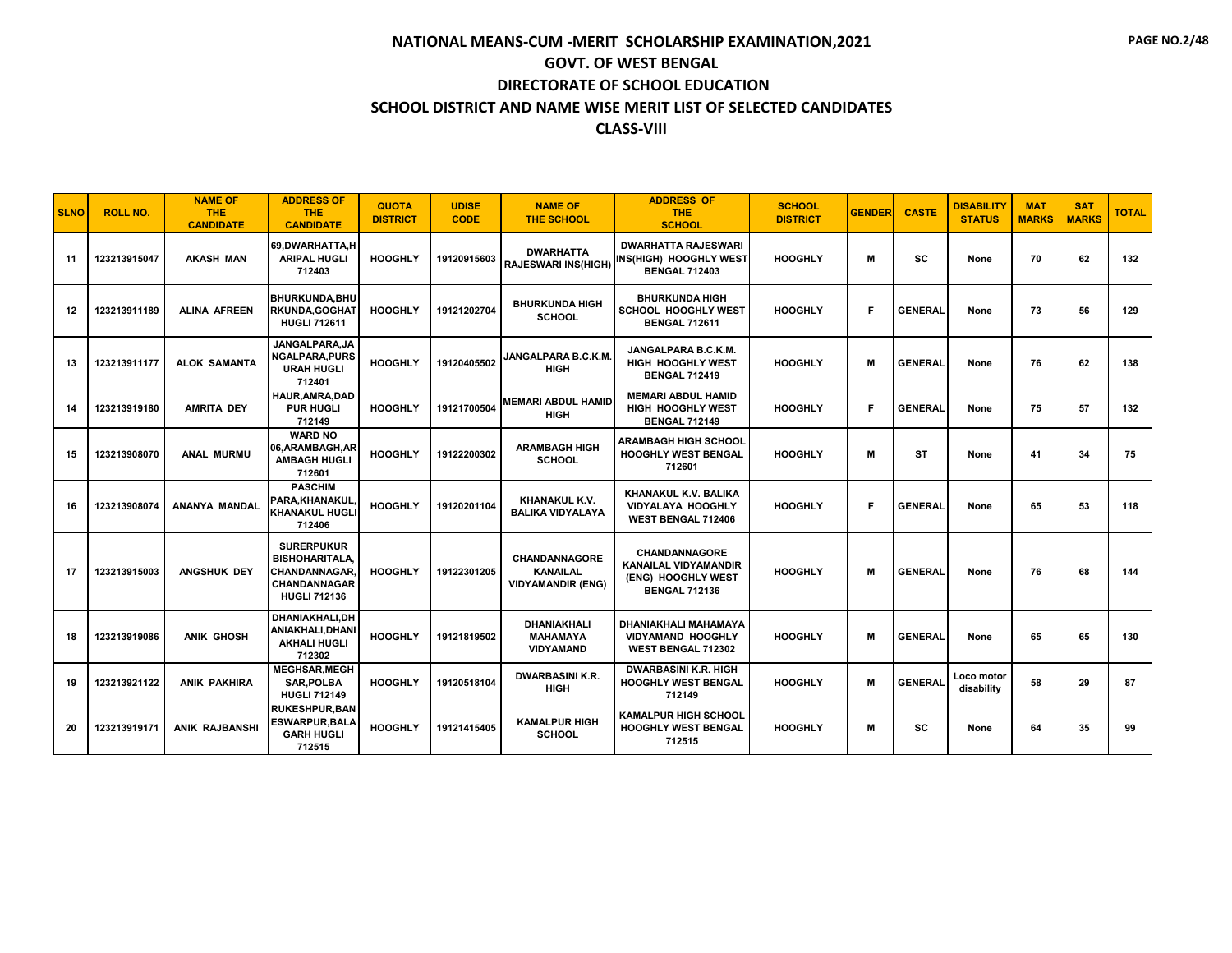| <b>SLNO</b> | <b>ROLL NO.</b> | <b>NAME OF</b><br><b>THE</b><br><b>CANDIDATE</b> | <b>ADDRESS OF</b><br><b>THE</b><br><b>CANDIDATE</b>                                         | <b>QUOTA</b><br><b>DISTRICT</b> | <b>UDISE</b><br><b>CODE</b> | <b>NAME OF</b><br><b>THE SCHOOL</b>                | <b>ADDRESS OF</b><br><b>THE</b><br><b>SCHOOL</b>                                     | <b>SCHOOL</b><br><b>DISTRICT</b> | <b>GENDER</b> | <b>CASTE</b>   | <b>DISABILITY</b><br><b>STATUS</b> | <b>MAT</b><br><b>MARKS</b> | <b>SAT</b><br><b>MARKS</b> | <b>TOTAL</b> |
|-------------|-----------------|--------------------------------------------------|---------------------------------------------------------------------------------------------|---------------------------------|-----------------------------|----------------------------------------------------|--------------------------------------------------------------------------------------|----------------------------------|---------------|----------------|------------------------------------|----------------------------|----------------------------|--------------|
| 21          | 123213919053    | <b>ANIMESH ROY</b>                               | <b>PAYASA,DHANIAK</b><br><b>HALI.DHANIAKHA</b><br>LI HUGLI 712302                           | <b>HOOGHLY</b>                  | 19121819502                 | DHANIAKHALI<br><b>MAHAMAYA</b><br><b>VIDYAMAND</b> | DHANIAKHALI MAHAMAYA<br><b>VIDYAMAND HOOGHLY</b><br><b>WEST BENGAL 712302</b>        | <b>HOOGHLY</b>                   | M             | <b>SC</b>      | None                               | 79                         | 75                         | 154          |
| 22          | 123213908157    | <b>ANIRBAN GHOSH</b>                             | <b>JOYRAMBATI.JOY</b><br><b>RAMBATI, KOTULP</b><br><b>UR BANKURA</b><br>722161              | <b>HOOGHLY</b>                  | 19121203705                 | <b>RAMKRISHNA MISSION</b><br><b>M.P. SCHOOL</b>    | <b>RAMKRISHNA MISSION</b><br><b>M.P. SCHOOL HOOGHLY</b><br><b>WEST BENGAL 712612</b> | <b>HOOGHLY</b>                   | М             | <b>GENERAL</b> | None                               | 78                         | 63                         | 141          |
| 23          | 123213908093    | <b>ANISH</b><br><b>BHATTACHARYYA</b>             | <b>BASUDEVPUR</b><br><b>MORE WARD NO</b><br>13,ARAMBAGH,AR<br><b>AMBAGH HUGLI</b><br>712601 | <b>HOOGHLY</b>                  | 19122200302                 | <b>ARAMBAGH HIGH</b><br><b>SCHOOL</b>              | <b>ARAMBAGH HIGH SCHOOL</b><br><b>HOOGHLY WEST BENGAL</b><br>712601                  | <b>HOOGHLY</b>                   | м             | <b>GENERAL</b> | None                               | 69                         | 51                         | 120          |
| 24          | 123213906267    | <b>ANITA PAUL</b>                                | KAYAPAT, BADAN<br><b>GANJ, GOGHAT</b><br><b>HUGLI 712122</b>                                | <b>HOOGHLY</b>                  | 19121208711                 | <b>KOKOND KALIKA</b><br><b>SIKSHASADAN</b>         | <b>KOKOND KALIKA</b><br>SIKSHASADAN HOOGHLY<br><b>WEST BENGAL 712122</b>             | <b>HOOGHLY</b>                   | F             | <b>GENERAL</b> | None                               | 72                         | 57                         | 129          |
| 25          | 123213909084    | <b>ANJAN KUMAR</b><br><b>SANA</b>                | SANAPARA, CHILA<br><b>DANGI, PURSURA</b><br><b>H HUGLI 712401</b>                           | <b>HOOGHLY</b>                  | 19120410103                 | <b>CHILADANGI</b><br><b>RABINDRA VIDYABITHI</b>    | <b>CHILADANGI RABINDRA</b><br><b>VIDYABITHI HOOGHLY</b><br>WEST BENGAL 712401        | <b>HOOGHLY</b>                   | М             | <b>GENERAL</b> | None                               | 68                         | 55                         | 123          |
| 26          | 123213908106    | <b>ANKAN PRAMANIK</b>                            | <b>PURBA</b><br>RADHANAGAR, GH<br>OLE, KHANAKUL<br><b>HUGLI 712401</b>                      | <b>HOOGHLY</b>                  | 19120208104                 | <b>BALIPUR MELATALA</b><br><b>HIGH SCHOOL</b>      | <b>BALIPUR MELATALA HIGH</b><br>SCHOOL HOOGHLY WEST<br><b>BENGAL 712401</b>          | <b>HOOGHLY</b>                   | M             | <b>GENERAL</b> | None                               | 67                         | 54                         | 121          |
| 27          | 123213907001    | <b>ANKASHREE LAGA</b>                            | <b>BASANTABATI,CH</b><br><b>UADANGA, ARAMB</b><br><b>AGH HUGLI</b><br>712617                | <b>HOOGHLY</b>                  | 19120818604                 | <b>BARADONGAL R.N.</b><br><b>INSTITUTION</b>       | <b>BARADONGAL R.N.</b><br><b>INSTITUTION HOOGHLY</b><br>WEST BENGAL 712617           | <b>HOOGHLY</b>                   | F             | <b>GENERAL</b> | None                               | 75                         | 63                         | 138          |
| 28          | 123213911134    | <b>ANKIT BERA</b>                                | DAHARKUNDU,DA<br><b>HARKUNDU.ARAM</b><br><b>BAGH HUGLI</b><br>712617                        | <b>HOOGHLY</b>                  | 19120818604                 | <b>BARADONGAL R.N.</b><br><b>INSTITUTION</b>       | <b>BARADONGAL R.N.</b><br><b>INSTITUTION HOOGHLY</b><br>WEST BENGAL 712617           | <b>HOOGHLY</b>                   | М             | <b>GENERAL</b> | None                               | 72                         | 51                         | 123          |
| 29          | 123213907053    | <b>ANKIT DEY</b>                                 | KHANATI.GOGHA<br><b>T.GOGHAT HUGLI</b><br>712614                                            | <b>HOOGHLY</b>                  | 19121203705                 | <b>RAMKRISHNA MISSION</b><br><b>M.P. SCHOOL</b>    | <b>RAMKRISHNA MISSION</b><br><b>M.P. SCHOOL HOOGHLY</b><br>WEST BENGAL 712612        | <b>HOOGHLY</b>                   | м             | <b>GENERAL</b> | None                               | 69                         | 67                         | 136          |
| 30          | 123213927160    | <b>ANKITA</b><br><b>CHAKRABORTY</b>              | UTTARPARA.RAJ<br><b>BALHAT, JANGIPA</b><br><b>RA HUGLI 712408</b>                           | <b>HOOGHLY</b>                  | 19120300801                 | <b>RAJBALHAT GIRLS</b><br><b>HIGH</b>              | <b>RAJBALHAT GIRLS HIGH</b><br><b>HOOGHLY WEST BENGAL</b><br>712408                  | <b>HOOGHLY</b>                   | F             | <b>GENERAL</b> | None                               | 71                         | 60                         | 131          |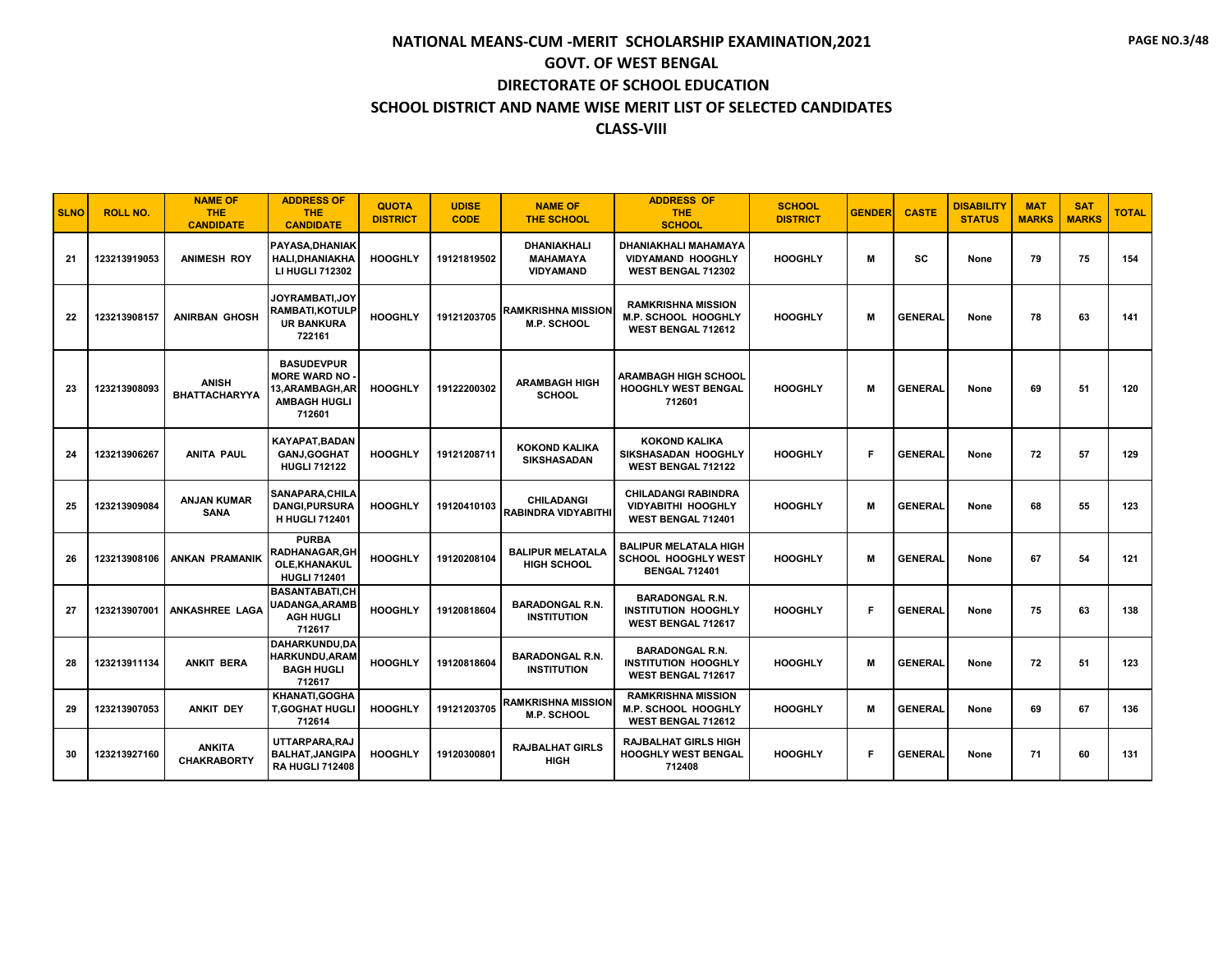| <b>SLNO</b> | <b>ROLL NO.</b> | <b>NAME OF</b><br><b>THE</b><br><b>CANDIDATE</b> | <b>ADDRESS OF</b><br><b>THE</b><br><b>CANDIDATE</b>                                                                                               | <b>QUOTA</b><br><b>DISTRICT</b> | <b>UDISE</b><br><b>CODE</b> | <b>NAME OF</b><br><b>THE SCHOOL</b>                            | <b>ADDRESS OF</b><br><b>THE</b><br><b>SCHOOL</b>                                                       | <b>SCHOOL</b><br><b>DISTRICT</b> | <b>GENDER</b> | <b>CASTE</b>   | <b>DISABILITY</b><br><b>STATUS</b> | <b>MAT</b><br><b>MARKS</b> | <b>SAT</b><br><b>MARKS</b> | <b>TOTAL</b> |
|-------------|-----------------|--------------------------------------------------|---------------------------------------------------------------------------------------------------------------------------------------------------|---------------------------------|-----------------------------|----------------------------------------------------------------|--------------------------------------------------------------------------------------------------------|----------------------------------|---------------|----------------|------------------------------------|----------------------------|----------------------------|--------------|
| 31          | 123213911096    | <b>ANKITA MALIK</b>                              | PRATAPNAGAR.P<br>RATAPNAGAR, AR<br><b>AMBAGH HUGLI</b><br>712415                                                                                  | <b>HOOGHLY</b>                  | 19120808602                 | <b>PRATAPNAGAR</b><br><b>RAMANIMOHAN</b>                       | <b>PRATAPNAGAR</b><br><b>RAMANIMOHAN HOOGHLY</b><br><b>WEST BENGAL 712422</b>                          | <b>HOOGHLY</b>                   | F             | <b>SC</b>      | None                               | 73                         | 44                         | 117          |
| 32          | 123213919207    | <b>ANKITA MONDAL</b>                             | <b>VILL</b><br><b>JAMGRAM.JAMGR</b><br>AM, PANDUA<br><b>HUGLI 712146</b>                                                                          | <b>HOOGHLY</b>                  | 19120511103                 | <b>JAMGRAM JR. GIRLS</b><br><b>HIGH SCHOOL</b>                 | JAMGRAM JR. GIRLS HIGH<br><b>SCHOOL HOOGHLY WEST</b><br><b>BENGAL 712146</b>                           | <b>HOOGHLY</b>                   | F             | <b>SC</b>      | None                               | 59                         | 39                         | 98           |
| 33          | 123213906219    | <b>ANKITA NEMU</b>                               | <b>KAMARPUKUR,KA</b><br><b>MARPUKUR.GOG</b><br><b>HAT HUGLI</b><br>712612                                                                         | <b>HOOGHLY</b>                  | 19121203909                 | <b>KAMARPUKUR</b><br><b>NAYANTARA BALIKA</b><br>VIDYALAYA(H.S) | <b>KAMARPUKUR</b><br><b>NAYANTARA BALIKA</b><br>VIDYALAYA(H.S)<br><b>HOOGHLY WEST BENGAL</b><br>712612 | <b>HOOGHLY</b>                   | F             | <b>GENERAL</b> | None                               | 75                         | 64                         | 139          |
| 34          | 123213907103    | <b>ANKITA SANTRA</b>                             | <b>SANTRA</b><br>PARA, CHILADANG<br><b>I,PURSURAH</b><br><b>HUGLI 712401</b>                                                                      | <b>HOOGHLY</b>                  | 19120410103                 | <b>CHILADANGI</b><br><b>RABINDRA VIDYABITHI</b>                | <b>CHILADANGI RABINDRA</b><br><b>VIDYABITHI HOOGHLY</b><br>WEST BENGAL 712401                          | <b>HOOGHLY</b>                   | F             | <b>GENERAL</b> | None                               | 74                         | 58                         | 132          |
| 35          | 123213908014    | <b>ANKITA SANTRA</b>                             | SANTRAPARA, CHI<br>LADANGI, PURSUR<br>AH HUGLI 712401                                                                                             | <b>HOOGHLY</b>                  | 19120410103                 | <b>CHILADANGI</b><br><b>RABINDRA VIDYABITHI</b>                | <b>CHILADANGI RABINDRA</b><br><b>VIDYABITHI HOOGHLY</b><br>WEST BENGAL 712401                          | <b>HOOGHLY</b>                   | F             | <b>GENERAL</b> | None                               | 70                         | 58                         | 128          |
| 36          | 123213928027    | <b>ANKITA SARKAR</b>                             | 72, HINDMOTOR, U<br><b>TTARPARA HUGLI</b><br>712233                                                                                               | <b>HOOGHLY</b>                  | 19122801803                 | <b>UTTARPARA GIRLS</b><br><b>HIGH SCHOOL</b>                   | <b>UTTARPARA GIRLS HIGH</b><br><b>SCHOOL HOOGHLY WEST</b><br><b>BENGAL 712258</b>                      | <b>HOOGHLY</b>                   | F.            | SC.            | None                               | 54                         | 42                         | 96           |
| 37          | 123213916201    | <b>ANKITA SEN</b>                                | ICHAPUR, KAIKAL<br><b>A.HARIPAL HUGLI</b><br>712405                                                                                               | <b>HOOGHLY</b>                  | 19120916402                 | <b>HARIPAL T.B.GIRL'S</b><br><b>HIGH SCHOOL</b>                | <b>HARIPAL T.B.GIRL'S HIGH</b><br><b>SCHOOL HOOGHLY WEST</b><br><b>BENGAL 712403</b>                   | <b>HOOGHLY</b>                   | F             | <b>GENERAL</b> | None                               | 65                         | 61                         | 126          |
| 38          | 123213921016    | <b>ANKITA NANDINI</b><br><b>SHARMA</b>           | <b>SOUTH</b><br><b>NALDANGA</b><br><b>HINDMOTOR</b><br><b>PARA.BANDEL</b><br><b>SOUTH</b><br><b>NALDANGA,CHIN</b><br><b>SURAH HUGLI</b><br>712123 | <b>HOOGHLY</b>                  | 19121900601                 | <b>HOOGHLY GIRL'S</b><br>HIGH. SCHOOL                          | <b>HOOGHLY GIRL'S HIGH.</b><br><b>SCHOOL HOOGHLY WEST</b><br><b>BENGAL 712103</b>                      | <b>HOOGHLY</b>                   | F             | <b>SC</b>      | None                               | 52                         | 51                         | 103          |
| 39          | 123213920111    | <b>ANKON KHANRA</b>                              | <b>BIRENDRANAGAR</b><br>,KASWARA,POLB<br>A HUGLI 712102                                                                                           | <b>HOOGHLY</b>                  | 19121713002                 | <b>BIRENDRA NAGAR</b><br><b>HIGH SCHOOL</b>                    | <b>BIRENDRA NAGAR HIGH</b><br>SCHOOL HOOGHLY WEST<br><b>BENGAL 712102</b>                              | <b>HOOGHLY</b>                   | M             | <b>GENERAL</b> | None                               | 69                         | 61                         | 130          |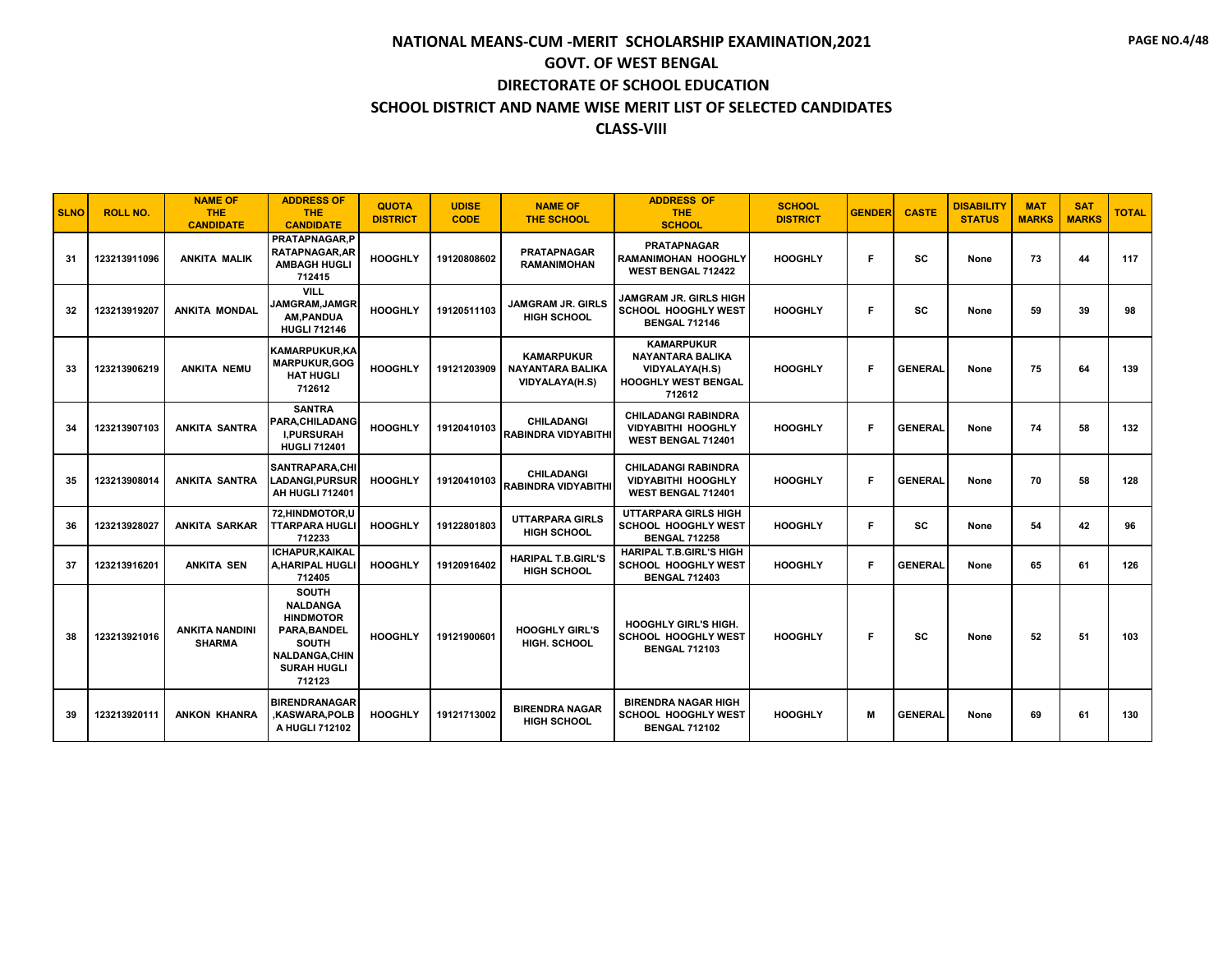| <b>SLNO</b> | <b>ROLL NO.</b> | <b>NAME OF</b><br><b>THE</b><br><b>CANDIDATE</b> | <b>ADDRESS OF</b><br><b>THE</b><br><b>CANDIDATE</b>                                                           | <b>QUOTA</b><br><b>DISTRICT</b> | <b>UDISE</b><br><b>CODE</b> | <b>NAME OF</b><br><b>THE SCHOOL</b>                       | <b>ADDRESS OF</b><br><b>THE</b><br><b>SCHOOL</b>                                        | <b>SCHOOL</b><br><b>DISTRICT</b> | <b>GENDER</b> | <b>CASTE</b>   | <b>DISABILITY</b><br><b>STATUS</b> | <b>MAT</b><br><b>MARKS</b> | <b>SAT</b><br><b>MARKS</b> | <b>TOTAL</b> |
|-------------|-----------------|--------------------------------------------------|---------------------------------------------------------------------------------------------------------------|---------------------------------|-----------------------------|-----------------------------------------------------------|-----------------------------------------------------------------------------------------|----------------------------------|---------------|----------------|------------------------------------|----------------------------|----------------------------|--------------|
| 40          | 123213915177    | <b>ANKUR</b><br><b>CHAKRABORTY</b>               | <b>BALARAMBATI.BA</b><br>LARAMBATI,SING<br><b>UR HUGLI 712409</b>                                             | <b>HOOGHLY</b>                  | 19121614301                 | <b>MADHUBATI</b><br><b>SURABALA</b><br><b>VIDYAMANDIR</b> | <b>MADHUBATI SURABALA</b><br><b>VIDYAMANDIR HOOGHLY</b><br><b>WEST BENGAL 712409</b>    | <b>HOOGHLY</b>                   | M             | <b>GENERAL</b> | None                               | 73                         | 48                         | 121          |
| 41          | 123213925197    | <b>ANKUR PROTIHAR</b>                            | <b>KRISHNANAGAR,J</b><br>ANGIPARA, JANGI<br><b>PARA HUGLI</b><br>712404                                       | <b>HOOGHLY</b>                  | 19120308102                 | <b>JANGIPARA D.N. HIGH</b><br><b>SCHOOL</b>               | JANGIPARA D.N. HIGH<br><b>SCHOOL HOOGHLY WEST</b><br><b>BENGAL 712404</b>               | <b>HOOGHLY</b>                   | M             | <b>GENERAL</b> | None                               | 74                         | 63                         | 137          |
| 42          | 123213908029    | <b>ANNESHA RAY</b>                               | <b>RAY</b><br>PARA, DHULEPUR,<br><b>GOGHAT HUGLI</b><br>712616                                                | <b>HOOGHLY</b>                  | 19121107202                 | <b>PURBA AMARPUR</b><br><b>NAGENDRA U. VID.</b>           | <b>PURBA AMARPUR</b><br>NAGENDRA U. VID.<br><b>HOOGHLY WEST BENGAL</b><br>712616        | <b>HOOGHLY</b>                   | Е             | <b>GENERAL</b> | None                               | 70                         | 49                         | 119          |
| 43          | 123213911002    | <b>ANTARA DAS</b>                                | DAHARKUNDU,DA<br><b>HARKUNDU, ARAM</b><br><b>BAGH HUGLI</b><br>712617                                         | <b>HOOGHLY</b>                  | 19120818604                 | <b>BARADONGAL R.N.</b><br><b>INSTITUTION</b>              | <b>BARADONGAL R.N.</b><br><b>INSTITUTION HOOGHLY</b><br>WEST BENGAL 712617              | <b>HOOGHLY</b>                   | F             | <b>GENERAL</b> | None                               | 67                         | 53                         | 120          |
| 44          | 123213921062    | <b>ANUP BAULDAS</b>                              | BELUN, BELUN, PA<br><b>NDUA HUGLI</b><br>712149                                                               | <b>HOOGHLY</b>                  | 19120515902                 | <b>BELUN DR P.C.S.</b><br><b>VIDYAMANDIR</b>              | <b>BELUN DR P.C.S.</b><br><b>VIDYAMANDIR HOOGHLY</b><br><b>WEST BENGAL 712156</b>       | <b>HOOGHLY</b>                   | M             | <b>SC</b>      | None                               | 54                         | 46                         | 100          |
| 45          | 123213908073    | <b>ANUPAM</b><br><b>CHARCHARI</b>                | <b>BALIDEWANGANJ</b><br>,RADHABALLAVP<br><b>UR, GOGHAT</b><br><b>HUGLI 712616</b>                             | <b>HOOGHLY</b>                  | 19121110404                 | <b>DAMODARPUR HIGH</b><br><b>SCHOOL</b>                   | <b>DAMODARPUR HIGH</b><br><b>SCHOOL HOOGHLY WEST</b><br><b>BENGAL 712616</b>            | <b>HOOGHLY</b>                   | м             | <b>GENERAL</b> | None                               | 76                         | 59                         | 135          |
| 46          | 123213928130    | <b>ANURIMA BHAR</b>                              | LOHAGACHI.ANTP<br><b>UR.JANGIPARA</b><br><b>HUGLI 712424</b>                                                  | <b>HOOGHLY</b>                  | 19120302702                 | <b>ANTPUR HIGH</b><br><b>SCHOOL</b>                       | <b>ANTPUR HIGH SCHOOL</b><br><b>HOOGHLY WEST BENGAL</b><br>712424                       | <b>HOOGHLY</b>                   | F             | <b>GENERAL</b> | None                               | 76                         | 60                         | 136          |
| 47          | 123213911095    | ANURIT JANA                                      | <b>JANAPARA.CHAK</b><br><b>HAYATPUR, KHAN</b><br><b>AKUL HUGLI</b><br>712416                                  | <b>HOOGHLY</b>                  | 19121009103                 | PALASPAI ANCHAL<br><b>RAMKRISHNA VID</b>                  | <b>PALASPAI ANCHAL</b><br><b>RAMKRISHNA VID</b><br><b>HOOGHLY WEST BENGAL</b><br>712416 | <b>HOOGHLY</b>                   | M             | <b>GENERAL</b> | None                               | 78                         | 58                         | 136          |
| 48          | 123213909072    | <b>ANUSHKA</b><br><b>ADHIKARI</b>                | <b>ADHIKARI</b><br>PARA.DIHIBAGNA<br><b>N.ARAMBAG</b><br><b>HUGLI 712613</b>                                  | <b>HOOGHLY</b>                  | 19120816904                 | <b>DIHIBAGNAN K.B.ROY</b><br><b>H.S SCHOOL</b>            | DIHIBAGNAN K.B.ROY H.S.<br><b>SCHOOL HOOGHLY WEST</b><br><b>BENGAL 712613</b>           | <b>HOOGHLY</b>                   | F             | <b>GENERAL</b> | None                               | 79                         | 73                         | 152          |
| 49          | 123213914145    | <b>ANUSHKA BERA</b>                              | <b>GOPALNAGAR</b><br><b>HARHARIA.GOPA</b><br><b>LNAGAR</b><br><b>HARHARIA, SINGU</b><br><b>R HUGLI 712409</b> | <b>HOOGHLY</b>                  | 19121622702                 | <b>GOPALNAGORE HIGH</b><br><b>SCHOOL</b>                  | <b>GOPALNAGORE HIGH</b><br><b>SCHOOL HOOGHLY WEST</b><br><b>BENGAL 712409</b>           | <b>HOOGHLY</b>                   | F.            | <b>GENERAL</b> | None                               | 74                         | 64                         | 138          |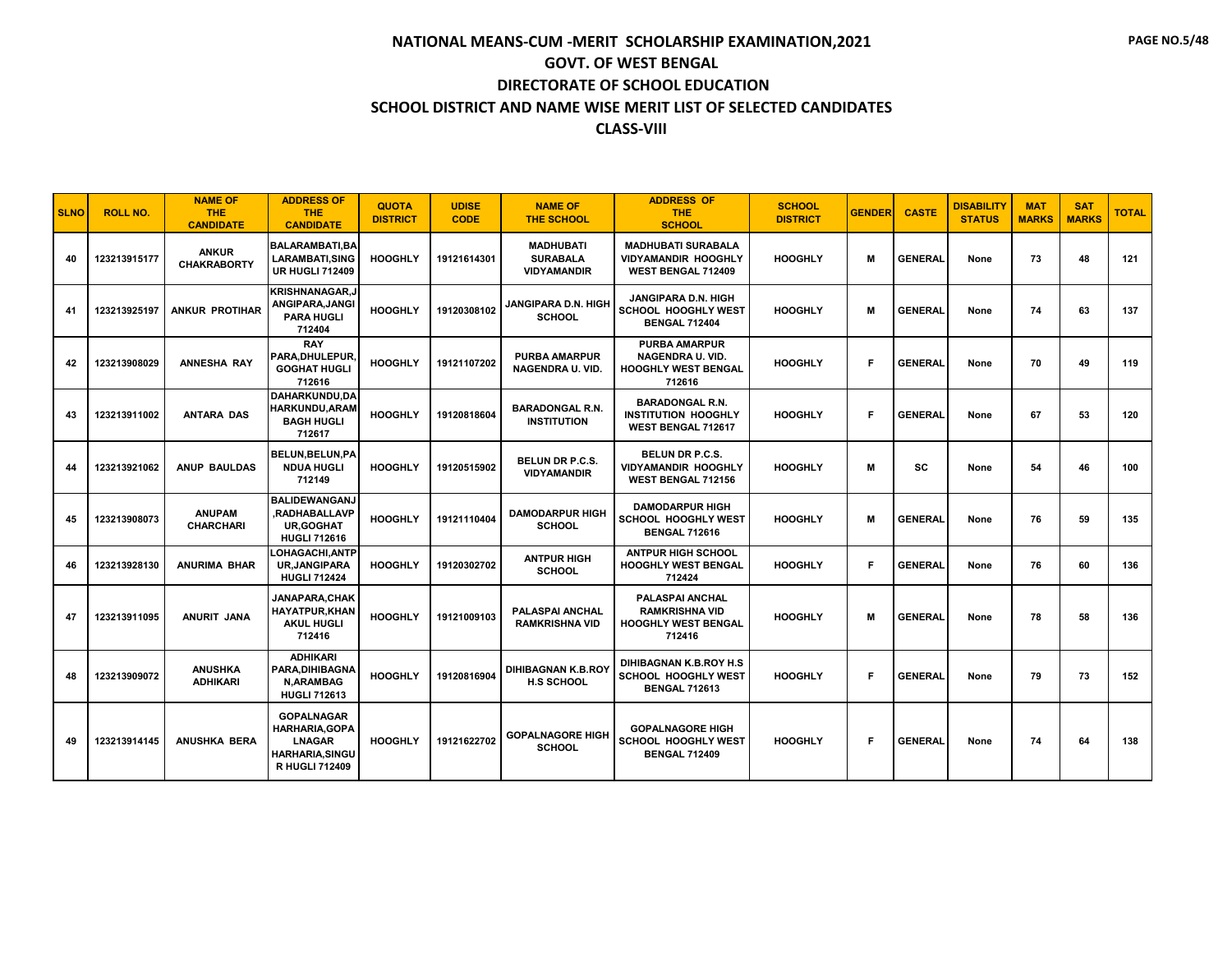| <b>SLNO</b> | <b>ROLL NO.</b> | <b>NAME OF</b><br><b>THE</b><br><b>CANDIDATE</b> | <b>ADDRESS OF</b><br><b>THE</b><br><b>CANDIDATE</b>                                                  | <b>QUOTA</b><br><b>DISTRICT</b> | <b>UDISE</b><br><b>CODE</b> | <b>NAME OF</b><br><b>THE SCHOOL</b>                                  | <b>ADDRESS OF</b><br><b>THE</b><br><b>SCHOOL</b>                                                       | <b>SCHOOL</b><br><b>DISTRICT</b> | <b>GENDER</b> | <b>CASTE</b>   | <b>DISABILITY</b><br><b>STATUS</b> | <b>MAT</b><br><b>MARKS</b> | <b>SAT</b><br><b>MARKS</b> | <b>TOTAL</b> |
|-------------|-----------------|--------------------------------------------------|------------------------------------------------------------------------------------------------------|---------------------------------|-----------------------------|----------------------------------------------------------------------|--------------------------------------------------------------------------------------------------------|----------------------------------|---------------|----------------|------------------------------------|----------------------------|----------------------------|--------------|
| 50          | 123213909032    | <b>ANUSHMITA</b><br><b>GHORUI</b>                | <b>BARADONGAL.BA</b><br><b>RADONGAL, ARAM</b><br><b>BAGH HUGLI</b><br>712617                         | <b>HOOGHLY</b>                  | 19120818604                 | <b>BARADONGAL R.N.</b><br><b>INSTITUTION</b>                         | <b>BARADONGAL R.N.</b><br><b>INSTITUTION HOOGHLY</b><br>WEST BENGAL 712617                             | <b>HOOGHLY</b>                   | F             | <b>GENERAL</b> | None                               | 74                         | 54                         | 128          |
| 51          | 123213928068    | <b>ANUSHREE DAS</b>                              | BILARA, HAWAKH<br>ANA.JANGIPARA<br><b>HUGLI 712403</b>                                               | <b>HOOGHLY</b>                  |                             | 19120302802 BILARA HIGH SCHOOL                                       | <b>BILARA HIGH SCHOOL</b><br><b>HOOGHLY WEST BENGAL</b><br>712403                                      | <b>HOOGHLY</b>                   | F             | <b>GENERAL</b> | None                               | 69                         | 54                         | 123          |
| 52          |                 | 123213908068   ANUSHRI MONDAL                    | <b>GARH</b><br><b>MANDARAN, MAN</b><br><b>DARAN.GOGHAT</b><br><b>HUGLI 712612</b>                    | <b>HOOGHLY</b>                  | 19121203909                 | <b>KAMARPUKUR</b><br><b>NAYANTARA BALIKA</b><br>VIDYALAYA(H.S)       | <b>KAMARPUKUR</b><br><b>NAYANTARA BALIKA</b><br>VIDYALAYA(H.S)<br><b>HOOGHLY WEST BENGAL</b><br>712612 | <b>HOOGHLY</b>                   | F             | <b>GENERAL</b> | None                               | 77                         | 61                         | 138          |
| 53          | 123213906225    | <b>ANUSKA GHORUI</b>                             | SOAI, BALIDANGA,<br><b>GHATAL PASCHIM</b><br><b>MEDINIPUR</b><br>721212                              | <b>HOOGHLY</b>                  | 19121110404                 | <b>DAMODARPUR HIGH</b><br><b>SCHOOL</b>                              | <b>DAMODARPUR HIGH</b><br><b>SCHOOL HOOGHLY WEST</b><br><b>BENGAL 712616</b>                           | <b>HOOGHLY</b>                   | Е             | <b>GENERAL</b> | None                               | 77                         | 62                         | 139          |
| 54          | 123213909182    | <b>ANUSKA PAL</b>                                | <b>NEAR PRY</b><br><b>SCHOOL, BALIDE</b><br>WANGANJ, GOGH<br>AT HUGLI 712616                         | <b>HOOGHLY</b>                  | 19121109403                 | <b>BALIDEWANGANJSAR</b><br><b>ADAMONI BALIKA</b><br><b>VIDYALAYA</b> | BALIDEWANGANJSARADA<br><b>MONI BALIKA VIDYALAYA</b><br><b>HOOGHLY WEST BENGAL</b><br>712616            | <b>HOOGHLY</b>                   | F             | <b>GENERAL</b> | None                               | 71                         | 54                         | 125          |
| 55          | 123213928123    | ANUSKA SAMANTA                                   | <b>RANIBAZAR, ANTP</b><br><b>UR, JANGIPARA</b><br><b>HUGLI 712424</b>                                | <b>HOOGHLY</b>                  | 19120300801                 | <b>RAJBALHAT GIRLS</b><br><b>HIGH</b>                                | <b>RAJBALHAT GIRLS HIGH</b><br><b>HOOGHLY WEST BENGAL</b><br>712408                                    | <b>HOOGHLY</b>                   | F             | <b>GENERAL</b> | None                               | 68                         | 61                         | 129          |
| 56          | 123213914132    | ANUSREE DEY                                      | <b>GHANASHYAMPU</b><br><b>R.PALTAGARH.SI</b><br><b>NGUR HUGLI</b><br>712409                          | <b>HOOGHLY</b>                  | 19121610307                 | <b>SINGUR GOLAI MOHINI</b><br><b>MALLIK</b>                          | <b>SINGUR GOLAI MOHINI</b><br><b>MALLIK HOOGHLY WEST</b><br><b>BENGAL 712309</b>                       | <b>HOOGHLY</b>                   | F             | <b>GENERAL</b> | None                               | 74                         | 71                         | 145          |
| 57          | 123213927111    | ANUSUYA MANDAL                                   | <b>MAKHLA 2</b><br><b>HARISABHA.RAG</b><br>HUNATHPUR,UTT<br><b>ARPARA HUGLI</b><br>712247            | <b>HOOGHLY</b>                  | 19122801502                 | <b>UTTARPARA</b><br><b>AMARENDRA GIRLS</b>                           | UTTARPARA AMARENDRA<br><b>GIRLS HOOGHLY WEST</b><br><b>BENGAL 712258</b>                               | <b>HOOGHLY</b>                   | F             | <b>SC</b>      | None                               | 58                         | 54                         | 112          |
| 58          | 123213910133    | ANWESHA DHARA                                    | <b>KRISHNABATI</b><br><b>KULBATPUR</b><br>ROAD, KULBATPU<br><b>R,PURSURAH</b><br><b>HUGLI 712414</b> | <b>HOOGHLY</b>                  | 19120403604                 | DEULPARA B.N.<br><b>VIDYANIKETAN</b>                                 | <b>DEULPARA B.N.</b><br><b>VIDYANIKETAN HOOGHLY</b><br>WEST BENGAL 712414                              | <b>HOOGHLY</b>                   | F             | <b>GENERAL</b> | None                               | 65                         | 60                         | 125          |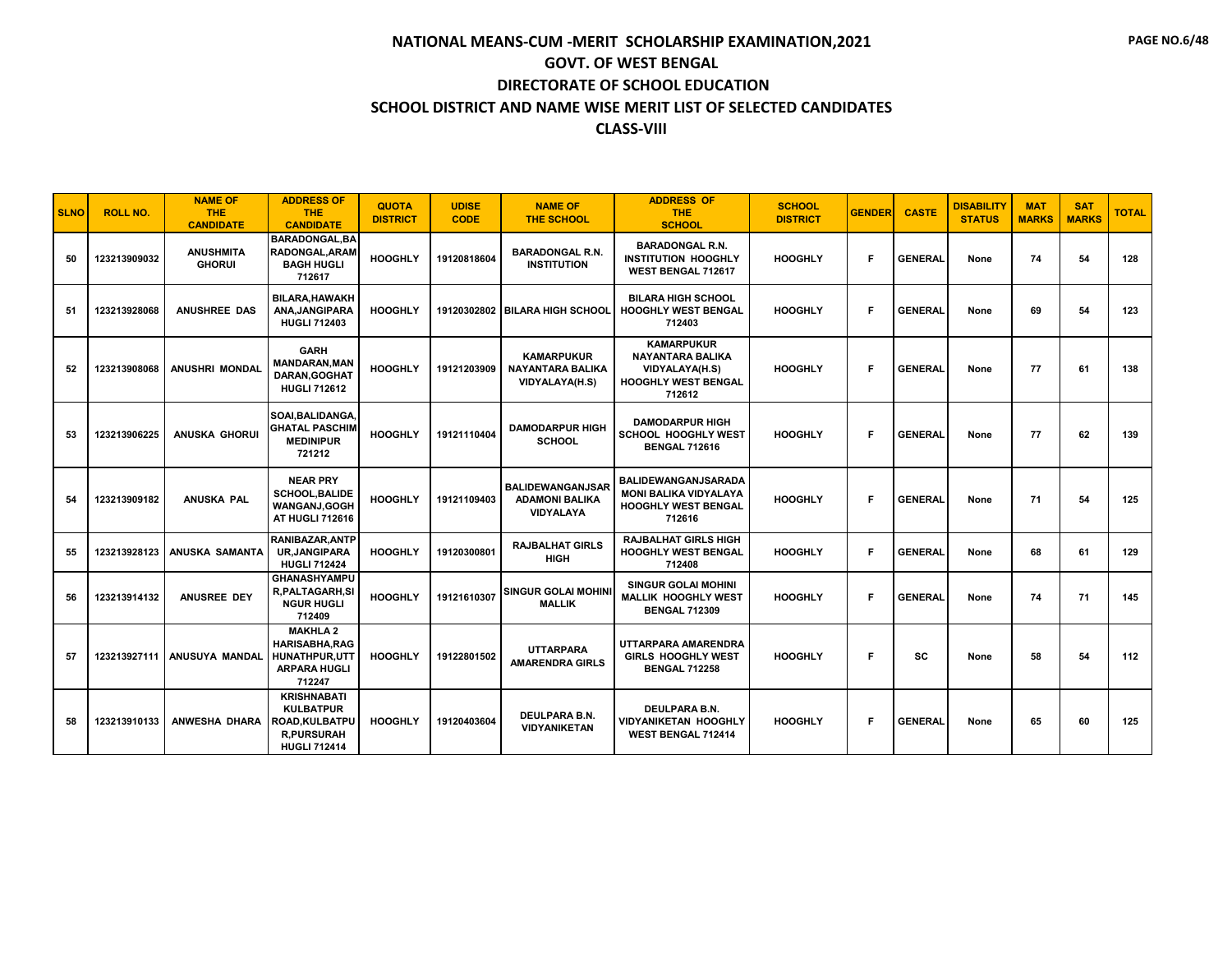| <b>SLNO</b> | <b>ROLL NO.</b> | <b>NAME OF</b><br><b>THE</b><br><b>CANDIDATE</b> | <b>ADDRESS OF</b><br><b>THE</b><br><b>CANDIDATE</b>                                                             | <b>QUOTA</b><br><b>DISTRICT</b> | <b>UDISE</b><br><b>CODE</b> | <b>NAME OF</b><br><b>THE SCHOOL</b>                                  | <b>ADDRESS OF</b><br><b>THE</b><br><b>SCHOOL</b>                                            | <b>SCHOOL</b><br><b>DISTRICT</b> | <b>GENDER</b> | <b>CASTE</b>   | <b>DISABILITY</b><br><b>STATUS</b> | <b>MAT</b><br><b>MARKS</b> | <b>SAT</b><br><b>MARKS</b> | <b>TOTAL</b> |
|-------------|-----------------|--------------------------------------------------|-----------------------------------------------------------------------------------------------------------------|---------------------------------|-----------------------------|----------------------------------------------------------------------|---------------------------------------------------------------------------------------------|----------------------------------|---------------|----------------|------------------------------------|----------------------------|----------------------------|--------------|
| 59          | 123213907177    | ANWESHA KUNDU                                    | <b>KUNDU</b><br>PARA.DHULEPUR.<br><b>GOGHAT HUGLI</b><br>712616                                                 | <b>HOOGHLY</b>                  | 19121107402                 | <b>JOYKRISHNAPUR</b><br><b>NETAJI HIGH SCHO</b>                      | <b>JOYKRISHNAPUR NETAJI</b><br>HIGH SCHO HOOGHLY<br>WEST BENGAL 712616                      | <b>HOOGHLY</b>                   | F             | <b>GENERAL</b> | None                               | 80                         | 62                         | 142          |
| 60          | 123213907105    | <b>ANWESHA MITRA</b>                             | <b>NEAR SHIB</b><br><b>MANDIR, DHULEP</b><br><b>UR.GOGHAT</b><br><b>HUGLI 712616</b>                            | <b>HOOGHLY</b>                  | 19122200402                 | <b>ARAMBAGH GIRLS'</b><br><b>HIGH SCHOOL</b>                         | <b>ARAMBAGH GIRLS' HIGH</b><br><b>SCHOOL HOOGHLY WEST</b><br><b>BENGAL 712601</b>           | <b>HOOGHLY</b>                   | F             | <b>GENERAL</b> | None                               | 71                         | 65                         | 136          |
| 61          | 123213920099    | <b>ANWESHA ROY</b>                               | 3 NO<br><b>KRISHNAPUR</b><br><b>BELTALA</b><br>LANE,RABINDRAN<br><b>AGAR, CHINSURA</b><br><b>H HUGLI 712103</b> | <b>HOOGHLY</b>                  | 19121900601                 | <b>HOOGHLY GIRL'S</b><br><b>HIGH. SCHOOL</b>                         | <b>HOOGHLY GIRL'S HIGH.</b><br><b>SCHOOL HOOGHLY WEST</b><br><b>BENGAL 712103</b>           | <b>HOOGHLY</b>                   | F             | <b>GENERAL</b> | None                               | 63                         | 56                         | 119          |
| 62          | 123213925066    | <b>ANWESHA SABUI</b>                             | <b>KRISHNANAGAR.J</b><br>ANGIPARA, JANGI<br><b>PARA HUGLI</b><br>712404                                         | <b>HOOGHLY</b>                  | 19120309404                 | <b>JANGIPARA BALIKA</b><br><b>VIDYALAY</b>                           | <b>JANGIPARA BALIKA</b><br><b>VIDYALAY HOOGHLY</b><br><b>WEST BENGAL 712404</b>             | <b>HOOGHLY</b>                   | F             | sc             | None                               | 59                         | 45                         | 104          |
| 63          | 123213920019    | <b>ANWESHA</b><br><b>SADHUKHAN</b>               | DUMURDAHA.DU<br><b>MURDAHA, BALAG</b><br><b>ARH HUGLI</b><br>712515                                             | <b>HOOGHLY</b>                  | 19121416104                 | <b>DUMURDAHA DHRUBA</b><br><b>NANDA HIGH SC</b>                      | <b>DUMURDAHA DHRUBA</b><br>INANDA HIGH SC HOOGHLY<br><b>WEST BENGAL 712515</b>              | <b>HOOGHLY</b>                   | F             | <b>GENERAL</b> | None                               | 71                         | 61                         | 132          |
| 64          | 123213911167    | APARAJITA KUNDU                                  | <b>KUNDU</b><br>PARA, BALIDEWA<br><b>NGANJ,GOGHAT</b><br><b>HUGLI 712616</b>                                    | <b>HOOGHLY</b>                  | 19121109403                 | <b>BALIDEWANGANJSAR</b><br><b>ADAMONI BALIKA</b><br><b>VIDYALAYA</b> | BALIDEWANGANJSARADA<br><b>MONI BALIKA VIDYALAYA</b><br><b>HOOGHLY WEST BENGAL</b><br>712616 | <b>HOOGHLY</b>                   | F             | <b>GENERAL</b> | None                               | 70                         | 60                         | 130          |
| 65          | 123213928001    | <b>APURBA BAG</b>                                | 22/43, JELE PARA<br>LANE,<br>NABAGRAM, MALL<br><b>ICKPARA, SERAM</b><br><b>PORE HUGLI</b><br>712203             | <b>HOOGHLY</b>                  | 19122700602                 | <b>SERAMPORE UNION</b><br><b>INSTITUTION</b>                         | <b>SERAMPORE UNION</b><br><b>INSTITUTION HOOGHLY</b><br>WEST BENGAL 712201                  | <b>HOOGHLY</b>                   | M             | <b>SC</b>      | None                               | 62                         | 38                         | 100          |
| 66          | 123213910097    | <b>ARCHISHMAN ROY</b>                            | <b>WARD NO-</b><br>12, ARAMBAGH, AR<br><b>AMBAGH HUGLI</b><br>712601                                            | <b>HOOGHLY</b>                  | 19122200302                 | <b>ARAMBAGH HIGH</b><br><b>SCHOOL</b>                                | <b>ARAMBAGH HIGH SCHOOL</b><br><b>HOOGHLY WEST BENGAL</b><br>712601                         | <b>HOOGHLY</b>                   | M             | <b>GENERAL</b> | None                               | 80                         | 43                         | 123          |
| 67          | 123213927135    | <b>ARITRA GUIN</b>                               | <b>KRISHNANAGAR,J</b><br>ANGIPARA, JANGI<br><b>PARA HUGLI</b><br>712404                                         | <b>HOOGHLY</b>                  | 19120308102                 | <b>JANGIPARA D.N. HIGH</b><br><b>SCHOOL</b>                          | <b>JANGIPARA D.N. HIGH</b><br><b>SCHOOL HOOGHLY WEST</b><br><b>BENGAL 712404</b>            | <b>HOOGHLY</b>                   | M             | <b>GENERAL</b> | None                               | 68                         | 54                         | 122          |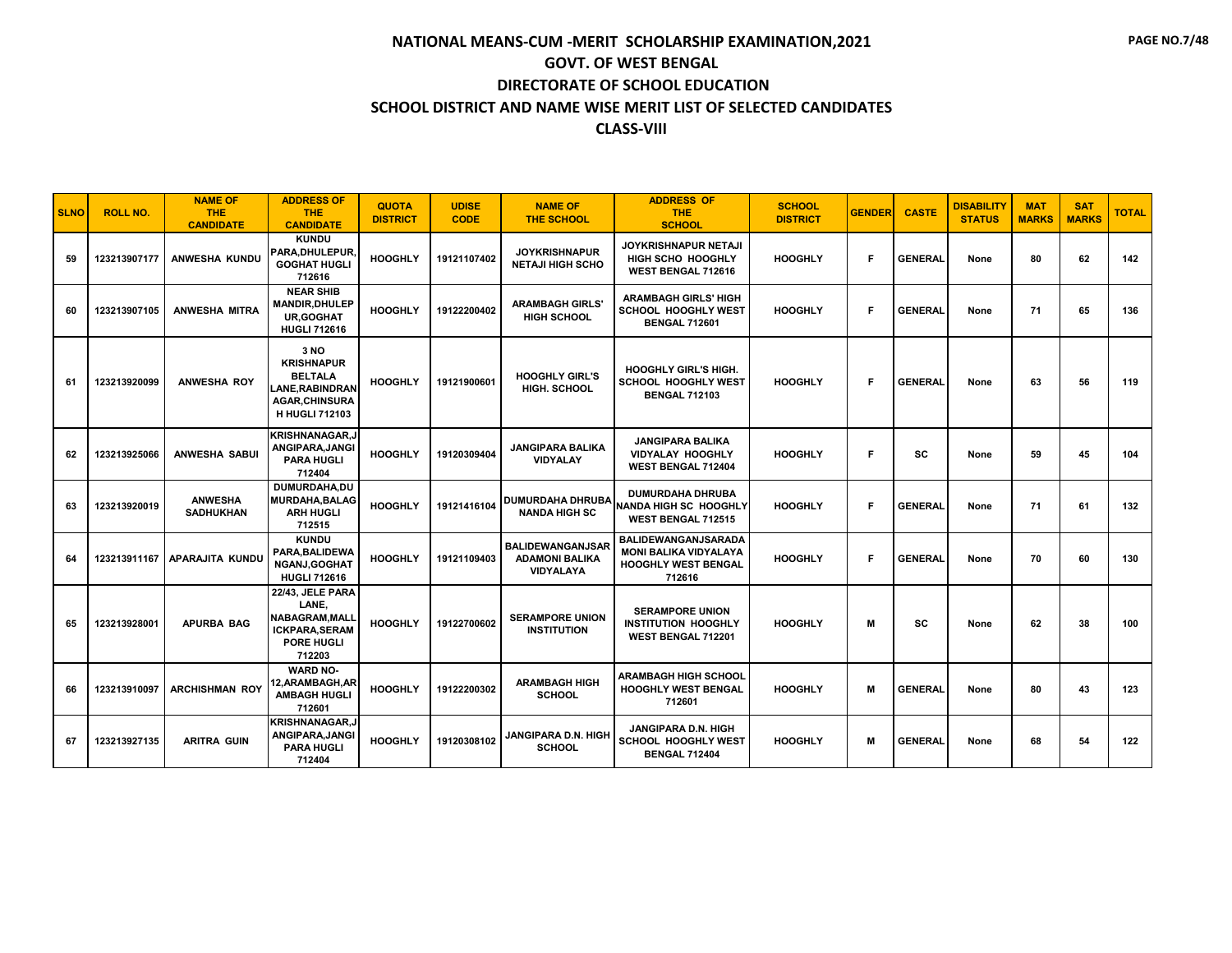| <b>SLNO</b> | <b>ROLL NO.</b> | <b>NAME OF</b><br><b>THE</b><br><b>CANDIDATE</b> | <b>ADDRESS OF</b><br><b>THE</b><br><b>CANDIDATE</b>                                                                            | <b>QUOTA</b><br><b>DISTRICT</b> | <b>UDISE</b><br><b>CODE</b> | <b>NAME OF</b><br><b>THE SCHOOL</b>                                                             | <b>ADDRESS OF</b><br><b>THE</b><br><b>SCHOOL</b>                                                                  | <b>SCHOOL</b><br><b>DISTRICT</b> | <b>GENDER</b> | <b>CASTE</b>   | <b>DISABILITY</b><br><b>STATUS</b> | <b>MAT</b><br><b>MARKS</b> | <b>SAT</b><br><b>MARKS</b> | <b>TOTAL</b> |
|-------------|-----------------|--------------------------------------------------|--------------------------------------------------------------------------------------------------------------------------------|---------------------------------|-----------------------------|-------------------------------------------------------------------------------------------------|-------------------------------------------------------------------------------------------------------------------|----------------------------------|---------------|----------------|------------------------------------|----------------------------|----------------------------|--------------|
| 68          | 123213908060    | <b>ARITRA PRAMANIK</b>                           | <b>BALI.BALIDEWAN</b><br><b>GANJ.GOGHAT</b><br><b>HUGLI 712616</b>                                                             | <b>HOOGHLY</b>                  | 19121109705                 | <b>BALI HIGH SCHOOL</b>                                                                         | <b>BALI HIGH SCHOOL</b><br><b>HOOGHLY WEST BENGAL</b><br>712616                                                   | <b>HOOGHLY</b>                   | M             | <b>GENERAL</b> | None                               | 67                         | 54                         | 121          |
| 69          | 123213928063    | <b>ARITRA SANA</b>                               | <b>C/O-MANIK</b><br>SANA, RAJBALHA<br><b>T.JANGIPARA</b><br><b>HUGLI 712408</b>                                                | <b>HOOGHLY</b>                  | 19120300701                 | <b>RAJBALHAT HIGH</b><br><b>SCHOOL</b>                                                          | <b>RAJBALHAT HIGH SCHOOL</b><br><b>HOOGHLY WEST BENGAL</b><br>712408                                              | <b>HOOGHLY</b>                   | М             | <b>GENERAL</b> | None                               | 73                         | 62                         | 135          |
| 70          | 123213928055    | <b>ARKA ROY</b>                                  | E7/11 KONNAGAR<br><b>ABASAN, 134/3 C</b><br><b>S MUKHERJEE</b><br>STREET, KONNAG<br><b>AR.UTTARPARA</b><br><b>HUGLI 712235</b> | <b>HOOGHLY</b>                  | 19123000419                 | <b>MAHESH</b><br><b>SRIRAMKRISNA</b><br><b>ASHRAM</b><br><b>VIVEKANANDA</b><br><b>VIDYALAYA</b> | <b>MAHESH SRIRAMKRISNA</b><br><b>ASHRAM VIVEKANANDA</b><br><b>VIDYALAYA HOOGHLY</b><br><b>WEST BENGAL 712248</b>  | <b>HOOGHLY</b>                   | м             | <b>GENERAL</b> | None                               | 77                         | 60                         | 137          |
| 71          | 123213921015    | <b>ARNAB DAS</b>                                 | <b>KUNCHPALA, NAG</b><br><b>BAL, DADPUR</b><br><b>HUGLI 712305</b>                                                             | <b>HOOGHLY</b>                  | 19120518104                 | <b>DWARBASINI K.R.</b><br><b>HIGH</b>                                                           | <b>DWARBASINI K.R. HIGH</b><br><b>HOOGHLY WEST BENGAL</b><br>712149                                               | <b>HOOGHLY</b>                   | M             | <b>GENERAL</b> | None                               | 62                         | 63                         | 125          |
| 72          | 123213916081    | <b>ARNAB MALIK</b>                               | <b>BAJEMELIA.BAJE</b><br><b>MELIA, SINGUR</b><br><b>HUGLI 712407</b>                                                           | <b>HOOGHLY</b>                  | 19121602307                 | <b>BERABERI S.N.M.</b><br><b>HIGH SCHOOL</b>                                                    | <b>BERABERI S.N.M. HIGH</b><br>SCHOOL HOOGHLY WEST<br><b>BENGAL 712407</b>                                        | <b>HOOGHLY</b>                   | М             | <b>SC</b>      | None                               | 58                         | 38                         | 96           |
| 73          | 123213907138    | <b>ARNAB MANDI</b>                               | KANTALI, KANTALI<br><b>GOGHAT HUGLI</b><br>712614                                                                              | <b>HOOGHLY</b>                  | 19121101803                 | <b>KANTALI HIGH</b><br><b>SCHOOL</b>                                                            | <b>KANTALI HIGH SCHOOL</b><br><b>HOOGHLY WEST BENGAL</b><br>712614                                                | <b>HOOGHLY</b>                   | M             | <b>ST</b>      | None                               | 53                         | 27                         | 80           |
| 74          | 123213928050    | <b>ARNAB SAMANTA</b>                             | GOPALPUR, HAWA<br><b>KHANA, JANGIPAR</b><br>A HUGLI 712403                                                                     | <b>HOOGHLY</b>                  | 19120300701                 | <b>RAJBALHAT HIGH</b><br><b>SCHOOL</b>                                                          | <b>RAJBALHAT HIGH SCHOOL</b><br><b>HOOGHLY WEST BENGAL</b><br>712408                                              | <b>HOOGHLY</b>                   | м             | <b>GENERAL</b> | None                               | 74                         | 53                         | 127          |
| 75          | 123213916147    | <b>ARPITA DAS</b>                                | <b>BASUBATI.BASUBI</b><br><b>ATI, SINGUR</b><br><b>HUGLI 712409</b>                                                            | <b>HOOGHLY</b>                  | 19121614103                 | <b>SRIRAMPUR</b><br><b>MADHUBATI BIJON</b><br><b>BEHARI BALIKA</b><br>VIDYALAYA                 | <b>SRIRAMPUR MADHUBATI</b><br><b>BIJON BEHARI BALIKA</b><br><b>VIDYALAYA HOOGHLY</b><br><b>WEST BENGAL 712409</b> | <b>HOOGHLY</b>                   | F             | <b>SC</b>      | None                               | 51                         | 46                         | 97           |
| 76          | 123213910174    | <b>ARPITA MANDAL</b>                             | KHATUL, KHATUL<br><b>GOGHAT HUGLI</b><br>712611                                                                                | <b>HOOGHLY</b>                  | 19121200103                 | <b>SAMANTAKHANDA</b><br><b>HARENDRA K. HIGH</b>                                                 | <b>SAMANTAKHANDA</b><br><b>HARENDRA K. HIGH</b><br><b>HOOGHLY WEST BENGAL</b><br>722141                           | <b>HOOGHLY</b>                   | F             | <b>GENERAL</b> | None                               | 63                         | 58                         | 121          |
| 77          | 123213908110    | <b>ARYA NATH</b>                                 | ANDUL.ARGORI.S<br><b>ANKRAIL HAORA</b><br>711302                                                                               | <b>HOOGHLY</b>                  | 19121203705                 | <b>RAMKRISHNA MISSION</b><br><b>M.P. SCHOOL</b>                                                 | <b>RAMKRISHNA MISSION</b><br>M.P. SCHOOL HOOGHLY<br>WEST BENGAL 712612                                            | <b>HOOGHLY</b>                   | M             | <b>GENERAL</b> | None                               | 63                         | 58                         | 121          |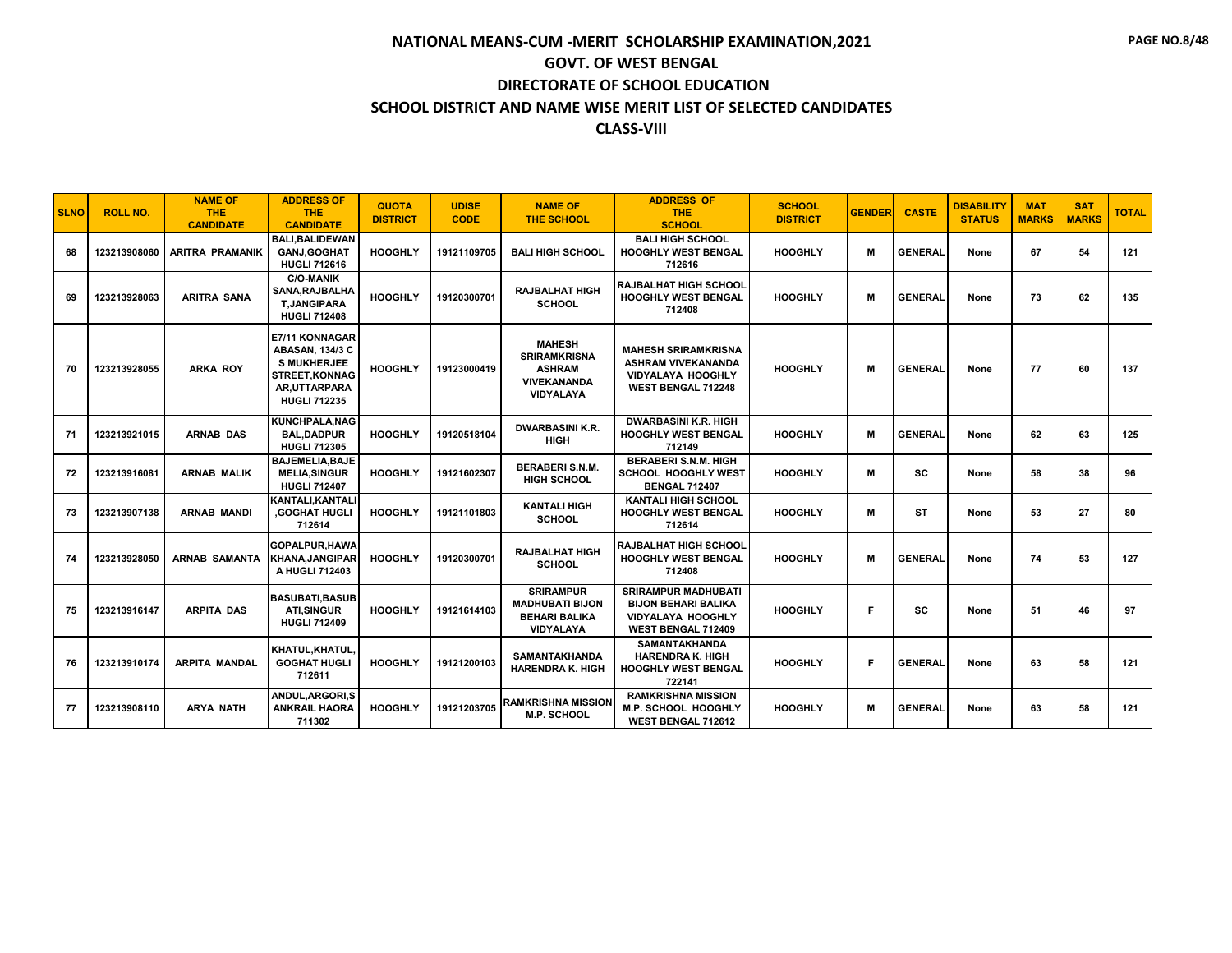| <b>SLNO</b> | <b>ROLL NO.</b> | <b>NAME OF</b><br><b>THE</b><br><b>CANDIDATE</b> | <b>ADDRESS OF</b><br><b>THE</b><br><b>CANDIDATE</b>                                          | <b>QUOTA</b><br><b>DISTRICT</b> | <b>UDISE</b><br><b>CODE</b> | <b>NAME OF</b><br><b>THE SCHOOL</b>                                 | <b>ADDRESS OF</b><br><b>THE</b><br><b>SCHOOL</b>                                                  | <b>SCHOOL</b><br><b>DISTRICT</b> | <b>GENDER</b> | <b>CASTE</b>   | <b>DISABILITY</b><br><b>STATUS</b> | <b>MAT</b><br><b>MARKS</b> | <b>SAT</b><br><b>MARKS</b> | <b>TOTAL</b> |
|-------------|-----------------|--------------------------------------------------|----------------------------------------------------------------------------------------------|---------------------------------|-----------------------------|---------------------------------------------------------------------|---------------------------------------------------------------------------------------------------|----------------------------------|---------------|----------------|------------------------------------|----------------------------|----------------------------|--------------|
| 78          | 123213915093    | <b>ASHESH DAS</b>                                | <b>SUBHAS PALLY</b><br><b>SOUTH,KHALISAN</b><br><b>I,BHADRESWAR</b><br><b>HUGLI 712138</b>   | <b>HOOGHLY</b>                  | 19122301205                 | <b>CHANDANNAGORE</b><br><b>KANAILAL</b><br><b>VIDYAMANDIR (ENG)</b> | <b>CHANDANNAGORE</b><br><b>KANAILAL VIDYAMANDIR</b><br>(ENG) HOOGHLY WEST<br><b>BENGAL 712136</b> | <b>HOOGHLY</b>                   | М             | <b>SC</b>      | None                               | 60                         | 42                         | 102          |
| 79          | 123213919244    | <b>ASHIS MALIK</b>                               | BELUN, BELUN, PA<br><b>NDUA HUGLI</b><br>712149                                              | <b>HOOGHLY</b>                  | 19120515902                 | BELUN DR P.C.S.<br><b>VIDYAMANDIR</b>                               | <b>BELUN DR P.C.S.</b><br><b>VIDYAMANDIR HOOGHLY</b><br><b>WEST BENGAL 712156</b>                 | <b>HOOGHLY</b>                   | м             | <b>SC</b>      | None                               | 60                         | 37                         | 97           |
| 80          | 123213914193    | ASHISH BISWAS                                    | <b>NICHUPATI</b><br><b>SURIGHAT.CHAN</b><br>DANNAGAR.CHAN<br><b>DANNAGAR</b><br>HUGLI 712136 | <b>HOOGHLY</b>                  | 19122301205                 | <b>CHANDANNAGORE</b><br><b>KANAILAL</b><br><b>VIDYAMANDIR (ENG)</b> | <b>CHANDANNAGORE</b><br><b>KANAILAL VIDYAMANDIR</b><br>(ENG) HOOGHLY WEST<br><b>BENGAL 712136</b> | <b>HOOGHLY</b>                   | M             | <b>SC</b>      | None                               | 72                         | 42                         | 114          |
| 81          | 123213919021    | <b>AVI MAL</b>                                   | 104, DABRA, PAND<br><b>UA HUGLI 712152</b>                                                   | <b>HOOGHLY</b>                  | 19120505403                 | <b>DAMDAMA N.M.HIGH</b><br><b>SCHOOL</b>                            | <b>DAMDAMA N.M.HIGH</b><br>SCHOOL HOOGHLY WEST<br><b>BENGAL 712149</b>                            | <b>HOOGHLY</b>                   | М             | <b>SC</b>      | None                               | 58                         | 37                         | 95           |
| 82          | 123213906077    | <b>AVISHEK</b><br><b>SENGUPTA</b>                | SRIPUR, SRIPUR, G<br><b>OGHAT HUGLI</b><br>712612                                            | <b>HOOGHLY</b>                  | 19121203705                 | <b>RAMKRISHNA MISSION</b><br><b>M.P. SCHOOL</b>                     | <b>RAMKRISHNA MISSION</b><br><b>M.P. SCHOOL HOOGHLY</b><br><b>WEST BENGAL 712612</b>              | <b>HOOGHLY</b>                   | м             | <b>GENERAL</b> | None                               | 63                         | 61                         | 124          |
| 83          | 123213920018    | <b>AYAN BAG</b>                                  | <b>DASGHARA,DASG</b><br><b>HARA, DHANIAKH</b><br>ALI HUGLI 712402                            | <b>HOOGHLY</b>                  | 19121810503                 | <b>DASGHARA HIGH</b><br><b>SCHOOL</b>                               | <b>DASGHARA HIGH SCHOOL</b><br>HOOGHLY WEST BENGAL<br>712303                                      | <b>HOOGHLY</b>                   | М             | <b>SC</b>      | None                               | 64                         | 60                         | 124          |
| 84          | 123213908087    | <b>AYAN BETAL</b>                                | <b>24 NO</b><br>ROAD, RAMNAGA<br>R<br><b>MOBARAKPUR, AR</b><br><b>AMBAGH HUGLI</b><br>712616 | <b>HOOGHLY</b>                  | 19120814101                 | <b>RAMNAGAR ABINASH</b><br><b>HIGH SCHOOL</b>                       | <b>RAMNAGAR ABINASH HIGH</b><br>SCHOOL HOOGHLY WEST<br><b>BENGAL 712616</b>                       | <b>HOOGHLY</b>                   | M             | <b>GENERAL</b> | None                               | 70                         | 62                         | 132          |
| 85          | 123213907090    | <b>AYAN GHOSH</b>                                | <b>GHOSH</b><br>PARA, BALIDEWA<br><b>NGANJ,GOGHAT</b><br><b>HUGLI 712616</b>                 | <b>HOOGHLY</b>                  | 19121203705                 | <b>RAMKRISHNA MISSION</b><br>M.P. SCHOOL                            | <b>RAMKRISHNA MISSION</b><br>M.P. SCHOOL HOOGHLY<br>WEST BENGAL 712612                            | <b>HOOGHLY</b>                   | M             | <b>GENERAL</b> | None                               | 79                         | 49                         | 128          |
| 86          | 123213910068    | <b>AYAN GHOSH</b>                                | <b>SAMANTAKHAND</b><br><b>A,SAMANTAKHAN</b><br><b>DA,GOGHAT</b><br><b>HUGLI 722141</b>       | <b>HOOGHLY</b>                  | 19121200103                 | <b>SAMANTAKHANDA</b><br><b>HARENDRA K. HIGH</b>                     | <b>SAMANTAKHANDA</b><br><b>HARENDRA K. HIGH</b><br><b>HOOGHLY WEST BENGAL</b><br>722141           | <b>HOOGHLY</b>                   | м             | <b>GENERAL</b> | None                               | 68                         | 52                         | 120          |
| 87          | 123213927128    | AYAN RAKSHIT                                     | <b>BEGAMPUR.BEGA</b><br><b>MPUR, CHANDITAL</b><br>A HUGLI 712306                             | <b>HOOGHLY</b>                  | 19120701602                 | <b>BEGAMPUR HIGH</b><br><b>SCHOOL</b>                               | <b>BEGAMPUR HIGH SCHOOL</b><br>HOOGHLY WEST BENGAL<br>712306                                      | <b>HOOGHLY</b>                   | М             | <b>GENERAL</b> | None                               | 77                         | 55                         | 132          |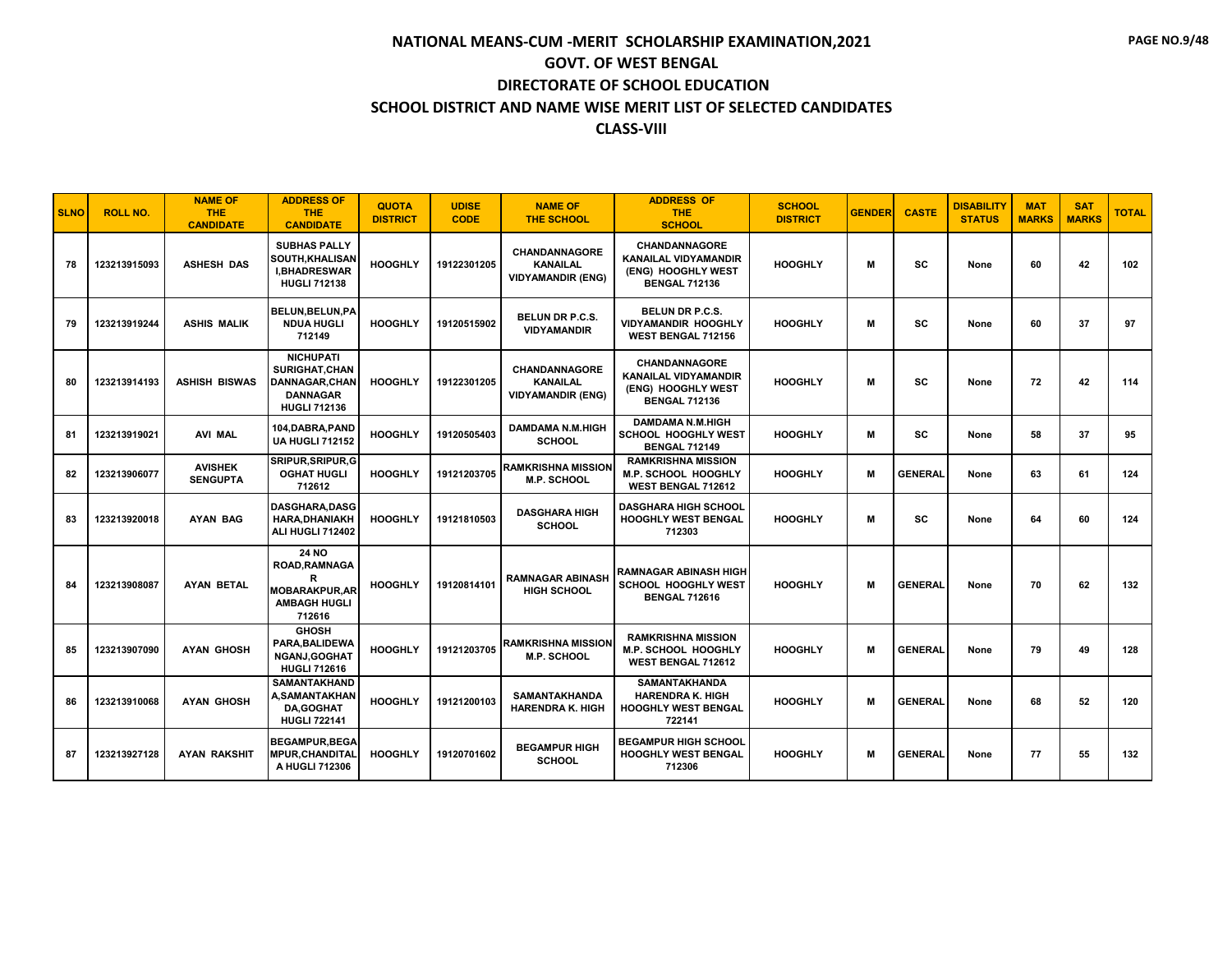| <b>SLNO</b> | <b>ROLL NO.</b> | <b>NAME OF</b><br><b>THE</b><br><b>CANDIDATE</b> | <b>ADDRESS OF</b><br><b>THE</b><br><b>CANDIDATE</b>                                                   | <b>QUOTA</b><br><b>DISTRICT</b> | <b>UDISE</b><br><b>CODE</b> | <b>NAME OF</b><br><b>THE SCHOOL</b>                            | <b>ADDRESS OF</b><br><b>THE</b><br><b>SCHOOL</b>                                                       | <b>SCHOOL</b><br><b>DISTRICT</b> | <b>GENDER</b> | <b>CASTE</b>   | <b>DISABILITY</b><br><b>STATUS</b> | <b>MAT</b><br><b>MARKS</b> | <b>SAT</b><br><b>MARKS</b> | <b>TOTAL</b> |
|-------------|-----------------|--------------------------------------------------|-------------------------------------------------------------------------------------------------------|---------------------------------|-----------------------------|----------------------------------------------------------------|--------------------------------------------------------------------------------------------------------|----------------------------------|---------------|----------------|------------------------------------|----------------------------|----------------------------|--------------|
| 88          | 123213925130    | <b>AYSHI HALDER</b>                              | 35, SHIBNARAYAN<br><b>ROAD, UTTARPAR</b><br>A,UTTARPARA<br><b>HUGLI 712258</b>                        | <b>HOOGHLY</b>                  | 19122801803                 | <b>UTTARPARA GIRLS</b><br><b>HIGH SCHOOL</b>                   | UTTARPARA GIRLS HIGH<br><b>SCHOOL HOOGHLY WEST</b><br><b>BENGAL 712258</b>                             | <b>HOOGHLY</b>                   | F             | <b>GENERAL</b> | None                               | 79                         | 72                         | 151          |
| 89          | 123213928059    | <b>AYUSH DUTTA</b>                               | 16/2 NANI LAL<br><b>CHATTERJEE</b><br>LANE,RISHRA,RIS<br><b>HRA HUGLI</b><br>712248                   | <b>HOOGHLY</b>                  | 19122700202                 | <b>CHATRA NANDALAL</b><br><b>INST</b>                          | <b>CHATRA NANDALAL INST</b><br><b>HOOGHLY WEST BENGAL</b><br>712204                                    | <b>HOOGHLY</b>                   | M             | <b>GENERAL</b> | None                               | 77                         | 54                         | 131          |
| 90          | 123213925177    | <b>AYUSH RAY</b>                                 | RAIPUR, ANTPUR,<br><b>JANGIPARA</b><br><b>HUGLI 712424</b>                                            | <b>HOOGHLY</b>                  | 19120302702                 | <b>ANTPUR HIGH</b><br><b>SCHOOL</b>                            | <b>ANTPUR HIGH SCHOOL</b><br><b>HOOGHLY WEST BENGAL</b><br>712424                                      | <b>HOOGHLY</b>                   | M             | <b>GENERAL</b> | None                               | 77                         | 46                         | 123          |
| 91          | 123213916115    | <b>BAISAKHI</b><br><b>HEMBRAM</b>                | ANKAPARA,CHITR<br><b>ASALI, HARIPAL</b><br><b>HUGLI 712407</b>                                        | <b>HOOGHLY</b>                  | 19120904202                 | <b>GAZA HIGH SCHOOL</b>                                        | <b>GAZA HIGH SCHOOL</b><br><b>HOOGHLY WEST BENGAL</b><br>712407                                        | <b>HOOGHLY</b>                   | F             | <b>ST</b>      | None                               | 69                         | 34                         | 103          |
| 92          |                 | 123213926045 BAISHAKHI SARKAR                    | 4/1 UPPER BPMB<br><b>SARANI.BHADRA</b><br><b>KALI.UTTARPARA</b><br><b>HUGLI 712232</b>                | <b>HOOGHLY</b>                  | 19122801502                 | <b>UTTARPARA</b><br><b>AMARENDRA GIRLS</b>                     | UTTARPARA AMARENDRA<br><b>GIRLS HOOGHLY WEST</b><br><b>BENGAL 712258</b>                               | <b>HOOGHLY</b>                   | F             | <b>GENERAL</b> | None                               | 65                         | 59                         | 124          |
| 93          | 123213906032    | <b>BARNALI BAG</b>                               | <b>BARNANDANPUR.</b><br>NANDANPUR, KHA<br><b>NAKUL HUGLI</b><br>712417                                | <b>HOOGHLY</b>                  | 19121003503                 | <b>NANDANPUR</b><br><b>RUPCHAND ACADEMY</b>                    | <b>NANDANPUR RUPCHAND</b><br><b>ACADEMY HOOGHLY</b><br><b>WEST BENGAL 712417</b>                       | <b>HOOGHLY</b>                   | F             | <b>GENERAL</b> | None                               | 70                         | 77                         | 147          |
| 94          | 123213926033    | <b>BARSHA GAYEN</b>                              | 4. BHADRAKALI<br><b>MAHILA</b><br><b>CAMP, BHADRAKA</b><br><b>LI.UTTARPARA</b><br><b>HUGLI 712232</b> | <b>HOOGHLY</b>                  | 19122801803                 | <b>UTTARPARA GIRLS</b><br><b>HIGH SCHOOL</b>                   | <b>UTTARPARA GIRLS HIGH</b><br>SCHOOL HOOGHLY WEST<br><b>BENGAL 712258</b>                             | <b>HOOGHLY</b>                   | F             | <b>SC</b>      | None                               | 66                         | 43                         | 109          |
| 95          | 123213908080    | <b>BARSHA ROY</b>                                | 201 AB<br><b>ROAD.MIRGA</b><br><b>CHATRA, GOGHAT</b><br><b>HUGLI 712602</b>                           | <b>HOOGHLY</b>                  | 19121105403                 | <b>CHATRA HIGH SCHOL</b>                                       | <b>CHATRA HIGH SCHOL</b><br><b>HOOGHLY WEST BENGAL</b><br>712602                                       | <b>HOOGHLY</b>                   | F             | <b>SC</b>      | None                               | 68                         | 47                         | 115          |
| 96          | 123213908130    | <b>BARSHA SARKAR</b>                             | <b>KAJLA, MANDARA</b><br><b>N,GOGHAT HUGLI</b><br>712612                                              | <b>HOOGHLY</b>                  | 19121203909                 | <b>KAMARPUKUR</b><br><b>NAYANTARA BALIKA</b><br>VIDYALAYA(H.S) | <b>KAMARPUKUR</b><br><b>NAYANTARA BALIKA</b><br>VIDYALAYA(H.S)<br><b>HOOGHLY WEST BENGAL</b><br>712612 | <b>HOOGHLY</b>                   | F             | <b>GENERAL</b> | None                               | 73                         | 63                         | 136          |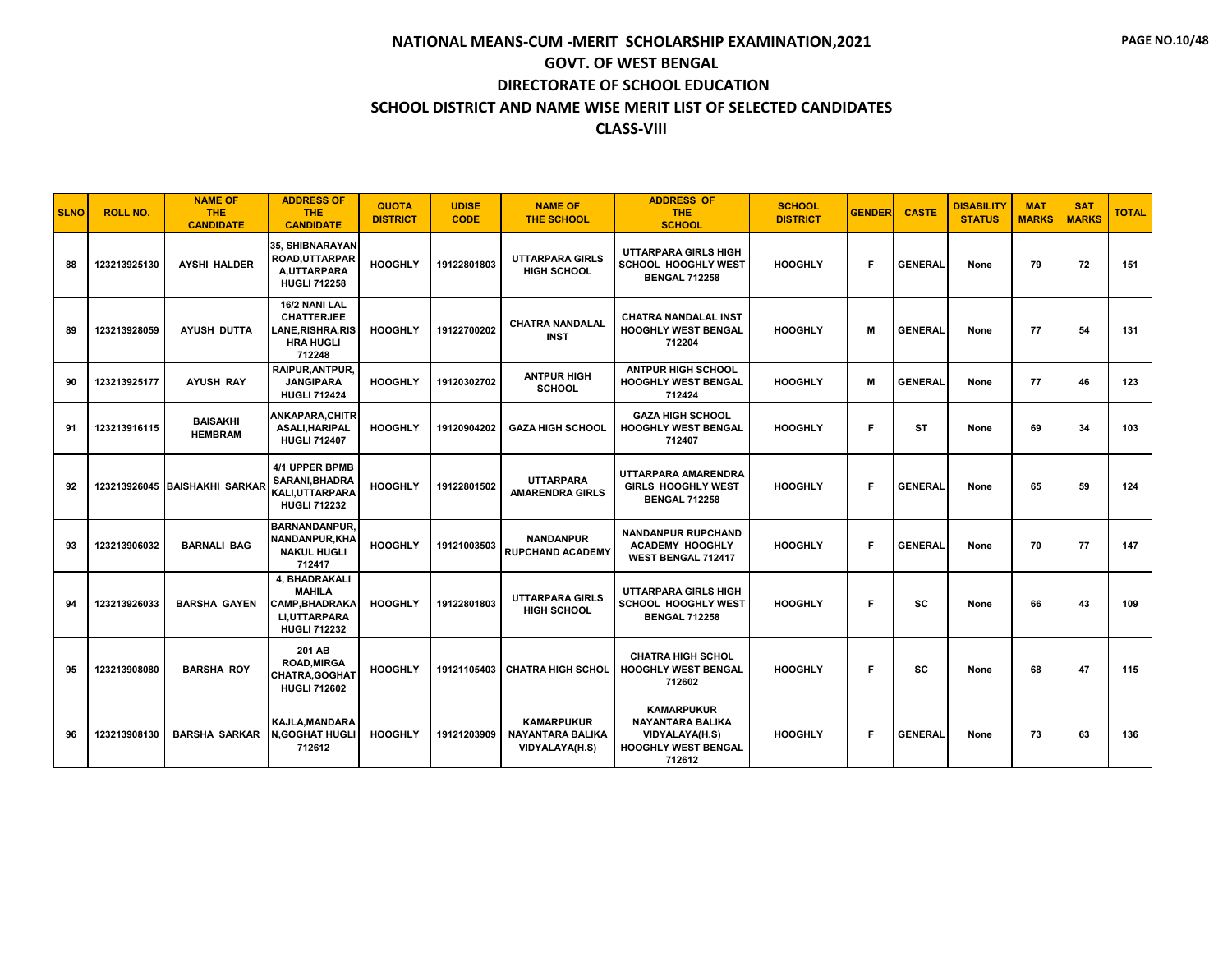| <b>SLNO</b> | <b>ROLL NO.</b> | <b>NAME OF</b><br><b>THE</b><br><b>CANDIDATE</b> | <b>ADDRESS OF</b><br><b>THE</b><br><b>CANDIDATE</b>                                             | <b>QUOTA</b><br><b>DISTRICT</b> | <b>UDISE</b><br><b>CODE</b> | <b>NAME OF</b><br><b>THE SCHOOL</b>                                 | <b>ADDRESS OF</b><br><b>THE</b><br><b>SCHOOL</b>                                                       | <b>SCHOOL</b><br><b>DISTRICT</b> | <b>GENDER</b> | <b>CASTE</b>   | <b>DISABILITY</b><br><b>STATUS</b> | <b>MAT</b><br><b>MARKS</b> | <b>SAT</b><br><b>MARKS</b> | <b>TOTAL</b> |
|-------------|-----------------|--------------------------------------------------|-------------------------------------------------------------------------------------------------|---------------------------------|-----------------------------|---------------------------------------------------------------------|--------------------------------------------------------------------------------------------------------|----------------------------------|---------------|----------------|------------------------------------|----------------------------|----------------------------|--------------|
| 97          | 123213914112    | <b>BIBEK DOLUI</b>                               | 154<br><b>SHANTIPALLI.BHA</b><br><b>DRESWAR.BHADR</b><br><b>ESWAR HUGLI</b><br>712124           | <b>HOOGHLY</b>                  | 19122301205                 | <b>CHANDANNAGORE</b><br><b>KANAILAL</b><br><b>VIDYAMANDIR (ENG)</b> | <b>CHANDANNAGORE</b><br><b>KANAILAL VIDYAMANDIR</b><br>(ENG) HOOGHLY WEST<br><b>BENGAL 712136</b>      | <b>HOOGHLY</b>                   | м             | <b>SC</b>      | None                               | 58                         | 38                         | 96           |
| 98          | 123213914107    | <b>BIDISHA HAMBIR</b>                            | <b>BERABERI.BERAB</b><br><b>ERI, SINGUR</b><br><b>HUGLI 712407</b>                              | <b>HOOGHLY</b>                  | 19121602307                 | <b>BERABERI S.N.M.</b><br><b>HIGH SCHOOL</b>                        | <b>BERABERI S.N.M. HIGH</b><br><b>SCHOOL HOOGHLY WEST</b><br><b>BENGAL 712407</b>                      | <b>HOOGHLY</b>                   | F.            | <b>SC</b>      | None                               | 77                         | 44                         | 121          |
| 99          | 123213911129    | <b>BIDISHA MONDAL</b>                            | <b>GARH</b><br><b>MANDARAN.MAN</b><br>DARAN, GOGHAT<br><b>HUGLI 712612</b>                      | <b>HOOGHLY</b>                  | 19121203909                 | <b>KAMARPUKUR</b><br><b>NAYANTARA BALIKA</b><br>VIDYALAYA(H.S)      | <b>KAMARPUKUR</b><br><b>NAYANTARA BALIKA</b><br>VIDYALAYA(H.S)<br><b>HOOGHLY WEST BENGAL</b><br>712612 | <b>HOOGHLY</b>                   | F             | <b>GENERAL</b> | None                               | 74                         | 61                         | 135          |
| 100         | 123213926010    | <b>BIDISHA PATRA</b>                             | <b>KRISHNARAMPUR</b><br>.KRISHNARAMPU<br><b>R.CHANDITALA</b><br><b>HUGLI 712702</b>             | <b>HOOGHLY</b>                  | 19120607705                 | JANGALPARA K D. P.<br><b>HIGH SCHOOL</b>                            | <b>JANGALPARA K D. P. HIGH</b><br><b>SCHOOL HOOGHLY WEST</b><br><b>BENGAL 712701</b>                   | <b>HOOGHLY</b>                   | F             | <b>GENERAL</b> | None                               | 63                         | 55                         | 118          |
| 101         | 123213906248    | <b>BINIT KUMAR MALIK</b>                         | PURSURAH, PURU<br><b>RAH.PURSURAH</b><br><b>HUGLI 712401</b>                                    | <b>HOOGHLY</b>                  | 19120406403                 | <b>PURSURAH HIGH</b><br><b>SCHOOL</b>                               | <b>PURSURAH HIGH SCHOOL</b><br><b>HOOGHLY WEST BENGAL</b><br>712401                                    | <b>HOOGHLY</b>                   | M             | <b>SC</b>      | None                               | 77                         | 58                         | 135          |
| 102         | 123213926077    | <b>BIPASA BISWAS</b>                             | 31 NO<br><b>ROUTE, BORA, SIN</b><br><b>GUR HUGLI</b><br>712306                                  | <b>HOOGHLY</b>                  | 19122701802                 | <b>SERAMPORE GIRL'S</b><br><b>HIGH SCHOOL</b>                       | <b>SERAMPORE GIRL'S HIGH</b><br>SCHOOL HOOGHLY WEST<br><b>BENGAL 712201</b>                            | <b>HOOGHLY</b>                   | F             | <b>SC</b>      | None                               | 57                         | 39                         | 96           |
| 103         | 123213910037    | <b>BITHI ROY</b>                                 | <b>SRIMANTAPUR,K</b><br><b>HASBARH, GHATA</b><br><b>L PASCHIM</b><br><b>MEDINIPUR</b><br>721212 | <b>HOOGHLY</b>                  | 19120214607                 | KISHOREPUR V.C.<br><b>HIGH SCHOOL</b>                               | KISHOREPUR V.C. HIGH<br><b>SCHOOL HOOGHLY WEST</b><br><b>BENGAL 712617</b>                             | <b>HOOGHLY</b>                   | F             | <b>GENERAL</b> | None                               | 65                         | 59                         | 124          |
| 104         | 123213920163    | <b>BIVAS PAL</b>                                 | <b>MATHPARA, MAGR</b><br><b>A.MAGRA HUGLI</b><br>712148                                         | <b>HOOGHLY</b>                  | 19121510102                 | <b>BAGATI RAMGOPAL</b><br><b>GHOSH H.S. SCH</b>                     | <b>BAGATI RAMGOPAL</b><br><b>GHOSH H.S. SCH</b><br><b>HOOGHLY WEST BENGAL</b><br>712148                | <b>HOOGHLY</b>                   | м             | <b>GENERAL</b> | None                               | 79                         | 46                         | 125          |
| 105         | 123213910020    | <b>BRISTI GAYEN</b>                              | <b>D/O-SUBHAS</b><br>GAYEN, SHYAMBA<br>ZAR, GOGHAT<br><b>HUGLI 712122</b>                       | <b>HOOGHLY</b>                  | 19121206703                 | <b>SHYAMBAZAR</b><br><b>G.C.SEN HIGH SCH.</b>                       | <b>SHYAMBAZAR G.C.SEN</b><br>HIGH SCH. HOOGHLY<br><b>WEST BENGAL 712122</b>                            | <b>HOOGHLY</b>                   | F             | <b>GENERAL</b> | None                               | 75                         | 60                         | 135          |
| 106         | 123213910088    | <b>BRISTI MANDAL</b>                             | <b>RADHAKRISHNAP</b><br><b>UR, RAJHATI</b><br><b>BANDAR, KHANAK</b><br><b>UL HUGLI 712417</b>   | <b>HOOGHLY</b>                  | 19121003503                 | <b>NANDANPUR</b><br><b>RUPCHAND ACADEMY</b>                         | <b>NANDANPUR RUPCHAND</b><br><b>ACADEMY HOOGHLY</b><br><b>WEST BENGAL 712417</b>                       | <b>HOOGHLY</b>                   | F             | <b>GENERAL</b> | None                               | 72                         | 49                         | 121          |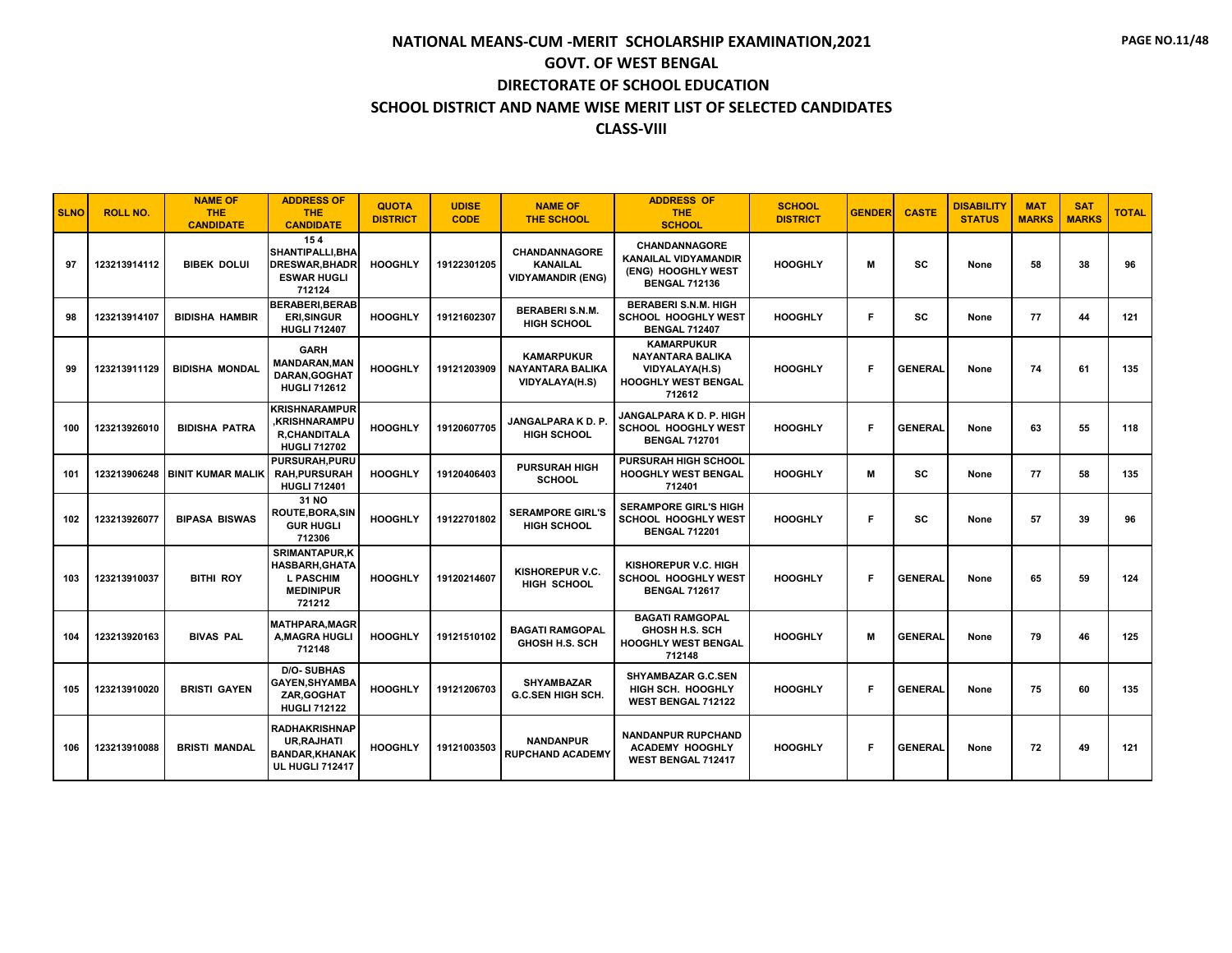| <b>SLNO</b> | <b>ROLL NO.</b> | <b>NAME OF</b><br><b>THE</b><br><b>CANDIDATE</b> | <b>ADDRESS OF</b><br><b>THE</b><br><b>CANDIDATE</b>                                  | <b>QUOTA</b><br><b>DISTRICT</b> | <b>UDISE</b><br><b>CODE</b> | <b>NAME OF</b><br><b>THE SCHOOL</b>                           | <b>ADDRESS OF</b><br><b>THE</b><br><b>SCHOOL</b>                                                   | <b>SCHOOL</b><br><b>DISTRICT</b> | <b>GENDER</b> | <b>CASTE</b>   | <b>DISABILITY</b><br><b>STATUS</b> | <b>MAT</b><br><b>MARKS</b> | <b>SAT</b><br><b>MARKS</b> | <b>TOTAL</b> |
|-------------|-----------------|--------------------------------------------------|--------------------------------------------------------------------------------------|---------------------------------|-----------------------------|---------------------------------------------------------------|----------------------------------------------------------------------------------------------------|----------------------------------|---------------|----------------|------------------------------------|----------------------------|----------------------------|--------------|
| 107         | 123213921033    | <b>CHHANDITA KUMAR</b>                           | DHANIAKHALI.BH<br>ANDERHATI, DHAN<br><b>IAKHALI HUGLI</b><br>712301                  | <b>HOOGHLY</b>                  | 19121818602                 | <b>BHANDERHATI BALIKA</b><br><b>BANI MANDIR</b>               | <b>BHANDERHATI BALIKA</b><br><b>BANI MANDIR HOOGHLY</b><br>WEST BENGAL 712301                      | <b>HOOGHLY</b>                   | F             | <b>GENERAL</b> | None                               | 72                         | 49                         | 121          |
| 108         | 123213915193    | <b>CHIRAG DAS</b>                                | <b>GREEN PARK.</b><br><b>SWARNAKUTHI,SI</b><br>NGUR.PS SINGUR<br><b>HUGLI 712409</b> | <b>HOOGHLY</b>                  | 19121610306                 | <b>SINGUR MAHAMAYA H.</b><br>S.                               | SINGUR MAHAMAYA H.S.<br><b>HOOGHLY WEST BENGAL</b><br>712409                                       | <b>HOOGHLY</b>                   | M             | <b>GENERAL</b> | None                               | 73                         | 57                         | 130          |
| 109         |                 | 123213914114 DARPAN ADHIKARY                     | <b>BAJITPUR, TARAK</b><br><b>ESWAR, TARAKES</b><br><b>WAR HUGLI</b><br>712410        | <b>HOOGHLY</b>                  | 19122100303                 | <b>TARAKESHAR HIGH</b><br><b>SCHOOL</b>                       | <b>TARAKESHAR HIGH</b><br>SCHOOL HOOGHLY WEST<br><b>BENGAL 712410</b>                              | <b>HOOGHLY</b>                   | M             | <b>GENERAL</b> | None                               | 72                         | 47                         | 119          |
| 110         | 123213920107    | <b>DEBANJAN KUNDU</b>                            | 2 NAZRUL<br><b>SARANI.RABINDR</b><br>ANAGAR, CHINSU<br><b>RA HUGLI 712103</b>        | <b>HOOGHLY</b>                  | 19121900903                 | <b>HOOGHLY BRANCH</b><br>(GOVT) SCHOOL                        | <b>HOOGHLY BRANCH (GOVT)</b><br><b>SCHOOL HOOGHLY WEST</b><br><b>BENGAL 712103</b>                 | <b>HOOGHLY</b>                   | M             | <b>GENERAL</b> | None                               | 76                         | 55                         | 131          |
| 111         | 123213926043    | <b>DEBANJAN</b><br><b>MONDAL</b>                 | 347, MALLICKPAR<br><b>A,SERAMPORE</b><br><b>HUGLI 712203</b>                         | <b>HOOGHLY</b>                  | 19123000412                 | <b>MAHES SRI</b><br><b>RAMKRISHNA ASRAM</b><br><b>VID</b>     | <b>MAHES SRI RAMKRISHNA</b><br><b>ASRAM VID HOOGHLY</b><br>WEST BENGAL 712248                      | <b>HOOGHLY</b>                   | м             | <b>GENERAL</b> | None                               | 62                         | 59                         | 121          |
| 112         | 123213919217    | <b>DEBAYAN</b><br><b>BANERJEE</b>                | 102.DABRA.PAND<br><b>UA HUGLI 712152</b>                                             | <b>HOOGHLY</b>                  | 19120505403                 | <b>DAMDAMA N.M.HIGH</b><br><b>SCHOOL</b>                      | <b>DAMDAMA N.M.HIGH</b><br>SCHOOL HOOGHLY WEST<br><b>BENGAL 712149</b>                             | <b>HOOGHLY</b>                   | M             | <b>GENERAL</b> | None                               | 83                         | 71                         | 154          |
| 113         | 123213910021    | <b>DEBJANI ROY</b>                               | <b>UTTAR</b><br>PARA, BALIDEWA<br>NGANJ, GOGHAT<br><b>HUGLI 712616</b>               | <b>HOOGHLY</b>                  | 19121109403                 | <b>BALIDEWANGANJSAR</b><br><b>ADAMONI BALIKA</b><br>VIDYALAYA | <b>BALIDEWANGANJSARADA</b><br><b>MONI BALIKA VIDYALAYA</b><br><b>HOOGHLY WEST BENGAL</b><br>712616 | <b>HOOGHLY</b>                   | F             | <b>SC</b>      | None                               | 62                         | 42                         | 104          |
| 114         | 123213925083    | <b>DEBLINA DEY</b>                               | LOHAGACHI, ANTP<br><b>UR, JANGIPARA</b><br><b>HUGLI 712424</b>                       | <b>HOOGHLY</b>                  | 19120302702                 | <b>ANTPUR HIGH</b><br><b>SCHOOL</b>                           | <b>ANTPUR HIGH SCHOOL</b><br><b>HOOGHLY WEST BENGAL</b><br>712424                                  | <b>HOOGHLY</b>                   | F             | <b>GENERAL</b> | None                               | 79                         | 57                         | 136          |
| 115         | 123213919085    | <b>DEBMALYA DAS</b>                              | 15/1475, HOOGHLY<br><b>.CHINSURAH</b><br><b>HUGLI 712103</b>                         | <b>HOOGHLY</b>                  | 19121900903                 | <b>HOOGHLY BRANCH</b><br>(GOVT) SCHOOL                        | <b>HOOGHLY BRANCH (GOVT)</b><br><b>SCHOOL HOOGHLY WEST</b><br><b>BENGAL 712103</b>                 | <b>HOOGHLY</b>                   | м             | <b>GENERAL</b> | None                               | 71                         | 53                         | 124          |
| 116         | 123213907193    | <b>DEBNANDAN DAS</b>                             | KUMURSHA.KUM<br>URSHA, GOGHAT<br><b>HUGLI 712616</b>                                 | <b>HOOGHLY</b>                  | 19121106603                 | KUMURSHA SITAL CH.<br><b>DE VIDYAMAN</b>                      | KUMURSHA SITAL CH. DE<br><b>VIDYAMAN HOOGHLY</b><br>WEST BENGAL 712616                             | <b>HOOGHLY</b>                   | м             | <b>GENERAL</b> | None                               | 66                         | 59                         | 125          |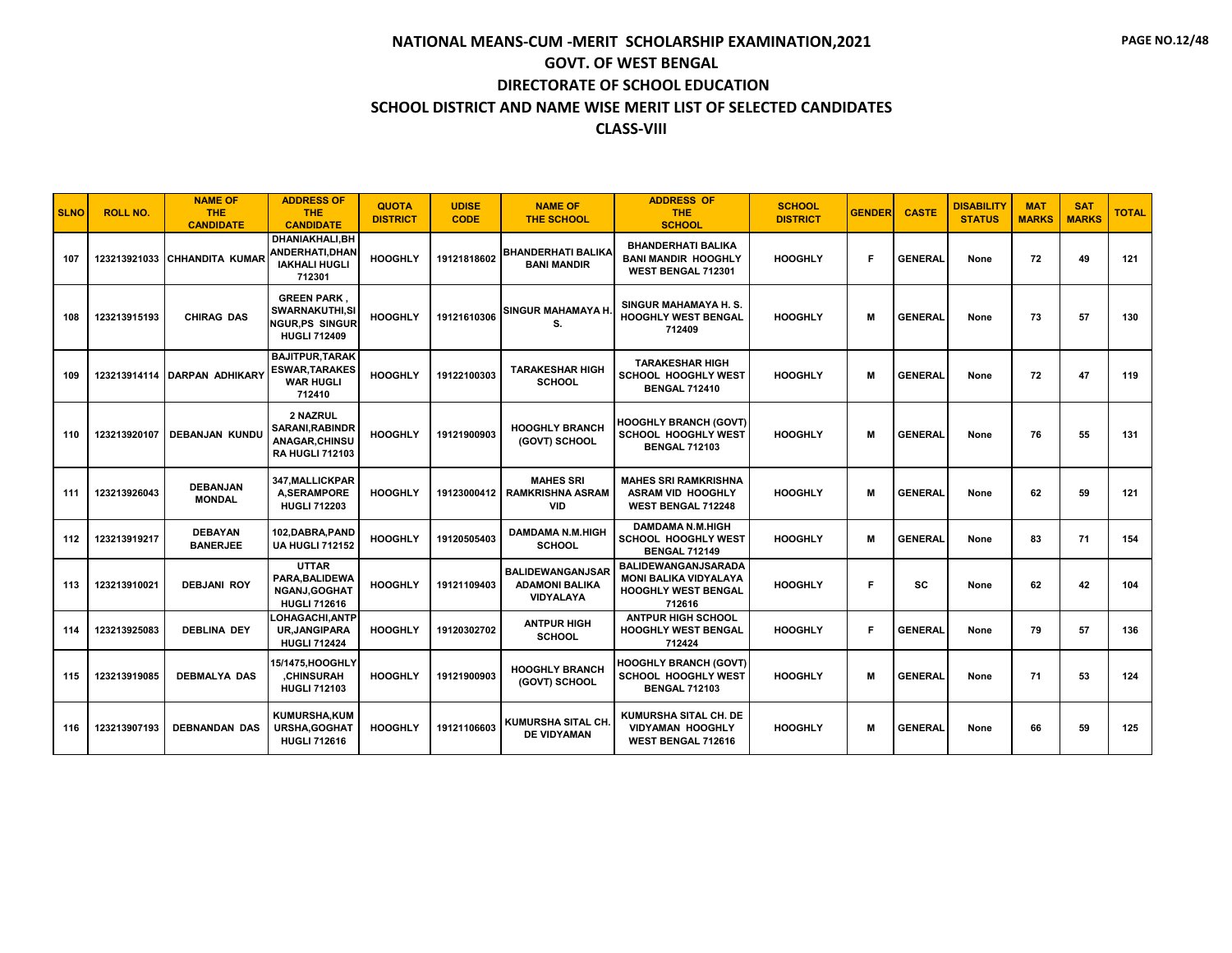| <b>SLNO</b> | <b>ROLL NO.</b> | <b>NAME OF</b><br><b>THE</b><br><b>CANDIDATE</b> | <b>ADDRESS OF</b><br><b>THE</b><br><b>CANDIDATE</b>                                                 | <b>QUOTA</b><br><b>DISTRICT</b> | <b>UDISE</b><br><b>CODE</b> | <b>NAME OF</b><br><b>THE SCHOOL</b>             | <b>ADDRESS OF</b><br><b>THE</b><br><b>SCHOOL</b>                                    | <b>SCHOOL</b><br><b>DISTRICT</b> | <b>GENDER</b> | <b>CASTE</b>   | <b>DISABILITY</b><br><b>STATUS</b> | <b>MAT</b><br><b>MARKS</b> | <b>SAT</b><br><b>MARKS</b> | <b>TOTAL</b> |
|-------------|-----------------|--------------------------------------------------|-----------------------------------------------------------------------------------------------------|---------------------------------|-----------------------------|-------------------------------------------------|-------------------------------------------------------------------------------------|----------------------------------|---------------|----------------|------------------------------------|----------------------------|----------------------------|--------------|
| 117         | 123213906014    | <b>DEBNATH GHOSH</b>                             | TILARI,TILARI,GO<br><b>GHAT HUGLI</b><br>712122                                                     | <b>HOOGHLY</b>                  | 19121208711                 | <b>KOKOND KALIKA</b><br><b>SIKSHASADAN</b>      | <b>KOKOND KALIKA</b><br>SIKSHASADAN HOOGHLY<br><b>WEST BENGAL 712122</b>            | <b>HOOGHLY</b>                   | м             | <b>GENERAL</b> | None                               | 62                         | 60                         | 122          |
| 118         | 123213919112    | <b>DEBOLINA KOLEY</b>                            | <b>MALIRBERH, BALA</b><br><b>GARH.BALAGARH</b><br><b>HUGLI 712515</b>                               | <b>HOOGHLY</b>                  | 19121416104                 | <b>DUMURDAHA DHRUBA</b><br><b>NANDA HIGH SC</b> | <b>DUMURDAHA DHRUBA</b><br>NANDA HIGH SC HOOGHLY<br><b>WEST BENGAL 712515</b>       | <b>HOOGHLY</b>                   | F             | <b>GENERAL</b> | None                               | 64                         | 55                         | 119          |
| 119         | 123213914161    | <b>DEBRUP SEN</b>                                | 5/1, R K M 1ST<br><b>BYE</b><br><b>LANE.BAIDYABAT</b><br><b>I,BHADRESWAR</b><br><b>HUGLI 712222</b> | <b>HOOGHLY</b>                  | 19122500104                 | <b>CHAMDANI</b><br>N.M.VIDYAMANDIR              | <b>CHAMDANI</b><br>N.M.VIDYAMANDIR<br><b>HOOGHLY WEST BENGAL</b><br>712222          | <b>HOOGHLY</b>                   | M             | <b>GENERAL</b> | Loco motor<br>disability           | 57                         | 44                         | 101          |
| 120         | 123213920167    | <b>DIA SOREN</b>                                 | <b>GAZINADASPUR.</b><br><b>GAZINADASPUR.P</b><br><b>ANDUA HUGLI</b><br>712146                       | <b>HOOGHLY</b>                  | 19120512404                 | <b>GAZINA DASPUR J P</b><br><b>HIGH SCHOOL</b>  | <b>GAZINA DASPUR J P HIGH</b><br><b>SCHOOL HOOGHLY WEST</b><br><b>BENGAL 712146</b> | <b>HOOGHLY</b>                   | F             | <b>ST</b>      | None                               | 45                         | 24                         | 69           |
| 121         | 123213916120    | DIP GHOSH                                        | <b>BARUIPARA.BAR</b><br><b>UIPARA.SINGUR</b><br><b>HUGLI 712306</b>                                 | <b>HOOGHLY</b>                  | 19121617901                 | <b>BARUIPARA RAKHAL</b><br><b>VIDYAPITH</b>     | <b>BARUIPARA RAKHAL</b><br><b>VIDYAPITH HOOGHLY</b><br><b>WEST BENGAL 712306</b>    | <b>HOOGHLY</b>                   | м             | <b>GENERAL</b> | None                               | 70                         | 67                         | 137          |
| 122         | 123213908178    | <b>DIPA MURMU</b>                                | <b>AUJGARH,TARAH</b><br>AT, GOGHAT<br><b>HUGLI 712612</b>                                           | <b>HOOGHLY</b>                  | 19121205804                 | <b>TARAHAT</b><br><b>SARADAMANI HIGH</b>        | <b>TARAHAT SARADAMANI</b><br><b>HIGH HOOGHLY WEST</b><br><b>BENGAL 712612</b>       | <b>HOOGHLY</b>                   | F.            | <b>ST</b>      | None                               | 41                         | 25                         | 66           |
| 123         | 123213915160    | <b>DIPAN BAG</b>                                 | 0, HARHARIA, SING<br><b>UR HUGLI 712409</b>                                                         | <b>HOOGHLY</b>                  | 19121610306                 | SINGUR MAHAMAYA H.<br>S.                        | SINGUR MAHAMAYA H.S.<br><b>HOOGHLY WEST BENGAL</b><br>712409                        | <b>HOOGHLY</b>                   | M             | <b>GENERAL</b> | None                               | 76                         | 64                         | 140          |
| 124         | 123213926071    | <b>DIPANWITA</b><br><b>ADHIKARY</b>              | 51, BAIDYABATI, S<br><b>ERAMPORE</b><br><b>HUGLI 712222</b>                                         | <b>HOOGHLY</b>                  | 19122601604                 | <b>BAIDYABATI SNV</b><br><b>BALIKA VIDYA</b>    | <b>BAIDYABATI SNV BALIKA</b><br><b>VIDYA HOOGHLY WEST</b><br><b>BENGAL 712222</b>   | <b>HOOGHLY</b>                   | Е             | <b>GENERAL</b> | None                               | 65                         | 61                         | 126          |
| 125         | 123213920040    | <b>DIPIKA SANTRA</b>                             | 01.BHASTARA.GU<br><b>RAP HUGLI</b><br>712303                                                        | <b>HOOGHLY</b>                  | 19121824404                 | <b>BHASTARA</b><br><b>SASTHIBALA BALIKA</b>     | <b>BHASTARA SASTHIBALA</b><br><b>BALIKA HOOGHLY WEST</b><br><b>BENGAL 712303</b>    | <b>HOOGHLY</b>                   | F.            | <b>SC</b>      | None                               | 69                         | 36                         | 105          |
| 126         | 123213926048    | <b>DIPNA SINGHDAS</b>                            | NA, RAHIMPUR, JA<br><b>NGIPARA HUGLI</b><br>712408                                                  | <b>HOOGHLY</b>                  | 19120301401                 | <b>RAHIMPUR N. HIGH</b><br><b>SCHOOL</b>        | <b>RAHIMPUR N. HIGH</b><br><b>SCHOOL HOOGHLY WEST</b><br><b>BENGAL 712408</b>       | <b>HOOGHLY</b>                   | F.            | <b>SC</b>      | None                               | 74                         | 50                         | 124          |
| 127         | 123213916198    | <b>DIPRARUP RANA</b>                             | <b>KAPARPATTY</b><br><b>WARD NO</b><br>5.TARAKESWAR.T<br><b>ARAKESWAR</b><br><b>HUGLI 712410</b>    | <b>HOOGHLY</b>                  | 19122100303                 | <b>TARAKESHAR HIGH</b><br><b>SCHOOL</b>         | <b>TARAKESHAR HIGH</b><br>SCHOOL HOOGHLY WEST<br><b>BENGAL 712410</b>               | <b>HOOGHLY</b>                   | M             | <b>GENERAL</b> | None                               | 80                         | 77                         | 157          |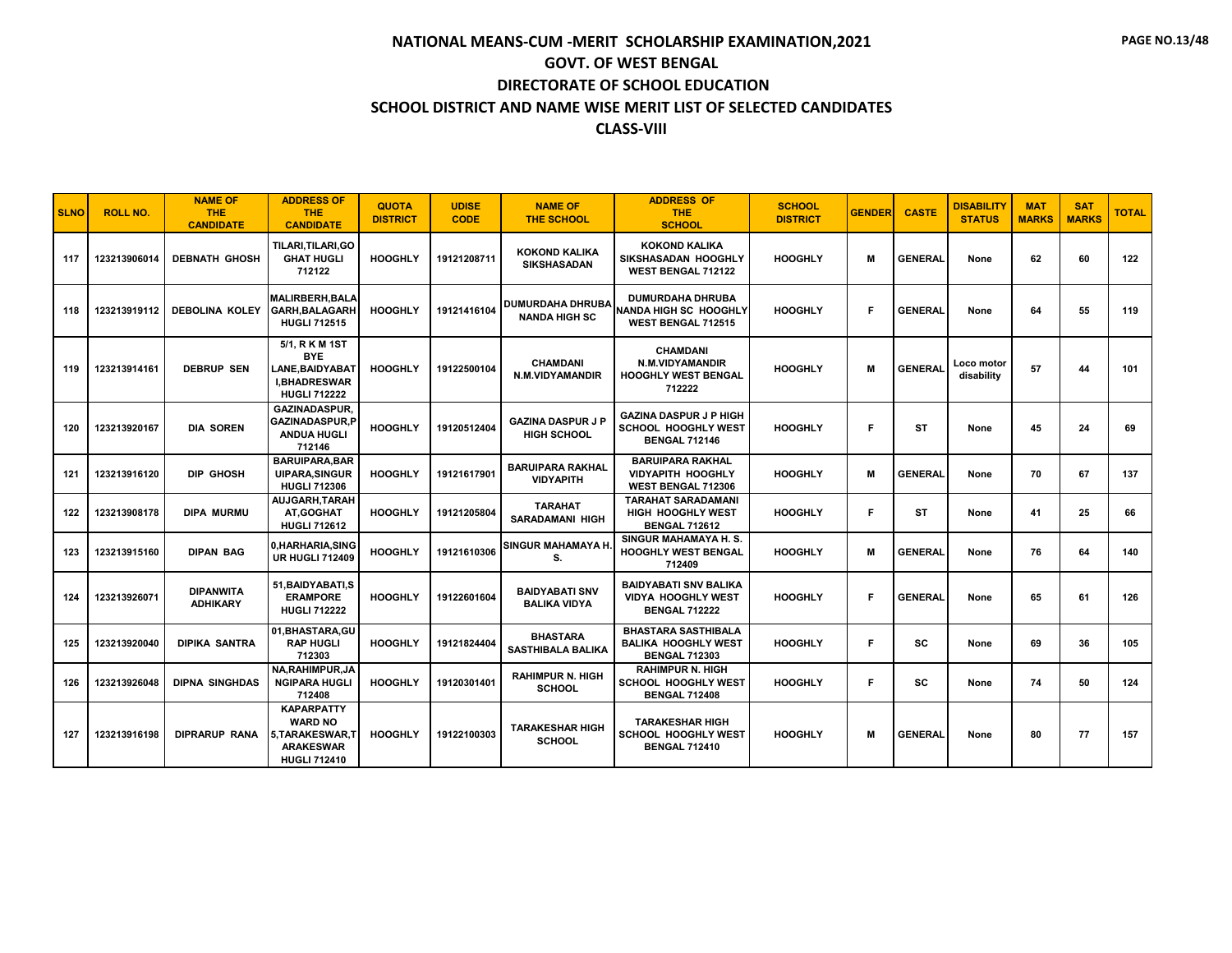| <b>SLNO</b> | <b>ROLL NO.</b> | <b>NAME OF</b><br>THE.<br><b>CANDIDATE</b> | <b>ADDRESS OF</b><br><b>THE</b><br><b>CANDIDATE</b>                                                                              | <b>QUOTA</b><br><b>DISTRICT</b> | <b>UDISE</b><br><b>CODE</b> | <b>NAME OF</b><br><b>THE SCHOOL</b>             | <b>ADDRESS OF</b><br><b>THE</b><br><b>SCHOOL</b>                                        | <b>SCHOOL</b><br><b>DISTRICT</b> | <b>GENDER</b> | <b>CASTE</b>   | <b>DISABILITY</b><br><b>STATUS</b> | <b>MAT</b><br><b>MARKS</b> | <b>SAT</b><br><b>MARKS</b> | <b>TOTAL</b> |
|-------------|-----------------|--------------------------------------------|----------------------------------------------------------------------------------------------------------------------------------|---------------------------------|-----------------------------|-------------------------------------------------|-----------------------------------------------------------------------------------------|----------------------------------|---------------|----------------|------------------------------------|----------------------------|----------------------------|--------------|
| 128         | 123213909036    | <b>DISHA MAITRA</b>                        | HATI, HATI, PURSU<br><b>RAH HUGLI</b><br>712415                                                                                  | <b>HOOGHLY</b>                  | 19120409004                 | <b>HATI HIGH SCHOOL</b>                         | <b>HATI HIGH SCHOOL</b><br><b>HOOGHLY WEST BENGAL</b><br>712415                         | <b>HOOGHLY</b>                   | F             | SC.            | None                               | 58                         | 38                         | 96           |
| 129         | 123213911067    | <b>DISHA SANTRA</b>                        | TARAHAT, TARAH<br>AT.GOGHAT<br><b>HUGLI 712612</b>                                                                               | <b>HOOGHLY</b>                  | 19121205804                 | <b>TARAHAT</b><br><b>SARADAMANI HIGH</b>        | <b>TARAHAT SARADAMANI</b><br><b>HIGH HOOGHLY WEST</b><br><b>BENGAL 712612</b>           | <b>HOOGHLY</b>                   | F             | SC             | None                               | 48                         | 47                         | 95           |
| 130         | 123213906117    | <b>DIYA MAITY</b>                          | NANDANPUR.NAN<br>DANPUR.KHANAK<br><b>UL HUGLI 712417</b>                                                                         | <b>HOOGHLY</b>                  | 19121003503                 | <b>NANDANPUR</b><br><b>RUPCHAND ACADEMY</b>     | <b>NANDANPUR RUPCHAND</b><br><b>ACADEMY HOOGHLY</b><br><b>WEST BENGAL 712417</b>        | <b>HOOGHLY</b>                   | F             | <b>GENERAL</b> | None                               | 67                         | 61                         | 128          |
| 131         | 123213908097    | DIYA MANNA                                 | <b>JAGATPUR</b><br>ROAD, JAGATPUR,<br><b>KHANAKUL HUGLI</b><br>712417                                                            | <b>HOOGHLY</b>                  | 19121004302                 | <b>JAGATPUR HIGH</b><br><b>SCHOOL</b>           | <b>JAGATPUR HIGH SCHOOL</b><br><b>HOOGHLY WEST BENGAL</b><br>712417                     | <b>HOOGHLY</b>                   | F             | <b>GENERAL</b> | None                               | 66                         | 53                         | 119          |
| 132         | 123213927042    | <b>DIYA ORAO</b>                           | <b>3 MOTILAL</b><br><b>GARDEN LANE</b><br><b>KONNAGAR</b><br><b>HOOGHLY.KONNA</b><br><b>GAR.UTTARPARA</b><br><b>HUGLI 712235</b> | <b>HOOGHLY</b>                  | 19122901305                 | <b>KONNAGAR K.P.</b><br><b>BALIKA S.S.</b>      | KONNAGAR K.P. BALIKA<br><b>S.S. HOOGHLY WEST</b><br><b>BENGAL 712235</b>                | <b>HOOGHLY</b>                   | F             | ST             | None                               | 35                         | 25                         | 60           |
| 133         | 123213928077    | <b>ESHIKA SAMANTA</b>                      | <b>RAMCHANDRAPU</b><br><b>R.BALLY</b><br><b>DURGAPUR.NISC</b><br><b>HINDA HAORA</b><br>711205                                    | <b>HOOGHLY</b>                  | 19122801803                 | <b>UTTARPARA GIRLS</b><br><b>HIGH SCHOOL</b>    | <b>UTTARPARA GIRLS HIGH</b><br>SCHOOL HOOGHLY WEST<br><b>BENGAL 712258</b>              | <b>HOOGHLY</b>                   | F             | <b>GENERAL</b> | None                               | 68                         | 66                         | 134          |
| 134         | 123213919019    | <b>GOURAB BISWAS</b>                       | 235/192<br><b>BAIKUNTHAPUR</b><br><b>JAGANNATH</b><br><b>COLONY, TRIBENI,</b><br><b>MOGRA HUGLI</b><br>712503                    | <b>HOOGHLY</b>                  | 19121510102                 | <b>BAGATI RAMGOPAL</b><br><b>GHOSH H.S. SCH</b> | <b>BAGATI RAMGOPAL</b><br><b>GHOSH H.S. SCH</b><br><b>HOOGHLY WEST BENGAL</b><br>712148 | <b>HOOGHLY</b>                   | M             | SC             | None                               | 65                         | 42                         | 107          |
| 135         |                 | 123213906016 HARADHAN GHOSH                | <b>FULUI - GHOSH</b><br>PARA,FULUI,GOG<br><b>HAT HUGLI</b><br>712122                                                             | <b>HOOGHLY</b>                  | 19121207805                 | <b>BADANGANJ HIGH</b><br><b>SCHOOL</b>          | <b>BADANGANJ HIGH</b><br><b>SCHOOL HOOGHLY WEST</b><br><b>BENGAL 712122</b>             | <b>HOOGHLY</b>                   | M             | <b>GENERAL</b> | None                               | 75                         | 68                         | 143          |
| 136         | 123213907029    | <b>INDRAJIT HAZRA</b>                      | ARANDI, ARANDI, A<br><b>RAMBAGH HUGLI</b><br>712413                                                                              | <b>HOOGHLY</b>                  | 19121203705                 | <b>RAMKRISHNA MISSION</b><br>M.P. SCHOOL        | <b>RAMKRISHNA MISSION</b><br>M.P. SCHOOL HOOGHLY<br>WEST BENGAL 712612                  | <b>HOOGHLY</b>                   | M             | <b>GENERAL</b> | None                               | 73                         | 64                         | 137          |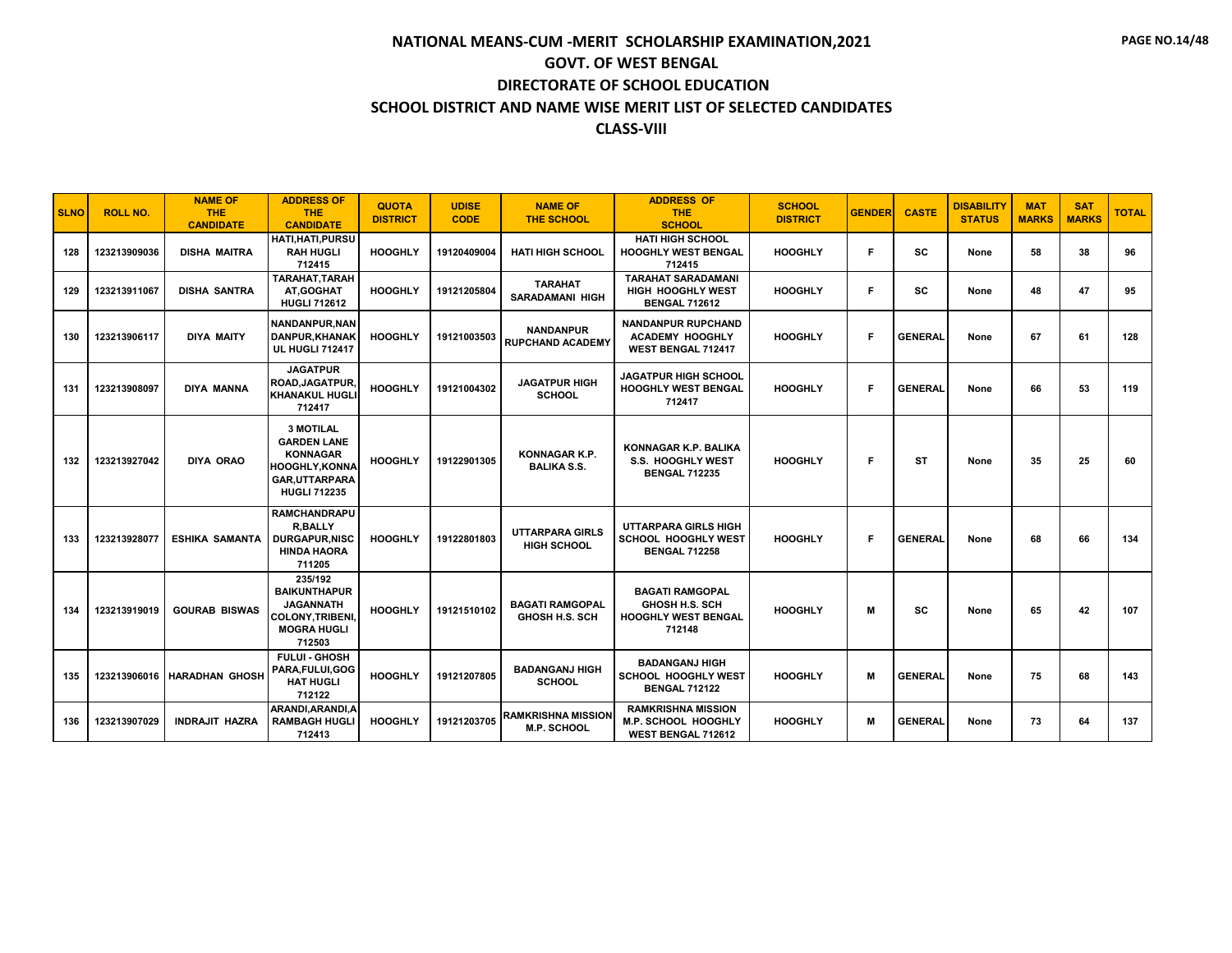| <b>SLNO</b> | <b>ROLL NO.</b> | <b>NAME OF</b><br><b>THE</b><br><b>CANDIDATE</b> | <b>ADDRESS OF</b><br><b>THE</b><br><b>CANDIDATE</b>                                                      | <b>QUOTA</b><br><b>DISTRICT</b> | <b>UDISE</b><br><b>CODE</b> | <b>NAME OF</b><br><b>THE SCHOOL</b>                       | <b>ADDRESS OF</b><br><b>THE</b><br><b>SCHOOL</b>                                          | <b>SCHOOL</b><br><b>DISTRICT</b> | <b>GENDER</b> | <b>CASTE</b>   | <b>DISABILITY</b><br><b>STATUS</b> | <b>MAT</b><br><b>MARKS</b> | <b>SAT</b><br><b>MARKS</b> | <b>TOTAL</b> |
|-------------|-----------------|--------------------------------------------------|----------------------------------------------------------------------------------------------------------|---------------------------------|-----------------------------|-----------------------------------------------------------|-------------------------------------------------------------------------------------------|----------------------------------|---------------|----------------|------------------------------------|----------------------------|----------------------------|--------------|
| 137         | 123213927142    | <b>INDRANI BAG</b>                               | <b>PEARAPUR</b><br><b>MAJHIPARA, SHEO</b><br><b>RAPHULI, SERAMP</b><br><b>ORE HUGLI</b><br>712223        | <b>HOOGHLY</b>                  | 19122601304                 | <b>BAIDYABATI</b><br><b>CHARUSILA BOSE</b><br><b>BALI</b> | <b>BAIDYABATI CHARUSILA</b><br><b>BOSE BALI HOOGHLY</b><br><b>WEST BENGAL 712222</b>      | <b>HOOGHLY</b>                   | F             | <b>SC</b>      | None                               | 71                         | 37                         | 108          |
| 138         | 123213925118    | <b>INDRANI NASKAR</b>                            | 53,<br><b>HARANATHPUR</b><br>ROAD,BHADRAKA<br>LI, UTTARPARA<br><b>HUGLI 712232</b>                       | <b>HOOGHLY</b>                  | 19122801803                 | <b>UTTARPARA GIRLS</b><br><b>HIGH SCHOOL</b>              | <b>UTTARPARA GIRLS HIGH</b><br>SCHOOL HOOGHLY WEST<br><b>BENGAL 712258</b>                | <b>HOOGHLY</b>                   | F             | <b>SC</b>      | None                               | 57                         | 38                         | 95           |
| 139         | 123213907159    | <b>ISHA SAMANTA</b>                              | <b>24 NO</b><br>ROAD,SALEPUR,A<br><b>RAMBAGH HUGLI</b><br>712616                                         | <b>HOOGHLY</b>                  | 19120814101                 | <b>RAMNAGAR ABINASH</b><br><b>HIGH SCHOOL</b>             | <b>RAMNAGAR ABINASH HIGH</b><br>SCHOOL HOOGHLY WEST<br><b>BENGAL 712616</b>               | <b>HOOGHLY</b>                   | F             | <b>GENERAL</b> | None                               | 69                         | 53                         | 122          |
| 140         | 123213926044    | <b>ISHANI BISWAS</b>                             | 3/2, MADHAB<br><b>MUKHERJEE</b><br>LANE, BALLY, BAL<br><b>LY HAORA 711201</b>                            | <b>HOOGHLY</b>                  | 19122802307                 | <b>MAKHLA DEBISWARI</b><br>.V.NIKETAN (FOR<br>GIRLS)      | <b>MAKHLA DEBISWARI</b><br>.V.NIKETAN (FOR GIRLS)<br><b>HOOGHLY WEST BENGAL</b><br>712245 | <b>HOOGHLY</b>                   | F             | <b>SC</b>      | None                               | 71                         | 55                         | 126          |
| 141         | 123213916009    | <b>ISHANI MITRA</b>                              | <b>12 SHIBTALA</b><br><b>LANE,BHADRESW</b><br><b>AR.BHADRESWAR</b><br><b>HUGLI 712124</b>                | <b>HOOGHLY</b>                  | 19122302303                 | <b>USHANGINI BALIKA</b><br><b>VIDYALAYA</b>               | <b>USHANGINI BALIKA</b><br><b>VIDYALAYA HOOGHLY</b><br><b>WEST BENGAL 712136</b>          | <b>HOOGHLY</b>                   | F             | <b>GENERAL</b> | None                               | 73                         | 57                         | 130          |
| 142         | 123213920003    | <b>JINIA HELDER</b>                              | 00, BHANDERHATI,<br><b>DHANIAKHALI</b><br><b>HUGLI 712301</b>                                            | <b>HOOGHLY</b>                  | 19121818602                 | <b>BHANDERHATI BALIKA</b><br><b>BANI MANDIR</b>           | <b>BHANDERHATI BALIKA</b><br><b>BANI MANDIR HOOGHLY</b><br>WEST BENGAL 712301             | <b>HOOGHLY</b>                   | F             | <b>GENERAL</b> | None                               | 59                         | 61                         | 120          |
| 143         | 123213911006    | JINIA NANDI                                      | CHAKHAZI, BATAN<br><b>AL.ARAMBAGH</b><br><b>HUGLI 712615</b>                                             | <b>HOOGHLY</b>                  | 19120801001                 | <b>BATANAL UPENDRA</b><br><b>SMRITI NARI</b>              | <b>BATANAL UPENDRA SMRITI</b><br><b>NARI HOOGHLY WEST</b><br><b>BENGAL 712615</b>         | <b>HOOGHLY</b>                   | F             | <b>GENERAL</b> | None                               | 76                         | 51                         | 127          |
| 144         | 123213908171    | <b>JISHU MALLIK</b>                              | <b>MANIKPAT, MANIK</b><br>PAT, ARAMBAGH<br><b>HUGLI 712617</b>                                           | <b>HOOGHLY</b>                  | 19120818604                 | <b>BARADONGAL R.N.</b><br><b>INSTITUTION</b>              | <b>BARADONGAL R.N.</b><br><b>INSTITUTION HOOGHLY</b><br>WEST BENGAL 712617                | <b>HOOGHLY</b>                   | M             | <b>GENERAL</b> | None                               | 81                         | 71                         | 152          |
| 145         | 123213916076    | <b>JITENDRA PROSAD</b><br><b>KUKRI</b>           | <b>PASCHIM</b><br><b>NARAYANPUR</b><br><b>ROAD.BAHIRKHA</b><br><b>ND, HARIPAL</b><br><b>HUGLI 712405</b> | <b>HOOGHLY</b>                  | 19120915603                 | <b>DWARHATTA</b><br><b>RAJESWARI INS(HIGH)</b>            | <b>DWARHATTA RAJESWARI</b><br>INS(HIGH) HOOGHLY WEST<br><b>BENGAL 712403</b>              | <b>HOOGHLY</b>                   | м             | <b>GENERAL</b> | None                               | 78                         | 60                         | 138          |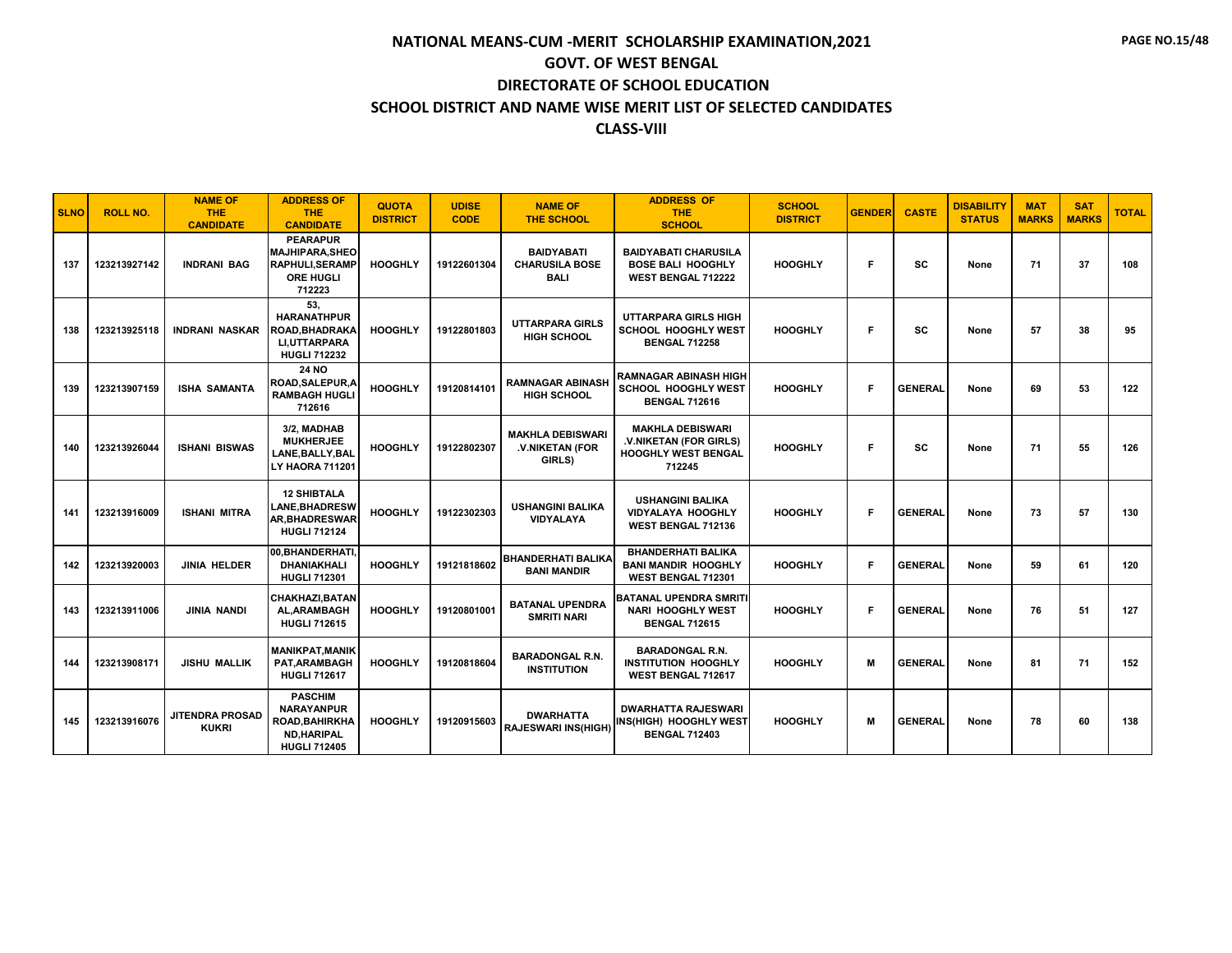| <b>SLNO</b> | <b>ROLL NO.</b> | <b>NAME OF</b><br><b>THE</b><br><b>CANDIDATE</b> | <b>ADDRESS OF</b><br><b>THE</b><br><b>CANDIDATE</b>                                                       | <b>QUOTA</b><br><b>DISTRICT</b> | <b>UDISE</b><br><b>CODE</b> | <b>NAME OF</b><br><b>THE SCHOOL</b>                               | <b>ADDRESS OF</b><br><b>THE</b><br><b>SCHOOL</b>                                                | <b>SCHOOL</b><br><b>DISTRICT</b> | <b>GENDER</b> | <b>CASTE</b>   | <b>DISABILITY</b><br><b>STATUS</b> | <b>MAT</b><br><b>MARKS</b> | <b>SAT</b><br><b>MARKS</b> | <b>TOTAL</b> |
|-------------|-----------------|--------------------------------------------------|-----------------------------------------------------------------------------------------------------------|---------------------------------|-----------------------------|-------------------------------------------------------------------|-------------------------------------------------------------------------------------------------|----------------------------------|---------------|----------------|------------------------------------|----------------------------|----------------------------|--------------|
| 146         | 123213926013    | <b>JYOTIRMOY DAS</b>                             | <b>NITYANANDA</b><br>PALLY,RISHRA,RI<br><b>SHRA HUGLI</b><br>712250                                       | <b>HOOGHLY</b>                  | 19123000412                 | <b>MAHES SRI</b><br><b>RAMKRISHNA ASRAM</b><br><b>VID</b>         | <b>MAHES SRI RAMKRISHNA</b><br><b>ASRAM VID HOOGHLY</b><br><b>WEST BENGAL 712248</b>            | <b>HOOGHLY</b>                   | M             | <b>SC</b>      | None                               | 71                         | 54                         | 125          |
| 147         |                 | 123213907011 KAUSTAV GANGULY                     | PARABAGNAN.PA<br>RABAGNAN.ARAM<br><b>BAGH HUGLI</b><br>712413                                             | <b>HOOGHLY</b>                  | 19120202801                 | <b>RADHABALLAVPUR</b><br><b>HIGH SCHOOL</b>                       | <b>RADHABALLAVPUR HIGH</b><br><b>SCHOOL HOOGHLY WEST</b><br><b>BENGAL 712406</b>                | <b>HOOGHLY</b>                   | M             | <b>GENERAL</b> | None                               | 66                         | 58                         | 124          |
| 148         | 123213925014    | <b>KAZI FAHIM NIHAL</b>                          | <b>CHANDITALA-</b><br>II,BARATAJPUR,C<br><b>HANDITALA</b><br><b>HUGLI 712306</b>                          | <b>HOOGHLY</b>                  | 19120702606                 | <b>BARATAJPUR</b><br>HIGH(HS)                                     | <b>BARATAJPUR HIGH(HS)</b><br>HOOGHLY WEST BENGAL<br>712306                                     | <b>HOOGHLY</b>                   | M             | <b>GENERAL</b> | None                               | 80                         | 57                         | 137          |
| 149         | 123213919090    | <b>KEYA BALA</b>                                 | <b>BHABANIPUR</b><br><b>CHAR, MILANGAR</b><br><b>H,BALAGARH</b><br><b>HUGLI 712501</b>                    | <b>HOOGHLY</b>                  | 19121409504                 | <b>MILANGARH</b><br><b>JATINDRA MOHAN</b><br><b>SIKSHANIKETAN</b> | <b>MILANGARH JATINDRA</b><br><b>MOHAN SIKSHANIKETAN</b><br><b>HOOGHLY WEST BENGAL</b><br>712501 | <b>HOOGHLY</b>                   | Е             | SC             | None                               | 64                         | 56                         | 120          |
| 150         | 123213919165    | <b>KOYEL DAS</b>                                 | <b>SHIBPUR 1ST</b><br><b>LANE.BANSBERIA</b><br><b>MOGRA HUGLI</b><br>712502                               | <b>HOOGHLY</b>                  | 19122000803                 | <b>BANSBERIA GIRLS</b><br><b>HIGH SCHOOL</b>                      | <b>BANSBERIA GIRLS HIGH</b><br><b>SCHOOL HOOGHLY WEST</b><br><b>BENGAL 712502</b>               | <b>HOOGHLY</b>                   | F             | <b>SC</b>      | None                               | 62                         | 45                         | 107          |
| 151         | 123213919023    | <b>KOYEL SANTRA</b>                              | PALASI.PALASI.G<br><b>URAP HUGLI</b><br>712303                                                            | <b>HOOGHLY</b>                  | 19121821503                 | <b>PALASI HEMANGINI</b><br><b>SAROJINI</b><br><b>VIDYAMANDIR</b>  | <b>PALASI HEMANGINI</b><br><b>SAROJINI VIDYAMANDIR</b><br><b>HOOGHLY WEST BENGAL</b><br>712303  | <b>HOOGHLY</b>                   | Е             | <b>SC</b>      | None                               | 58                         | 45                         | 103          |
| 152         | 123213926175    | <b>KRISHANU SAHA</b>                             | <b>63 THAKUR DAS</b><br><b>BABU</b><br><b>LANE, SERAMPOR</b><br><b>E.SERAMPORE</b><br><b>HUGLI 712201</b> | <b>HOOGHLY</b>                  | 19122700409                 | <b>SERAMPORE HIGH</b><br><b>SCHOOL</b>                            | <b>SERAMPORE HIGH</b><br>SCHOOL HOOGHLY WEST<br><b>BENGAL 712201</b>                            | <b>HOOGHLY</b>                   | M             | <b>SC</b>      | None                               | 80                         | 56                         | 136          |
| 153         | 123213910082    | <b>KRISHNA</b><br><b>BANDOPADHYAY</b>            | <b>MANIKPAT, MANIK</b><br>PAT, ARAMBAGH<br><b>HUGLI 712617</b>                                            | <b>HOOGHLY</b>                  | 19120818604                 | <b>BARADONGAL R.N.</b><br><b>INSTITUTION</b>                      | <b>BARADONGAL R.N.</b><br><b>INSTITUTION HOOGHLY</b><br>WEST BENGAL 712617                      | <b>HOOGHLY</b>                   | F             | <b>GENERAL</b> | None                               | 76                         | 60                         | 136          |
| 154         | 123213911179    | <b>KRISHNASANKAR</b><br><b>BALLAV</b>            | <b>WARD NO-</b><br>12,ARAMBAGH,AR<br><b>AMBAGH HUGLI</b><br>712601                                        | <b>HOOGHLY</b>                  | 19122200302                 | <b>ARAMBAGH HIGH</b><br><b>SCHOOL</b>                             | <b>ARAMBAGH HIGH SCHOOL</b><br><b>HOOGHLY WEST BENGAL</b><br>712601                             | <b>HOOGHLY</b>                   | M             | <b>GENERAL</b> | None                               | 68                         | 51                         | 119          |
| 155         | 123213925159    | <b>KUNAL DAS</b>                                 | <b>CHAKRABORTY</b><br>NAGAR, BARABAH<br>ERA, UTTARPARA<br><b>HUGLI 712246</b>                             | <b>HOOGHLY</b>                  | 19123000412                 | <b>MAHES SRI</b><br><b>RAMKRISHNA ASRAM</b><br><b>VID</b>         | <b>MAHES SRI RAMKRISHNA</b><br><b>ASRAM VID HOOGHLY</b><br><b>WEST BENGAL 712248</b>            | <b>HOOGHLY</b>                   | м             | <b>GENERAL</b> | None                               | 68                         | 53                         | 121          |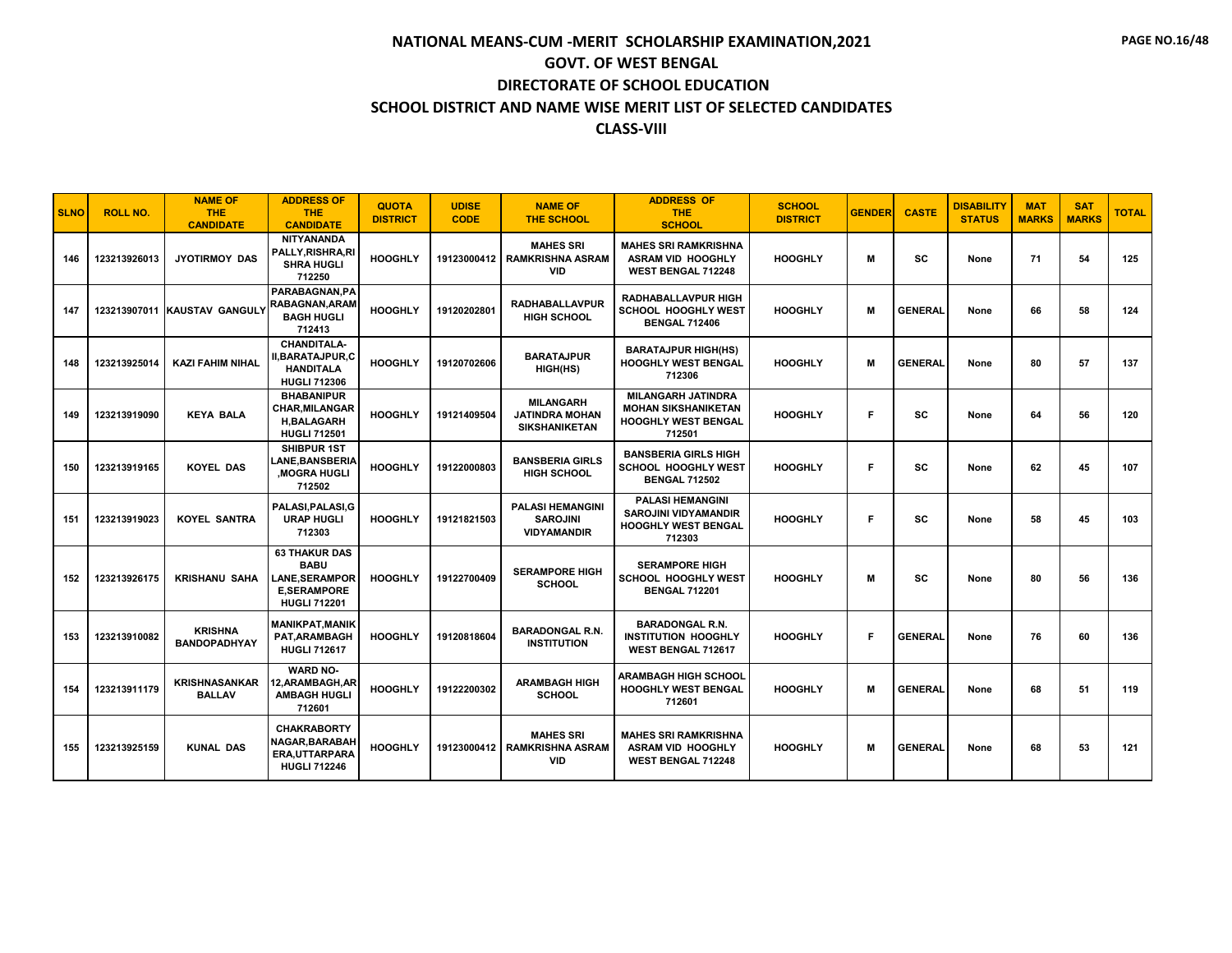| <b>SLNO</b> | <b>ROLL NO.</b> | <b>NAME OF</b><br><b>THE</b><br><b>CANDIDATE</b> | <b>ADDRESS OF</b><br><b>THE</b><br><b>CANDIDATE</b>                                              | <b>QUOTA</b><br><b>DISTRICT</b> | <b>UDISE</b><br><b>CODE</b> | <b>NAME OF</b><br><b>THE SCHOOL</b>                              | <b>ADDRESS OF</b><br><b>THE</b><br><b>SCHOOL</b>                                            | <b>SCHOOL</b><br><b>DISTRICT</b> | <b>GENDER</b> | <b>CASTE</b>   | <b>DISABILITY</b><br><b>STATUS</b> | <b>MAT</b><br><b>MARKS</b> | <b>SAT</b><br><b>MARKS</b> | <b>TOTAL</b> |
|-------------|-----------------|--------------------------------------------------|--------------------------------------------------------------------------------------------------|---------------------------------|-----------------------------|------------------------------------------------------------------|---------------------------------------------------------------------------------------------|----------------------------------|---------------|----------------|------------------------------------|----------------------------|----------------------------|--------------|
| 156         | 123213906078    | <b>KUNAL KAMILA</b>                              | <b>ANKRI, GHOLDIGR</b><br><b>UI.PURSURAH</b><br><b>HUGLI 712401</b>                              | <b>HOOGHLY</b>                  | 19120410103                 | <b>CHILADANGI</b><br>RABINDRA VIDYABITHI                         | <b>CHILADANGI RABINDRA</b><br><b>VIDYABITHI HOOGHLY</b><br>WEST BENGAL 712401               | <b>HOOGHLY</b>                   | M             | <b>GENERAL</b> | None                               | 67                         | 53                         | 120          |
| 157         | 123213919013    | <b>KUNOMI KISKU</b>                              | <b>BIRPUR, BALIDAH</b><br>A.GURAP HUGLI<br>712303                                                | <b>HOOGHLY</b>                  | 19121821503                 | <b>PALASI HEMANGINI</b><br><b>SAROJINI</b><br><b>VIDYAMANDIR</b> | <b>PALASI HEMANGINI</b><br><b>SAROJINI VIDYAMANDIR</b><br>HOOGHLY WEST BENGAL<br>712303     | <b>HOOGHLY</b>                   | F.            | <b>ST</b>      | None                               | 48                         | 31                         | 79           |
| 158         | 123213907007    | <b>KUSHI GHORA</b>                               | <b>DHANYAGHORI.B</b><br>ANDAR, KHANAKU<br>L HUGLI 721212                                         | <b>HOOGHLY</b>                  | 19121011905                 | <b>DHYANYAGORI HIGH</b><br><b>SCHOOL</b>                         | <b>DHYANYAGORI HIGH</b><br>SCHOOL HOOGHLY WEST<br><b>BENGAL 712212</b>                      | <b>HOOGHLY</b>                   | F             | <b>GENERAL</b> | None                               | 70                         | 52                         | 122          |
| 159         | 123213919076    | LAXMI HEMBARAM BALAGARH HUGLI                    | 001.PANCHPARA.<br>712501                                                                         | <b>HOOGHLY</b>                  | 19120519002                 | <b>PANDUA RADHARANI</b><br><b>GIRLS HIGH S</b>                   | <b>PANDUA RADHARANI</b><br>GIRLS HIGH S HOOGHLY<br>WEST BENGAL 712149                       | <b>HOOGHLY</b>                   | F             | <b>ST</b>      | None                               | 46                         | 18                         | 64           |
| 160         | 123213919127    | <b>MAINAK GHOSH</b>                              | <b>BHANDARHATI.B</b><br>HANDARHATI,DHA<br><b>NIAKHALI HUGLI</b><br>712301                        | <b>HOOGHLY</b>                  | 19121818802                 | <b>BHANDERHATI B.M.</b><br><b>INSTITUTION</b>                    | <b>BHANDERHATI B.M.</b><br><b>INSTITUTION HOOGHLY</b><br>WEST BENGAL 712301                 | <b>HOOGHLY</b>                   | м             | <b>GENERAL</b> | None                               | 76                         | 48                         | 124          |
| 161         | 123213916054    | <b>MAINAK HAIT</b>                               | <b>NAITA.CHAMPAD</b><br>ANGA, TARAKESW<br><b>AR HUGLI 712401</b>                                 | <b>HOOGHLY</b>                  | 19120104703                 | <b>KSHUDRARAMPUR</b><br><b>HIGH SCHOOL</b>                       | <b>KSHUDRARAMPUR HIGH</b><br><b>SCHOOL HOOGHLY WEST</b><br><b>BENGAL 712401</b>             | <b>HOOGHLY</b>                   | M             | <b>GENERAL</b> | Loco motor<br>disability           | 55                         | 27                         | 82           |
| 162         | 123213911154    | <b>MALOY PAKHIRA</b>                             | SAHAPUR.BHANG<br><b>AMORA, PURSURA</b><br><b>H HUGLI 712410</b>                                  | <b>HOOGHLY</b>                  | 19120400304                 | <b>BHANGAMORA</b><br>NUTANGRAM K.N.C.M.<br><b>INSTITUTION</b>    | <b>BHANGAMORA</b><br>NUTANGRAM K.N.C.M.<br><b>INSTITUTION HOOGHLY</b><br>WEST BENGAL 712410 | <b>HOOGHLY</b>                   | M             | <b>SC</b>      | None                               | 48                         | 48                         | 96           |
| 163         | 123213927031    | <b>MANASI</b><br><b>CHOUDHURY</b>                | 1 GC BOSE<br>SARANI, KONNAG<br>AR.UTTARPARA<br><b>HUGLI 712235</b>                               | <b>HOOGHLY</b>                  | 19122701802                 | <b>SERAMPORE GIRL'S</b><br><b>HIGH SCHOOL</b>                    | <b>SERAMPORE GIRL'S HIGH</b><br><b>SCHOOL HOOGHLY WEST</b><br><b>BENGAL 712201</b>          | <b>HOOGHLY</b>                   | F.            | <b>SC</b>      | None                               | 62                         | 46                         | 108          |
| 164         | 123213914091    | <b>MANISH SAHANI</b>                             | <b>BAGANBATI</b><br><b>SATSANGHA.KHA</b><br><b>LISANI, BHADRES</b><br><b>WAR HUGLI</b><br>712138 | <b>HOOGHLY</b>                  | 19122303102                 | <b>KHALISANI</b><br><b>VIDYAMANDIR</b>                           | <b>KHALISANI VIDYAMANDIR</b><br><b>HOOGHLY WEST BENGAL</b><br>712138                        | <b>HOOGHLY</b>                   | M             | sc             | None                               | 66                         | 34                         | 100          |
| 165         | 123213920122    | <b>MANISHA</b><br><b>CHARCHARI</b>               | <b>INCHURA, INCHUR</b><br>А<br><b>BAZAR, BALAGAR</b><br><b>H HUGLI 712123</b>                    | <b>HOOGHLY</b>                  | 19121405604                 | <b>INCHURARSHCA</b><br><b>VIDYAMANDIR</b>                        | <b>INCHURARSHCA</b><br>VIDYAMANDIR HOOGHLY<br><b>WEST BENGAL 712123</b>                     | <b>HOOGHLY</b>                   | F             | <b>GENERAL</b> | None                               | 73                         | 58                         | 131          |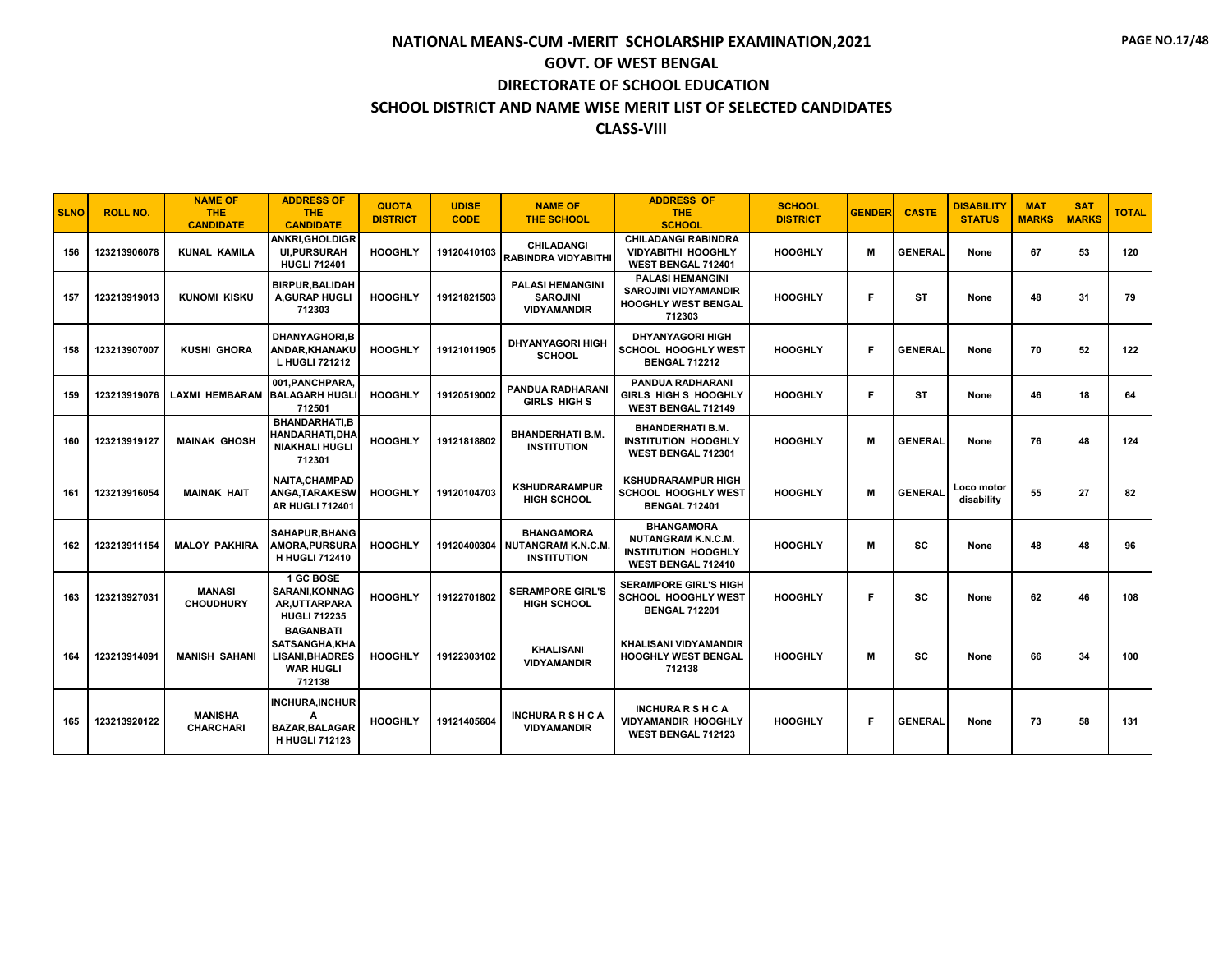| <b>SLNO</b> | <b>ROLL NO.</b> | <b>NAME OF</b><br><b>THE</b><br><b>CANDIDATE</b> | <b>ADDRESS OF</b><br><b>THE</b><br><b>CANDIDATE</b>                                                           | <b>QUOTA</b><br><b>DISTRICT</b> | <b>UDISE</b><br><b>CODE</b> | <b>NAME OF</b><br><b>THE SCHOOL</b>                              | <b>ADDRESS OF</b><br><b>THE</b><br><b>SCHOOL</b>                                               | <b>SCHOOL</b><br><b>DISTRICT</b> | <b>GENDER</b> | <b>CASTE</b>   | <b>DISABILITY</b><br><b>STATUS</b> | <b>MAT</b><br><b>MARKS</b> | <b>SAT</b><br><b>MARKS</b> | <b>TOTAL</b> |
|-------------|-----------------|--------------------------------------------------|---------------------------------------------------------------------------------------------------------------|---------------------------------|-----------------------------|------------------------------------------------------------------|------------------------------------------------------------------------------------------------|----------------------------------|---------------|----------------|------------------------------------|----------------------------|----------------------------|--------------|
| 166         | 123213915099    | <b>MANISHANKAR</b><br><b>DHARA</b>               | BHATA.BHATA.TA<br><b>RAKESWAR</b><br><b>HUGLI 712410</b>                                                      | <b>HOOGHLY</b>                  | 19120101402                 | <b>TALPUR PATHSALA</b>                                           | <b>TALPUR PATHSALA</b><br><b>HOOGHLY WEST BENGAL</b><br>712410                                 | <b>HOOGHLY</b>                   | M             | <b>GENERAL</b> | None                               | 73                         | 61                         | 134          |
| 167         | 123213921020    | <b>IMEGHNA PRATIHAR</b>                          | <b>DASGHARA.DASG</b><br><b>HARA, DHANIAKH</b><br>ALI HUGLI 712402                                             | <b>HOOGHLY</b>                  | 19121810502                 | <b>DASGHARA GIRLS</b><br><b>HIGH</b>                             | <b>DASGHARA GIRLS HIGH</b><br><b>HOOGHLY WEST BENGAL</b><br>712402                             | <b>HOOGHLY</b>                   | F             | <b>GENERAL</b> | None                               | 76                         | 59                         | 135          |
| 168         | 123213921021    | <b>MEHJUBEEN</b><br><b>HOSSAIN</b>               | LOKABATI.LOKAB<br>ATI, DHANIAKHALI<br><b>HUGLI 713302</b>                                                     | <b>HOOGHLY</b>                  | 19121821503                 | <b>PALASI HEMANGINI</b><br><b>SAROJINI</b><br><b>VIDYAMANDIR</b> | <b>PALASI HEMANGINI</b><br><b>SAROJINI VIDYAMANDIR</b><br><b>HOOGHLY WEST BENGAL</b><br>712303 | <b>HOOGHLY</b>                   | F             | <b>GENERAL</b> | None                               | 66                         | 58                         | 124          |
| 169         | 123213915069    | <b>MILAN KANTI</b><br><b>KHAMRUI</b>             | ASTARA.ASTARA.<br><b>TARAKESWAR</b><br><b>HUGLI 712401</b>                                                    | <b>HOOGHLY</b>                  | 19120102204                 | <b>MUKTARPURHIGH</b><br><b>SCHOOL</b>                            | <b>MUKTARPURHIGH SCHOOL</b><br><b>HOOGHLY WEST BENGAL</b><br>712401                            | <b>HOOGHLY</b>                   | м             | <b>GENERAL</b> | None                               | 69                         | 55                         | 124          |
| 170         | 123213914147    | <b>MISUK MALICK</b>                              | <b>126 KHURIGACHI</b><br><b>MAJHER</b><br>PARA, SARADAPA<br><b>LLY,BHADRESWA</b><br><b>R HUGLI 712124</b>     | <b>HOOGHLY</b>                  | 19122400103                 | <b>DIGRA MALLICKHATI</b><br><b>DESBANDHU</b>                     | <b>DIGRA MALLICKHATI</b><br><b>DESBANDHU HOOGHLY</b><br>WEST BENGAL 712124                     | <b>HOOGHLY</b>                   | M             | SC             | None                               | 50                         | 46                         | 96           |
| 171         | 123213919028    | <b>MITA MAHATO</b>                               | <b>WARD NO 2</b><br><b>SAHAGANJ</b><br><b>CHARKONA, SAHA</b><br><b>GANJ, CHINSURAH</b><br><b>HUGLI 712104</b> | <b>HOOGHLY</b>                  | 19121900601                 | <b>HOOGHLY GIRL'S</b><br>HIGH. SCHOOL                            | <b>HOOGHLY GIRL'S HIGH.</b><br><b>SCHOOL HOOGHLY WEST</b><br><b>BENGAL 712103</b>              | <b>HOOGHLY</b>                   | F             | <b>SC</b>      | None                               | 71                         | 49                         | 120          |
| 172         | 123213926185    | <b>MITALI RAKSHIT</b>                            | <b>GULTIA, RAJBALH</b><br><b>AT, JANGIPARA</b><br><b>HUGLI 712408</b>                                         | <b>HOOGHLY</b>                  | 19120300801                 | <b>RAJBALHAT GIRLS</b><br><b>HIGH</b>                            | <b>RAJBALHAT GIRLS HIGH</b><br><b>HOOGHLY WEST BENGAL</b><br>712408                            | <b>HOOGHLY</b>                   | F             | <b>GENERAL</b> | None                               | 81                         | 61                         | 142          |
| 173         | 123213916176    | <b>MITUL MODAK</b>                               | <b>LOKNATH</b><br>ROAD, RAMNAGA<br><b>R.TARAKESWAR</b><br><b>HUGLI 712411</b>                                 | <b>HOOGHLY</b>                  | 19120107702                 | <b>RAMNAGAR</b><br><b>N.B.P.C.HIGH SCHOOL</b>                    | <b>RAMNAGAR N.B.P.C.HIGH</b><br><b>SCHOOL HOOGHLY WEST</b><br><b>BENGAL 712410</b>             | <b>HOOGHLY</b>                   | м             | <b>GENERAL</b> | None                               | 71                         | 54                         | 125          |
| 174         | 123213925133    | <b>MOHAK NASKAR</b>                              | 107/C PATUA<br><b>PARA</b><br><b>LANE,SERAMPOR</b><br><b>E.SERAMPORE</b><br><b>HUGLI 712201</b>               | <b>HOOGHLY</b>                  | 19122700602                 | <b>SERAMPORE UNION</b><br><b>INSTITUTION</b>                     | <b>SERAMPORE UNION</b><br>INSTITUTION HOOGHLY<br>WEST BENGAL 712201                            | <b>HOOGHLY</b>                   | M             | <b>SC</b>      | None                               | 60                         | 45                         | 105          |
| 175         | 123213909172    | <b>MONALI KAR</b>                                | <b>KAR</b><br>PARA, KHANAKUL<br><b>KHANAKUL HUGLI</b><br>712406                                               | <b>HOOGHLY</b>                  | 19120200302                 | <b>UDAYPUR N.</b><br><b>VIDYANIKETAN</b>                         | <b>UDAYPUR N.</b><br><b>VIDYANIKETAN HOOGHLY</b><br><b>WEST BENGAL 712406</b>                  | <b>HOOGHLY</b>                   | F             | <b>GENERAL</b> | None                               | 71                         | 64                         | 135          |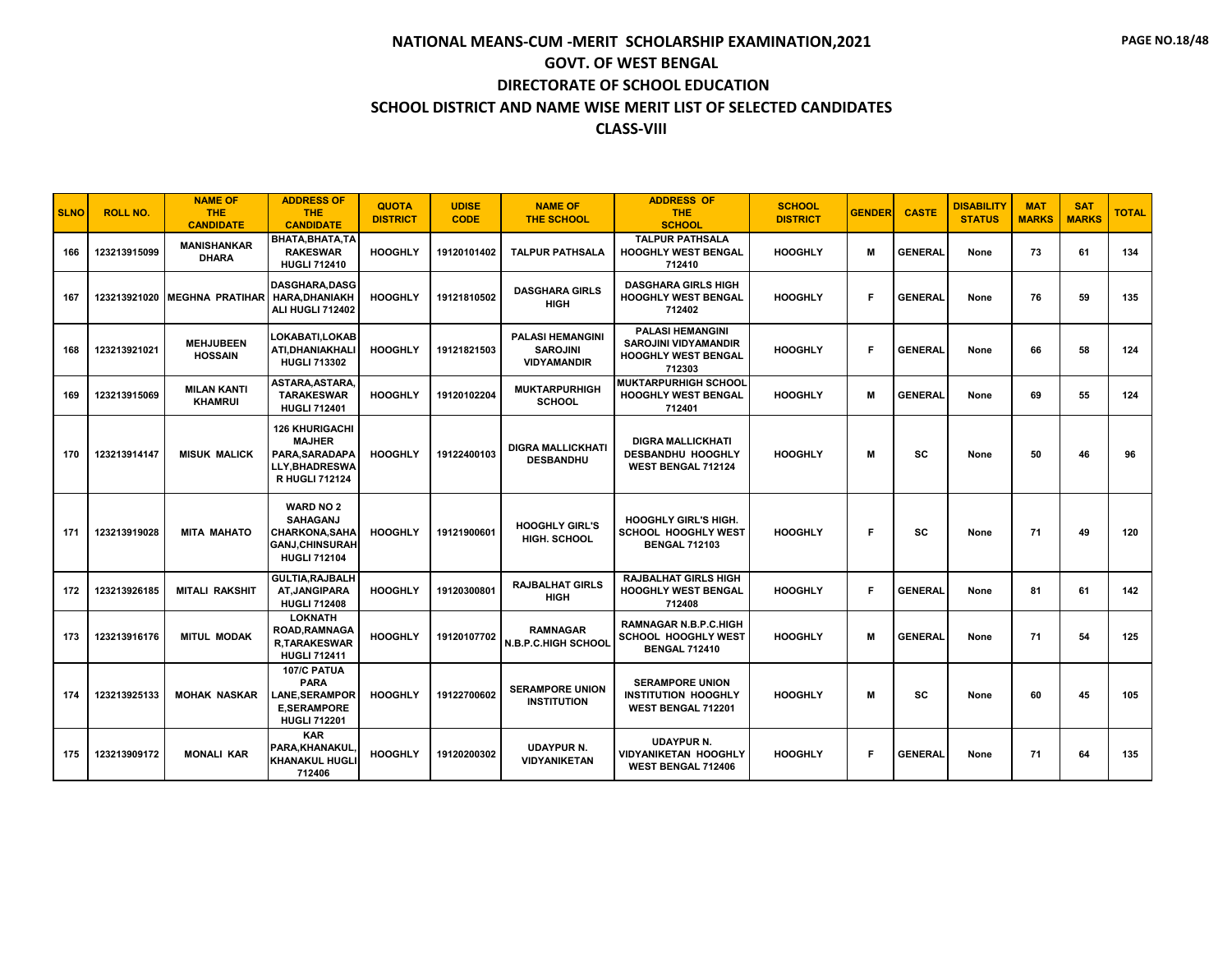| <b>SLNO</b> | <b>ROLL NO.</b> | <b>NAME OF</b><br><b>THE</b><br><b>CANDIDATE</b> | <b>ADDRESS OF</b><br><b>THE</b><br><b>CANDIDATE</b>                                                                  | <b>QUOTA</b><br><b>DISTRICT</b> | <b>UDISE</b><br><b>CODE</b> | <b>NAME OF</b><br><b>THE SCHOOL</b>                                                 | <b>ADDRESS OF</b><br><b>THE</b><br><b>SCHOOL</b>                                                                  | <b>SCHOOL</b><br><b>DISTRICT</b> | <b>GENDER</b> | <b>CASTE</b>   | <b>DISABILITY</b><br><b>STATUS</b> | <b>MAT</b><br><b>MARKS</b> | <b>SAT</b><br><b>MARKS</b> | <b>TOTAL</b> |
|-------------|-----------------|--------------------------------------------------|----------------------------------------------------------------------------------------------------------------------|---------------------------------|-----------------------------|-------------------------------------------------------------------------------------|-------------------------------------------------------------------------------------------------------------------|----------------------------------|---------------|----------------|------------------------------------|----------------------------|----------------------------|--------------|
| 176         | 123213925117    | <b>MOUMITA BERA</b>                              | <b>74/2 CHATUSPATI</b><br>LANE<br><b>BAIDYABATI, BAID</b><br>YABATI, SERAMPO<br><b>RE HUGLI 712222</b>               | <b>HOOGHLY</b>                  | 19122601304                 | <b>BAIDYABATI</b><br><b>CHARUSILA BOSE</b><br><b>BALI</b>                           | <b>BAIDYABATI CHARUSILA</b><br><b>BOSE BALI HOOGHLY</b><br><b>WEST BENGAL 712222</b>                              | <b>HOOGHLY</b>                   | F             | <b>GENERAL</b> | None                               | 70                         | 61                         | 131          |
| 177         | 123213925018    | <b>MOUPRIYA DAS</b>                              | <b>GOBINDAPUR,DIA</b><br><b>RA, SINGUR HUGLI</b><br>712223                                                           | <b>HOOGHLY</b>                  | 19122601007                 | <b>SEORAPHULI</b><br><b>SURENDRANATH</b><br><b>VIDYANIKETAN FOR</b><br><b>GIRLS</b> | <b>SEORAPHULI</b><br><b>SURENDRANATH</b><br><b>VIDYANIKETAN FOR GIRLS</b><br><b>HOOGHLY WEST BENGAL</b><br>712223 | <b>HOOGHLY</b>                   | Е             | <b>SC</b>      | None                               | 65                         | 39                         | 104          |
| 178         | 123213906245    | <b>MOUTUSI</b><br><b>GUCHHAIT</b>                | <b>D/O MANOJ</b><br><b>GUCHHAIT, BAND</b><br>AR, KHANAKUL<br><b>HUGLI 712417</b>                                     | <b>HOOGHLY</b>                  | 19120215902                 | THAKURANICHAK U.<br><b>HIGH SCHOOL</b>                                              | THAKURANICHAK U. HIGH<br><b>SCHOOL HOOGHLY WEST</b><br><b>BENGAL 712613</b>                                       | <b>HOOGHLY</b>                   | F             | <b>GENERAL</b> | None                               | 68                         | 53                         | 121          |
| 179         |                 | 123213919195 MRINALINI MONDAL                    | <b>NEAR 17 NO</b><br>ROAD, DHANIAKH<br>ALI, DHANIAKHALI<br><b>HUGLI 712302</b>                                       | <b>HOOGHLY</b>                  | 19121819402                 | DHANIAKHALI P.D.<br><b>GIRLS' HIGH</b>                                              | <b>DHANIAKHALI P.D. GIRLS</b><br>HIGH HOOGHLY WEST<br><b>BENGAL 712302</b>                                        | <b>HOOGHLY</b>                   | Е             | <b>SC</b>      | None                               | 61                         | 53                         | 114          |
| 180         | 123213906268    | <b>MRITTIKA PAL</b>                              | <b>SELALPUR, ARAN</b><br><b>DI, ARAMBAGH</b><br><b>HUGLI 712413</b>                                                  | <b>HOOGHLY</b>                  | 19120806902                 | <b>PIRIJPUR</b><br><b>HAMIDANNESA</b><br><b>VIDYAPITH</b>                           | <b>PIRIJPUR HAMIDANNESA</b><br><b>VIDYAPITH HOOGHLY</b><br>WEST BENGAL 712413                                     | <b>HOOGHLY</b>                   | F             | <b>GENERAL</b> | Loco motor<br>disability           | 63                         | 45                         | 108          |
| 181         |                 | 123213925210 NABA KUMAR BOSE                     | KUMARBAZAR, AN<br>TPUR, JANGIPARA<br><b>HUGLI 712424</b>                                                             | <b>HOOGHLY</b>                  | 19120302702                 | <b>ANTPUR HIGH</b><br><b>SCHOOL</b>                                                 | <b>ANTPUR HIGH SCHOOL</b><br>HOOGHLY WEST BENGAL<br>712424                                                        | <b>HOOGHLY</b>                   | M             | <b>GENERAL</b> | None                               | 69                         | 54                         | 123          |
| 182         |                 | 123213920090 NABANITA SARKAR                     | SIJA, KHAMARGA<br><b>CHHI, BALAGARH</b><br><b>HUGLI 712515</b>                                                       | <b>HOOGHLY</b>                  | 19121415405                 | <b>KAMALPUR HIGH</b><br><b>SCHOOL</b>                                               | <b>KAMALPUR HIGH SCHOOL</b><br><b>HOOGHLY WEST BENGAL</b><br>712515                                               | <b>HOOGHLY</b>                   | Е             | <b>SC</b>      | None                               | 63                         | 49                         | 112          |
| 183         | 123213919042    | <b>NABARUN GARAI</b>                             | 108/A/B<br><b>KHAMARPARA</b><br><b>SHIBTALA</b><br><b>LANE.BANSBERIA</b><br><b>.CHINSURAH</b><br><b>HUGLI 712502</b> | <b>HOOGHLY</b>                  | 19122000402                 | <b>KHAMARPARA JATIYA</b><br><b>SIKSHA MANDI</b>                                     | KHAMARPARA JATIYA<br>SIKSHA MANDI HOOGHLY<br><b>WEST BENGAL 712502</b>                                            | <b>HOOGHLY</b>                   | M             | <b>GENERAL</b> | None                               | 79                         | 60                         | 139          |
| 184         | 123213925060    | <b>NAFISA SULTANA</b>                            | <b>LASKAR</b><br>PARA, BARATAJP<br><b>UR, CHANDITALA</b><br><b>HUGLI 712306</b>                                      | <b>HOOGHLY</b>                  | 19120702606                 | <b>BARATAJPUR</b><br>HIGH(HS)                                                       | <b>BARATAJPUR HIGH(HS)</b><br><b>HOOGHLY WEST BENGAL</b><br>712306                                                | <b>HOOGHLY</b>                   | F             | <b>GENERAL</b> | None                               | 73                         | 55                         | 128          |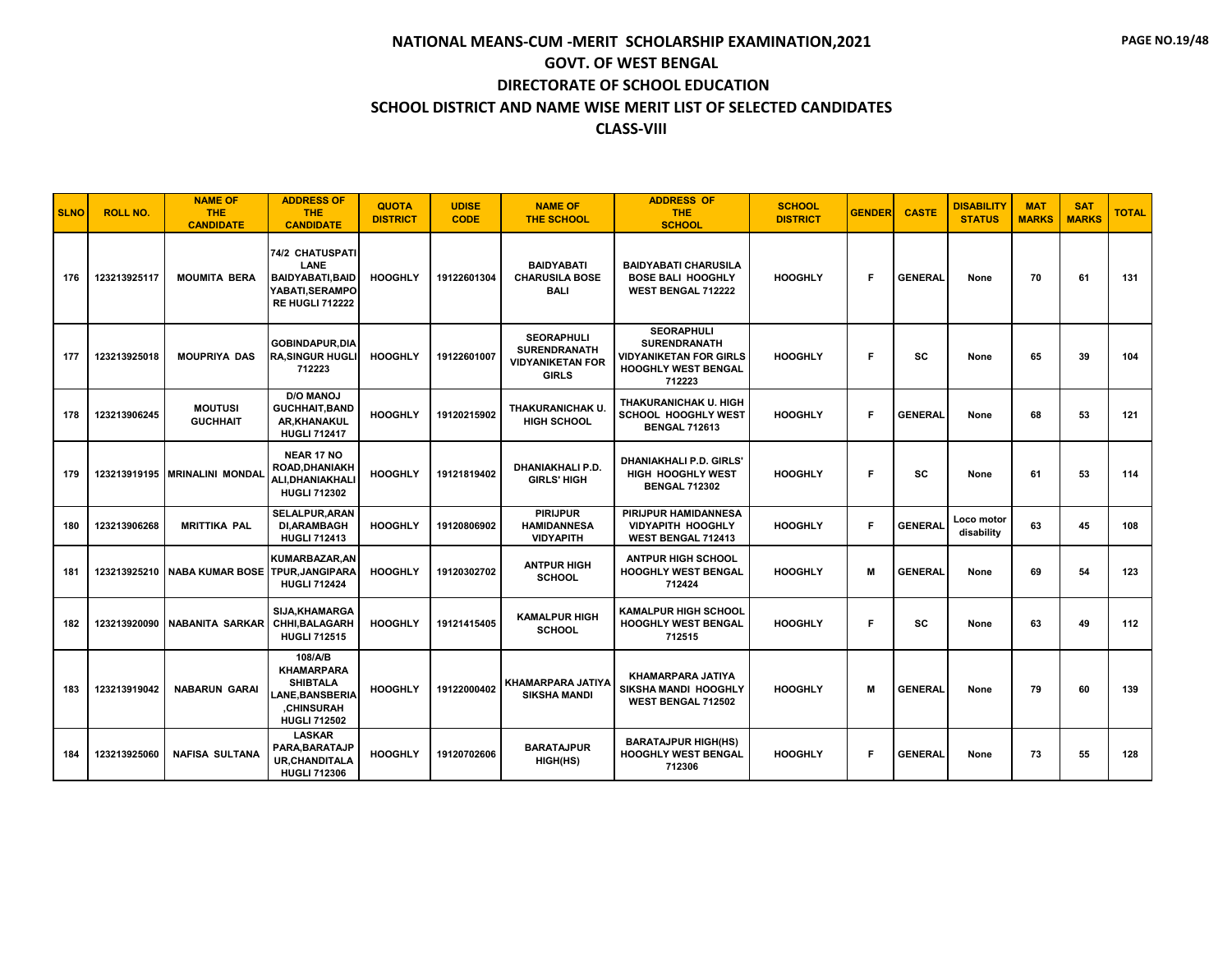| <b>SLNO</b> | <b>ROLL NO.</b> | <b>NAME OF</b><br><b>THE</b><br><b>CANDIDATE</b> | <b>ADDRESS OF</b><br><b>THE</b><br><b>CANDIDATE</b>                                        | <b>QUOTA</b><br><b>DISTRICT</b> | <b>UDISE</b><br><b>CODE</b> | <b>NAME OF</b><br><b>THE SCHOOL</b>             | <b>ADDRESS OF</b><br><b>THE</b><br><b>SCHOOL</b>                                        | <b>SCHOOL</b><br><b>DISTRICT</b> | <b>GENDER</b> | <b>CASTE</b>   | <b>DISABILITY</b><br><b>STATUS</b> | <b>MAT</b><br><b>MARKS</b> | <b>SAT</b><br><b>MARKS</b> | <b>TOTAL</b> |
|-------------|-----------------|--------------------------------------------------|--------------------------------------------------------------------------------------------|---------------------------------|-----------------------------|-------------------------------------------------|-----------------------------------------------------------------------------------------|----------------------------------|---------------|----------------|------------------------------------|----------------------------|----------------------------|--------------|
| 185         | 123213908051    | <b>NANDAN SAMANTA</b>                            | DAHARKUNDU,DA<br>HARKUNDU, ARAM<br><b>BAGH HUGLI</b><br>712617                             | <b>HOOGHLY</b>                  | 19120818604                 | <b>BARADONGAL R.N.</b><br><b>INSTITUTION</b>    | <b>BARADONGAL R.N.</b><br><b>INSTITUTION HOOGHLY</b><br>WEST BENGAL 712617              | <b>HOOGHLY</b>                   | M             | <b>GENERAL</b> | None                               | 78                         | 55                         | 133          |
| 186         | 123213916098    | <b>NANDINI DAS</b>                               | <b>DIGRA</b><br><b>ROAD.SARADAPA</b><br><b>LLY.BHADRESWA</b><br><b>R HUGLI 712124</b>      | <b>HOOGHLY</b>                  | 19122400205                 | <b>SARADAPALLY KANYA</b><br><b>VIDYAPITH</b>    | <b>SARADAPALLY KANYA</b><br><b>VIDYAPITH HOOGHLY</b><br><b>WEST BENGAL 712124</b>       | <b>HOOGHLY</b>                   | F             | SC             | None                               | 66                         | 33                         | 99           |
| 187         | 123213908120    | <b>NANDITA PALUI</b>                             | <b>PALUI</b><br>PUKUR, DHULEPU<br><b>R,GOGHAT HUGLI</b><br>712616                          | <b>HOOGHLY</b>                  | 19121107402                 | <b>JOYKRISHNAPUR</b><br><b>NETAJI HIGH SCHO</b> | <b>JOYKRISHNAPUR NETAJI</b><br>HIGH SCHO HOOGHLY<br>WEST BENGAL 712616                  | <b>HOOGHLY</b>                   | F             | <b>GENERAL</b> | None                               | 79                         | 53                         | 132          |
| 188         | 123213915184    | <b>NEHA BERA</b>                                 | <b>MUKTARPUR, MUK</b><br><b>TARPUR, TARAKE</b><br><b>SWAR HUGLI</b><br>713240              | <b>HOOGHLY</b>                  | 19120102204                 | <b>MUKTARPURHIGH</b><br><b>SCHOOL</b>           | <b>MUKTARPURHIGH SCHOOL</b><br><b>HOOGHLY WEST BENGAL</b><br>712401                     | <b>HOOGHLY</b>                   | F             | <b>GENERAL</b> | None                               | 84                         | 69                         | 153          |
| 189         | 123213909141    | <b>NEHA MALIK</b>                                | <b>PURSURAH, PURS</b><br><b>URAH, PURSURAH</b><br><b>HUGLI 712401</b>                      | <b>HOOGHLY</b>                  | 19120406404                 | <b>PURSURAH GIRLS</b><br><b>HIGH SCHOOL</b>     | <b>PURSURAH GIRLS' HIGH</b><br>SCHOOL HOOGHLY WEST<br><b>BENGAL 712401</b>              | <b>HOOGHLY</b>                   | F             | <b>SC</b>      | None                               | 64                         | 40                         | 104          |
| 190         | 123213906092    | <b>NEHA PATRA</b>                                | <b>DHANYAGHORI,B</b><br>ANDAR, KHANAKU<br>L HUGLI 721212                                   | <b>HOOGHLY</b>                  | 19121011905                 | <b>DHYANYAGORI HIGH</b><br><b>SCHOOL</b>        | <b>DHYANYAGORI HIGH</b><br><b>SCHOOL HOOGHLY WEST</b><br><b>BENGAL 712212</b>           | <b>HOOGHLY</b>                   | F             | <b>GENERAL</b> | None                               | 77                         | 56                         | 133          |
| 191         | 123213927075    | <b>NELOY MANNA</b>                               | PAIRAGACHA.JAN<br>AI, CHANDITALA<br><b>HUGLI 712304</b>                                    | <b>HOOGHLY</b>                  | 19120706002                 | <b>NAITY HIGH SCHOOL</b>                        | <b>NAITY HIGH SCHOOL</b><br><b>HOOGHLY WEST BENGAL</b><br>712702                        | <b>HOOGHLY</b>                   | M             | <b>GENERAL</b> | None                               | 79                         | 74                         | 153          |
| 192         | 123213907035    | <b>NIL MONDAL</b>                                | <b>MANSATALA,</b><br><b>WARD NO -</b><br>02, ARAMBAGH, AR<br><b>AMBAGH HUGLI</b><br>712601 | <b>HOOGHLY</b>                  | 19122200104                 | <b>PARUL RAMKRISHNA</b><br><b>SARADA HS</b>     | <b>PARUL RAMKRISHNA</b><br>SARADA HS HOOGHLY<br>WEST BENGAL 712601                      | <b>HOOGHLY</b>                   | М             | <b>GENERAL</b> | None                               | 72                         | 52                         | 124          |
| 193         | 123213919247    | <b>NILANJANA</b><br><b>HANSDA</b>                | <b>TOREGRAM,PANC</b><br><b>HGARA, PANDUA</b><br><b>HUGLI 712149</b>                        | <b>HOOGHLY</b>                  | 19120510402                 | <b>PANCHGORA HIGH</b><br><b>SCHOOL</b>          | <b>PANCHGORA HIGH</b><br><b>SCHOOL HOOGHLY WEST</b><br><b>BENGAL 712149</b>             | <b>HOOGHLY</b>                   | F             | <b>ST</b>      | None                               | 48                         | 35                         | 83           |
| 194         | 123213919072    | <b>NIRAB HALDAR</b>                              | <b>SHERPUR, NAYAS</b><br>ARAI, BALAGARH<br><b>HUGLI 712513</b>                             | <b>HOOGHLY</b>                  | 19121510102                 | <b>BAGATI RAMGOPAL</b><br><b>GHOSH H.S. SCH</b> | <b>BAGATI RAMGOPAL</b><br><b>GHOSH H.S. SCH</b><br><b>HOOGHLY WEST BENGAL</b><br>712148 | <b>HOOGHLY</b>                   | M             | <b>SC</b>      | None                               | 61                         | 48                         | 109          |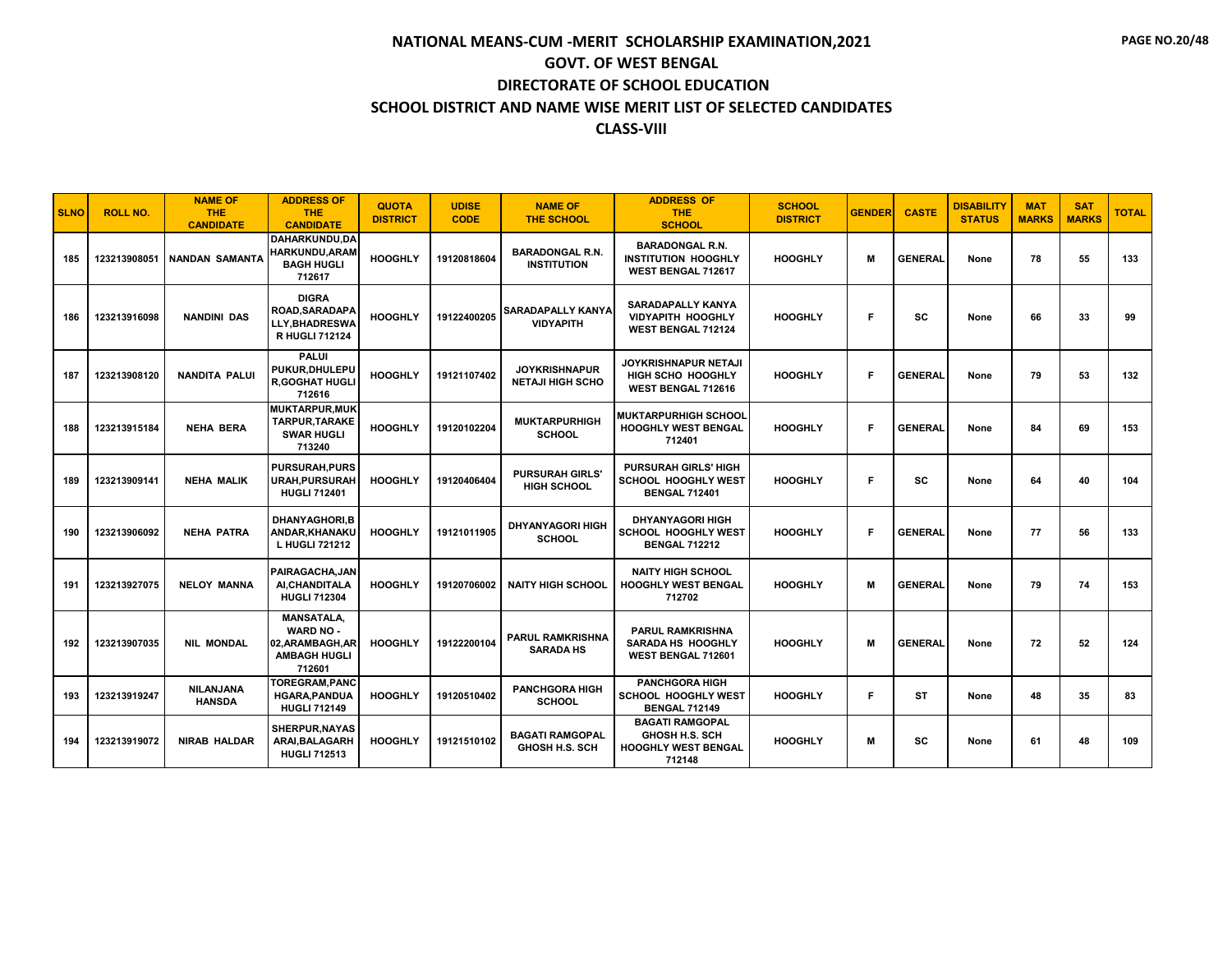| <b>SLNO</b> | <b>ROLL NO.</b> | <b>NAME OF</b><br><b>THE</b><br><b>CANDIDATE</b> | <b>ADDRESS OF</b><br><b>THE</b><br><b>CANDIDATE</b>                                                                                                          | <b>QUOTA</b><br><b>DISTRICT</b> | <b>UDISE</b><br><b>CODE</b> | <b>NAME OF</b><br><b>THE SCHOOL</b>                                          | <b>ADDRESS OF</b><br><b>THE</b><br><b>SCHOOL</b>                                                    | <b>SCHOOL</b><br><b>DISTRICT</b> | <b>GENDER</b> | <b>CASTE</b>   | <b>DISABILITY</b><br><b>STATUS</b> | <b>MAT</b><br><b>MARKS</b> | <b>SAT</b><br><b>MARKS</b> | <b>TOTAL</b> |
|-------------|-----------------|--------------------------------------------------|--------------------------------------------------------------------------------------------------------------------------------------------------------------|---------------------------------|-----------------------------|------------------------------------------------------------------------------|-----------------------------------------------------------------------------------------------------|----------------------------------|---------------|----------------|------------------------------------|----------------------------|----------------------------|--------------|
| 195         | 123213919099    | <b>NIRAJ SARKAR</b>                              | <b>3 NO KEOTA</b><br><b>MILITARY</b><br>COLONY, SAHAGA<br><b>NJ,CHINSURAH</b><br><b>HUGLI 712104</b>                                                         | <b>HOOGHLY</b>                  | 19121900404                 | <b>BANDEL ST. JOHN'S</b><br><b>HIGH SCHOOL</b>                               | <b>BANDEL ST. JOHN'S HIGH</b><br><b>SCHOOL HOOGHLY WEST</b><br><b>BENGAL 712103</b>                 | <b>HOOGHLY</b>                   | M             | <b>SC</b>      | None                               | 61                         | 52                         | 113          |
| 196         | 123213916045    | <b>NISHA ROY</b>                                 | <b>GOPALNAGAR</b><br><b>BAJEMELIA</b><br><b>ROAD.PAR</b><br><b>GOPALNAGAR, SI</b><br><b>NGUR HUGLI</b><br>712407                                             | <b>HOOGHLY</b>                  | 19121603602                 | <b>DAULATPUR</b><br>D.V.B.(GIRL'S)                                           | DAULATPUR D.V.B.(GIRL'S)<br><b>HOOGHLY WEST BENGAL</b><br>712407                                    | <b>HOOGHLY</b>                   | F             | <b>SC</b>      | None                               | 59                         | 40                         | 99           |
| 197         | 123213915077    | <b>NISHA SANTRA</b>                              | <b>VILLAGE-</b><br>KARICHA.PO-<br><b>KARICHA, PS-</b><br>POLBA, DIST-<br><b>HOOGHLY, WEST</b><br><b>BENGAL.</b><br>712409, KARICHA,<br>POLBA HUGLI<br>712409 | <b>HOOGHLY</b>                  | 19121605402                 | <b>HARISH NAGAR</b><br><b>HARIPRIYA BALIKA</b><br>VIDYALAYA                  | <b>HARISH NAGAR HARIPRIYA</b><br><b>BALIKA VIDYALAYA</b><br><b>HOOGHLY WEST BENGAL</b><br>712409    | <b>HOOGHLY</b>                   | F             | <b>GENERAL</b> | None                               | 71                         | 57                         | 128          |
| 198         | 123213920015    | <b>ODRI KUMAR</b>                                | <b>BHONPUR</b><br><b>GOLIPARA, BHON</b><br><b>PUR.PANDUA</b><br><b>HUGLI 712134</b>                                                                          | <b>HOOGHLY</b>                  | 19120501202                 | <b>BHONPUR</b><br><b>JAJNESWAR VIDYA.</b>                                    | <b>BHONPUR JAJNESWAR</b><br><b>VIDYA. HOOGHLY WEST</b><br><b>BENGAL 712134</b>                      | <b>HOOGHLY</b>                   | M             | <b>GENERAL</b> | None                               | 74                         | 62                         | 136          |
| 199         | 123213908077    | OIENDRILA DUTTA                                  | DUADANDA, DUAD<br>ANDA, KHANAKUL<br><b>HUGLI 712613</b>                                                                                                      | <b>HOOGHLY</b>                  | 19120215902                 | THAKURANICHAK U.<br><b>HIGH SCHOOL</b>                                       | THAKURANICHAK U. HIGH<br>SCHOOL HOOGHLY WEST<br><b>BENGAL 712613</b>                                | <b>HOOGHLY</b>                   | F             | <b>GENERAL</b> | None                               | 75                         | 56                         | 131          |
| 200         | 123213915174    | OISIKI GHOSH                                     | <b>PADMAPUKUR</b><br><b>WARD NO</b><br>10,TARAKESWAR.<br><b>TARAKESWAR</b><br><b>HUGLI 712410</b>                                                            | <b>HOOGHLY</b>                  | 19122101403                 | <b>TARAKESWAR GIRLS</b><br><b>HIGH</b>                                       | TARAKESWAR GIRLS HIGH<br><b>HOOGHLY WEST BENGAL</b><br>712410                                       | <b>HOOGHLY</b>                   | F             | <b>GENERAL</b> | None                               | 68                         | 56                         | 124          |
| 201         | 123213906122    | <b>OUM MUKHERJEE</b>                             | ANUR, ANUR, GOG<br><b>HAT HUGLI</b><br>712612                                                                                                                | <b>HOOGHLY</b>                  | 19121203705                 | RAMKRISHNA MISSION<br>M.P. SCHOOL                                            | <b>RAMKRISHNA MISSION</b><br>M.P. SCHOOL HOOGHLY<br>WEST BENGAL 712612                              | <b>HOOGHLY</b>                   | M             | <b>GENERAL</b> | None                               | 73                         | 66                         | 139          |
| 202         | 123213914192    | PABITRA MIAITY                                   | <b>KETERA, KETERA,</b><br><b>TARAKESWAR</b><br><b>HUGLI 712410</b>                                                                                           | <b>HOOGHLY</b>                  | 19120102404                 | <b>RAMNARAYANPUR</b><br><b>ADHAR CH. SMRITI</b><br><b>VIDYANIKETAN (H.S)</b> | <b>RAMNARAYANPUR ADHAR</b><br>CH. SMRITI VIDYANIKETAN<br>(H.S) HOOGHLY WEST<br><b>BENGAL 712401</b> | <b>HOOGHLY</b>                   | M             | <b>GENERAL</b> | None                               | 76                         | 47                         | 123          |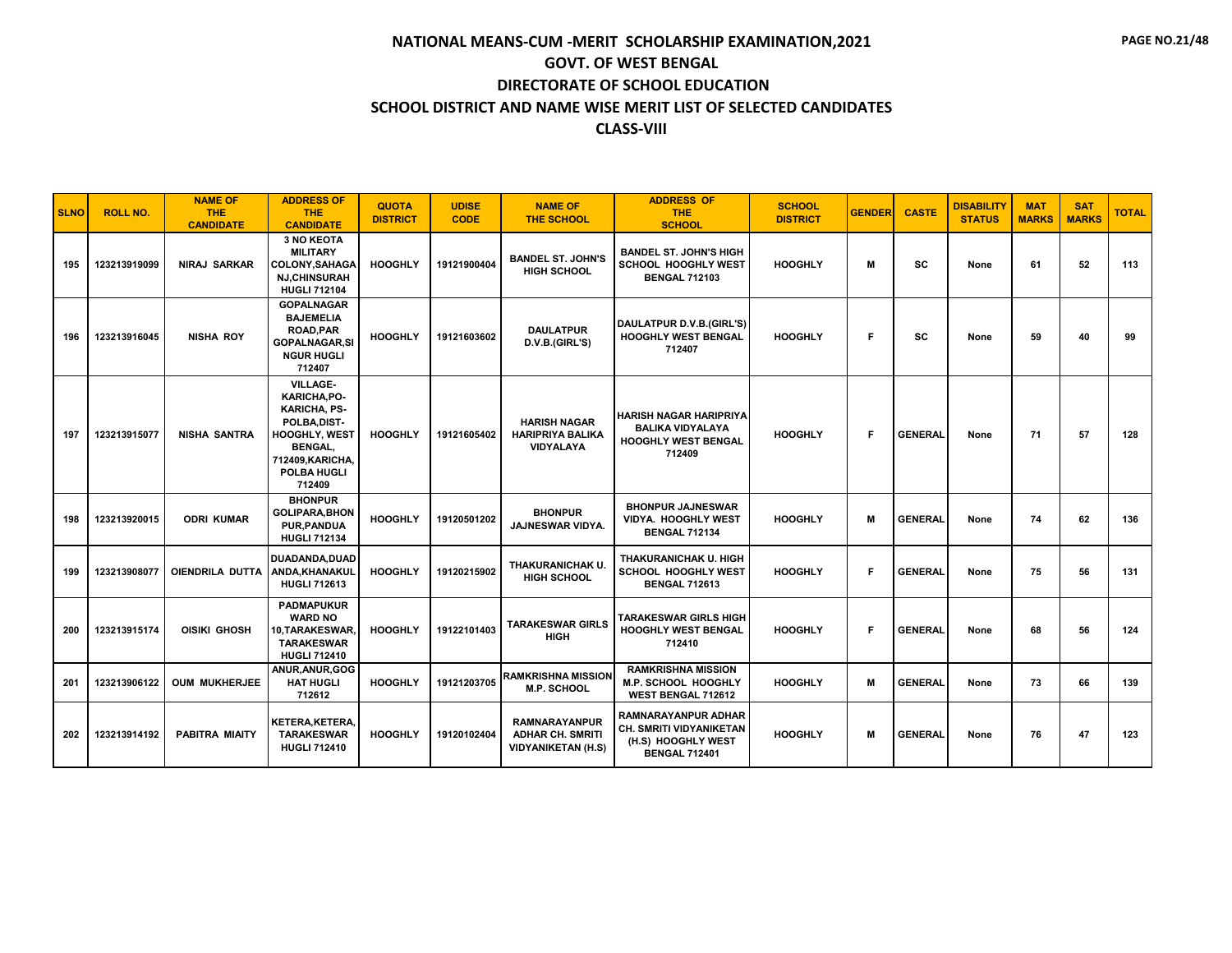| <b>SLNO</b> | <b>ROLL NO.</b> | <b>NAME OF</b><br><b>THE</b><br><b>CANDIDATE</b> | <b>ADDRESS OF</b><br><b>THE</b><br><b>CANDIDATE</b>                                           | <b>QUOTA</b><br><b>DISTRICT</b> | <b>UDISE</b><br><b>CODE</b> | <b>NAME OF</b><br><b>THE SCHOOL</b>                                 | <b>ADDRESS OF</b><br><b>THE</b><br><b>SCHOOL</b>                                                | <b>SCHOOL</b><br><b>DISTRICT</b> | <b>GENDER</b> | <b>CASTE</b>   | <b>DISABILITY</b><br><b>STATUS</b> | <b>MAT</b><br><b>MARKS</b> | <b>SAT</b><br><b>MARKS</b> | <b>TOTAL</b> |
|-------------|-----------------|--------------------------------------------------|-----------------------------------------------------------------------------------------------|---------------------------------|-----------------------------|---------------------------------------------------------------------|-------------------------------------------------------------------------------------------------|----------------------------------|---------------|----------------|------------------------------------|----------------------------|----------------------------|--------------|
| 203         | 123213906133    | <b>PALASH KARAK</b>                              | BAJUA, BAJUA, GO<br><b>GHAT HUGLI</b><br>712602                                               | <b>HOOGHLY</b>                  | 19121103702                 | <b>BAJUA HIGH</b><br>SCHOOL(H.S.)                                   | <b>BAJUA HIGH SCHOOL(H.S.)</b><br><b>HOOGHLY WEST BENGAL</b><br>712602                          | <b>HOOGHLY</b>                   | M             | <b>GENERAL</b> | None                               | 69                         | 49                         | 118          |
| 204         | 123213919064    | <b>PARINITA DAS</b>                              | <b>DAKSHIN</b><br><b>BANDHAGACHI.G</b><br>UPTIPARA, BALAG<br><b>ARH HUGLI</b><br>712512       | <b>HOOGHLY</b>                  | 19121402201                 | <b>GUPTIPARA GIRLS</b><br><b>HIGH SCHOOL</b>                        | <b>GUPTIPARA GIRLS HIGH</b><br><b>SCHOOL HOOGHLY WEST</b><br><b>BENGAL 712512</b>               | <b>HOOGHLY</b>                   | F.            | <b>SC</b>      | None                               | 53                         | 47                         | 100          |
| 205         | 123213921041    | <b>PARTHA GHOSH</b>                              | 15.GOINAGAR.DH<br><b>ANIAKHALI HUGLI</b><br>712402                                            | <b>HOOGHLY</b>                  | 19121807203                 | <b>ICHHAPUR HIGH</b><br><b>SCHOOL</b>                               | <b>ICHHAPUR HIGH SCHOOL</b><br><b>HOOGHLY WEST BENGAL</b><br>712403                             | <b>HOOGHLY</b>                   | M             | <b>GENERAL</b> | None                               | 61                         | 57                         | 118          |
| 206         | 123213920050    | <b>PARTHIKA ROY</b>                              | <b>BHABANIPUR</b><br><b>CHAR, MILANGAR</b><br><b>H,BALAGARH</b><br><b>HUGLI 712501</b>        | <b>HOOGHLY</b>                  | 19121409504                 | <b>MILANGARH</b><br>JATINDRA MOHAN<br><b>SIKSHANIKETAN</b>          | <b>MILANGARH JATINDRA</b><br><b>MOHAN SIKSHANIKETAN</b><br><b>HOOGHLY WEST BENGAL</b><br>712501 | <b>HOOGHLY</b>                   | F.            | <b>SC</b>      | None                               | 51                         | 55                         | 106          |
| 207         | 123213906211    | <b>PIYALI DAS</b>                                | <b>NAPIT</b><br>PARA, DHULEPUR<br><b>GOGHAT HUGLI</b><br>712616                               | <b>HOOGHLY</b>                  | 19121107402                 | <b>JOYKRISHNAPUR</b><br><b>NETAJI HIGH SCHO</b>                     | <b>JOYKRISHNAPUR NETAJI</b><br><b>HIGH SCHO HOOGHLY</b><br>WEST BENGAL 712616                   | <b>HOOGHLY</b>                   | F             | <b>GENERAL</b> | None                               | 73                         | 63                         | 136          |
| 208         | 123213914037    | <b>PIYUS DAS</b>                                 | <b>SUBHASHPALLY</b><br>UTTARPARA, KHA<br><b>LISANI, BHADRES</b><br><b>WAR HUGLI</b><br>712138 | <b>HOOGHLY</b>                  | 19122301205                 | <b>CHANDANNAGORE</b><br><b>KANAILAL</b><br><b>VIDYAMANDIR (ENG)</b> | CHANDANNAGORE<br><b>KANAILAL VIDYAMANDIR</b><br>(ENG) HOOGHLY WEST<br><b>BENGAL 712136</b>      | <b>HOOGHLY</b>                   | M             | <b>SC</b>      | None                               | 75                         | 47                         | 122          |
| 209         | 123213910151    | <b>POULOMI SINGH</b>                             | <b>GHAGHARPUR,KH</b><br>ANAKUL, KHANAK<br><b>UL HUGLI 712406</b>                              | <b>HOOGHLY</b>                  | 19120201104                 | KHANAKUL K.V.<br><b>BALIKA VIDYALAYA</b>                            | KHANAKUL K.V. BALIKA<br><b>VIDYALAYA HOOGHLY</b><br>WEST BENGAL 712406                          | <b>HOOGHLY</b>                   | F             | <b>SC</b>      | None                               | 65                         | 44                         | 109          |
| 210         | 123213911163    | <b>PRATIKSHA ROY</b>                             | VILL AND PO -<br><b>KUMURSHA,KUM</b><br>URSHA, GOGHAT<br><b>HUGLI 712616</b>                  | <b>HOOGHLY</b>                  | 19122200402                 | <b>ARAMBAGH GIRLS'</b><br><b>HIGH SCHOOL</b>                        | <b>ARAMBAGH GIRLS' HIGH</b><br>SCHOOL HOOGHLY WEST<br><b>BENGAL 712601</b>                      | <b>HOOGHLY</b>                   | F             | <b>GENERAL</b> | None                               | 70                         | 58                         | 128          |
| 211         | 123213916056    | PREYOSI DHOLEY                                   | <b>BALIGORI, BALIGO</b><br><b>RI.TARAKESWAR</b><br><b>HUGLI 712410</b>                        | <b>HOOGHLY</b>                  | 19120111411                 | <b>ADHARMONI DUTTA</b><br><b>VIDYAMANDIR</b>                        | <b>ADHARMONI DUTTA</b><br><b>VIDYAMANDIR HOOGHLY</b><br>WEST BENGAL 712410                      | <b>HOOGHLY</b>                   | F             | <b>GENERAL</b> | None                               | 84                         | 70                         | 154          |
| 212         |                 | 123213908137 PREYOSI SAMANTA                     | <b>SAMANTA</b><br>PARA, NATIBPUR,<br>KHANAKUL HUGLI<br>712416                                 | <b>HOOGHLY</b>                  | 19121002203                 | <b>NATIBPUR BHUDEB</b><br><b>VIDYALAYA</b>                          | <b>NATIBPUR BHUDEB</b><br><b>VIDYALAYA HOOGHLY</b><br>WEST BENGAL 712416                        | <b>HOOGHLY</b>                   | F             | <b>GENERAL</b> | None                               | 71                         | 67                         | 138          |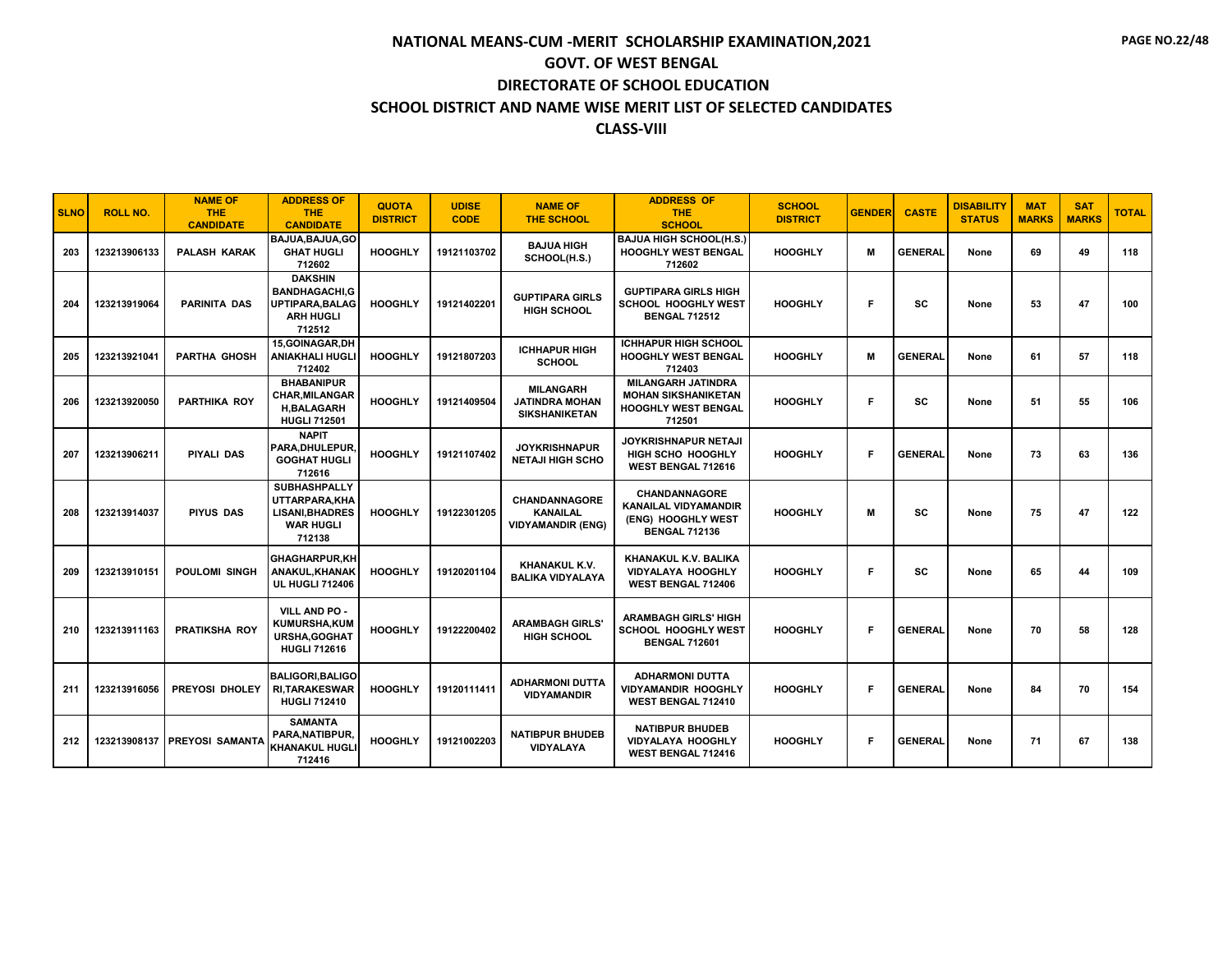| <b>SLNO</b> | <b>ROLL NO.</b> | <b>NAME OF</b><br><b>THE</b><br><b>CANDIDATE</b> | <b>ADDRESS OF</b><br><b>THE</b><br><b>CANDIDATE</b>                                                        | <b>QUOTA</b><br><b>DISTRICT</b> | <b>UDISE</b><br><b>CODE</b> | <b>NAME OF</b><br><b>THE SCHOOL</b>                       | <b>ADDRESS OF</b><br><b>THE</b><br><b>SCHOOL</b>                                     | <b>SCHOOL</b><br><b>DISTRICT</b> | <b>GENDER</b> | <b>CASTE</b>   | <b>DISABILITY</b><br><b>STATUS</b> | <b>MAT</b><br><b>MARKS</b> | <b>SAT</b><br><b>MARKS</b> | <b>TOTAL</b> |
|-------------|-----------------|--------------------------------------------------|------------------------------------------------------------------------------------------------------------|---------------------------------|-----------------------------|-----------------------------------------------------------|--------------------------------------------------------------------------------------|----------------------------------|---------------|----------------|------------------------------------|----------------------------|----------------------------|--------------|
| 213         | 123213925094    | PRITAM DHALI                                     | 106, 348/G,<br>GTROAD,<br><b>RAJBANSHI</b><br>PARA, BAIDYABAT<br><b>I,SERAMPORE</b><br><b>HUGLI 712222</b> | <b>HOOGHLY</b>                  | 19122700202                 | <b>CHATRA NANDALAL</b><br><b>INST</b>                     | <b>CHATRA NANDALAL INST</b><br><b>HOOGHLY WEST BENGAL</b><br>712204                  | <b>HOOGHLY</b>                   | М             | sc             | None                               | 66                         | 49                         | 115          |
| 214         | 123213919020    | PRITHA MAITY                                     | JARAGRAM, JARA<br><b>GRAM,JAMALPUR</b><br><b>BARDDHAMAN</b><br>713404                                      | <b>HOOGHLY</b>                  | 19121810502                 | <b>DASGHARA GIRLS</b><br><b>HIGH</b>                      | <b>DASGHARA GIRLS HIGH</b><br><b>HOOGHLY WEST BENGAL</b><br>712402                   | <b>HOOGHLY</b>                   | F             | <b>GENERAL</b> | None                               | 75                         | 68                         | 143          |
| 215         | 123213921007    | <b>PRITHISH KARMI</b>                            | <b>1.BISHNUPUR.DH</b><br><b>ANIAKHALI HUGLI</b><br>712410                                                  | <b>HOOGHLY</b>                  | 19121809302                 | <b>PARAMBUA</b><br><b>JAGADHATRI HIGH</b><br><b>SCHOO</b> | <b>PARAMBUA JAGADHATRI</b><br><b>HIGH SCHOO HOOGHLY</b><br><b>WEST BENGAL 712402</b> | <b>HOOGHLY</b>                   | М             | <b>SC</b>      | None                               | 70                         | 43                         | 113          |
| 216         | 123213920070    | PRITI GHOSH                                      | <b>DIGHA.DWARBASI</b><br><b>NI, PANDUA HUGLI</b><br>712149                                                 | <b>HOOGHLY</b>                  | 19120518103                 | <b>DWARBASINI GIRLS</b><br><b>HIGH SCHOOL</b>             | <b>DWARBASINI GIRLS HIGH</b><br><b>SCHOOL HOOGHLY WEST</b><br><b>BENGAL 712149</b>   | <b>HOOGHLY</b>                   | F             | <b>GENERAL</b> | None                               | 75                         | 53                         | 128          |
| 217         | 123213920119    | PRITI JYOTI                                      | <b>MATHURKUR.BAB</b><br><b>NAN.DADPUR</b><br><b>HUGLI 712305</b>                                           | <b>HOOGHLY</b>                  | 19121715603                 | <b>KOMDHARA</b><br><b>MATHURPUR HIGH</b><br>SCH.          | <b>KOMDHARA MATHURPUR</b><br><b>HIGH SCH. HOOGHLY</b><br><b>WEST BENGAL 712305</b>   | <b>HOOGHLY</b>                   | F             | <b>GENERAL</b> | None                               | 68                         | 53                         | 121          |
| 218         | 123213926197    | PRIYA DUTTA                                      | <b>KRISHNANAGAR.J</b><br>ANGIPARA, JANGI<br><b>PARA HUGLI</b><br>712404                                    | <b>HOOGHLY</b>                  | 19120309404                 | <b>JANGIPARA BALIKA</b><br><b>VIDYALAY</b>                | <b>JANGIPARA BALIKA</b><br><b>VIDYALAY HOOGHLY</b><br><b>WEST BENGAL 712404</b>      | <b>HOOGHLY</b>                   | F             | <b>GENERAL</b> | None                               | 67                         | 60                         | 127          |
| 219         | 123213906262    | PRIYA KHANDAT                                    | <b>KAPSIT. HOUSE</b><br>NO-<br>126, KAPSIT, ARAM<br><b>BAGH HUGLI</b><br>712613                            | <b>HOOGHLY</b>                  |                             | 19120817404   KAPSIT HIGH SCHOOL                          | <b>KAPSIT HIGH SCHOOL</b><br><b>HOOGHLY WEST BENGAL</b><br>712613                    | <b>HOOGHLY</b>                   | F             | SC             | None                               | 66                         | 48                         | 114          |
| 220         | 123213910172    | PRIYA PANDIT                                     | <b>KAYAPAT.BADAN</b><br><b>GANJ, GOGHAT</b><br><b>HUGLI 712122</b>                                         | <b>HOOGHLY</b>                  | 19121208711                 | <b>KOKOND KALIKA</b><br>SIKSHASADAN                       | <b>KOKOND KALIKA</b><br>SIKSHASADAN HOOGHLY<br><b>WEST BENGAL 712122</b>             | <b>HOOGHLY</b>                   | F             | <b>SC</b>      | None                               | 66                         | 48                         | 114          |
| 221         |                 | 123213919070 PRIYANKA BASKEY                     | <b>VILL</b><br><b>RUKMINI, SARAI, P</b><br><b>ANDUA HUGLI</b><br>712149                                    | <b>HOOGHLY</b>                  | 19120509503                 | <b>SARAI GIRL'S HIGH</b><br><b>SCHOOL</b>                 | <b>SARAI GIRL'S HIGH</b><br>SCHOOL HOOGHLY WEST<br><b>BENGAL 712149</b>              | <b>HOOGHLY</b>                   | F             | ST             | None                               | 59                         | 38                         | 97           |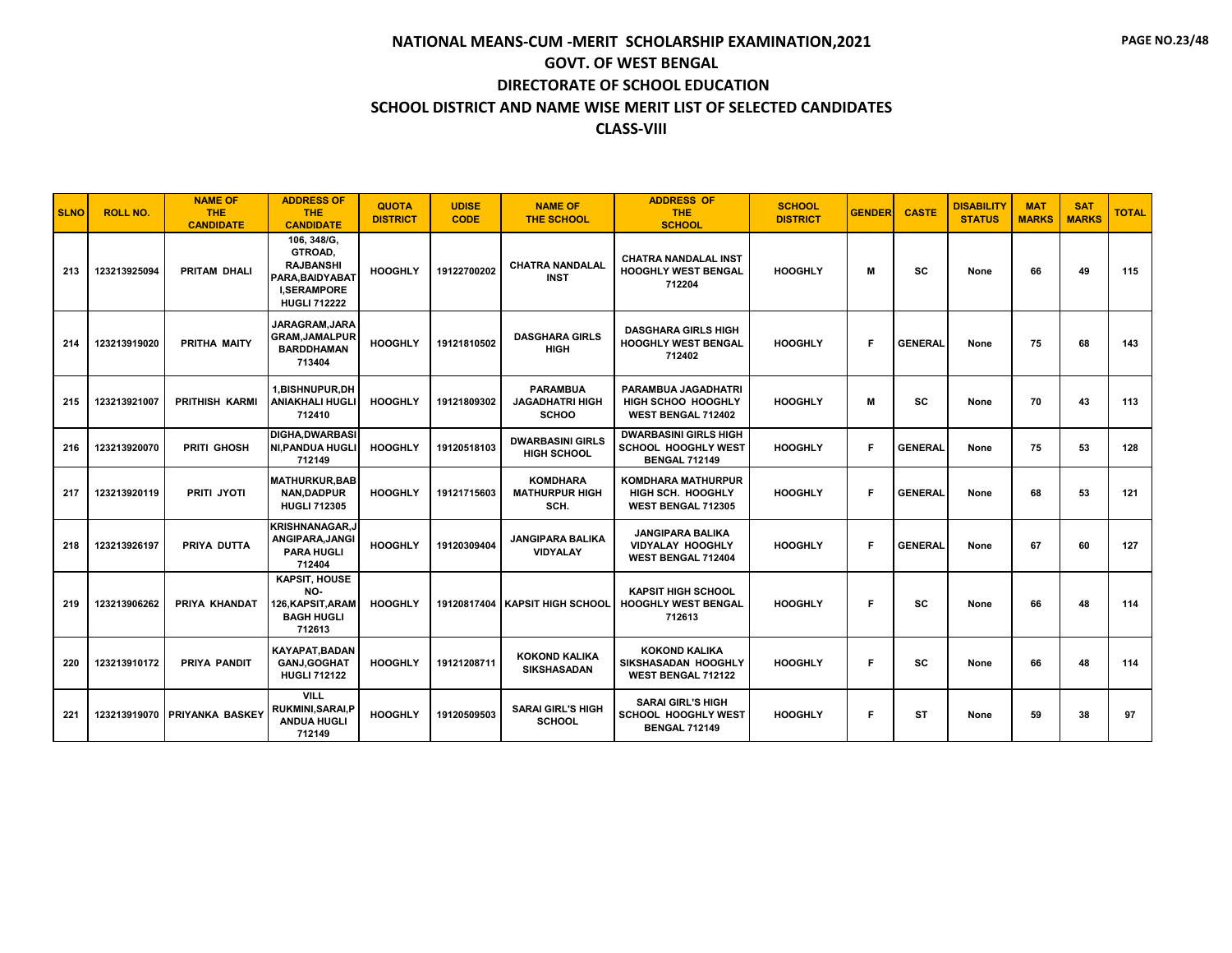| <b>SLNO</b> | <b>ROLL NO.</b> | <b>NAME OF</b><br><b>THE</b><br><b>CANDIDATE</b> | <b>ADDRESS OF</b><br><b>THE</b><br><b>CANDIDATE</b>                                                   | <b>QUOTA</b><br><b>DISTRICT</b> | <b>UDISE</b><br><b>CODE</b> | <b>NAME OF</b><br><b>THE SCHOOL</b>             | <b>ADDRESS OF</b><br><b>THE</b><br><b>SCHOOL</b>                                        | <b>SCHOOL</b><br><b>DISTRICT</b> | <b>GENDER</b> | <b>CASTE</b>   | <b>DISABILITY</b><br><b>STATUS</b> | <b>MAT</b><br><b>MARKS</b> | <b>SAT</b><br><b>MARKS</b> | <b>TOTAL</b> |
|-------------|-----------------|--------------------------------------------------|-------------------------------------------------------------------------------------------------------|---------------------------------|-----------------------------|-------------------------------------------------|-----------------------------------------------------------------------------------------|----------------------------------|---------------|----------------|------------------------------------|----------------------------|----------------------------|--------------|
| 222         | 123213928038    | PRODIP KOLEY                                     | <b>TARAKESHWAR</b><br>ROAD,BAIDYABAT<br><b>I.SERAMPORE</b><br><b>HUGLI 712222</b>                     | <b>HOOGHLY</b>                  | 19121304602                 | <b>CHAMPSARA SATISH</b><br><b>CHANDRA VIDYA</b> | <b>CHAMPSARA SATISH</b><br><b>CHANDRA VIDYA</b><br><b>HOOGHLY WEST BENGAL</b><br>712222 | <b>HOOGHLY</b>                   | M             | <b>GENERAL</b> | None                               | 76                         | 59                         | 135          |
| 223         | 123213915157    | <b>PROTHAMA</b><br><b>DHOLEY</b>                 | KULEBA, MOHISTI<br><b>KARI, HARIPAL</b><br><b>HUGLI 712223</b>                                        | <b>HOOGHLY</b>                  | 19120903102                 | <b>MOHISTIKARI</b><br><b>B.S.M.HIGH SCH.</b>    | <b>MOHISTIKARI B.S.M.HIGH</b><br><b>SCH. HOOGHLY WEST</b><br><b>BENGAL 712223</b>       | <b>HOOGHLY</b>                   | F             | <b>GENERAL</b> | None                               | 75                         | 50                         | 125          |
| 224         | 123213914099    | <b>PURBASHA DAS</b>                              | <b>VILL</b><br><b>NASKARPUR, CHA</b><br><b>MPADANGA, TARA</b><br><b>KESWAR HUGLI</b><br>712401        | <b>HOOGHLY</b>                  | 19120102204                 | <b>MUKTARPURHIGH</b><br><b>SCHOOL</b>           | <b>MUKTARPURHIGH SCHOOL</b><br><b>HOOGHLY WEST BENGAL</b><br>712401                     | <b>HOOGHLY</b>                   | F             | <b>GENERAL</b> | None                               | 63                         | 58                         | 121          |
| 225         | 123213908123    | <b>RABEYA KHATUN</b>                             | <b>RASULPUR, JANG</b><br><b>ALPARA, PURSUR</b><br><b>AH HUGLI 712419</b>                              | <b>HOOGHLY</b>                  | 19120404402                 | <b>PASCHIMPARA HIGH</b><br><b>SCHOOL</b>        | <b>PASCHIMPARA HIGH</b><br><b>SCHOOL HOOGHLY WEST</b><br><b>BENGAL 712414</b>           | <b>HOOGHLY</b>                   | F             | <b>GENERAL</b> | None                               | 74                         | 46                         | 120          |
| 226         | 123213921066    | <b>RAHUL BISWAS</b>                              | <b>KALITALA, TRIBEN</b><br><b>MAGRA HUGLI</b><br>712503                                               | <b>HOOGHLY</b>                  | 19121510102                 | <b>BAGATI RAMGOPAL</b><br><b>GHOSH H.S. SCH</b> | <b>BAGATI RAMGOPAL</b><br><b>GHOSH H.S. SCH</b><br><b>HOOGHLY WEST BENGAL</b><br>712148 | <b>HOOGHLY</b>                   | M             | <b>SC</b>      | None                               | 72                         | 37                         | 109          |
| 227         | 123213906048    | <b>RAHUL SAMANTA</b>                             | 105, KESHABCHAK<br>TARAKESWAR,<br><b>HUGLI 712410</b>                                                 | <b>HOOGHLY</b>                  | 19120405502                 | JANGALPARA B.C.K.M.<br><b>HIGH</b>              | JANGALPARA B.C.K.M.<br><b>HIGH HOOGHLY WEST</b><br><b>BENGAL 712419</b>                 | <b>HOOGHLY</b>                   | M             | <b>GENERAL</b> | None                               | 71                         | 66                         | 137          |
| 228         | 123213909009    | <b>RAI MANDAL</b>                                | <b>KRISHNABATI</b><br><b>CHAKBENSHE</b><br>ROAD, KULBATPU<br><b>R,PURSURAH</b><br><b>HUGLI 712414</b> | <b>HOOGHLY</b>                  | 19120403604                 | DEULPARA B.N.<br><b>VIDYANIKETAN</b>            | DEULPARA B.N.<br><b>VIDYANIKETAN HOOGHLY</b><br><b>WEST BENGAL 712414</b>               | <b>HOOGHLY</b>                   | F             | <b>GENERAL</b> | None                               | 78                         | 71                         | 149          |
| 229         | 123213920064    | <b>RAJ BISWAS</b>                                | <b>TENTULIA.SRIPUR</b><br><b>BAZAR, BALAGAR</b><br><b>H HUGLI 712514</b>                              | <b>HOOGHLY</b>                  | 19121406403                 | <b>SOMRA D. C. HIGH</b><br><b>SCHOOL</b>        | ISOMRA D. C. HIGH SCHOOL<br><b>HOOGHLY WEST BENGAL</b><br>712123                        | <b>HOOGHLY</b>                   | M             | SC             | None                               | 64                         | 50                         | 114          |
| 230         | 123213911035    | RAJ DEY                                          | <b>DURGAPUR, ANUR</b><br>.GOGHAT HUGLI<br>712612                                                      | <b>HOOGHLY</b>                  | 19121203705                 | <b>RAMKRISHNA MISSION</b><br><b>M.P. SCHOOL</b> | <b>RAMKRISHNA MISSION</b><br><b>M.P. SCHOOL HOOGHLY</b><br><b>WEST BENGAL 712612</b>    | <b>HOOGHLY</b>                   | M             | <b>GENERAI</b> | None                               | 84                         | 58                         | 142          |
| 231         | 123213919135    | <b>RAJANYA DUTTA</b>                             | <b>PURBA</b><br>SITLA, MAHANAD.<br>POLBA HUGLI<br>712149                                              | <b>HOOGHLY</b>                  | 19120518103                 | <b>DWARBASINI GIRLS</b><br><b>HIGH SCHOOL</b>   | <b>DWARBASINI GIRLS HIGH</b><br><b>SCHOOL HOOGHLY WEST</b><br><b>BENGAL 712149</b>      | <b>HOOGHLY</b>                   | F             | <b>GENERAI</b> | None                               | 76                         | 61                         | 137          |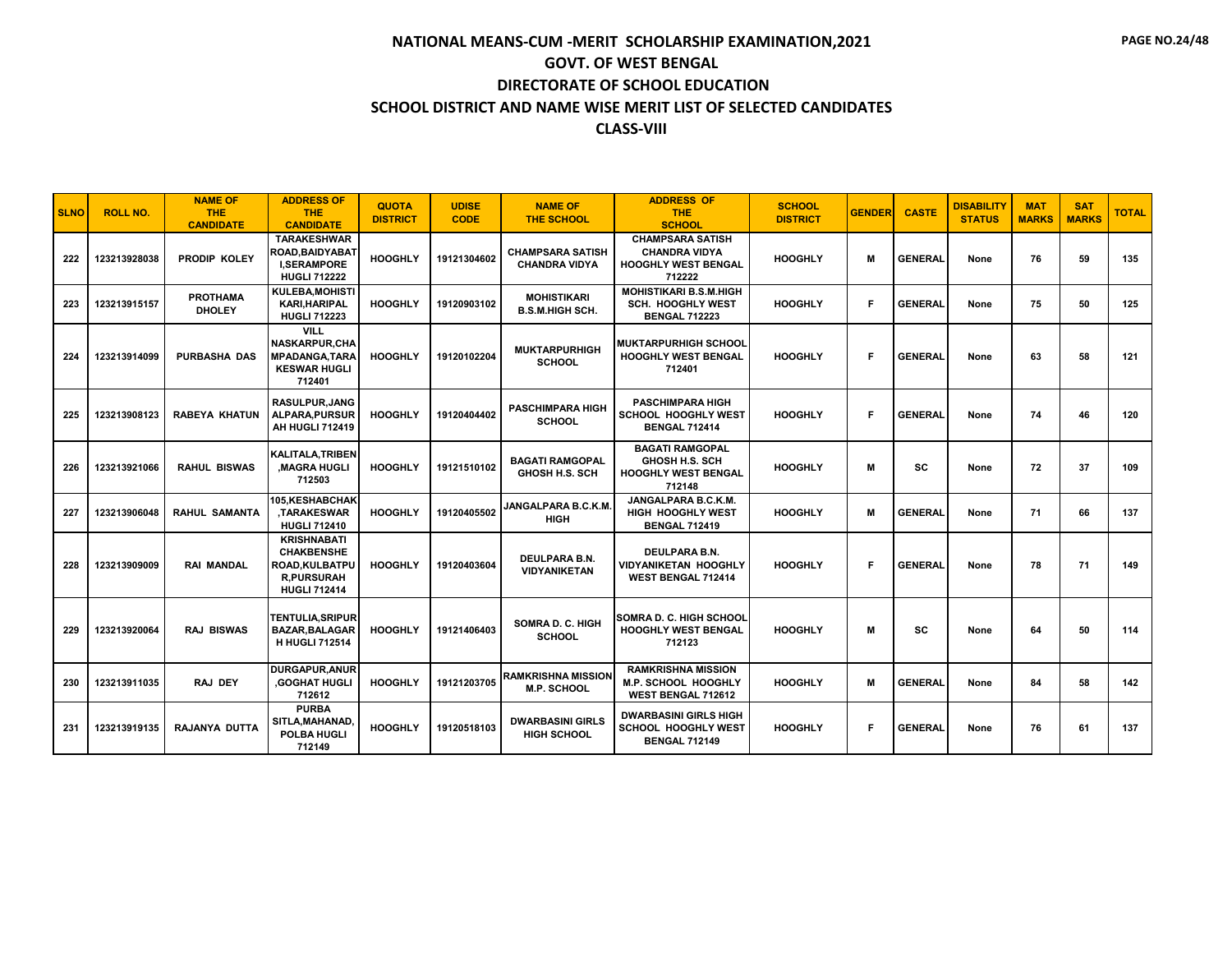| <b>SLNO</b> | <b>ROLL NO.</b> | <b>NAME OF</b><br><b>THE</b><br><b>CANDIDATE</b> | <b>ADDRESS OF</b><br><b>THE</b><br><b>CANDIDATE</b>                                               | <b>QUOTA</b><br><b>DISTRICT</b> | <b>UDISE</b><br><b>CODE</b> | <b>NAME OF</b><br><b>THE SCHOOL</b>                            | <b>ADDRESS OF</b><br><b>THE</b><br><b>SCHOOL</b>                                                | <b>SCHOOL</b><br><b>DISTRICT</b> | <b>GENDER</b> | <b>CASTE</b>   | <b>DISABILITY</b><br><b>STATUS</b> | <b>MAT</b><br><b>MARKS</b> | <b>SAT</b><br><b>MARKS</b> | <b>TOTAL</b> |
|-------------|-----------------|--------------------------------------------------|---------------------------------------------------------------------------------------------------|---------------------------------|-----------------------------|----------------------------------------------------------------|-------------------------------------------------------------------------------------------------|----------------------------------|---------------|----------------|------------------------------------|----------------------------|----------------------------|--------------|
| 232         |                 | 123213910063 RAJARSHI PAKHIRA BAZAR, ARAMBAG     | P C SEN ROAD<br><b>PURATAN SABJI</b><br><b>H.ARAMBAGH</b><br><b>HUGLI 712601</b>                  | <b>HOOGHLY</b>                  | 19122200302                 | <b>ARAMBAGH HIGH</b><br><b>SCHOOL</b>                          | <b>ARAMBAGH HIGH SCHOOL</b><br><b>HOOGHLY WEST BENGAL</b><br>712601                             | <b>HOOGHLY</b>                   | M             | SC             | None                               | 69                         | 46                         | 115          |
| 233         | 123213908005    | <b>RAJESH DAS</b>                                | <b>24 NO</b><br><b>ROAD.RAMNAGA</b><br>R<br><b>MOBARAKPUR.AR</b><br><b>AMBAGH HUGLI</b><br>712616 | <b>HOOGHLY</b>                  | 19120814101                 | <b>RAMNAGAR ABINASH</b><br><b>HIGH SCHOOL</b>                  | <b>RAMNAGAR ABINASH HIGH</b><br><b>SCHOOL HOOGHLY WEST</b><br><b>BENGAL 712616</b>              | <b>HOOGHLY</b>                   | M             | SC             | None                               | 67                         | 45                         | 112          |
| 234         |                 | 123213919058 RANGAN BANERJEE                     | 73/A, TRIBENI, MO<br><b>GRA HUGLI</b><br>712503                                                   | <b>HOOGHLY</b>                  | 19121510102                 | <b>BAGATI RAMGOPAL</b><br><b>GHOSH H.S. SCH</b>                | <b>BAGATI RAMGOPAL</b><br><b>GHOSH H.S. SCH</b><br><b>HOOGHLY WEST BENGAL</b><br>712148         | <b>HOOGHLY</b>                   | M             | <b>GENERAL</b> | None                               | 76                         | 62                         | 138          |
| 235         | 123213906126    | RANJANA SANTRA                                   | VILL-<br><b>KOROLA, HATBAS</b><br><b>ANTAPUR, ARAMB</b><br><b>AGH HUGLI</b><br>712413             | <b>HOOGHLY</b>                  | 19120812203                 | <b>JOYRAMPUR NETAJI</b><br><b>HIGH</b>                         | <b>JOYRAMPUR NETAJI HIGH</b><br><b>HOOGHLY WEST BENGAL</b><br>712413                            | <b>HOOGHLY</b>                   | F             | SC             | None                               | 56                         | 43                         | 99           |
| 236         | 123213916063    | <b>RATNA DAS</b>                                 | <b>VILL</b><br><b>LASKARPUR, CHA</b><br><b>MPADANGA, TARA</b><br><b>KESWAR HUGLI</b><br>712401    | <b>HOOGHLY</b>                  | 19120101403                 | <b>TALPUR</b><br><b>L.B.VIDYAMANDIR</b>                        | <b>TALPUR L.B.VIDYAMANDIR</b><br><b>HOOGHLY WEST BENGAL</b><br>712410                           | <b>HOOGHLY</b>                   | F             | <b>GENERAL</b> | None                               | 75                         | 68                         | 143          |
| 237         | 123213927026    | <b>RAUNAK GHOSH</b>                              | <b>12 NO PUROHIT</b><br><b>PARA</b><br>LANE, UTTARPAR<br>A.UTTARPARA<br><b>HUGLI 712258</b>       | <b>HOOGHLY</b>                  | 19123000412                 | <b>MAHES SRI</b><br><b>RAMKRISHNA ASRAM</b><br><b>VID</b>      | <b>MAHES SRI RAMKRISHNA</b><br><b>ASRAM VID HOOGHLY</b><br><b>WEST BENGAL 712248</b>            | <b>HOOGHLY</b>                   | M             | <b>GENERAL</b> | None                               | 74                         | 66                         | 140          |
| 238         | 123213911174    | <b>RINITA MONDAL</b>                             | <b>GARH</b><br><b>MANDARAN, MAN</b><br>DARAN, GOGHAT<br><b>HUGLI 712612</b>                       | <b>HOOGHLY</b>                  | 19121203909                 | <b>KAMARPUKUR</b><br><b>NAYANTARA BALIKA</b><br>VIDYALAYA(H.S) | <b>KAMARPUKUR</b><br><b>NAYANTARA BALIKA</b><br>VIDYALAYA(H.S)<br>HOOGHLY WEST BENGAL<br>712612 | <b>HOOGHLY</b>                   | F             | <b>GENERAL</b> | None                               | 79                         | 65                         | 144          |
| 239         | 123213915067    | <b>RINKI HANSDA</b>                              | <b>C/O-SOMLAL</b><br><b>HANSDA,DWARHA</b><br><b>TTA.JANGIPARA</b><br><b>HUGLI 712403</b>          | <b>HOOGHLY</b>                  | 19120915604                 | <b>DWARHATTA</b><br><b>RAJESHWARI GIRL'S</b>                   | <b>I DWARHATTA RAJESHWARI</b><br>GIRL'S HOOGHLY WEST<br><b>BENGAL 712403</b>                    | <b>HOOGHLY</b>                   | F             | <b>ST</b>      | None                               | 41                         | 34                         | 75           |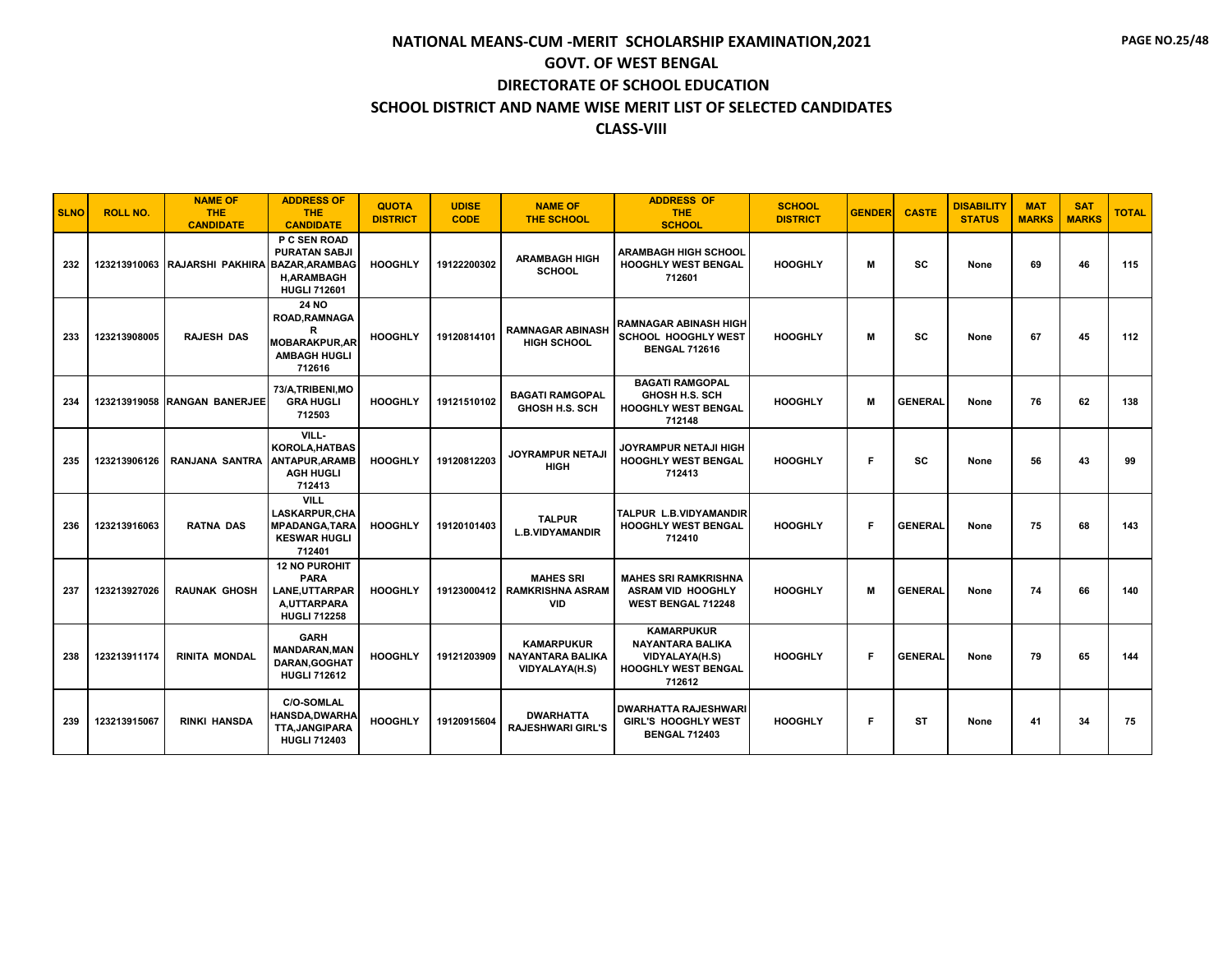| <b>SLNO</b> | <b>ROLL NO.</b> | <b>NAME OF</b><br><b>THE</b><br><b>CANDIDATE</b> | <b>ADDRESS OF</b><br><b>THE</b><br><b>CANDIDATE</b>                                                                                       | <b>QUOTA</b><br><b>DISTRICT</b> | <b>UDISE</b><br><b>CODE</b> | <b>NAME OF</b><br><b>THE SCHOOL</b>                                  | <b>ADDRESS OF</b><br><b>THE</b><br><b>SCHOOL</b>                                            | <b>SCHOOL</b><br><b>DISTRICT</b> | <b>GENDER</b> | <b>CASTE</b>   | <b>DISABILITY</b><br><b>STATUS</b> | <b>MAT</b><br><b>MARKS</b> | <b>SAT</b><br><b>MARKS</b> | <b>TOTAL</b> |
|-------------|-----------------|--------------------------------------------------|-------------------------------------------------------------------------------------------------------------------------------------------|---------------------------------|-----------------------------|----------------------------------------------------------------------|---------------------------------------------------------------------------------------------|----------------------------------|---------------|----------------|------------------------------------|----------------------------|----------------------------|--------------|
| 240         | 123213911048    | <b>RINKITA HAZRA</b>                             | 00, ALATI, PURSUR<br>AH HUGLI 712414                                                                                                      | <b>HOOGHLY</b>                  | 19120403604                 | <b>DEULPARA B.N.</b><br><b>VIDYANIKETAN</b>                          | <b>DEULPARA B.N.</b><br><b>VIDYANIKETAN HOOGHLY</b><br><b>WEST BENGAL 712414</b>            | <b>HOOGHLY</b>                   | F             | <b>GENERAL</b> | None                               | 74                         | 50                         | 124          |
| 241         | 123213919197    | <b>RISHITA RUIDAS</b>                            | <b>PANDUA KALNA</b><br><b>ROAD.PANDUA.P</b><br><b>ANDUA HUGLI</b><br>712149                                                               | <b>HOOGHLY</b>                  | 19121508902                 | <b>MAGRA PRAVABATI</b><br><b>BALIKA VIDYALAYA</b>                    | <b>MAGRA PRAVABATI</b><br><b>BALIKA VIDYALAYA</b><br><b>HOOGHLY WEST BENGAL</b><br>712148   | <b>HOOGHLY</b>                   | F             | SC             | None                               | 70                         | 41                         | 111          |
| 242         | 123213915007    | <b>RITAM BANERJEE</b>                            | <b>DWARHATTA</b><br>ROAD,DWARHATT<br>A,HARIPAL HUGLI<br>712403                                                                            | <b>HOOGHLY</b>                  | 19120915603                 | <b>DWARHATTA</b><br><b>RAJESWARI INS(HIGH)</b>                       | <b>DWARHATTA RAJESWARI</b><br>INS(HIGH) HOOGHLY WEST<br><b>BENGAL 712403</b>                | <b>HOOGHLY</b>                   | м             | <b>GENERAL</b> | None                               | 73                         | 54                         | 127          |
| 243         | 123213919215    | <b>RITAMA BHOWMIK</b>                            | 00, PALASI, DHANI<br><b>AKHALI HUGLI</b><br>712303                                                                                        | <b>HOOGHLY</b>                  | 19121819402                 | DHANIAKHALI P.D.<br><b>GIRLS' HIGH</b>                               | DHANIAKHALI P.D. GIRLS'<br>HIGH HOOGHLY WEST<br><b>BENGAL 712302</b>                        | <b>HOOGHLY</b>                   | F.            | <b>GENERAL</b> | None                               | 66                         | 55                         | 121          |
| 244         | 123213919012    | <b>RITAMA GHOSH</b>                              | <b>MAHAMAYA.DHAN</b><br>IAKHALI.DHANIAK<br><b>HALI HUGLI</b><br>712302                                                                    | <b>HOOGHLY</b>                  | 19121819402                 | <b>DHANIAKHALI P.D.</b><br><b>GIRLS' HIGH</b>                        | <b>DHANIAKHALI P.D. GIRLS'</b><br>HIGH HOOGHLY WEST<br><b>BENGAL 712302</b>                 | <b>HOOGHLY</b>                   | F             | <b>GENERAL</b> | None                               | 71                         | 49                         | 120          |
| 245         | 123213910173    | <b>RITESH SAMANTA</b>                            | <b>NATIBPUR</b><br><b>BAZER, NATIBPUR</b><br><b>KHANAKUL</b><br><b>HUGLI 712416</b>                                                       | <b>HOOGHLY</b>                  | 19121002203                 | <b>NATIBPUR BHUDEB</b><br><b>VIDYALAYA</b>                           | <b>NATIBPUR BHUDEB</b><br><b>VIDYALAYA HOOGHLY</b><br><b>WEST BENGAL 712416</b>             | <b>HOOGHLY</b>                   | M             | <b>GENERAL</b> | Loco motor<br>disability           | 64                         | 43                         | 107          |
| 246         | 123213914160    | <b>RITRIKA GHOSH</b>                             | <b>GOPALNAGAR.PA</b><br>R<br><b>GOPALNAGAR.SI</b><br><b>NGUR HUGLI</b><br>712418                                                          | <b>HOOGHLY</b>                  | 19121610307                 | <b>SINGUR GOLAI MOHINI</b><br><b>MALLIK</b>                          | <b>SINGUR GOLAI MOHINI</b><br><b>MALLIK HOOGHLY WEST</b><br><b>BENGAL 712309</b>            | <b>HOOGHLY</b>                   | F             | <b>GENERAL</b> | None                               | 71                         | 54                         | 125          |
| 247         | 123213919006    | RITTIKA ORAW                                     | <b>KAMDEBPUR.KAM</b><br><b>DEBPUR.POLBA</b><br><b>HUGLI 712102</b>                                                                        | <b>HOOGHLY</b>                  | 19121712003                 | <b>JADABPUR HIGH</b><br><b>SCHOOL</b>                                | JADABPUR HIGH SCHOOL<br><b>HOOGHLY WEST BENGAL</b><br>712102                                | <b>HOOGHLY</b>                   | F.            | ST             | None                               | 40                         | 33                         | 73           |
| 248         | 123213910033    | <b>RIYA NANDI</b>                                | <b>MISSION</b><br>PARA.BALIDEWA<br><b>NGANJ,GOGHAT</b><br><b>HUGLI 712616</b>                                                             | <b>HOOGHLY</b>                  | 19121109403                 | <b>BALIDEWANGANJSAR</b><br><b>ADAMONI BALIKA</b><br><b>VIDYALAYA</b> | BALIDEWANGANJSARADA<br><b>MONI BALIKA VIDYALAYA</b><br><b>HOOGHLY WEST BENGAL</b><br>712616 | <b>HOOGHLY</b>                   | F             | <b>SC</b>      | None                               | 65                         | 54                         | 119          |
| 249         | 123213911191    | <b>ROHAN GHOSH</b>                               | <b>VILL PATUL PO</b><br><b>PATUL PS</b><br><b>KHANAKUL PIN</b><br>712406 DIST<br><b>HOOGHLY, PATUL</b><br><b>KHANAKUL HUGLI</b><br>712406 | <b>HOOGHLY</b>                  | 19120203204                 | <b>PATUL GANESH</b><br><b>BAWAR HIGH SCHOOL</b>                      | <b>PATUL GANESH BAWAR</b><br>HIGH SCHOOL HOOGHLY<br>WEST BENGAL 712406                      | <b>HOOGHLY</b>                   | M             | <b>GENERAL</b> | None                               | 71                         | 59                         | 130          |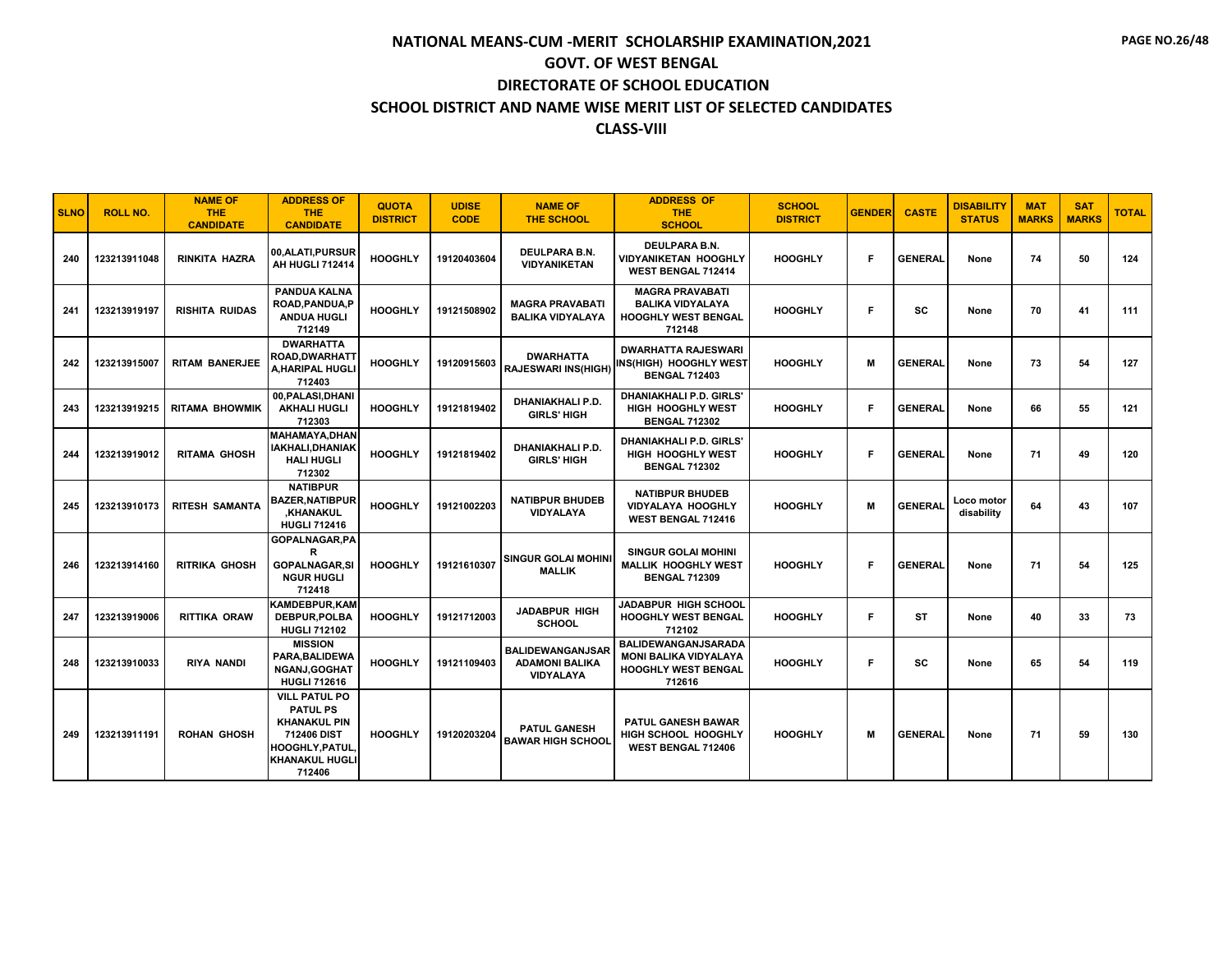| <b>SLNO</b> | <b>ROLL NO.</b> | <b>NAME OF</b><br><b>THE</b><br><b>CANDIDATE</b> | <b>ADDRESS OF</b><br><b>THE</b><br><b>CANDIDATE</b>                                        | <b>QUOTA</b><br><b>DISTRICT</b> | <b>UDISE</b><br><b>CODE</b> | <b>NAME OF</b><br><b>THE SCHOOL</b>                                  | <b>ADDRESS OF</b><br><b>THE</b><br><b>SCHOOL</b>                                                   | <b>SCHOOL</b><br><b>DISTRICT</b> | <b>GENDER</b> | <b>CASTE</b>   | <b>DISABILITY</b><br><b>STATUS</b> | <b>MAT</b><br><b>MARKS</b> | <b>SAT</b><br><b>MARKS</b> | <b>TOTAL</b> |
|-------------|-----------------|--------------------------------------------------|--------------------------------------------------------------------------------------------|---------------------------------|-----------------------------|----------------------------------------------------------------------|----------------------------------------------------------------------------------------------------|----------------------------------|---------------|----------------|------------------------------------|----------------------------|----------------------------|--------------|
| 250         | 123213909149    | <b>ROHAN SANTRA</b>                              | SAHAPUR.BHANG<br>AMORA, PURSURA<br><b>H HUGLI 712410</b>                                   | <b>HOOGHLY</b>                  | 19120400304                 | <b>BHANGAMORA</b><br><b>NUTANGRAM K.N.C.M.</b><br><b>INSTITUTION</b> | <b>BHANGAMORA</b><br><b>NUTANGRAM K.N.C.M.</b><br><b>INSTITUTION HOOGHLY</b><br>WEST BENGAL 712410 | <b>HOOGHLY</b>                   | м             | <b>GENERAL</b> | None                               | 62                         | 64                         | 126          |
| 251         | 123213926165    | <b>ROHAN SEN</b>                                 | <b>C/O-RAJKUMAR</b><br>SEN, RAJBALHAT,<br><b>JANGIPARA</b><br><b>HUGLI 712408</b>          | <b>HOOGHLY</b>                  | 19120300701                 | <b>RAJBALHAT HIGH</b><br><b>SCHOOL</b>                               | <b>RAJBALHAT HIGH SCHOOL</b><br><b>HOOGHLY WEST BENGAL</b><br>712408                               | <b>HOOGHLY</b>                   | M             | <b>GENERAL</b> | Loco motor<br>disability           | 67                         | 55                         | 122          |
| 252         | 123213910048    | <b>ROSHNI PAL</b>                                | SELALPUR, 712413<br><b>ARAMBAGH</b><br><b>HUGLI 712413</b>                                 | <b>HOOGHLY</b>                  | 19120806902                 | <b>PIRIJPUR</b><br><b>HAMIDANNESA</b><br><b>VIDYAPITH</b>            | PIRIJPUR HAMIDANNESA<br><b>VIDYAPITH HOOGHLY</b><br><b>WEST BENGAL 712413</b>                      | <b>HOOGHLY</b>                   | F             | <b>GENERAL</b> | None                               | 64                         | 57                         | 121          |
| 253         | 123213927068    | <b>RUDRA SETH</b>                                | PURBAPARA, PRO<br><b>SADPUR.JANGIPA</b><br><b>RA HUGLI 712404</b>                          | <b>HOOGHLY</b>                  | 19120310602                 | <b>PROSADPUR HIGH</b><br><b>SCHOOL</b>                               | <b>PROSADPUR HIGH</b><br>SCHOOL HOOGHLY WEST<br><b>BENGAL 711410</b>                               | <b>HOOGHLY</b>                   | M             | <b>GENERAL</b> | None                               | 71                         | 61                         | 132          |
| 254         | 123213919192    | <b>RUPA SARKAR</b>                               | <b>KAMARPARA.BRI</b><br>NDABANPUR.BAL<br><b>AGARH HUGLI</b><br>712146                      | <b>HOOGHLY</b>                  | 19121412602                 | <b>KAMARPARA HIGH</b><br><b>SCHOOL</b>                               | <b>KAMARPARA HIGH</b><br>SCHOOL HOOGHLY WEST<br><b>BENGAL 712146</b>                               | <b>HOOGHLY</b>                   | F             | <b>GENERAL</b> | None                               | 78                         | 43                         | 121          |
| 255         | 123213926032    | <b>RUPAK PAL</b>                                 | <b>DIARA STATION</b><br>ROAD, DIARA, SIN<br><b>GUR HUGLI</b><br>712223                     | <b>HOOGHLY</b>                  | 19122700202                 | <b>CHATRA NANDALAL</b><br><b>INST</b>                                | <b>CHATRA NANDALAL INST</b><br><b>HOOGHLY WEST BENGAL</b><br>712204                                | <b>HOOGHLY</b>                   | M             | <b>GENERAL</b> | None                               | 84                         | 69                         | 153          |
| 256         | 123213927112    | <b>RUPAM DAS</b>                                 | NILL, GUTI, JANGIP<br><b>ARA HUGLI</b><br>712408                                           | <b>HOOGHLY</b>                  | 19120313403                 | <b>RASIDPUR HIGH</b><br><b>SCHOOL</b>                                | <b>RASIDPUR HIGH SCHOOL</b><br><b>HOOGHLY WEST BENGAL</b><br>712408                                | <b>HOOGHLY</b>                   | M             | <b>GENERAL</b> | None                               | 69                         | 56                         | 125          |
| 257         | 123213911194    | <b>RUPAM GHOSH</b>                               | <b>VIVEKANANDA</b><br>PALLY, WARD NO-<br>13, ARAMBAGH, AR<br><b>AMBAGH HUGLI</b><br>712601 | <b>HOOGHLY</b>                  | 19122200302                 | <b>ARAMBAGH HIGH</b><br><b>SCHOOL</b>                                | ARAMBAGH HIGH SCHOOL<br><b>HOOGHLY WEST BENGAL</b><br>712601                                       | <b>HOOGHLY</b>                   | м             | <b>GENERAL</b> | None                               | 68                         | 50                         | 118          |
| 258         | 123213916099    | <b>RUPAM NAYEK</b>                               | <b>NA, BRAHMANPAR</b><br>A, HARIPAL HUGLI<br>712405                                        | <b>HOOGHLY</b>                  | 19120913003                 | <b>HARIPAL</b><br><b>G.D.INSTITUTION</b>                             | <b>HARIPAL G.D.INSTITUTION</b><br><b>HOOGHLY WEST BENGAL</b><br>712405                             | <b>HOOGHLY</b>                   | м             | SC.            | None                               | 70                         | 38                         | 108          |
| 259         | 123213907026    | <b>RUPANJANA</b><br><b>KARMAKAR</b>              | WARD NO 11.<br>SHIBTALA, ARAMB<br><b>AGH, ARAMBAGH</b><br><b>HUGLI 712601</b>              | <b>HOOGHLY</b>                  | 19122200402                 | <b>ARAMBAGH GIRLS'</b><br><b>HIGH SCHOOL</b>                         | <b>ARAMBAGH GIRLS' HIGH</b><br><b>SCHOOL HOOGHLY WEST</b><br><b>BENGAL 712601</b>                  | <b>HOOGHLY</b>                   | F             | <b>GENERAL</b> | None                               | 75                         | 68                         | 143          |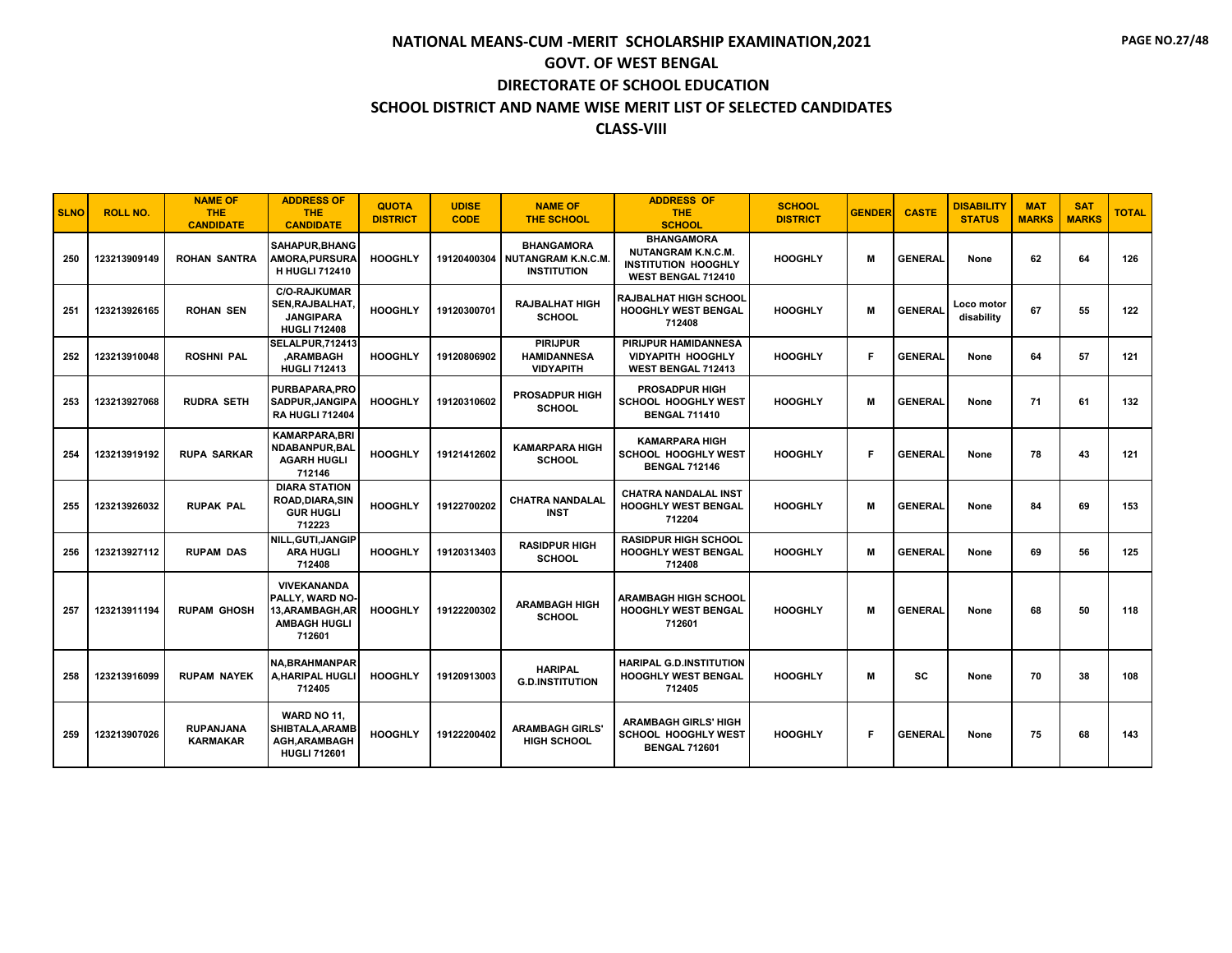| <b>SLNO</b> | <b>ROLL NO.</b> | <b>NAME OF</b><br>THE.<br><b>CANDIDATE</b> | <b>ADDRESS OF</b><br><b>THE</b><br><b>CANDIDATE</b>                                                    | <b>QUOTA</b><br><b>DISTRICT</b> | <b>UDISE</b><br><b>CODE</b> | <b>NAME OF</b><br><b>THE SCHOOL</b>                            | <b>ADDRESS OF</b><br><b>THE</b><br><b>SCHOOL</b>                                                       | <b>SCHOOL</b><br><b>DISTRICT</b> | <b>GENDER</b> | <b>CASTE</b>   | <b>DISABILITY</b><br><b>STATUS</b> | <b>MAT</b><br><b>MARKS</b> | <b>SAT</b><br><b>MARKS</b> | <b>TOTAL</b> |
|-------------|-----------------|--------------------------------------------|--------------------------------------------------------------------------------------------------------|---------------------------------|-----------------------------|----------------------------------------------------------------|--------------------------------------------------------------------------------------------------------|----------------------------------|---------------|----------------|------------------------------------|----------------------------|----------------------------|--------------|
| 260         | 123213911161    | <b>RUPSA GUCHHAIT</b>                      | <b>MAINAN, MAINAN,</b><br><b>KHANAKUL HUGLI</b><br>712406                                              | <b>HOOGHLY</b>                  | 19120215902                 | THAKURANICHAK U.<br><b>HIGH SCHOOL</b>                         | THAKURANICHAK U. HIGH<br>SCHOOL HOOGHLY WEST<br><b>BENGAL 712613</b>                                   | <b>HOOGHLY</b>                   | F             | <b>GENERAL</b> | None                               | 67                         | 51                         | 118          |
| 261         | 123213928067    | <b>RUPSHA ROY</b>                          | ANTPUR, ANTPUR,<br><b>JANGIPARA</b><br><b>HUGLI 712424</b>                                             | <b>HOOGHLY</b>                  | 19120302702                 | <b>ANTPUR HIGH</b><br><b>SCHOOL</b>                            | <b>ANTPUR HIGH SCHOOL</b><br><b>HOOGHLY WEST BENGAL</b><br>712424                                      | <b>HOOGHLY</b>                   | F             | <b>SC</b>      | None                               | 75                         | 56                         | 131          |
| 262         | 123213911088    | SADIA KHATUN                               | 0, MANDARAN, GO<br><b>GHAT HUGLI</b><br>712612                                                         | <b>HOOGHLY</b>                  | 19121203909                 | <b>KAMARPUKUR</b><br><b>NAYANTARA BALIKA</b><br>VIDYALAYA(H.S) | <b>KAMARPUKUR</b><br><b>NAYANTARA BALIKA</b><br>VIDYALAYA(H.S)<br><b>HOOGHLY WEST BENGAL</b><br>712612 | <b>HOOGHLY</b>                   | F             | <b>GENERAL</b> | None                               | 74                         | 52                         | 126          |
| 263         | 123213909056    | <b>SAGNIK GHOSH</b>                        | <b>RAGHUBATI.RAG</b><br><b>HUBATI.GOGHAT</b><br><b>HUGLI 712614</b>                                    | <b>HOOGHLY</b>                  | 19121103702                 | <b>BAJUA HIGH</b><br>SCHOOL(H.S.)                              | <b>BAJUA HIGH SCHOOL(H.S.)</b><br><b>HOOGHLY WEST BENGAL</b><br>712602                                 | <b>HOOGHLY</b>                   | M             | <b>GENERAL</b> | None                               | 70                         | 53                         | 123          |
| 264         | 123213911197    | <b>SAHELI BUDUK</b>                        | <b>BARNANDANPUR.</b><br>NANDANPUR, KHA<br><b>NAKUL HUGLI</b><br>712417                                 | <b>HOOGHLY</b>                  | 19121003503                 | <b>NANDANPUR</b><br><b>RUPCHAND ACADEMY</b>                    | <b>NANDANPUR RUPCHAND</b><br><b>ACADEMY HOOGHLY</b><br><b>WEST BENGAL 712417</b>                       | <b>HOOGHLY</b>                   | F             | sc             | None                               | 65                         | 47                         | 112          |
| 265         | 123213906190    | <b>SAHELI GAYEN</b>                        | <b>HELAN TO</b><br><b>KHAMARGORI,HE</b><br>LAN, KHANAKUL<br><b>HUGLI 712412</b>                        | <b>HOOGHLY</b>                  | 19120205604                 | <b>HELAN SARADAMONI</b><br><b>BALIKA VIDYAL</b>                | <b>HELAN SARADAMONI</b><br><b>BALIKA VIDYAL HOOGHLY</b><br>WEST BENGAL 712412                          | <b>HOOGHLY</b>                   | F             | SC             | None                               | 53                         | 48                         | 101          |
| 266         | 123213910094    | <b>SAMBHASAN</b><br><b>NAYAK</b>           | KHATUL,KHATUL,<br><b>GOGHAT HAORA</b><br>712611                                                        | <b>HOOGHLY</b>                  | 19121200103                 | <b>SAMANTAKHANDA</b><br><b>HARENDRA K. HIGH</b>                | <b>SAMANTAKHANDA</b><br>HARENDRA K. HIGH<br><b>HOOGHLY WEST BENGAL</b><br>722141                       | <b>HOOGHLY</b>                   | M             | <b>GENERAL</b> | None                               | 69                         | 49                         | 118          |
| 267         | 123213908158    | <b>SAMIRAN BAKSHI</b>                      | <b>BAKSHI</b><br>PARA, PALASPAI,<br><b>KHANAKUL HUGLI</b><br>712416                                    | <b>HOOGHLY</b>                  | 19121009103                 | PALASPAI ANCHAL<br><b>RAMKRISHNA VID</b>                       | <b>PALASPAI ANCHAL</b><br><b>RAMKRISHNA VID</b><br><b>HOOGHLY WEST BENGAL</b><br>712416                | <b>HOOGHLY</b>                   | м             | <b>GENERAL</b> | None                               | 74                         | 61                         | 135          |
| 268         | 123213920026    | <b>SAMIRAN NATH</b>                        | 611/2 2NO<br><b>BASUDEBPUR</b><br><b>KALDIGHIRPAR.T</b><br><b>RIBENI, MOGRA</b><br><b>HUGLI 712503</b> | <b>HOOGHLY</b>                  | 19121510102                 | <b>BAGATI RAMGOPAL</b><br><b>GHOSH H.S. SCH</b>                | <b>BAGATI RAMGOPAL</b><br><b>GHOSH H.S. SCH</b><br><b>HOOGHLY WEST BENGAL</b><br>712148                | <b>HOOGHLY</b>                   | M             | <b>GENERAL</b> | None                               | 71                         | 63                         | 134          |
| 269         | 123213910080    | <b>SAMPAD DUTTA</b>                        | NA, GOBINDAPUR,<br><b>GOGHAT HUGLI</b><br>712602                                                       | <b>HOOGHLY</b>                  | 19121203705                 | RAMKRISHNA MISSION<br><b>M.P. SCHOOL</b>                       | <b>RAMKRISHNA MISSION</b><br><b>M.P. SCHOOL HOOGHLY</b><br><b>WEST BENGAL 712612</b>                   | <b>HOOGHLY</b>                   | м             | <b>GENERAL</b> | None                               | 70                         | 54                         | 124          |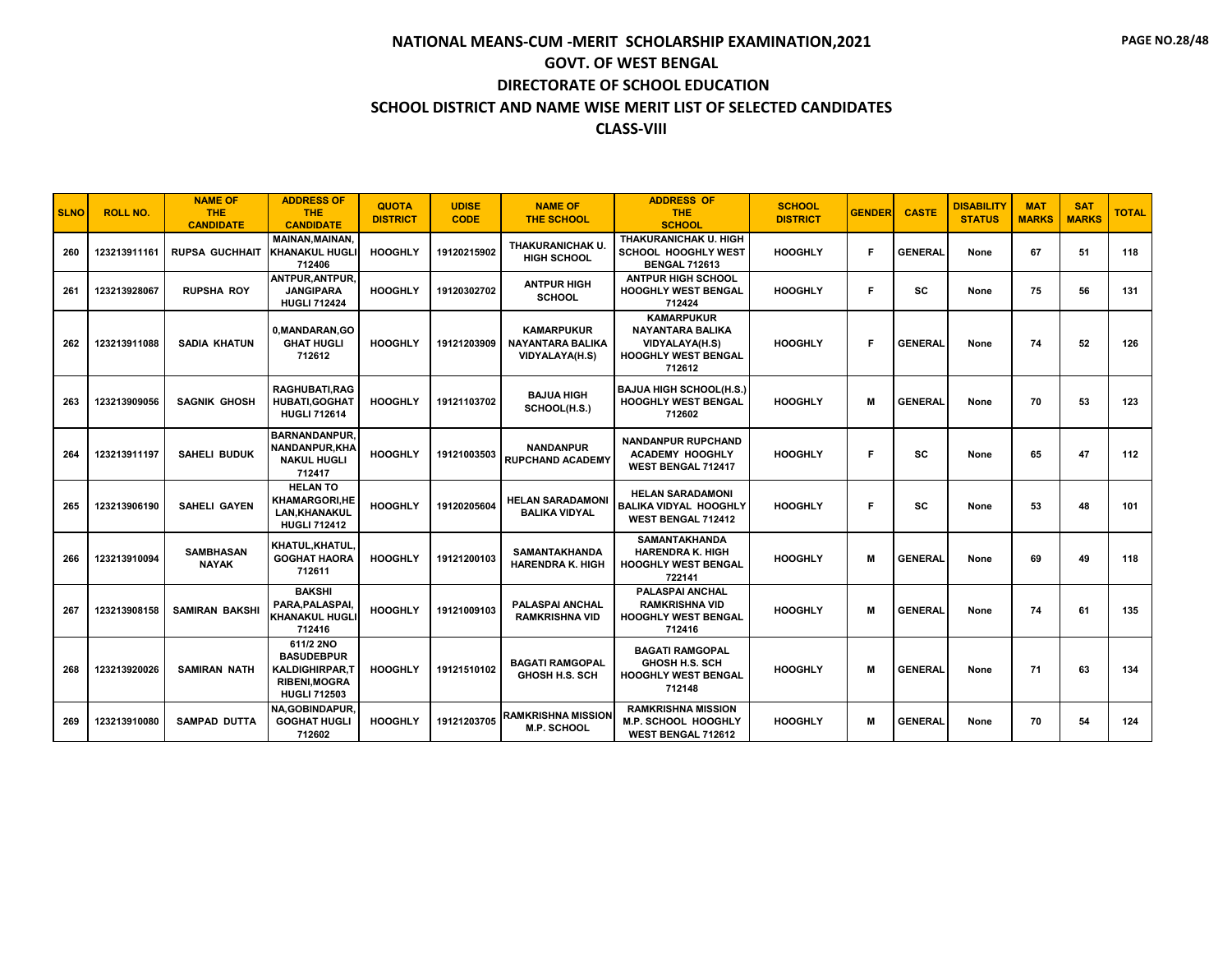| <b>SLNO</b> | <b>ROLL NO.</b> | <b>NAME OF</b><br><b>THE</b><br><b>CANDIDATE</b> | <b>ADDRESS OF</b><br><b>THE</b><br><b>CANDIDATE</b>                                                                                                  | <b>QUOTA</b><br><b>DISTRICT</b> | <b>UDISE</b><br><b>CODE</b> | <b>NAME OF</b><br><b>THE SCHOOL</b>                       | <b>ADDRESS OF</b><br><b>THE</b><br><b>SCHOOL</b>                                     | <b>SCHOOL</b><br><b>DISTRICT</b> | <b>GENDER</b> | <b>CASTE</b>   | <b>DISABILITY</b><br><b>STATUS</b> | <b>MAT</b><br><b>MARKS</b> | <b>SAT</b><br><b>MARKS</b> | <b>TOTAL</b> |
|-------------|-----------------|--------------------------------------------------|------------------------------------------------------------------------------------------------------------------------------------------------------|---------------------------------|-----------------------------|-----------------------------------------------------------|--------------------------------------------------------------------------------------|----------------------------------|---------------|----------------|------------------------------------|----------------------------|----------------------------|--------------|
| 270         | 123213926070    | <b>SAMRA HALDER</b>                              | <b>VILLAGE</b><br>AKUNI, AKUNI, CHA<br><b>NDITALA HUGLI</b><br>712701                                                                                | <b>HOOGHLY</b>                  | 19120602202                 | AKUNI B. G. B.<br><b>INSTITUTION</b>                      | AKUNI B. G. B. INSTITUTION<br><b>HOOGHLY WEST BENGAL</b><br>712701                   | <b>HOOGHLY</b>                   | F             | <b>GENERAL</b> | None                               | 70                         | 52                         | 122          |
| 271         | 123213926195    | <b>SAMYAK PAL</b>                                | 34/2 KUMIRJALA<br><b>ROAD, MALLICKP</b><br><b>ARA, SERAMPORE</b><br><b>HUGLI 712203</b>                                                              | <b>HOOGHLY</b>                  | 19123000412                 | <b>MAHES SRI</b><br><b>RAMKRISHNA ASRAM</b><br><b>VID</b> | <b>MAHES SRI RAMKRISHNA</b><br>ASRAM VID HOOGHLY<br>WEST BENGAL 712248               | <b>HOOGHLY</b>                   | м             | <b>GENERAL</b> | None                               | 64                         | 68                         | 132          |
| 272         | 123213914111    | <b>SANAY SAHA</b>                                | <b>NA.BRAHMANPAR</b><br><b>A.HARIPAL HUGLI</b><br>712405                                                                                             | <b>HOOGHLY</b>                  | 19120913003                 | <b>HARIPAL</b><br><b>G.D.INSTITUTION</b>                  | <b>HARIPAL G.D.INSTITUTION</b><br><b>HOOGHLY WEST BENGAL</b><br>712405               | <b>HOOGHLY</b>                   | M             | <b>SC</b>      | None                               | 60                         | 41                         | 101          |
| 273         | 123213920030    | <b>SANCHALI DAS</b>                              | 185/1,<br><b>BAIKUNTHAPUR.</b><br><b>NALPUKUR PAR.</b><br><b>BANSBERIA,</b><br>TRIBENI.<br><b>HOOGHLY, TRIBE</b><br><b>NI, MOGRA HUGLI</b><br>712503 | <b>HOOGHLY</b>                  | 19121510005                 | <b>BAGATI S.C.</b><br><b>BANERJEE GIRLS H.S.</b>          | <b>BAGATI S.C. BANERJEE</b><br><b>GIRLS H.S. HOOGHLY</b><br>WEST BENGAL 712148       | <b>HOOGHLY</b>                   | F.            | sc             | None                               | 59                         | 35                         | 94           |
| 274         | 123213921017    | SANCHITA DAS                                     | <b>PANCHANANTALA</b><br>NAYASARAI,MOG,<br><b>RA HUGLI 712513</b>                                                                                     | <b>HOOGHLY</b>                  | 19121513902                 | <b>BISHPARA HIGH</b><br><b>SCHOOL</b>                     | <b>BISHPARA HIGH SCHOOL</b><br><b>HOOGHLY WEST BENGAL</b><br>712513                  | <b>HOOGHLY</b>                   | F             | <b>SC</b>      | None                               | 67                         | 41                         | 108          |
| 275         | 123213910102    | <b>SANCHITA DHANK</b>                            | <b>PURSURAH, ANKR</b><br><b>SRIRAMPUR,PUR</b><br><b>SURAH HUGLI</b><br>712401                                                                        | <b>HOOGHLY</b>                  | 19120408504                 | <b>DHAPDHARA B. CH.</b><br><b>SARKAR VIDYAPITH</b>        | DHAPDHARA B. CH.<br><b>SARKAR VIDYAPITH</b><br><b>HOOGHLY WEST BENGAL</b><br>712401  | <b>HOOGHLY</b>                   | F             | SC             | None                               | 55                         | 45                         | 100          |
| 276         | 123213925158    | <b>SANDIP DAS</b>                                | <b>SURYA SEN</b><br><b>ROAD.MOREPUK</b><br><b>UR, RISHRA HUGL</b><br>712250                                                                          | <b>HOOGHLY</b>                  | 19123000412                 | <b>MAHES SRI</b><br><b>RAMKRISHNA ASRAM</b><br><b>VID</b> | <b>MAHES SRI RAMKRISHNA</b><br><b>ASRAM VID HOOGHLY</b><br><b>WEST BENGAL 712248</b> | <b>HOOGHLY</b>                   | M             | <b>GENERAL</b> | None                               | 72                         | 70                         | 142          |
| 277         | 123213919206    | <b>SANDIP MONDAL</b>                             | <b>HCM 3/550 KEOTA</b><br><b>HEMANTA BASU</b><br><b>COLONY, SAHAGA</b><br><b>NJ,CHINSURAH</b><br><b>HUGLI 712104</b>                                 | <b>HOOGHLY</b>                  | 19121900404                 | <b>BANDEL ST. JOHN'S</b><br><b>HIGH SCHOOL</b>            | <b>BANDEL ST. JOHN'S HIGH</b><br>SCHOOL HOOGHLY WEST<br><b>BENGAL 712103</b>         | <b>HOOGHLY</b>                   | М             | <b>SC</b>      | None                               | 69                         | 45                         | 114          |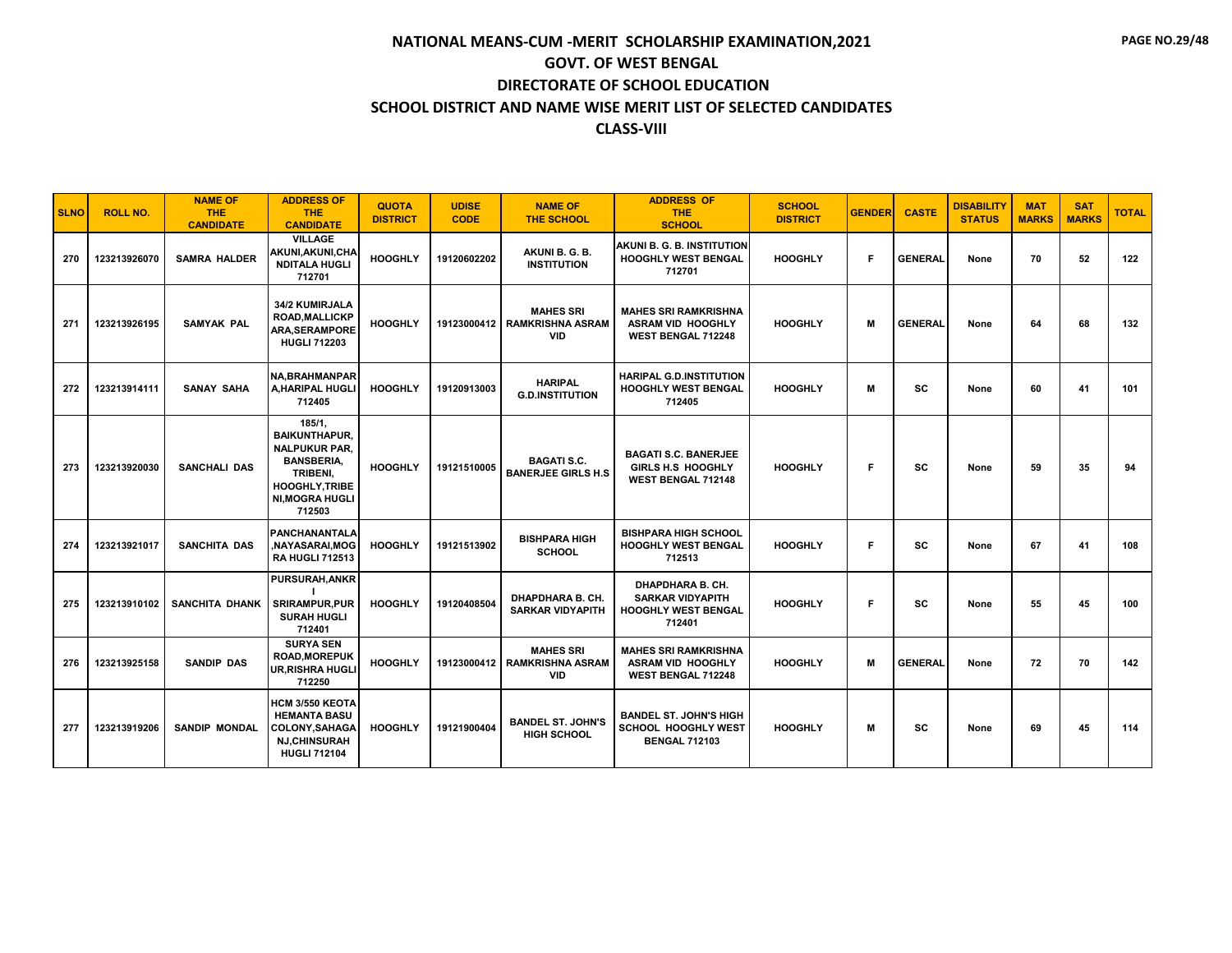| <b>SLNO</b> | <b>ROLL NO.</b> | <b>NAME OF</b><br><b>THE</b><br><b>CANDIDATE</b> | <b>ADDRESS OF</b><br><b>THE</b><br><b>CANDIDATE</b>                                            | <b>QUOTA</b><br><b>DISTRICT</b> | <b>UDISE</b><br><b>CODE</b> | <b>NAME OF</b><br><b>THE SCHOOL</b>                              | <b>ADDRESS OF</b><br><b>THE</b><br><b>SCHOOL</b>                                        | <b>SCHOOL</b><br><b>DISTRICT</b> | <b>GENDER</b> | <b>CASTE</b>   | <b>DISABILITY</b><br><b>STATUS</b> | <b>MAT</b><br><b>MARKS</b> | <b>SAT</b><br><b>MARKS</b> | <b>TOTAL</b> |
|-------------|-----------------|--------------------------------------------------|------------------------------------------------------------------------------------------------|---------------------------------|-----------------------------|------------------------------------------------------------------|-----------------------------------------------------------------------------------------|----------------------------------|---------------|----------------|------------------------------------|----------------------------|----------------------------|--------------|
| 278         |                 | 123213921032 SANDIPAN HALDAR                     | <b>BIJAY KRISHNA</b><br><b>COLONY, SRIPUR</b><br><b>BAZAR.BALAGAR</b><br><b>H HUGLI 712514</b> | <b>HOOGHLY</b>                  | 19121406403                 | <b>SOMRA D. C. HIGH</b><br><b>SCHOOL</b>                         | SOMRA D. C. HIGH SCHOOL<br><b>HOOGHLY WEST BENGAL</b><br>712123                         | <b>HOOGHLY</b>                   | м             | <b>SC</b>      | None                               | 62                         | 42                         | 104          |
| 279         | 123213906081    | <b>SANGITA BAG</b>                               | <b>BAG</b><br>PARA, DHULEPUR,<br><b>GOGHAT HUGLI</b><br>712616                                 | <b>HOOGHLY</b>                  | 19121107102                 | <b>SHYAMBATI</b><br><b>RAMESWAR JR. HIGH</b>                     | <b>SHYAMBATI RAMESWAR</b><br>JR. HIGH HOOGHLY WEST<br><b>BENGAL 712616</b>              | <b>HOOGHLY</b>                   | F             | sc             | None                               | 62                         | 47                         | 109          |
| 280         | 123213906202    | <b>SANGITA</b><br><b>PRAMANICK</b>               | <b>PRAMANIK</b><br>PARA, NATIBPUR.<br><b>KHANAKUL HUGLI</b><br>712416                          | <b>HOOGHLY</b>                  | 19121002203                 | <b>NATIBPUR BHUDEB</b><br><b>VIDYALAYA</b>                       | <b>NATIBPUR BHUDEB</b><br><b>VIDYALAYA HOOGHLY</b><br><b>WEST BENGAL 712416</b>         | <b>HOOGHLY</b>                   | F             | <b>GENERAL</b> | None                               | 82                         | 68                         | 150          |
| 281         | 123213908009    | <b>SANJANA MAITY</b>                             | <b>PURSURAH, PURS</b><br><b>URAH, PURSURAH</b><br><b>HUGLI 712401</b>                          | <b>HOOGHLY</b>                  | 19120405502                 | JANGALPARA B.C.K.M.<br><b>HIGH</b>                               | JANGALPARA B.C.K.M.<br>HIGH HOOGHLY WEST<br><b>BENGAL 712419</b>                        | <b>HOOGHLY</b>                   | F             | <b>GENERAL</b> | None                               | 76                         | 66                         | 142          |
| 282         | 123213907194    | <b>SANKHADIP SINHA</b>                           | 437/C.ARAMBAGH<br><b>ARAMBAGH</b><br><b>HUGLI 712601</b>                                       | <b>HOOGHLY</b>                  | 19122200302                 | <b>ARAMBAGH HIGH</b><br><b>SCHOOL</b>                            | <b>ARAMBAGH HIGH SCHOOL</b><br><b>HOOGHLY WEST BENGAL</b><br>712601                     | <b>HOOGHLY</b>                   | м             | <b>GENERAL</b> | None                               | 82                         | 59                         | 141          |
| 283         | 123213910065    | <b>SANTO HAZRA</b>                               | <b>DONGAL, DAHARK</b><br>UNDU, ARAMBAG<br><b>H HUGLI 712617</b>                                | <b>HOOGHLY</b>                  | 19120818604                 | <b>BARADONGAL R.N.</b><br><b>INSTITUTION</b>                     | <b>BARADONGAL R.N.</b><br><b>INSTITUTION HOOGHLY</b><br>WEST BENGAL 712617              | <b>HOOGHLY</b>                   | М             | SC             | None                               | 66                         | 41                         | 107          |
| 284         |                 | 123213906216 SAPTADEEP GHOSH                     | GOGHAT.GOGHAT<br><b>.GOGHAT HUGLI</b><br>712614                                                | <b>HOOGHLY</b>                  | 19121203705                 | <b>RAMKRISHNA MISSION</b><br><b>M.P. SCHOOL</b>                  | <b>RAMKRISHNA MISSION</b><br><b>M.P. SCHOOL HOOGHLY</b><br>WEST BENGAL 712612           | <b>HOOGHLY</b>                   | M             | <b>GENERAL</b> | None                               | 67                         | 56                         | 123          |
| 285         | 123213915078    | <b>SAPTARSI KAR</b>                              | TAGRA,RAMNAGA<br><b>R.TARAKESWAR</b><br><b>HUGLI 712411</b>                                    | <b>HOOGHLY</b>                  | 19120107702                 | RAMNAGAR<br><b>N.B.P.C.HIGH SCHOOL</b>                           | <b>RAMNAGAR N.B.P.C.HIGH</b><br>SCHOOL HOOGHLY WEST<br><b>BENGAL 712410</b>             | <b>HOOGHLY</b>                   | М             | <b>GENERAL</b> | None                               | 64                         | 54                         | 118          |
| 286         | 123213916159    | <b>SARTHAK DUTTA</b>                             | JAGATNAGAR.JA<br><b>GATNAGAR, SING</b><br><b>UR HUGLI 712409</b>                               | <b>HOOGHLY</b>                  | 19121610306                 | SINGUR MAHAMAYA H.<br>S.                                         | SINGUR MAHAMAYA H.S.<br><b>HOOGHLY WEST BENGAL</b><br>712409                            | <b>HOOGHLY</b>                   | M             | <b>GENERAL</b> | None                               | 74                         | 51                         | 125          |
| 287         | 123213919156    | <b>SASTIKA SINGH</b>                             | <b>TELAKONA,BALID</b><br><b>AHA, GURAP</b><br><b>HUGLI 712303</b>                              | <b>HOOGHLY</b>                  | 19121821503                 | <b>PALASI HEMANGINI</b><br><b>SAROJINI</b><br><b>VIDYAMANDIR</b> | <b>PALASI HEMANGINI</b><br><b>SAROJINI VIDYAMANDIR</b><br>HOOGHLY WEST BENGAL<br>712303 | <b>HOOGHLY</b>                   | F             | ST             | None                               | 65                         | 36                         | 101          |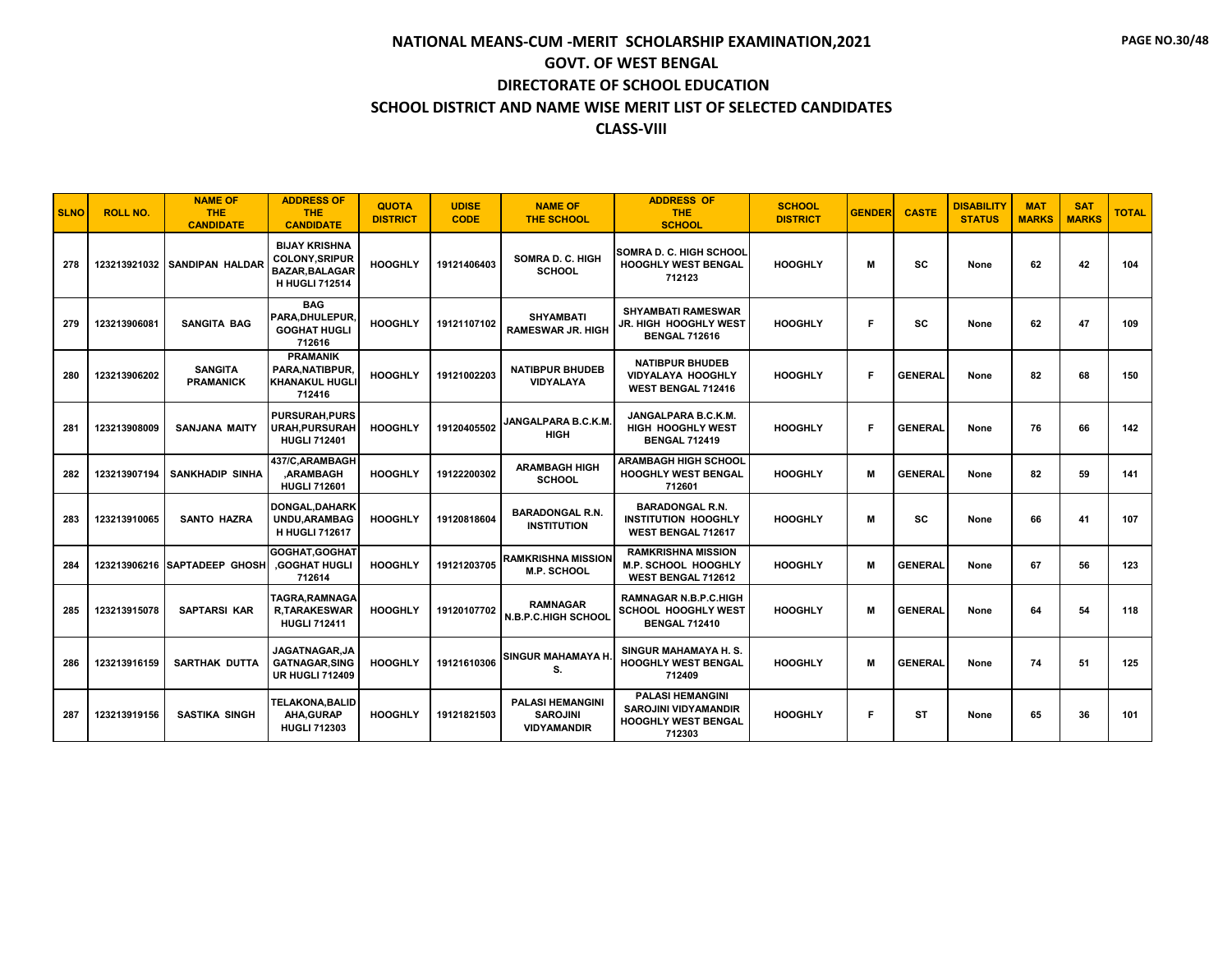| <b>SLNO</b> | <b>ROLL NO.</b> | <b>NAME OF</b><br><b>THE</b><br><b>CANDIDATE</b> | <b>ADDRESS OF</b><br><b>THE</b><br><b>CANDIDATE</b>                                                        | <b>QUOTA</b><br><b>DISTRICT</b> | <b>UDISE</b><br><b>CODE</b> | <b>NAME OF</b><br><b>THE SCHOOL</b>                           | <b>ADDRESS OF</b><br><b>THE</b><br><b>SCHOOL</b>                                                  | <b>SCHOOL</b><br><b>DISTRICT</b> | <b>GENDER</b> | <b>CASTE</b>   | <b>DISABILITY</b><br><b>STATUS</b> | <b>MAT</b><br><b>MARKS</b> | <b>SAT</b><br><b>MARKS</b> | <b>TOTAL</b> |
|-------------|-----------------|--------------------------------------------------|------------------------------------------------------------------------------------------------------------|---------------------------------|-----------------------------|---------------------------------------------------------------|---------------------------------------------------------------------------------------------------|----------------------------------|---------------|----------------|------------------------------------|----------------------------|----------------------------|--------------|
| 288         |                 | 123213927120 SATHI SADHUKHAN                     | PANCHANANTALA<br><b>JAGATNAGAR,SI</b><br><b>NGUR HUGLI</b><br>712409                                       | <b>HOOGHLY</b>                  | 19120606002                 | <b>HERIADAHA SUDHA</b><br>PRASAD BALIKA<br><b>VIDYAMANDIR</b> | <b>HERIADAHA SUDHA</b><br><b>PRASAD BALIKA</b><br>VIDYAMANDIR HOOGHLY<br>WEST BENGAL 712306       | <b>HOOGHLY</b>                   | F             | <b>GENERAL</b> | Loco motor<br>disability           | 71                         | 60                         | 131          |
| 289         | 123213921087    | SAYAK DUTTA                                      | <b>SHANKHANAGAR.</b><br><b>BANSBERIA, MOG</b><br><b>RA HUGLI 712502</b>                                    | <b>HOOGHLY</b>                  | 19121510102                 | <b>BAGATI RAMGOPAL</b><br><b>GHOSH H.S. SCH</b>               | <b>BAGATI RAMGOPAL</b><br><b>GHOSH H.S. SCH</b><br><b>HOOGHLY WEST BENGAL</b><br>712148           | <b>HOOGHLY</b>                   | M             | <b>GENERAL</b> | None                               | 74                         | 54                         | 128          |
| 290         | 123213927067    | <b>SAYAN BANIK</b>                               | 22/24/16, FIRINGI<br><b>DANGA</b><br><b>ROAD, MALLICKP</b><br><b>ARA, SERAMPORE</b><br><b>HUGLI 712203</b> | <b>HOOGHLY</b>                  | 19122700202                 | <b>CHATRA NANDALAL</b><br><b>INST</b>                         | <b>CHATRA NANDALAL INST</b><br><b>HOOGHLY WEST BENGAL</b><br>712204                               | <b>HOOGHLY</b>                   | м             | <b>GENERAL</b> | None                               | 69                         | 62                         | 131          |
| 291         | 123213915171    | <b>SAYAN DAS</b>                                 | <b>MUKTARPUR, MUK</b><br>TARPUR, TARAKE<br><b>SWAR HUGLI</b><br>712401                                     | <b>HOOGHLY</b>                  | 19120102204                 | <b>MUKTARPURHIGH</b><br><b>SCHOOL</b>                         | <b>MUKTARPURHIGH SCHOOL</b><br><b>HOOGHLY WEST BENGAL</b><br>712401                               | <b>HOOGHLY</b>                   | M             | <b>GENERAL</b> | None                               | 69                         | 52                         | 121          |
| 292         | 123213919186    | <b>SAYAN GUHA</b>                                | <b>KEOTA TYRE</b><br><b>BAGAN, SAHAGAN</b><br><b>J,CHINSURAH</b><br><b>HUGLI 712104</b>                    | <b>HOOGHLY</b>                  | 19121900404                 | <b>BANDEL ST. JOHN'S</b><br>HIGH SCHOOL                       | BANDEL ST. JOHN'S HIGH<br><b>SCHOOL HOOGHLY WEST</b><br><b>BENGAL 712103</b>                      | <b>HOOGHLY</b>                   | M             | <b>GENERAL</b> | None                               | 76                         | 70                         | 146          |
| 293         | 123213907072    | <b>SAYAN MALLIK</b>                              | SODEPUR.SODEP<br><b>UR, PURSURAH</b><br><b>HUGLI 712415</b>                                                | <b>HOOGHLY</b>                  | 19120406905                 | <b>SODEPUR HIGH</b><br><b>SCHOOL</b>                          | <b>SODEPUR HIGH SCHOOL</b><br><b>HOOGHLY WEST BENGAL</b><br>712415                                | <b>HOOGHLY</b>                   | M             | <b>GENERAL</b> | None                               | 64                         | 61                         | 125          |
| 294         | 123213915023    | <b>SAYAN MONDAL</b>                              | <b>ROYBAGAN, BURO</b><br>SHIBTALA, CHINS<br><b>URAH HUGLI</b><br>712105                                    | <b>HOOGHLY</b>                  | 19122301205                 | CHANDANNAGORE<br><b>KANAILAL</b><br><b>VIDYAMANDIR (ENG)</b>  | <b>CHANDANNAGORE</b><br><b>KANAILAL VIDYAMANDIR</b><br>(ENG) HOOGHLY WEST<br><b>BENGAL 712136</b> | <b>HOOGHLY</b>                   | M             | SC             | None                               | 62                         | 35                         | 97           |
| 295         | 123213921052    | <b>SAYAN RUIDAS</b>                              | <b>MAMUDPUR,DIGS</b><br><b>UI, MOGRA HUGLI</b><br>712148                                                   | <b>HOOGHLY</b>                  | 19121507502                 | <b>DIGSUI SADHANA</b><br><b>BANGA VIDYALA</b>                 | <b>DIGSUI SADHANA BANGA</b><br>VIDYALA HOOGHLY WEST<br><b>BENGAL 712148</b>                       | <b>HOOGHLY</b>                   | M             | sc             | None                               | 64                         | 46                         | 110          |
| 296         | 123213906240    | <b>SAYAN SHIT</b>                                | 0, BHALIA, ARAMB<br><b>AGH HUGLI</b><br>712615                                                             | <b>HOOGHLY</b>                  | 19120801803                 | <b>TELUA SIKSHA</b><br><b>NIKETAN</b>                         | <b>TELUA SIKSHA NIKETAN</b><br><b>HOOGHLY WEST BENGAL</b><br>712615                               | <b>HOOGHLY</b>                   | M             | SC.            | None                               | 56                         | 45                         | 101          |
| 297         | 123213920123    | <b>SAYANI NANDY</b>                              | GURAP, GURAP, G<br><b>URAP HUGLI</b><br>712303                                                             | <b>HOOGHLY</b>                  | 19121822502                 | <b>GURAP SITAL KUMAR</b><br><b>BALIKA</b>                     | <b>GURAP SITAL KUMAR</b><br><b>BALIKA HOOGHLY WEST</b><br><b>BENGAL 712303</b>                    | <b>HOOGHLY</b>                   | F             | <b>GENERAL</b> | None                               | 74                         | 48                         | 122          |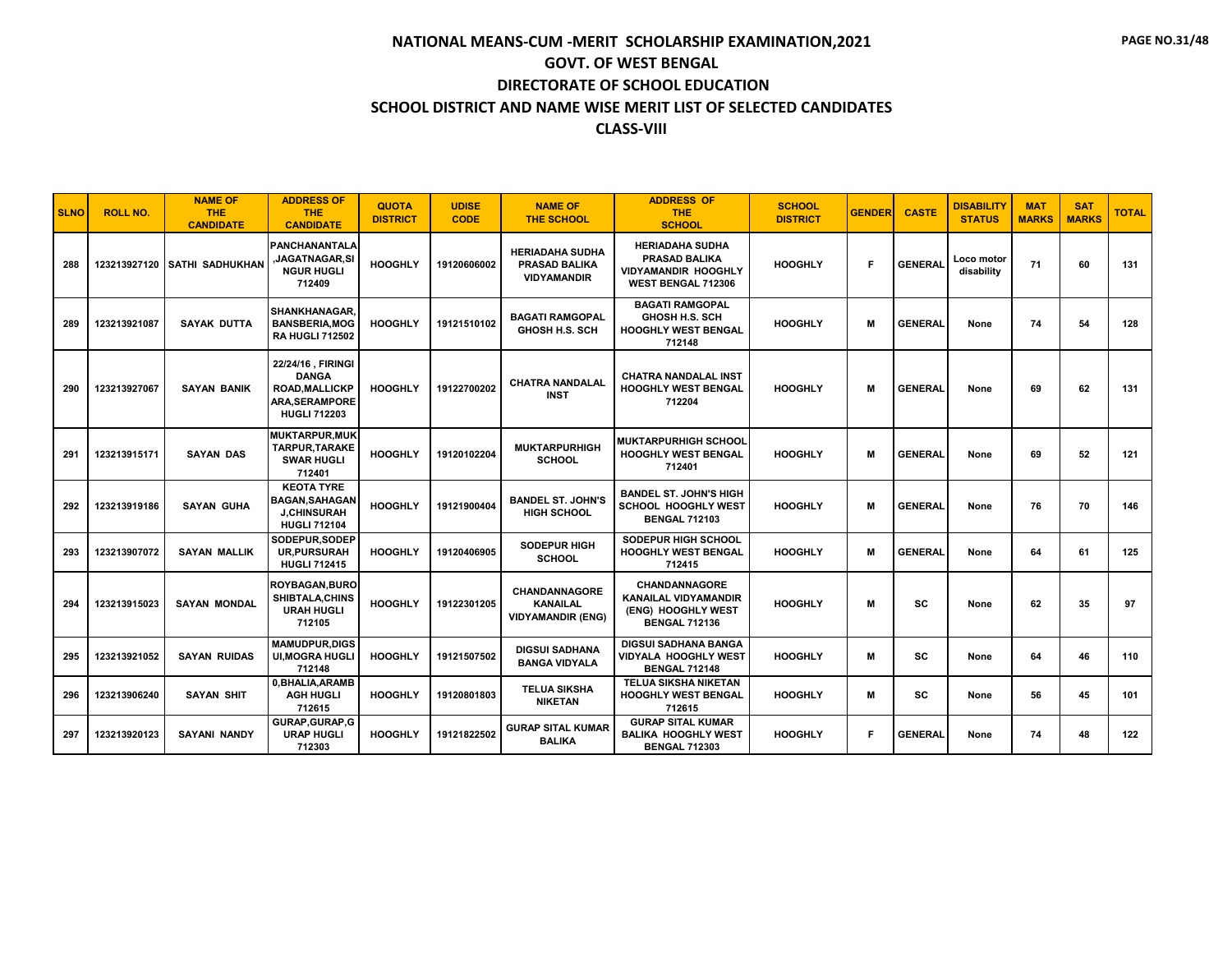| <b>SLNO</b> | <b>ROLL NO.</b> | <b>NAME OF</b><br><b>THE</b><br><b>CANDIDATE</b> | <b>ADDRESS OF</b><br><b>THE</b><br><b>CANDIDATE</b>                                                     | <b>QUOTA</b><br><b>DISTRICT</b> | <b>UDISE</b><br><b>CODE</b> | <b>NAME OF</b><br><b>THE SCHOOL</b>                                             | <b>ADDRESS OF</b><br><b>THE</b><br><b>SCHOOL</b>                                                    | <b>SCHOOL</b><br><b>DISTRICT</b> | <b>GENDER</b> | <b>CASTE</b>   | <b>DISABILITY</b><br><b>STATUS</b> | <b>MAT</b><br><b>MARKS</b> | <b>SAT</b><br><b>MARKS</b> | <b>TOTAL</b> |
|-------------|-----------------|--------------------------------------------------|---------------------------------------------------------------------------------------------------------|---------------------------------|-----------------------------|---------------------------------------------------------------------------------|-----------------------------------------------------------------------------------------------------|----------------------------------|---------------|----------------|------------------------------------|----------------------------|----------------------------|--------------|
| 298         | 123213926020    | <b>SAYANTAN</b><br><b>KARMAKAR</b>               | <b>30 DEY BAGAN</b><br><b>LANE,SERAMPOR</b><br><b>E.SERAMPORE</b><br><b>HUGLI 712201</b>                | <b>HOOGHLY</b>                  | 19122700202                 | <b>CHATRA NANDALAL</b><br><b>INST</b>                                           | <b>CHATRA NANDALAL INST</b><br><b>HOOGHLY WEST BENGAL</b><br>712204                                 | <b>HOOGHLY</b>                   | м             | <b>GENERAL</b> | None                               | 65                         | 53                         | 118          |
| 299         | 123213914049    | <b>SAYANTAN</b><br><b>SAMANTA</b>                | ASTARA, ASTARA,<br><b>TARAKESWAR</b><br><b>HUGLI 712401</b>                                             | <b>HOOGHLY</b>                  | 19120107702                 | <b>RAMNAGAR</b><br><b>N.B.P.C.HIGH SCHOOL</b>                                   | <b>RAMNAGAR N.B.P.C.HIGH</b><br><b>SCHOOL HOOGHLY WEST</b><br><b>BENGAL 712410</b>                  | <b>HOOGHLY</b>                   | M             | <b>GENERAL</b> | None                               | 77                         | 63                         | 140          |
| 300         | 123213916149    | <b>SAYANTI KHANRA</b>                            | ASTARA, ASTARA,<br><b>TARAKESWAR</b><br><b>HUGLI 712401</b>                                             | <b>HOOGHLY</b>                  | 19120102204                 | <b>MUKTARPURHIGH</b><br><b>SCHOOL</b>                                           | <b>MUKTARPURHIGH SCHOOL</b><br><b>HOOGHLY WEST BENGAL</b><br>712401                                 | <b>HOOGHLY</b>                   | F             | <b>GENERAL</b> | None                               | 74                         | 66                         | 140          |
| 301         | 123213906153    | <b>SAYANTI MANNA</b>                             | <b>MANNA</b><br>PARA.BHANGAMO<br>RA,DHANIAKHALI<br><b>HUGLI 712410</b>                                  | <b>HOOGHLY</b>                  | 19120400305                 | <b>BHANGAMORA</b><br><b>SARADAMONI BALIKA</b>                                   | <b>BHANGAMORA</b><br><b>SARADAMONI BALIKA</b><br><b>HOOGHLY WEST BENGAL</b><br>712410               | <b>HOOGHLY</b>                   | F             | <b>SC</b>      | None                               | 70                         | 39                         | 109          |
| 302         | 123213908149    | <b>SAYANTIKA</b><br><b>MONDAL</b>                | <b>MANIKPAT.MANIK</b><br><b>PAT.ARAMBAGH</b><br><b>HUGLI 712617</b>                                     | <b>HOOGHLY</b>                  | 19120818604                 | <b>BARADONGAL R.N.</b><br><b>INSTITUTION</b>                                    | <b>BARADONGAL R.N.</b><br><b>INSTITUTION HOOGHLY</b><br>WEST BENGAL 712617                          | <b>HOOGHLY</b>                   | F             | <b>GENERAL</b> | None                               | 78                         | 63                         | 141          |
| 303         | 123213907021    | <b>SHATABARTIKA</b><br><b>NANDI</b>              | <b>SONAGACHHI</b><br><b>NANDI</b><br>PARA.BAIRA<br><b>KANPUR, ARAMBA</b><br><b>GH HUGLI 712413</b>      | <b>HOOGHLY</b>                  | 19120815203                 | <b>KANPUR</b><br><b>KRISHNABATI</b><br><b>VIVEKANANDA</b><br><b>INSTITUTION</b> | <b>KANPUR KRISHNABATI</b><br><b>VIVEKANANDA</b><br><b>INSTITUTION HOOGHLY</b><br>WEST BENGAL 712413 | <b>HOOGHLY</b>                   | F             | <b>GENERAL</b> | None                               | 74                         | 46                         | 120          |
| 304         | 123213907065    | <b>SHIBAM KUNDU</b>                              | <b>UTTAR</b><br><b>BALARAMPUR.MI</b><br><b>RGA</b><br><b>CHATRA, GOGHAT</b><br><b>HUGLI 712602</b>      | <b>HOOGHLY</b>                  | 19121203705                 | <b>RAMKRISHNA MISSION</b><br><b>M.P. SCHOOL</b>                                 | <b>RAMKRISHNA MISSION</b><br><b>M.P. SCHOOL HOOGHLY</b><br>WEST BENGAL 712612                       | <b>HOOGHLY</b>                   | M             | <b>GENERAL</b> | None                               | 71                         | 49                         | 120          |
| 305         | 123213906059    | <b>SHINJINI DHOWREY</b>                          | <b>BALIBELA, ARAMB</b><br>AGH, GOGHAT<br><b>HUGLI 712601</b>                                            | <b>HOOGHLY</b>                  | 19121106403                 | <b>BALIBELA HIGH</b><br><b>SCHOOL</b>                                           | <b>BALIBELA HIGH SCHOOL</b><br><b>HOOGHLY WEST BENGAL</b><br>712601                                 | <b>HOOGHLY</b>                   | F             | SC.            | None                               | 63                         | 52                         | 115          |
| 306         | 123213928024    | <b>SHOUNAK PAL</b>                               | <b>JANGALPARA</b><br>SITATALA, JANGA<br><b>LPARA</b><br><b>BAZAR.CHANDITA</b><br><b>LA HUGLI 712701</b> | <b>HOOGHLY</b>                  | 19120609402                 | ALIPUR S. C PAL HIGH<br><b>SCHOOL</b>                                           | ALIPUR S. C PAL HIGH<br>SCHOOL HOOGHLY WEST<br><b>BENGAL 712701</b>                                 | <b>HOOGHLY</b>                   | м             | <b>GENERAL</b> | None                               | 78                         | 52                         | 130          |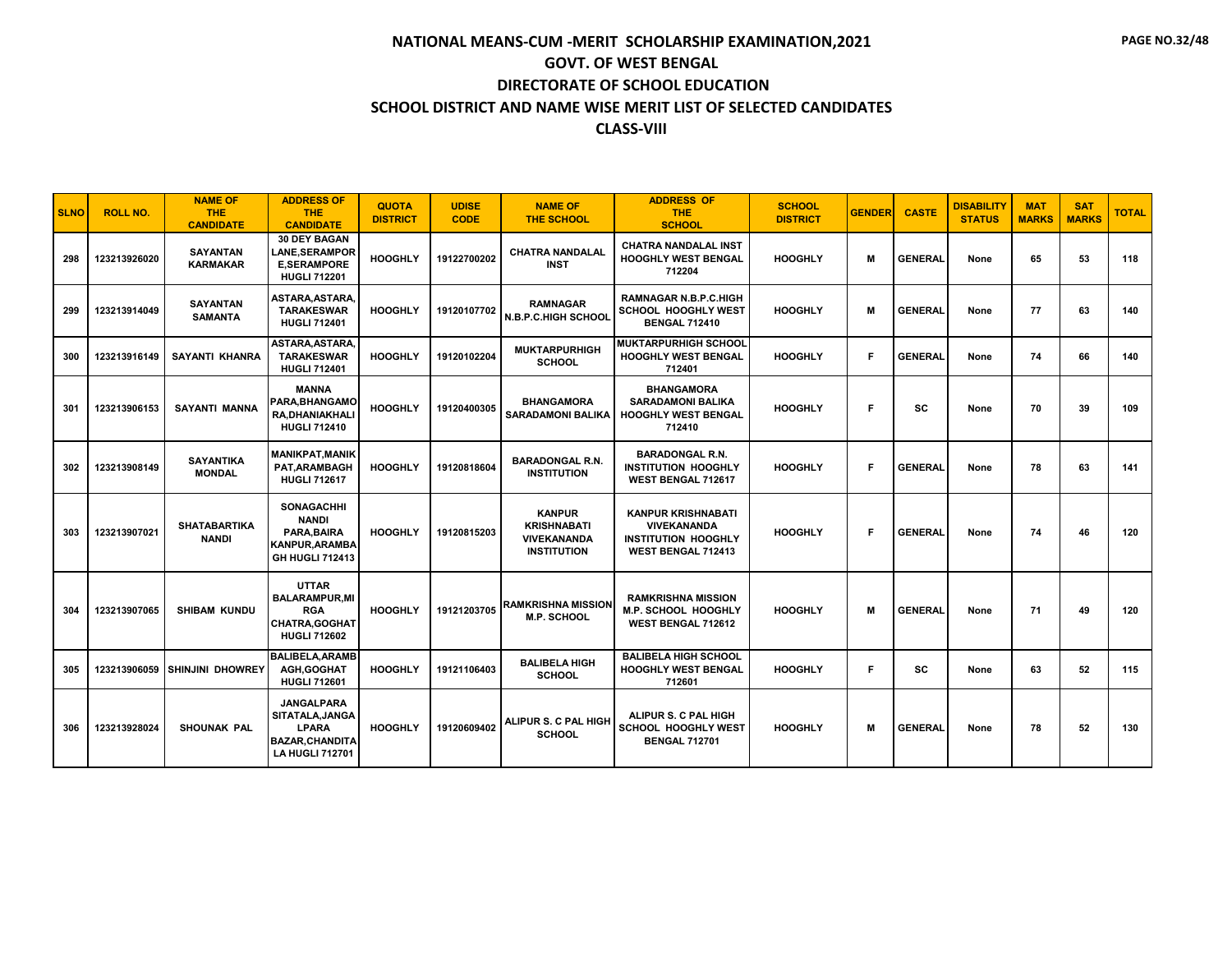| <b>SLNO</b> | <b>ROLL NO.</b> | <b>NAME OF</b><br><b>THE</b><br><b>CANDIDATE</b> | <b>ADDRESS OF</b><br><b>THE</b><br><b>CANDIDATE</b>                             | <b>QUOTA</b><br><b>DISTRICT</b> | <b>UDISE</b><br><b>CODE</b> | <b>NAME OF</b><br><b>THE SCHOOL</b>             | <b>ADDRESS OF</b><br><b>THE</b><br><b>SCHOOL</b>                                        | <b>SCHOOL</b><br><b>DISTRICT</b> | <b>GENDER</b> | <b>CASTE</b>   | <b>DISABILITY</b><br><b>STATUS</b> | <b>MAT</b><br><b>MARKS</b> | <b>SAT</b><br><b>MARKS</b> | <b>TOTAL</b> |
|-------------|-----------------|--------------------------------------------------|---------------------------------------------------------------------------------|---------------------------------|-----------------------------|-------------------------------------------------|-----------------------------------------------------------------------------------------|----------------------------------|---------------|----------------|------------------------------------|----------------------------|----------------------------|--------------|
| 307         |                 | 123213911098 SHRABANI KHANRA                     | KAKNAN.BANDAR<br>.KHANAKUL<br><b>HUGLI 721212</b>                               | <b>HOOGHLY</b>                  | 19121011905                 | <b>DHYANYAGORI HIGH</b><br><b>SCHOOL</b>        | <b>DHYANYAGORI HIGH</b><br><b>SCHOOL HOOGHLY WEST</b><br><b>BENGAL 712212</b>           | <b>HOOGHLY</b>                   | F             | <b>GENERAL</b> | None                               | 73                         | 50                         | 123          |
| 308         | 123213928093    | SHRESTHA DEY                                     | PAIRAGACHA.JAN<br>AI, CHANDITALA<br><b>HUGLI 712304</b>                         | <b>HOOGHLY</b>                  | 19120706002                 | <b>NAITY HIGH SCHOOL</b>                        | <b>NAITY HIGH SCHOOL</b><br>HOOGHLY WEST BENGAL<br>712702                               | <b>HOOGHLY</b>                   | F             | <b>GENERAL</b> | None                               | 78                         | 66                         | 144          |
| 309         | 123213910086    | <b>SHREYA KHETO</b>                              | <b>BALARAMPUR.HA</b><br><b>TI.PURSURAH</b><br><b>HUGLI 712415</b>               | <b>HOOGHLY</b>                  | 19120410103                 | <b>CHILADANGI</b><br><b>RABINDRA VIDYABITHI</b> | <b>CHILADANGI RABINDRA</b><br><b>VIDYABITHI HOOGHLY</b><br>WEST BENGAL 712401           | <b>HOOGHLY</b>                   | F             | <b>GENERAL</b> | None                               | 71                         | 53                         | 124          |
| 310         |                 | 123213920101 SHREYA PRAMANIK BAZAR, BALAGAR      | 099.SRIPUR<br><b>H HUGLI 712514</b>                                             | <b>HOOGHLY</b>                  | 19121408904                 | <b>SRIPUR RADHARANI</b><br><b>VID. GIRLS</b>    | <b>SRIPUR RADHARANI VID.</b><br><b>GIRLS HOOGHLY WEST</b><br><b>BENGAL 712514</b>       | <b>HOOGHLY</b>                   | F             | sc             | None                               | 55                         | 52                         | 107          |
| 311         |                 | 123213914044 SHRIJITA BHOWMIK                    | <b>NA, BORA, SINGUR</b><br><b>HUGLI 712306</b>                                  | <b>HOOGHLY</b>                  | 19121619907                 | <b>BORA MADHUSUDAN</b><br><b>BALIKA VIDYALA</b> | <b>BORA MADHUSUDAN</b><br><b>BALIKA VIDYALA</b><br><b>HOOGHLY WEST BENGAL</b><br>712306 | <b>HOOGHLY</b>                   | Е             | <b>GENERAL</b> | None                               | 68                         | 66                         | 134          |
| 312         | 123213906025    | <b>SHRINCHAN BERA</b>                            | NIRANJANBATI.M<br><b>AYALBANDIPUR.K</b><br><b>HANAKUL HUGLI</b><br>712617       | <b>HOOGHLY</b>                  | 19120818604                 | <b>BARADONGAL R.N.</b><br><b>INSTITUTION</b>    | <b>BARADONGAL R.N.</b><br><b>INSTITUTION HOOGHLY</b><br>WEST BENGAL 712617              | <b>HOOGHLY</b>                   | M             | <b>GENERAL</b> | Loco motor<br>disability           | 66                         | 55                         | 121          |
| 313         | 123213914002    | <b>SHRUTI SAMUI</b>                              | <b>BISHNUBATI</b><br>BHATA, BHATA, TA<br><b>RAKESWAR</b><br><b>HUGLI 712410</b> | <b>HOOGHLY</b>                  | 19122101403                 | <b>TARAKESWAR GIRLS</b><br><b>HIGH</b>          | TARAKESWAR GIRLS HIGH<br><b>HOOGHLY WEST BENGAL</b><br>712410                           | <b>HOOGHLY</b>                   | E             | <b>GENERAL</b> | None                               | 78                         | 67                         | 145          |
| 314         | 123213919098    | <b>SHRUTI SARKAR</b>                             | <b>KODALIA.BANDEL</b><br>.CHINSURAH<br><b>HUGLI 712123</b>                      | <b>HOOGHLY</b>                  | 19121900601                 | <b>HOOGHLY GIRL'S</b><br>HIGH. SCHOOL           | <b>HOOGHLY GIRL'S HIGH.</b><br><b>SCHOOL HOOGHLY WEST</b><br><b>BENGAL 712103</b>       | <b>HOOGHLY</b>                   | F             | <b>GENERAL</b> | None                               | 71                         | 59                         | 130          |
| 315         | 123213919137    | <b>SHUVADEEP</b><br><b>CHAUDHURI</b>             | 168, GAZINADASP<br><b>UR, PANDUA</b><br><b>HUGLI 712146</b>                     | <b>HOOGHLY</b>                  | 19120512404                 | <b>GAZINA DASPUR J P</b><br><b>HIGH SCHOOL</b>  | <b>GAZINA DASPUR J P HIGH</b><br><b>SCHOOL HOOGHLY WEST</b><br><b>BENGAL 712146</b>     | <b>HOOGHLY</b>                   | M             | <b>GENERAL</b> | None                               | 67                         | 56                         | 123          |
| 316         | 123213921049    | SHUVOMITA DAS                                    | <b>INCHURA, INCHUR</b><br><b>BAZAR, BALAGAR</b><br><b>H HUGLI 712123</b>        | <b>HOOGHLY</b>                  | 19121404404                 | <b>BAKULIA N N GIRLS</b><br><b>HIGH SCHOOL</b>  | <b>BAKULIA N N GIRLS HIGH</b><br><b>SCHOOL HOOGHLY WEST</b><br><b>BENGAL 712512</b>     | <b>HOOGHLY</b>                   | F             | sc             | None                               | 71                         | 61                         | 132          |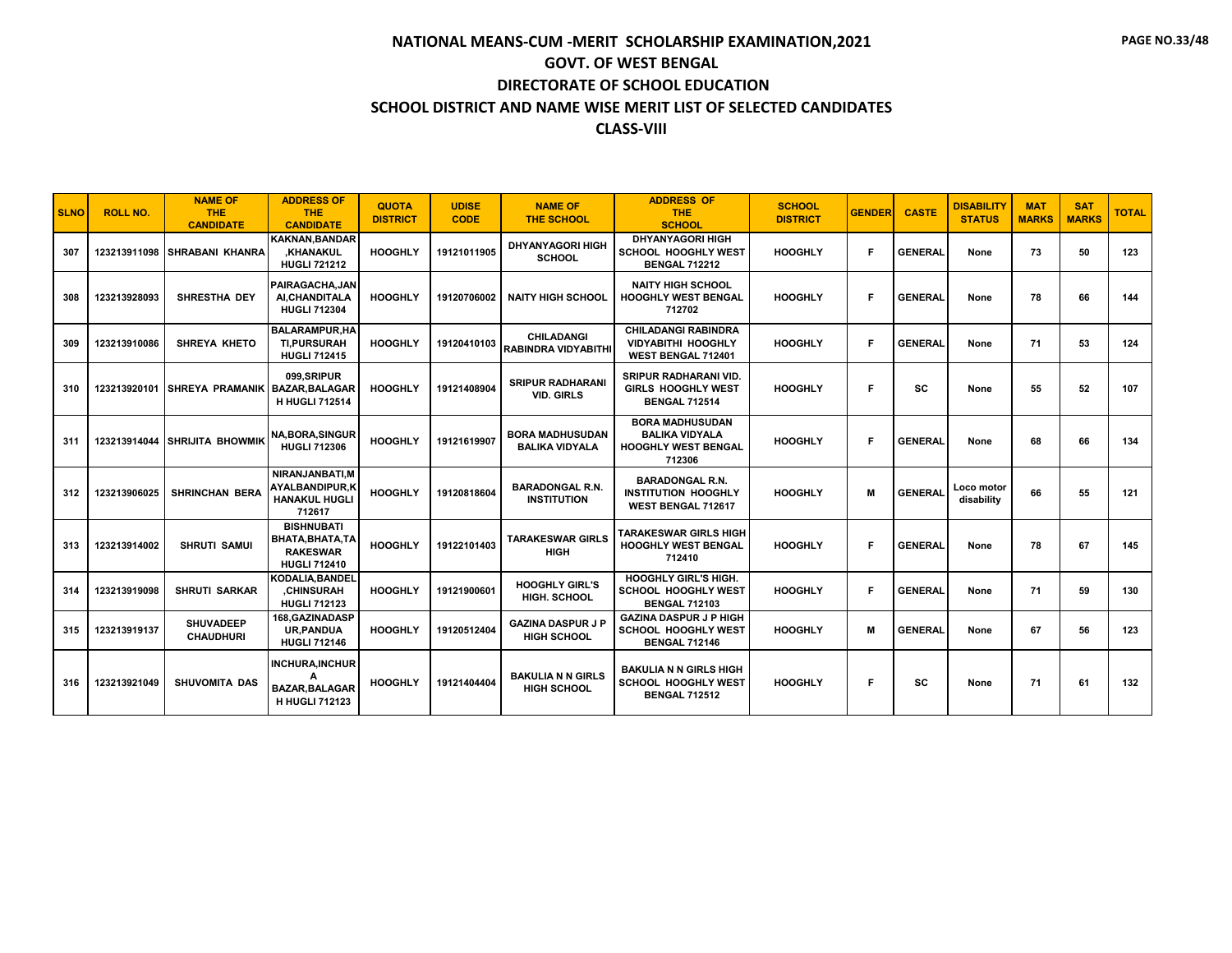| <b>SLNO</b> | <b>ROLL NO.</b> | <b>NAME OF</b><br>THE.<br><b>CANDIDATE</b> | <b>ADDRESS OF</b><br><b>THE</b><br><b>CANDIDATE</b>                                                                                                         | <b>QUOTA</b><br><b>DISTRICT</b> | <b>UDISE</b><br><b>CODE</b> | <b>NAME OF</b><br><b>THE SCHOOL</b>                                | <b>ADDRESS OF</b><br><b>THE</b><br><b>SCHOOL</b>                                                 | <b>SCHOOL</b><br><b>DISTRICT</b> | <b>GENDER</b> | <b>CASTE</b>   | <b>DISABILITY</b><br><b>STATUS</b> | <b>MAT</b><br><b>MARKS</b> | <b>SAT</b><br><b>MARKS</b> | <b>TOTAL</b> |
|-------------|-----------------|--------------------------------------------|-------------------------------------------------------------------------------------------------------------------------------------------------------------|---------------------------------|-----------------------------|--------------------------------------------------------------------|--------------------------------------------------------------------------------------------------|----------------------------------|---------------|----------------|------------------------------------|----------------------------|----------------------------|--------------|
| 317         | 123213914113    | <b>SHYAK MANNA</b>                         | <b>VILLAGE-</b><br><b>DUBIRBHERI PO-</b><br><b>KARICHA PS-</b><br>POLBA DIST-<br><b>HOOGHLY PIN NO-</b><br>712409, KARICHA,<br><b>POLBA HUGLI</b><br>712409 | <b>HOOGHLY</b>                  | 19121604103                 | ANANDANAGAR<br><b>A.C.ROY HIGH</b><br><b>SCHOOL</b>                | ANANDANAGAR A.C.ROY<br>HIGH SCHOOL HOOGHLY<br>WEST BENGAL 712404                                 | <b>HOOGHLY</b>                   | м             | <b>GENERAL</b> | None                               | 69                         | 52                         | 121          |
| 318         |                 | 123213926072 SHYAMJIT MALLICK              | <b>RAMKRISHNA</b><br>NAGAR.SAPUIPARI<br><b>A.NISCHINDA</b><br><b>KOLKATA 711227</b>                                                                         | <b>HOOGHLY</b>                  | 19123000412                 | <b>MAHES SRI</b><br><b>RAMKRISHNA ASRAM</b><br><b>VID</b>          | <b>MAHES SRI RAMKRISHNA</b><br><b>ASRAM VID HOOGHLY</b><br><b>WEST BENGAL 712248</b>             | <b>HOOGHLY</b>                   | M             | <b>GENERAL</b> | None                               | 81                         | 68                         | 149          |
| 319         | 123213914189    | <b>SIJA MAIRA</b>                          | <b>VILLAGE-</b><br>UKLY, PO-<br><b>KARICHA,PS-</b><br>POLBA, HOOGHLY<br>,KARICHA,POLBA<br><b>HUGLI 712409</b>                                               | <b>HOOGHLY</b>                  | 19121605402                 | <b>HARISH NAGAR</b><br><b>HARIPRIYA BALIKA</b><br><b>VIDYALAYA</b> | <b>HARISH NAGAR HARIPRIYA</b><br><b>BALIKA VIDYALAYA</b><br><b>HOOGHLY WEST BENGAL</b><br>712409 | <b>HOOGHLY</b>                   | F             | <b>GENERAL</b> | None                               | 73                         | 50                         | 123          |
| 320         | 123213919166    | <b>SILIYA PARVIN</b>                       | PAIGACHI.DIGRA.<br><b>BALAGARH HUGLI</b><br>712512                                                                                                          | <b>HOOGHLY</b>                  | 19121403403                 | <b>NATAGARH HIGH</b><br><b>SCHOOL</b>                              | <b>NATAGARH HIGH SCHOOL</b><br><b>HOOGHLY WEST BENGAL</b><br>712512                              | <b>HOOGHLY</b>                   | F             | <b>GENERAL</b> | None                               | 73                         | 61                         | 134          |
| 321         | 123213911149    | <b>SINA MANNA</b>                          | PARUL.<br><b>MANSATALA,</b><br><b>WARD NO -</b><br>02, ARAMBAGH, AR<br><b>AMBAGH HUGLI</b><br>712601                                                        | <b>HOOGHLY</b>                  | 19122200104                 | <b>PARUL RAMKRISHNA</b><br><b>SARADA HS</b>                        | <b>PARUL RAMKRISHNA</b><br>SARADA HS HOOGHLY<br>WEST BENGAL 712601                               | <b>HOOGHLY</b>                   | F             | <b>SC</b>      | None                               | 62                         | 35                         | 97           |
| 322         | 123213920071    | SINTHIA KABIRAJ                            | <b>BHABANIPUR</b><br><b>CHAR</b><br><b>ROAD, MILANGAR</b><br><b>H,BALAGARH</b><br><b>HUGLI 712501</b>                                                       | <b>HOOGHLY</b>                  | 19121408904                 | <b>SRIPUR RADHARANI</b><br><b>VID. GIRLS</b>                       | <b>SRIPUR RADHARANI VID.</b><br><b>GIRLS HOOGHLY WEST</b><br><b>BENGAL 712514</b>                | <b>HOOGHLY</b>                   | Е             | <b>GENERAL</b> | None                               | 75                         | 73                         | 148          |
| 323         | 123213915028    | <b>SK MIJANURALI</b><br><b>DEWAN</b>       | NA, CHITRASALI, H<br><b>ARIPAL HUGLI</b><br>712407                                                                                                          | <b>HOOGHLY</b>                  | 19120902003                 | <b>JEJUR HIGH SCHOOL</b>                                           | <b>JEJUR HIGH SCHOOL</b><br><b>HOOGHLY WEST BENGAL</b><br>712405                                 | <b>HOOGHLY</b>                   | M             | <b>GENERAL</b> | None                               | 65                         | 67                         | 132          |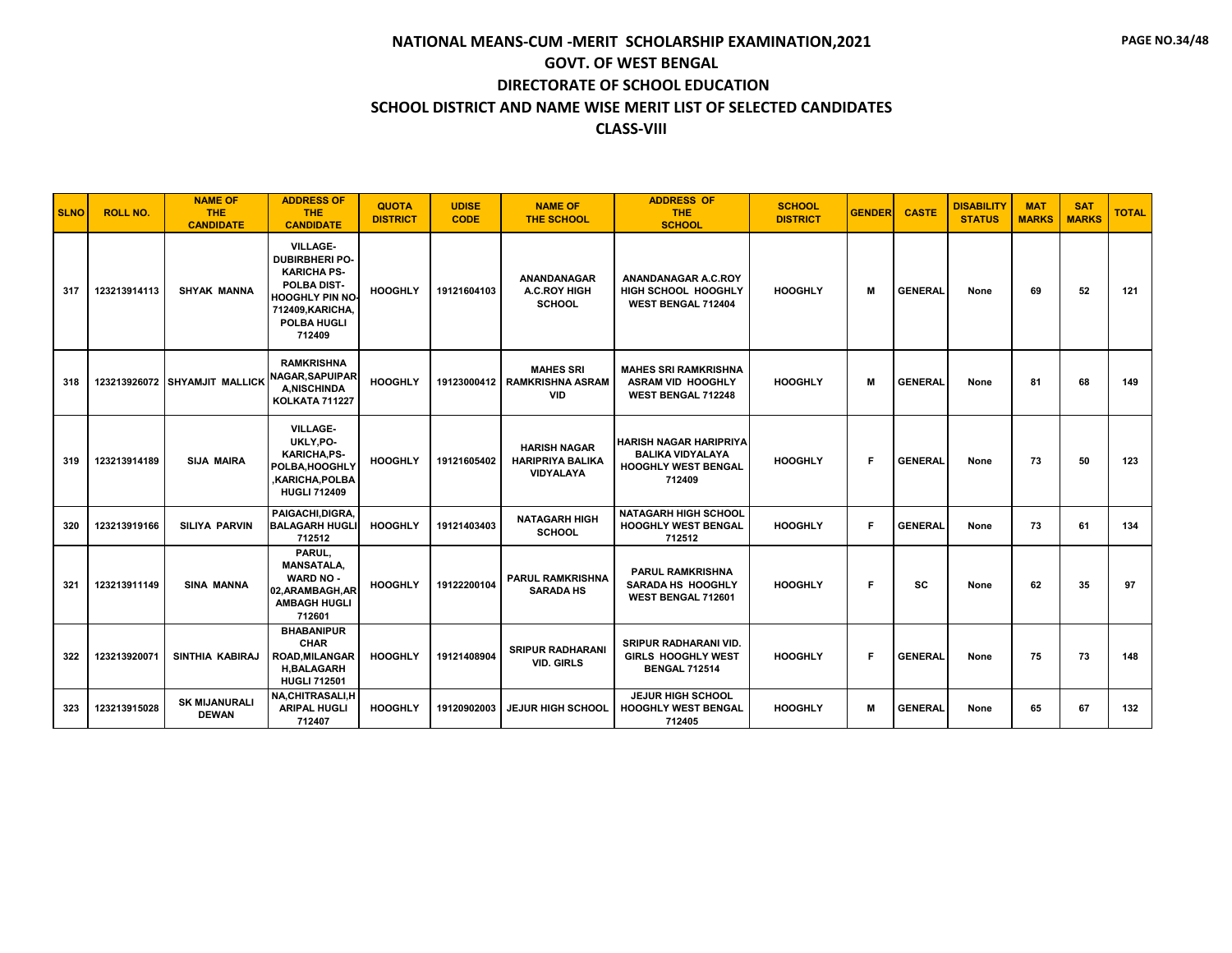| <b>SLNO</b> | <b>ROLL NO.</b> | <b>NAME OF</b><br><b>THE</b><br><b>CANDIDATE</b> | <b>ADDRESS OF</b><br><b>THE</b><br><b>CANDIDATE</b>                                                                                | <b>QUOTA</b><br><b>DISTRICT</b> | <b>UDISE</b><br><b>CODE</b> | <b>NAME OF</b><br><b>THE SCHOOL</b>                                | <b>ADDRESS OF</b><br><b>THE</b><br><b>SCHOOL</b>                                                 | <b>SCHOOL</b><br><b>DISTRICT</b> | <b>GENDER</b> | <b>CASTE</b>   | <b>DISABILITY</b><br><b>STATUS</b> | <b>MAT</b><br><b>MARKS</b> | <b>SAT</b><br><b>MARKS</b> | <b>TOTAL</b> |
|-------------|-----------------|--------------------------------------------------|------------------------------------------------------------------------------------------------------------------------------------|---------------------------------|-----------------------------|--------------------------------------------------------------------|--------------------------------------------------------------------------------------------------|----------------------------------|---------------|----------------|------------------------------------|----------------------------|----------------------------|--------------|
| 324         | 123213914003    | SNEHA BERA                                       | <b>VILLAGE-</b><br>KARICHA, PO-<br><b>KARICHA.PS-</b><br>POLBA, DIST-<br><b>HOOGHLY, KARIC</b><br><b>HA, POLBA HUGLI</b><br>712409 | <b>HOOGHLY</b>                  | 19121605402                 | <b>HARISH NAGAR</b><br><b>HARIPRIYA BALIKA</b><br><b>VIDYALAYA</b> | <b>HARISH NAGAR HARIPRIYA</b><br><b>BALIKA VIDYALAYA</b><br><b>HOOGHLY WEST BENGAL</b><br>712409 | <b>HOOGHLY</b>                   | F             | <b>GENERAL</b> | None                               | 76                         | 57                         | 133          |
| 325         | 123213926168    | SNEHA DAS                                        | <b>NA.JANGALPARA</b><br><b>BAZAR, CHANDITA</b><br><b>LA HUGLI 712701</b>                                                           | <b>HOOGHLY</b>                  | 19120607705                 | <b>JANGALPARA K D. P.</b><br><b>HIGH SCHOOL</b>                    | JANGALPARA K D. P. HIGH<br><b>SCHOOL HOOGHLY WEST</b><br><b>BENGAL 712701</b>                    | <b>HOOGHLY</b>                   | F             | <b>GENERAL</b> | None                               | 69                         | 52                         | 121          |
| 326         | 123213908108    | <b>SNEHA MONDAL</b>                              | <b>NANDI</b><br>PARA.DHULEPUR.<br><b>GOGHAT HUGLI</b><br>712616                                                                    | <b>HOOGHLY</b>                  | 19121107402                 | <b>JOYKRISHNAPUR</b><br><b>NETAJI HIGH SCHO</b>                    | JOYKRISHNAPUR NETAJI<br><b>HIGH SCHO HOOGHLY</b><br>WEST BENGAL 712616                           | <b>HOOGHLY</b>                   | F             | <b>GENERAL</b> | None                               | 71                         | 54                         | 125          |
| 327         | 123213915061    | <b>SNEHA MONDAL</b>                              | <b>DHITARA, SARADA</b><br><b>PALLY.BHADRES</b><br><b>WAR HUGLI</b><br>712124                                                       | <b>HOOGHLY</b>                  | 19122400205                 | <b>SARADAPALLY KANYA</b><br><b>VIDYAPITH</b>                       | <b>SARADAPALLY KANYA</b><br><b>VIDYAPITH HOOGHLY</b><br><b>WEST BENGAL 712124</b>                | <b>HOOGHLY</b>                   | F             | SC             | None                               | 66                         | 39                         | 105          |
| 328         | 123213927140    | <b>SNEHA PANDIT</b>                              | 15/D, BAIDY ABATI,<br><b>SERAMPORE</b><br><b>HUGLI 712222</b>                                                                      | <b>HOOGHLY</b>                  | 19122601304                 | <b>BAIDYABATI</b><br><b>CHARUSILA BOSE</b><br><b>BALI</b>          | <b>BAIDYABATI CHARUSILA</b><br><b>BOSE BALI HOOGHLY</b><br><b>WEST BENGAL 712222</b>             | <b>HOOGHLY</b>                   | F.            | <b>SC</b>      | None                               | 55                         | 49                         | 104          |
| 329         | 123213908154    | <b>SOHAM DHOLE</b>                               | 00.GHARGOHAL.P<br><b>URSURAH HUGLI</b><br>712414                                                                                   | <b>HOOGHLY</b>                  | 19120802504                 | <b>GHARGOHAL</b><br><b>MAHAMAYA BASU</b><br><b>VIDYANIKETAN</b>    | <b>GHARGOHAL MAHAMAYA</b><br><b>BASU VIDYANIKETAN</b><br><b>HOOGHLY WEST BENGAL</b><br>712414    | <b>HOOGHLY</b>                   | M             | <b>GENERAL</b> | None                               | 73                         | 52                         | 125          |
| 330         | 123213919249    | <b>SOHAM ROY</b>                                 | 2 NO NETAJI<br>PARK.<br><b>KEOTA, BANDEL, C</b><br><b>HINSURAH HUGLI</b><br>712123                                                 | <b>HOOGHLY</b>                  | 19121900404                 | <b>BANDEL ST. JOHN'S</b><br><b>HIGH SCHOOL</b>                     | <b>BANDEL ST. JOHN'S HIGH</b><br>SCHOOL HOOGHLY WEST<br><b>BENGAL 712103</b>                     | <b>HOOGHLY</b>                   | м             | <b>GENERAL</b> | None                               | 71                         | 68                         | 139          |
| 331         | 123213915104    | <b>SOHAN GHOSH</b>                               | VILL -<br><b>GOPALNAGAR,PA</b><br><b>RGOPALNAGAR,S</b><br><b>INGUR HUGLI</b><br>712407                                             | <b>HOOGHLY</b>                  | 19121610306                 | SINGUR MAHAMAYA H.<br>S.                                           | SINGUR MAHAMAYA H.S.<br><b>HOOGHLY WEST BENGAL</b><br>712409                                     | <b>HOOGHLY</b>                   | M             | <b>GENERAL</b> | None                               | 73                         | 54                         | 127          |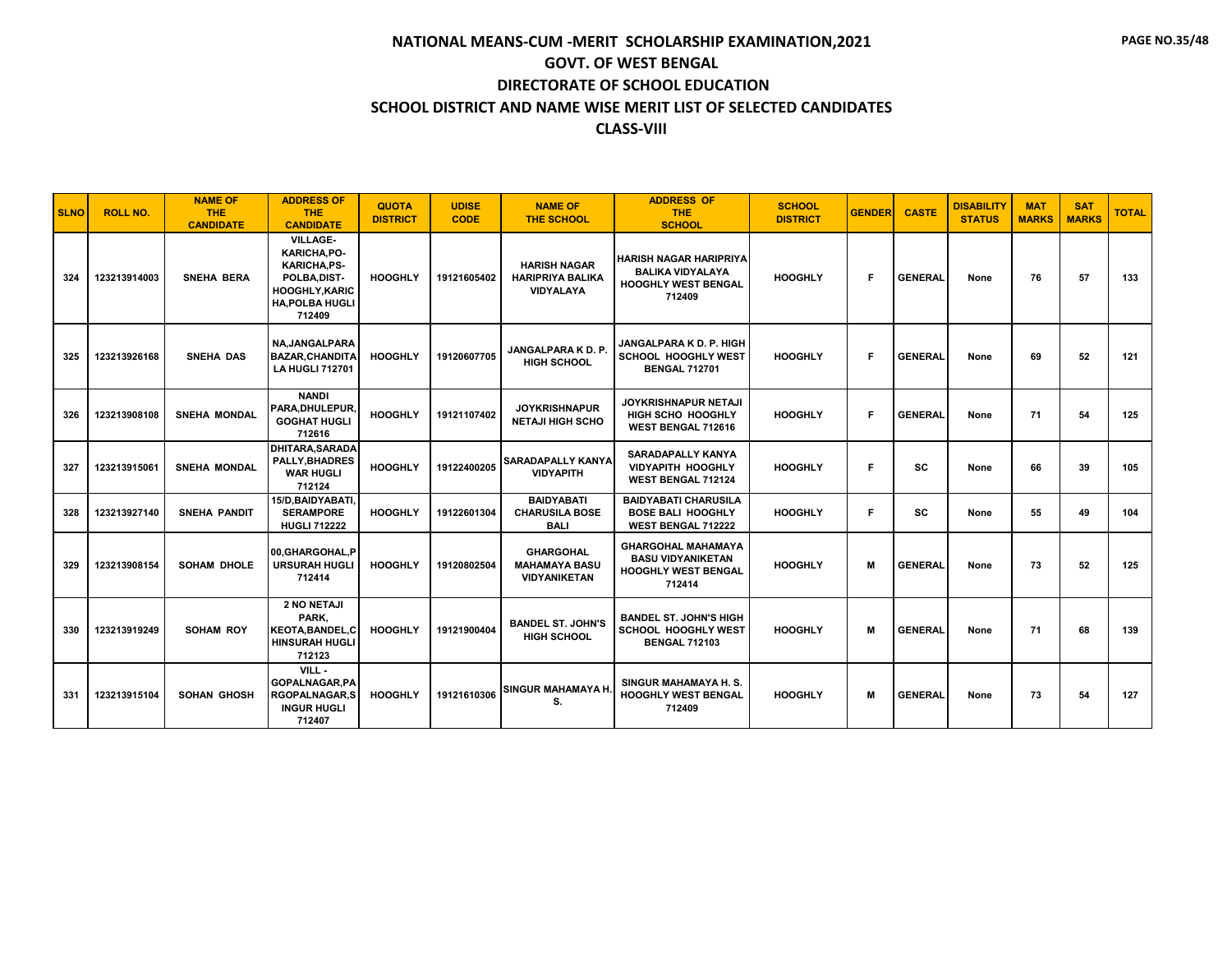| <b>SLNO</b> | <b>ROLL NO.</b> | <b>NAME OF</b><br><b>THE</b><br><b>CANDIDATE</b> | <b>ADDRESS OF</b><br><b>THE</b><br><b>CANDIDATE</b>                                                 | <b>QUOTA</b><br><b>DISTRICT</b> | <b>UDISE</b><br><b>CODE</b> | <b>NAME OF</b><br><b>THE SCHOOL</b>                         | <b>ADDRESS OF</b><br><b>THE</b><br><b>SCHOOL</b>                                                 | <b>SCHOOL</b><br><b>DISTRICT</b> | <b>GENDER</b> | <b>CASTE</b>   | <b>DISABILITY</b><br><b>STATUS</b> | <b>MAT</b><br><b>MARKS</b> | <b>SAT</b><br><b>MARKS</b> | <b>TOTAL</b> |
|-------------|-----------------|--------------------------------------------------|-----------------------------------------------------------------------------------------------------|---------------------------------|-----------------------------|-------------------------------------------------------------|--------------------------------------------------------------------------------------------------|----------------------------------|---------------|----------------|------------------------------------|----------------------------|----------------------------|--------------|
| 332         | 123213915144    | <b>SOHINI DHARA</b>                              | <b>KHURIGACHI</b><br><b>MAJHERPARA.SA</b><br><b>RADAPALLY.BHA</b><br><b>DRESWAR HUGLI</b><br>712124 | <b>HOOGHLY</b>                  | 19122400205                 | <b>SARADAPALLY KANYA</b><br><b>VIDYAPITH</b>                | <b>SARADAPALLY KANYA</b><br><b>VIDYAPITH HOOGHLY</b><br><b>WEST BENGAL 712124</b>                | <b>HOOGHLY</b>                   | F.            | SC             | None                               | 67                         | 45                         | 112          |
| 333         | 123213919074    | <b>SOMENDRA</b><br><b>MALLICK</b>                | <b>BOINCHIGRAM.B</b><br>OINCHI, PANDUA<br><b>HUGLI 712135</b>                                       | <b>HOOGHLY</b>                  | 19120503305                 | <b>BOINCHEE B.L</b><br><b>MUKHERJEE F INSTI</b>             | <b>BOINCHEE B.L</b><br><b>MUKHERJEE F INSTI</b><br><b>HOOGHLY WEST BENGAL</b><br>712135          | <b>HOOGHLY</b>                   | м             | <b>SC</b>      | None                               | 70                         | 49                         | 119          |
| 334         | 123213915008    | SOMNATH RUIDAS                                   | <b>BALADBANDH.PA</b><br><b>NISHEOLA, HARIP</b><br><b>AL HUGLI 712405</b>                            | <b>HOOGHLY</b>                  | 19120913003                 | <b>HARIPAL</b><br><b>G.D.INSTITUTION</b>                    | <b>HARIPAL G.D.INSTITUTION</b><br><b>HOOGHLY WEST BENGAL</b><br>712405                           | <b>HOOGHLY</b>                   | м             | <b>SC</b>      | None                               | 72                         | 55                         | 127          |
| 335         | 123213907130    | <b>SOMNATH SAMUI</b>                             | <b>NEAR PRY</b><br><b>SCHOOL, DHULEP</b><br><b>UR, GOGHAT</b><br><b>HUGLI 712616</b>                | <b>HOOGHLY</b>                  | 19121107202                 | <b>PURBA AMARPUR</b><br>NAGENDRA U. VID.                    | <b>PURBA AMARPUR</b><br><b>NAGENDRA U. VID.</b><br>HOOGHLY WEST BENGAL<br>712616                 | <b>HOOGHLY</b>                   | м             | <b>GENERAL</b> | None                               | 78                         | 72                         | 150          |
| 336         | 123213919231    | <b>SONALI DAS</b>                                | HARIT.HARIT.DAD<br><b>PUR HUGLI</b><br>712305                                                       | <b>HOOGHLY</b>                  | 19121714904                 | <b>PANJIPUKUR S.TUISHI</b><br><b>DEVI SMR.</b>              | <b>PANJIPUKUR S.TUISHI DEVI</b><br><b>SMR. HOOGHLY WEST</b><br><b>BENGAL 712305</b>              | <b>HOOGHLY</b>                   | Е             | <b>GENERAL</b> | None                               | 63                         | 58                         | 121          |
| 337         | 123213916110    | <b>SONALI HANSDA</b>                             | KALIARA.NOAPAR<br><b>A,SINGUR HUGLI</b><br>712138                                                   | <b>HOOGHLY</b>                  | 19121605402                 | <b>HARISH NAGAR</b><br><b>HARIPRIYA BALIKA</b><br>VIDYALAYA | <b>HARISH NAGAR HARIPRIYA</b><br><b>BALIKA VIDYALAYA</b><br><b>HOOGHLY WEST BENGAL</b><br>712409 | <b>HOOGHLY</b>                   | F             | <b>ST</b>      | None                               | 48                         | 39                         | 87           |
| 338         | 123213928127    | SONALI HAZRA                                     | <b>RASHIDPUR.RASH</b><br><b>IDPUR.JANGIPAR</b><br>A HUGLI 712408                                    | <b>HOOGHLY</b>                  | 19120313403                 | <b>RASIDPUR HIGH</b><br><b>SCHOOL</b>                       | <b>RASIDPUR HIGH SCHOOL</b><br><b>HOOGHLY WEST BENGAL</b><br>712408                              | <b>HOOGHLY</b>                   | F.            | <b>SC</b>      | None                               | 59                         | 38                         | 97           |
| 339         | 123213906024    | SONALI ROY                                       | <b>BETBANI, MANDA</b><br><b>RAN.GOGHAT</b><br><b>HUGLI 712612</b>                                   | <b>HOOGHLY</b>                  | 19121101803                 | <b>KANTALI HIGH</b><br><b>SCHOOL</b>                        | <b>KANTALI HIGH SCHOOL</b><br><b>HOOGHLY WEST BENGAL</b><br>712614                               | <b>HOOGHLY</b>                   | F             | <b>GENERAL</b> | None                               | 71                         | 51                         | 122          |
| 340         | 123213925146    | <b>SOUGATA MAJI</b>                              | GOPALPUR.HAWA<br><b>KHANA, JANGIPAR</b><br>A HUGLI 712403                                           | <b>HOOGHLY</b>                  |                             | 19120302802 BILARA HIGH SCHOOL                              | <b>BILARA HIGH SCHOOL</b><br>HOOGHLY WEST BENGAL<br>712403                                       | <b>HOOGHLY</b>                   | M             | <b>GENERAL</b> | None                               | 71                         | 48                         | 119          |
| 341         |                 | 123213916037 SOUMALYA GHOSH                      | <b>RAMNAGAR, RAM</b><br><b>NAGAR, TARAKES</b><br><b>WAR HUGLI</b><br>712410                         | <b>HOOGHLY</b>                  | 19120107702                 | <b>RAMNAGAR</b><br><b>N.B.P.C.HIGH SCHOOL</b>               | <b>RAMNAGAR N.B.P.C.HIGH</b><br>SCHOOL HOOGHLY WEST<br><b>BENGAL 712410</b>                      | <b>HOOGHLY</b>                   | м             | <b>GENERAL</b> | None                               | 73                         | 56                         | 129          |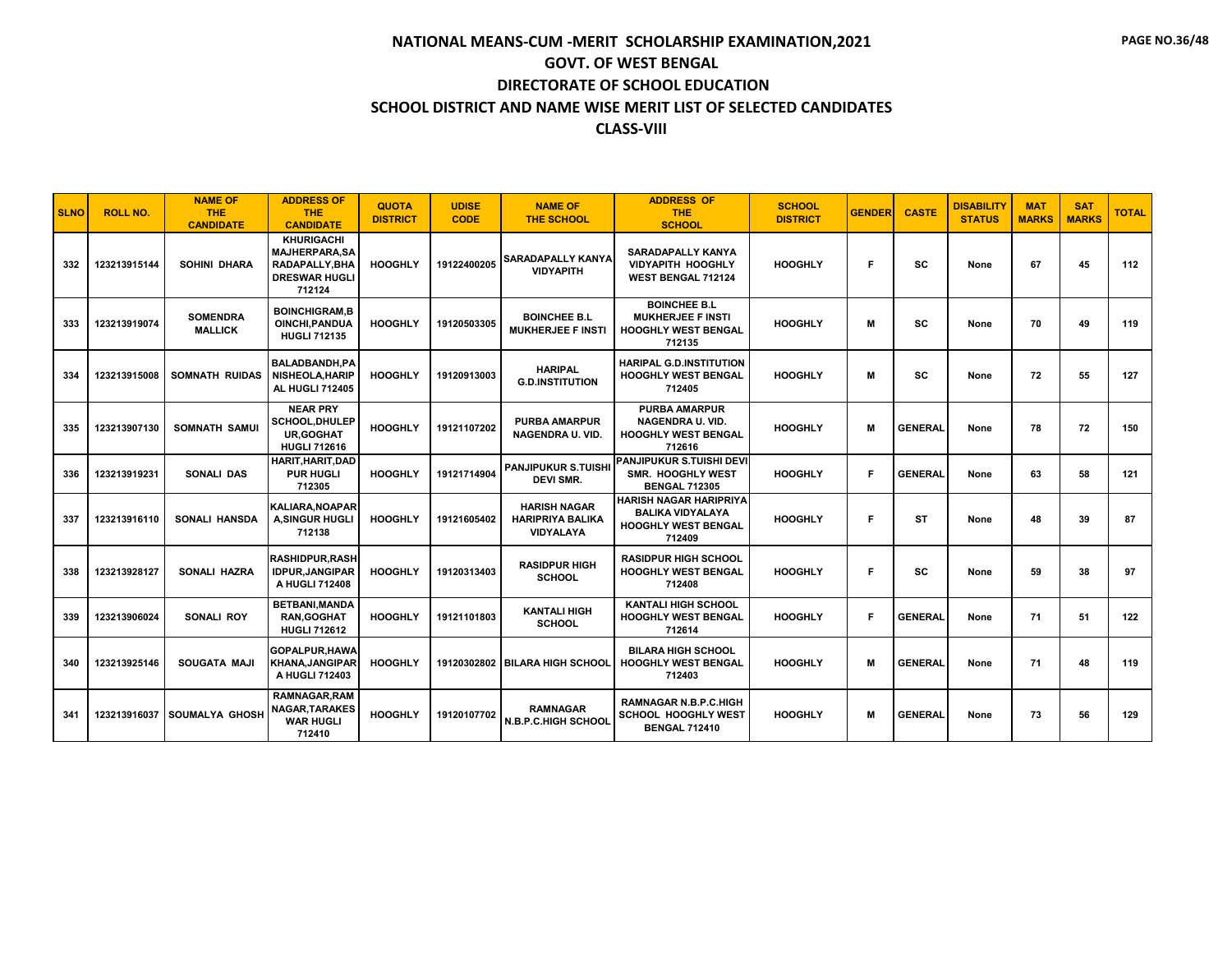| <b>SLNO</b> | <b>ROLL NO.</b> | <b>NAME OF</b><br><b>THE</b><br><b>CANDIDATE</b> | <b>ADDRESS OF</b><br><b>THE</b><br><b>CANDIDATE</b>                                                                          | <b>QUOTA</b><br><b>DISTRICT</b> | <b>UDISE</b><br><b>CODE</b> | <b>NAME OF</b><br><b>THE SCHOOL</b>                                  | <b>ADDRESS OF</b><br><b>THE</b><br><b>SCHOOL</b>                                              | <b>SCHOOL</b><br><b>DISTRICT</b> | <b>GENDER</b> | <b>CASTE</b>   | <b>DISABILITY</b><br><b>STATUS</b> | <b>MAT</b><br><b>MARKS</b> | <b>SAT</b><br><b>MARKS</b> | <b>TOTAL</b> |
|-------------|-----------------|--------------------------------------------------|------------------------------------------------------------------------------------------------------------------------------|---------------------------------|-----------------------------|----------------------------------------------------------------------|-----------------------------------------------------------------------------------------------|----------------------------------|---------------|----------------|------------------------------------|----------------------------|----------------------------|--------------|
| 342         | 123213927124    | <b>SOUMALYA SETH</b>                             | <b>KRISHNANAGAR,J</b><br>ANGIPARA, JANGI<br><b>PARA HUGLI</b><br>712404                                                      | <b>HOOGHLY</b>                  | 19120308102                 | JANGIPARA D.N. HIGH<br><b>SCHOOL</b>                                 | JANGIPARA D.N. HIGH<br><b>SCHOOL HOOGHLY WEST</b><br><b>BENGAL 712404</b>                     | <b>HOOGHLY</b>                   | м             | <b>GENERAL</b> | None                               | 79                         | 64                         | 143          |
| 343         | 123213926025    | <b>SOUMAVA PAL</b>                               | NAHABATKHANA.<br><b>JANAI.CHANDITAL</b><br>A HUGLI 712304                                                                    | <b>HOOGHLY</b>                  | 19120706604                 | <b>JANAI TRAINING HIGH</b><br><b>SCHOOL</b>                          | <b>JANAI TRAINING HIGH</b><br><b>SCHOOL HOOGHLY WEST</b><br><b>BENGAL 712304</b>              | <b>HOOGHLY</b>                   | M             | <b>GENERAL</b> | None                               | 68                         | 54                         | 122          |
| 344         | 123213920061    | <b>SOUMEN DAS</b>                                | 429.2NO<br><b>BASUDEBPUR,TRI</b><br><b>BENI, MOGRA</b><br><b>HUGLI 712503</b>                                                | <b>HOOGHLY</b>                  | 19121510102                 | <b>BAGATI RAMGOPAL</b><br><b>GHOSH H.S. SCH</b>                      | <b>BAGATI RAMGOPAL</b><br>GHOSH H.S. SCH<br><b>HOOGHLY WEST BENGAL</b><br>712148              | <b>HOOGHLY</b>                   | M             | SC             | None                               | 71                         | 36                         | 107          |
| 345         | 123213908026    | <b>SOUMI MANNA</b>                               | JANGALPARA.JA<br><b>NGALPARA.PURS</b><br><b>URAH HUGLI</b><br>712401                                                         | <b>HOOGHLY</b>                  | 19120405502                 | <b>JANGALPARA B.C.K.M.</b><br><b>HIGH</b>                            | JANGALPARA B.C.K.M.<br><b>HIGH HOOGHLY WEST</b><br><b>BENGAL 712419</b>                       | <b>HOOGHLY</b>                   | F             | <b>GENERAL</b> | None                               | 75                         | 54                         | 129          |
| 346         | 123213919065    | <b>SOUMI PATRA</b>                               | 270/A, MOGRA, MO<br><b>GRA HUGLI</b><br>712503                                                                               | <b>HOOGHLY</b>                  | 19121510005                 | <b>BAGATI S.C.</b><br><b>BANERJEE GIRLS H.S.</b>                     | <b>BAGATI S.C. BANERJEE</b><br>GIRLS H.S HOOGHLY<br><b>WEST BENGAL 712148</b>                 | <b>HOOGHLY</b>                   | F.            | <b>SC</b>      | None                               | 61                         | 48                         | 109          |
| 347         | 123213926059    | <b>SOUMIK KUNDU</b>                              | NA, RAJBALHAT, J<br><b>ANGIPARA HUGLI</b><br>712408                                                                          | <b>HOOGHLY</b>                  | 19120300701                 | <b>RAJBALHAT HIGH</b><br><b>SCHOOL</b>                               | <b>RAJBALHAT HIGH SCHOOL</b><br><b>HOOGHLY WEST BENGAL</b><br>712408                          | <b>HOOGHLY</b>                   | M             | <b>GENERAL</b> | None                               | 79                         | 67                         | 146          |
| 348         | 123213906180    | <b>SOUMIK KUSHARI</b>                            | CHUADANGA.CHU<br>ADANGA, KHANAK<br><b>UL HUGLI 712617</b>                                                                    | <b>HOOGHLY</b>                  | 19120818604                 | <b>BARADONGAL R.N.</b><br><b>INSTITUTION</b>                         | <b>BARADONGAL R.N.</b><br><b>INSTITUTION HOOGHLY</b><br>WEST BENGAL 712617                    | <b>HOOGHLY</b>                   | M             | <b>GENERAL</b> | None                               | 62                         | 61                         | 123          |
| 349         | 123213926034    | SOUMILI GHOSH                                    | <b>VILLAGE -</b><br>SATGHARA, KANAI<br><b>PUR,DANKUNI</b><br><b>HUGLI 712234</b>                                             | <b>HOOGHLY</b>                  | 19121302504                 | <b>NABAGRAM</b><br><b>HIRALALPAL BALIKA</b><br><b>VIDYALAYA</b>      | <b>NABAGRAM HIRALALPAL</b><br><b>BALIKA VIDYALAYA</b><br><b>HOOGHLY WEST BENGAL</b><br>712246 | <b>HOOGHLY</b>                   | F             | <b>GENERAL</b> | None                               | 70                         | 59                         | 129          |
| 350         | 123213927014    | <b>SOUMILI HAZRA</b>                             | <b>8 SARKAR BAGAN</b><br><b>LANE</b><br><b>SERAMPORE</b><br><b>HOOGHLY, SERAM</b><br>PORE, SERAMPOR<br><b>E HUGLI 712201</b> | <b>HOOGHLY</b>                  | 19122701802                 | <b>SERAMPORE GIRL'S</b><br><b>HIGH SCHOOL</b>                        | <b>SERAMPORE GIRL'S HIGH</b><br><b>SCHOOL HOOGHLY WEST</b><br><b>BENGAL 712201</b>            | <b>HOOGHLY</b>                   | F.            | <b>SC</b>      | None                               | 65                         | 53                         | 118          |
| 351         | 123213906140    | <b>SOUMILI PANJA</b>                             | VILL-<br><b>BALI.BALIDEWAN</b><br><b>GANJ, GOGHAT</b><br><b>HUGLI 712616</b>                                                 | <b>HOOGHLY</b>                  | 19121109403                 | <b>BALIDEWANGANJSAR</b><br><b>ADAMONI BALIKA</b><br><b>VIDYALAYA</b> | BALIDEWANGANJSARADA<br><b>MONI BALIKA VIDYALAYA</b><br><b>HOOGHLY WEST BENGAL</b><br>712616   | <b>HOOGHLY</b>                   | F             | <b>GENERAL</b> | None                               | 68                         | 51                         | 119          |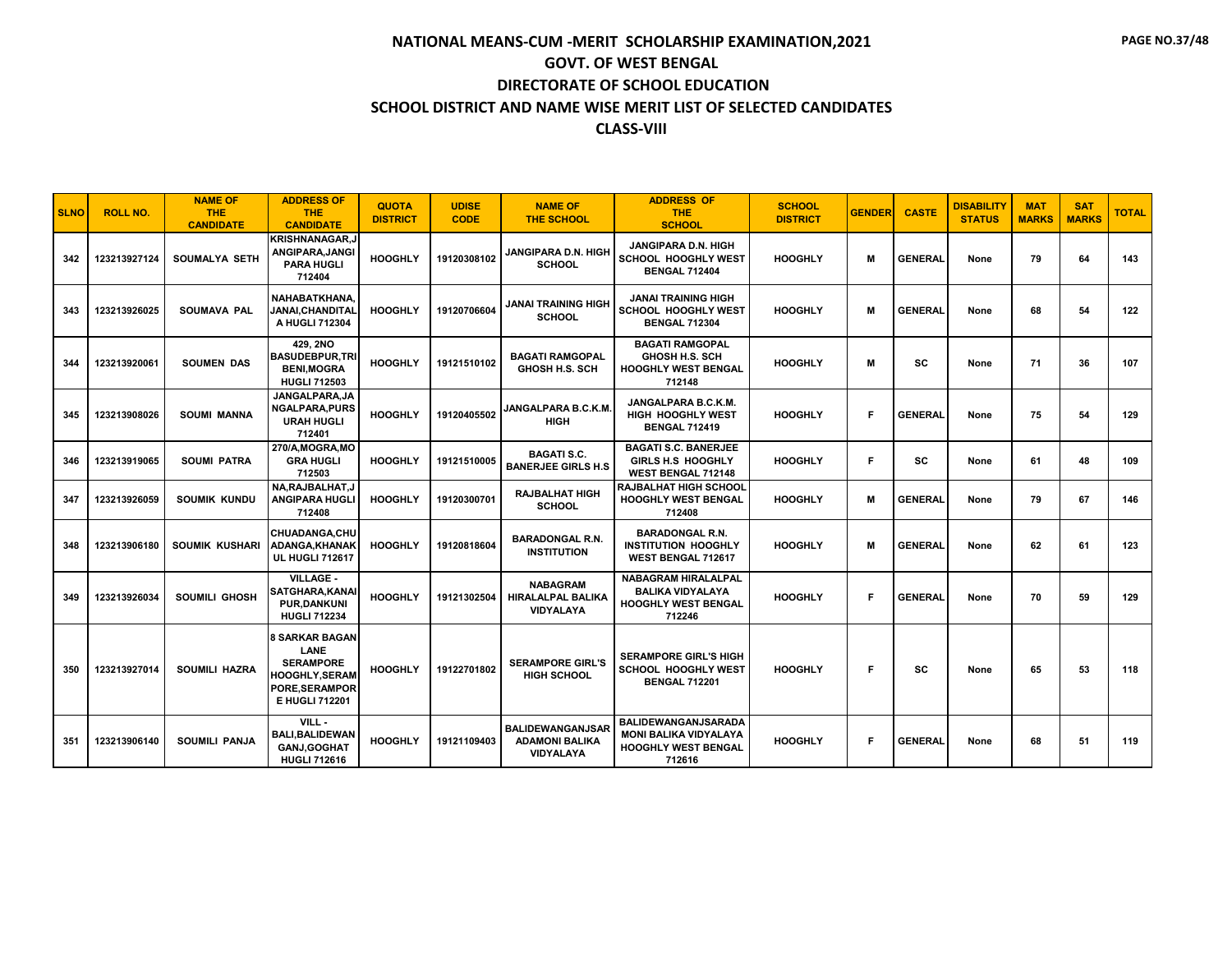| <b>SLNO</b> | <b>ROLL NO.</b> | <b>NAME OF</b><br><b>THE</b><br><b>CANDIDATE</b> | <b>ADDRESS OF</b><br><b>THE</b><br><b>CANDIDATE</b>                                                    | <b>QUOTA</b><br><b>DISTRICT</b> | <b>UDISE</b><br><b>CODE</b> | <b>NAME OF</b><br><b>THE SCHOOL</b>                       | <b>ADDRESS OF</b><br><b>THE</b><br><b>SCHOOL</b>                                   | <b>SCHOOL</b><br><b>DISTRICT</b> | <b>GENDER</b> | <b>CASTE</b>   | <b>DISABILITY</b><br><b>STATUS</b> | <b>MAT</b><br><b>MARKS</b> | <b>SAT</b><br><b>MARKS</b> | <b>TOTAL</b> |
|-------------|-----------------|--------------------------------------------------|--------------------------------------------------------------------------------------------------------|---------------------------------|-----------------------------|-----------------------------------------------------------|------------------------------------------------------------------------------------|----------------------------------|---------------|----------------|------------------------------------|----------------------------|----------------------------|--------------|
| 352         | 123213919167    | SOUMOJIT PAN                                     | <b>HEDIAPOTA,MOG</b><br><b>RA, MOGRA HUGLI</b><br>712148                                               | <b>HOOGHLY</b>                  | 19121516601                 | <b>MAGRA UTTAM</b><br><b>CHANDRA HIGH</b><br><b>SCHOO</b> | <b>MAGRA UTTAM CHANDRA</b><br><b>HIGH SCHOO HOOGHLY</b><br>WEST BENGAL 712148      | <b>HOOGHLY</b>                   | M             | <b>GENERAL</b> | None                               | 64                         | 60                         | 124          |
| 353         | 123213926134    | <b>SOUMYA MODAK</b>                              | 45 NO GT ROAD.<br><b>MADAM</b><br><b>BAGAN, SERAMPO</b><br><b>RE, SERAMPORE</b><br><b>HUGLI 712201</b> | <b>HOOGHLY</b>                  | 19122700602                 | <b>SERAMPORE UNION</b><br><b>INSTITUTION</b>              | <b>SERAMPORE UNION</b><br>INSTITUTION HOOGHLY<br>WEST BENGAL 712201                | <b>HOOGHLY</b>                   | M             | <b>GENERAL</b> | None                               | 72                         | 47                         | 119          |
| 354         | 123213915034    | <b>SOUMYA PAL</b>                                | <b>BURIGRAM.BALA</b><br><b>RAMBATI.SINGUR</b><br><b>HUGLI 712409</b>                                   | <b>HOOGHLY</b>                  | 19121610306                 | <b>SINGUR MAHAMAYA H.</b><br>S.                           | SINGUR MAHAMAYA H. S.<br><b>HOOGHLY WEST BENGAL</b><br>712409                      | <b>HOOGHLY</b>                   | M             | <b>GENERAL</b> | None                               | 75                         | 61                         | 136          |
| 355         | 123213907191    | <b>SOUMYADEEP</b><br><b>GHOSH</b>                | 54/B WARD NO<br>13,ARAMBAGH,AR<br><b>AMBAGH HUGLI</b><br>712601                                        | <b>HOOGHLY</b>                  | 19122200302                 | <b>ARAMBAGH HIGH</b><br><b>SCHOOL</b>                     | ARAMBAGH HIGH SCHOOL<br><b>HOOGHLY WEST BENGAL</b><br>712601                       | <b>HOOGHLY</b>                   | м             | <b>GENERAL</b> | None                               | 74                         | 72                         | 146          |
| 356         |                 | 123213910168 SOUMYADIP GHOSH                     | KOTA.PABA.GOG<br><b>HAT HUGLI</b><br>712614                                                            | <b>HOOGHLY</b>                  | 19121203705                 | <b>RAMKRISHNA MISSION</b><br><b>M.P. SCHOOL</b>           | <b>RAMKRISHNA MISSION</b><br>M.P. SCHOOL HOOGHLY<br>WEST BENGAL 712612             | <b>HOOGHLY</b>                   | M             | <b>GENERAL</b> | None                               | 68                         | 67                         | 135          |
| 357         | 123213906172    | <b>SOUNAK GHOSH</b>                              | <b>GHOSHPARA</b><br><b>LANE,SOALUK,PU</b><br><b>RSURAH HUGLI</b><br>712410                             | <b>HOOGHLY</b>                  | 19120401002                 | <b>SOALUK AZAD HIGH</b><br><b>SCHOOL</b>                  | <b>SOALUK AZAD HIGH</b><br>SCHOOL HOOGHLY WEST<br><b>BENGAL 712410</b>             | <b>HOOGHLY</b>                   | M             | <b>GENERAL</b> | None                               | 69                         | 66                         | 135          |
| 358         | 123213919080    | <b>SOURAV DAS</b>                                | <b>JIRAT</b><br>HATTALA, JIRAT, B<br><b>ALAGARH HUGLI</b><br>712501                                    | <b>HOOGHLY</b>                  | 19121411402                 | <b>JIRAT COLONY HIGH</b><br><b>SCHOOL</b>                 | <b>JIRAT COLONY HIGH</b><br>SCHOOL HOOGHLY WEST<br><b>BENGAL 712501</b>            | <b>HOOGHLY</b>                   | M             | <b>GENERAL</b> | None                               | 70                         | 60                         | 130          |
| 359         | 123213910113    | <b>SOURAV DEY</b>                                | <b>BADANGANJ</b><br>ROAD, BADANGAN<br>J.GOGHAT HUGLI<br>712122                                         | <b>HOOGHLY</b>                  | 19121207805                 | <b>BADANGANJ HIGH</b><br><b>SCHOOL</b>                    | <b>BADANGANJ HIGH</b><br><b>SCHOOL HOOGHLY WEST</b><br><b>BENGAL 712122</b>        | <b>HOOGHLY</b>                   | м             | <b>GENERAL</b> | None                               | 58                         | 63                         | 121          |
| 360         | 123213915100    | <b>SOURAV GUPTA</b>                              | <b>PIYASARA</b><br><b>BUSSTOP, AYMAP</b><br>AHARPUR.TARAK<br><b>ESWAR HUGLI</b><br>712401              | <b>HOOGHLY</b>                  | 19120107702                 | <b>RAMNAGAR</b><br><b>N.B.P.C.HIGH SCHOOL</b>             | <b>RAMNAGAR N.B.P.C.HIGH</b><br><b>SCHOOL HOOGHLY WEST</b><br><b>BENGAL 712410</b> | <b>HOOGHLY</b>                   | м             | <b>GENERAL</b> | None                               | 70                         | 60                         | 130          |
| 361         | 123213907145    | SOURIL GHOSH                                     | BAJUA, BAJUA, GO<br><b>GHAT HUGLI</b><br>712602                                                        | <b>HOOGHLY</b>                  | 19121203705                 | <b>RAMKRISHNA MISSION</b><br><b>M.P. SCHOOL</b>           | <b>RAMKRISHNA MISSION</b><br>M.P. SCHOOL HOOGHLY<br>WEST BENGAL 712612             | <b>HOOGHLY</b>                   | M             | <b>GENERAL</b> | None                               | 69                         | 63                         | 132          |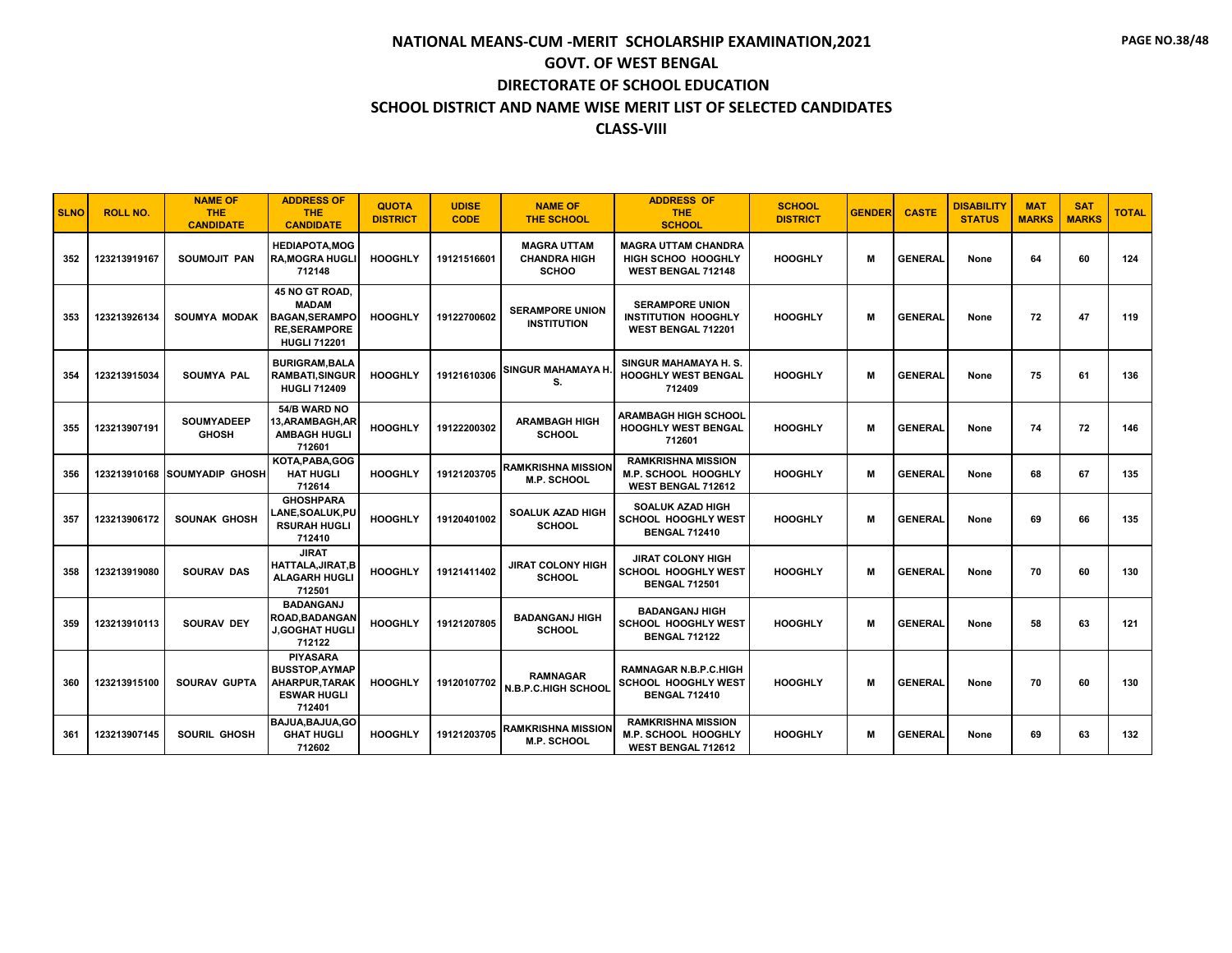| <b>SLNO</b> | <b>ROLL NO.</b> | <b>NAME OF</b><br><b>THE</b><br><b>CANDIDATE</b> | <b>ADDRESS OF</b><br><b>THE</b><br><b>CANDIDATE</b>                                                            | <b>QUOTA</b><br><b>DISTRICT</b> | <b>UDISE</b><br><b>CODE</b> | <b>NAME OF</b><br><b>THE SCHOOL</b>                               | <b>ADDRESS OF</b><br><b>THE</b><br><b>SCHOOL</b>                                               | <b>SCHOOL</b><br><b>DISTRICT</b> | <b>GENDER</b> | <b>CASTE</b>   | <b>DISABILITY</b><br><b>STATUS</b> | <b>MAT</b><br><b>MARKS</b> | <b>SAT</b><br><b>MARKS</b> | <b>TOTAL</b> |
|-------------|-----------------|--------------------------------------------------|----------------------------------------------------------------------------------------------------------------|---------------------------------|-----------------------------|-------------------------------------------------------------------|------------------------------------------------------------------------------------------------|----------------------------------|---------------|----------------|------------------------------------|----------------------------|----------------------------|--------------|
| 362         | 123213916119    | <b>SOUVICK KAR</b>                               | <b>BHANJIPUR HIGH</b><br><b>SCHOOL</b><br><b>ROAD, TARAKESW</b><br><b>AR.TARAKESWAR</b><br><b>HUGLI 712410</b> | <b>HOOGHLY</b>                  | 19120110803                 | <b>BHANJIPUR</b><br><b>DESHBANDHU</b><br><b>VIDYANIKETAN HIGH</b> | <b>BHANJIPUR DESHBANDHU</b><br><b>VIDYANIKETAN HIGH</b><br>HOOGHLY WEST BENGAL<br>712410       | <b>HOOGHLY</b>                   | M             | <b>GENERAL</b> | None                               | 80                         | 55                         | 135          |
| 363         | 123213911077    | <b>SOUVICK RAY</b>                               | <b>S/O BIBHAS</b><br><b>RAY, PARSHYAMP</b><br><b>UR, PURSURAH</b><br><b>HUGLI 712401</b>                       | <b>HOOGHLY</b>                  | 19120412602                 | <b>SHYAMPUR HIGH</b><br><b>SCHOOL</b>                             | <b>SHYAMPUR HIGH SCHOOL</b><br><b>HOOGHLY WEST BENGAL</b><br>712401                            | <b>HOOGHLY</b>                   | M             | <b>GENERAL</b> | None                               | 76                         | 69                         | 145          |
| 364         | 123213914106    | <b>SOUVIK DENRE</b>                              | ASTARA, ASTARA,<br><b>TARAKESWAR</b><br><b>HUGLI 712401</b>                                                    | <b>HOOGHLY</b>                  | 19120102204                 | <b>MUKTARPURHIGH</b><br><b>SCHOOL</b>                             | <b>MUKTARPURHIGH SCHOOL</b><br><b>HOOGHLY WEST BENGAL</b><br>712401                            | <b>HOOGHLY</b>                   | M             | <b>GENERAL</b> | None                               | 71                         | 50                         | 121          |
| 365         | 123213908020    | SOUVIK DOLUI                                     | <b>SHYAMBALLAVPU</b><br>R DOLUI<br>PARA.RADHABAL<br>LAVPUR, GOGHAT<br><b>HUGLI 712616</b>                      | <b>HOOGHLY</b>                  | 19121110404                 | <b>DAMODARPUR HIGH</b><br><b>SCHOOL</b>                           | <b>DAMODARPUR HIGH</b><br><b>SCHOOL HOOGHLY WEST</b><br><b>BENGAL 712616</b>                   | <b>HOOGHLY</b>                   | M             | <b>GENERAL</b> | None                               | 78                         | 51                         | 129          |
| 366         | 123213920002    | SOUVIK MALIK                                     | PALASI, PALASI, G<br><b>URAP HUGLI</b><br>712303                                                               | <b>HOOGHLY</b>                  | 19121821503                 | <b>PALASI HEMANGINI</b><br><b>SAROJINI</b><br><b>VIDYAMANDIR</b>  | <b>PALASI HEMANGINI</b><br><b>SAROJINI VIDYAMANDIR</b><br><b>HOOGHLY WEST BENGAL</b><br>712303 | <b>HOOGHLY</b>                   | M             | <b>SC</b>      | None                               | 62                         | 39                         | 101          |
| 367         | 123213921074    | <b>SOUVIK NATH</b>                               | <b>JIRAT</b><br><b>NATHPARA.BALA</b><br><b>GARH, BALAGARH</b><br><b>HUGLI 712501</b>                           | <b>HOOGHLY</b>                  | 19121411402                 | <b>JIRAT COLONY HIGH</b><br><b>SCHOOL</b>                         | <b>JIRAT COLONY HIGH</b><br><b>SCHOOL HOOGHLY WEST</b><br><b>BENGAL 712501</b>                 | <b>HOOGHLY</b>                   | M             | <b>GENERAL</b> | None                               | 63                         | 58                         | 121          |
| 368         | 123213915060    | <b>SOUVIK SANA</b>                               | <b>MAKRAR.RAMNA</b><br><b>RAYANPUR, TARA</b><br><b>KESWAR HUGLI</b><br>712401                                  | <b>HOOGHLY</b>                  | 19120102204                 | <b>MUKTARPURHIGH</b><br><b>SCHOOL</b>                             | <b>MUKTARPURHIGH SCHOOL</b><br><b>HOOGHLY WEST BENGAL</b><br>712401                            | <b>HOOGHLY</b>                   | M             | <b>GENERAL</b> | None                               | 74                         | 62                         | 136          |
| 369         | 123213909117    | <b>SOVASRI PAL</b>                               | VILL-<br>NARAYANPUR, GO<br><b>GHAT.GOGHAT</b><br><b>HUGLI 712614</b>                                           | <b>HOOGHLY</b>                  | 19121102103                 | <b>GOGHAT BHAGABATI</b><br><b>BALIKA</b>                          | <b>GOGHAT BHAGABATI</b><br><b>BALIKA HOOGHLY WEST</b><br><b>BENGAL 712614</b>                  | <b>HOOGHLY</b>                   | F             | <b>GENERAL</b> | None                               | 73                         | 49                         | 122          |
| 370         | 123213925047    | SOYEL BAG                                        | PANCHLOKI,<br><b>BARUAPARA, MOR</b><br><b>EPUKUR, RISHRA</b><br><b>HUGLI 712250</b>                            | <b>HOOGHLY</b>                  | 19123000412                 | <b>MAHES SRI</b><br><b>RAMKRISHNA ASRAM</b><br><b>VID</b>         | <b>MAHES SRI RAMKRISHNA</b><br>ASRAM VID HOOGHLY<br><b>WEST BENGAL 712248</b>                  | <b>HOOGHLY</b>                   | M             | <b>SC</b>      | None                               | 70                         | 49                         | 119          |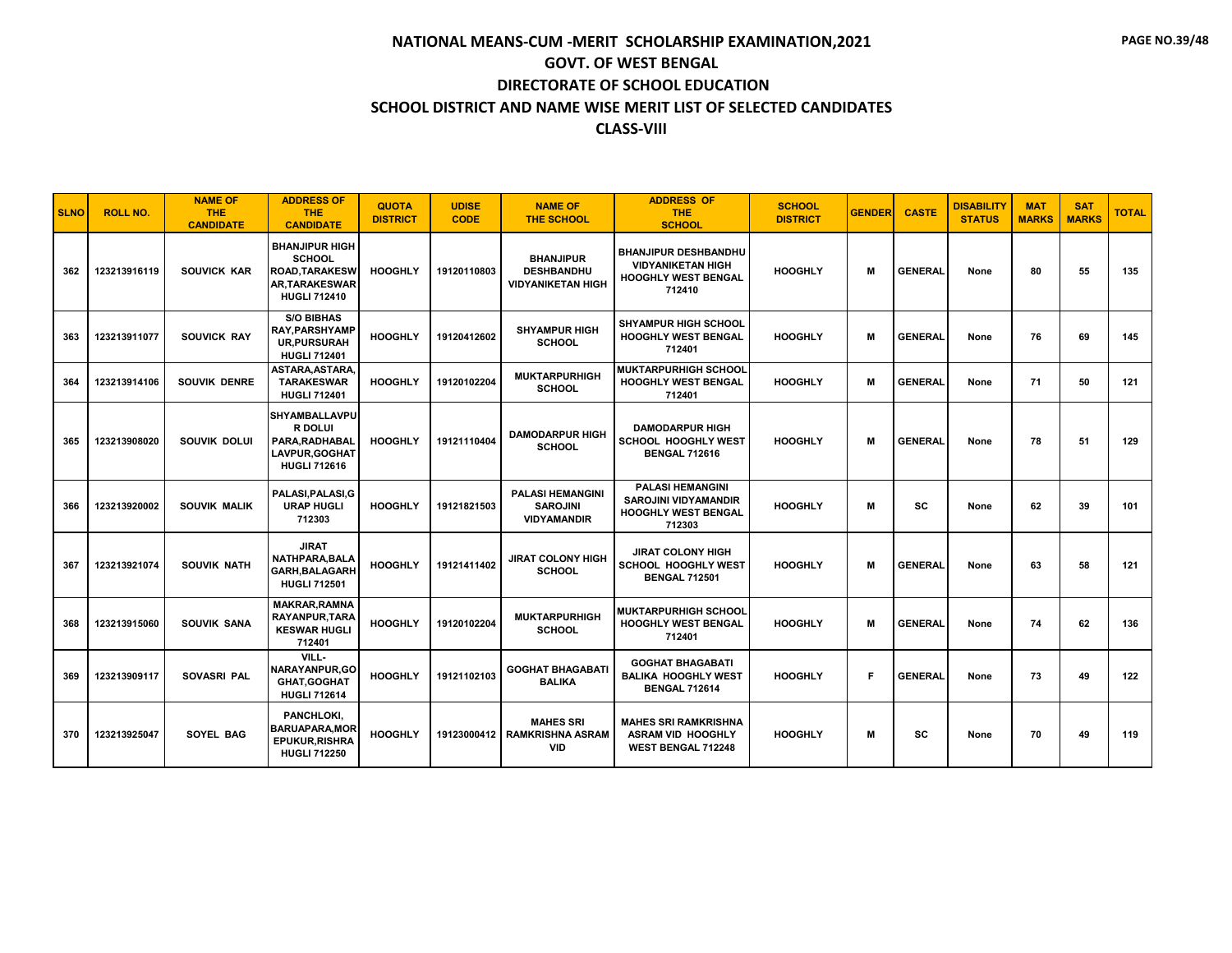| <b>SLNO</b> | <b>ROLL NO.</b> | <b>NAME OF</b><br><b>THE</b><br><b>CANDIDATE</b> | <b>ADDRESS OF</b><br><b>THE</b><br><b>CANDIDATE</b>                                                  | <b>QUOTA</b><br><b>DISTRICT</b> | <b>UDISE</b><br><b>CODE</b> | <b>NAME OF</b><br><b>THE SCHOOL</b>                                 | <b>ADDRESS OF</b><br><b>THE</b><br><b>SCHOOL</b>                                                  | <b>SCHOOL</b><br><b>DISTRICT</b> | <b>GENDER</b> | <b>CASTE</b>   | <b>DISABILITY</b><br><b>STATUS</b> | <b>MAT</b><br><b>MARKS</b> | <b>SAT</b><br><b>MARKS</b> | <b>TOTAL</b> |
|-------------|-----------------|--------------------------------------------------|------------------------------------------------------------------------------------------------------|---------------------------------|-----------------------------|---------------------------------------------------------------------|---------------------------------------------------------------------------------------------------|----------------------------------|---------------|----------------|------------------------------------|----------------------------|----------------------------|--------------|
| 371         |                 | 123213909155 SPANDAN KHAMRUI                     | PARUL.<br><b>SANTINIKETAN</b><br>PALLY, WARD NO<br>13, ARAMBAGH, AR<br><b>AMBAGH HUGLI</b><br>712601 | <b>HOOGHLY</b>                  | 19122200302                 | <b>ARAMBAGH HIGH</b><br><b>SCHOOL</b>                               | <b>ARAMBAGH HIGH SCHOOL</b><br><b>HOOGHLY WEST BENGAL</b><br>712601                               | <b>HOOGHLY</b>                   | м             | <b>GENERAL</b> | None                               | 73                         | 64                         | 137          |
| 372         | 123213927095    | <b>SREEJA DAS</b>                                | <b>71 S C DEB</b><br><b>STREET.KONNAG</b><br>AR.UTTARPARA<br><b>HUGLI 712235</b>                     | <b>HOOGHLY</b>                  | 19122900806                 | <b>KONNAGAR HINDU</b><br><b>GIRLS H.SCHOOL</b>                      | <b>KONNAGAR HINDU GIRLS</b><br><b>H.SCHOOL HOOGHLY</b><br><b>WEST BENGAL 712235</b>               | <b>HOOGHLY</b>                   | F             | <b>SC</b>      | None                               | 64                         | 49                         | 113          |
| 373         | 123213920094    | <b>SREYASREE PARUI</b>                           | 00, PALASI, DHANI<br><b>AKHALI HUGLI</b><br>712303                                                   | <b>HOOGHLY</b>                  | 19121819402                 | <b>DHANIAKHALI P.D.</b><br><b>GIRLS' HIGH</b>                       | <b>DHANIAKHALI P.D. GIRLS'</b><br><b>HIGH HOOGHLY WEST</b><br><b>BENGAL 712302</b>                | <b>HOOGHLY</b>                   | F             | <b>GENERAL</b> | None                               | 66                         | 64                         | 130          |
| 374         | 123213906106    | <b>SRIPARNA</b><br><b>BHATTACHARYYA</b>          | <b>DAKSHIN</b><br>PARA.PURBA<br><b>KRISHNAPUR, AR</b><br><b>AMBAGH HUGLI</b><br>712415               | <b>HOOGHLY</b>                  | 19120406905                 | <b>SODEPUR HIGH</b><br><b>SCHOOL</b>                                | <b>SODEPUR HIGH SCHOOL</b><br><b>HOOGHLY WEST BENGAL</b><br>712415                                | <b>HOOGHLY</b>                   | F             | <b>GENERAL</b> | None                               | 78                         | 69                         | 147          |
| 375         | 123213906051    | <b>SUBHADIP NEMO</b>                             | SHALJHAR.KHAT<br><b>UL, GOGHAT</b><br><b>HUGLI 712611</b>                                            | <b>HOOGHLY</b>                  | 19121203705                 | <b>RAMKRISHNA MISSION</b><br><b>M.P. SCHOOL</b>                     | <b>RAMKRISHNA MISSION</b><br>M.P. SCHOOL HOOGHLY<br>WEST BENGAL 712612                            | <b>HOOGHLY</b>                   | M             | <b>GENERAL</b> | None                               | 70                         | 52                         | 122          |
| 376         | 123213920067    | <b>SUBHAJIT MALIK</b>                            | PAYSA.DHANIAKH<br>ALI, DHANIAKHALI<br><b>HUGLI 712302</b>                                            | <b>HOOGHLY</b>                  | 19121819502                 | <b>DHANIAKHALI</b><br><b>MAHAMAYA</b><br><b>VIDYAMAND</b>           | DHANIAKHALI MAHAMAYA<br><b>VIDYAMAND HOOGHLY</b><br><b>WEST BENGAL 712302</b>                     | <b>HOOGHLY</b>                   | м             | <b>SC</b>      | None                               | 62                         | 42                         | 104          |
| 377         | 123213911039    | <b>SUBHAM GUCHHAIT ANDAR, KHANAKU</b>            | <b>DHANYAGHORI.B</b><br>L HUGLI 721212                                                               | <b>HOOGHLY</b>                  | 19121011905                 | <b>DHYANYAGORI HIGH</b><br><b>SCHOOL</b>                            | <b>DHYANYAGORI HIGH</b><br>SCHOOL HOOGHLY WEST<br><b>BENGAL 712212</b>                            | <b>HOOGHLY</b>                   | M             | <b>GENERAL</b> | None                               | 76                         | 51                         | 127          |
| 378         | 123213915094    | <b>SUBHAM KOLEY</b>                              | <b>MADHUSUDANPU</b><br><b>R.BERABERI.SING</b><br><b>UR HUGLI 712407</b>                              | <b>HOOGHLY</b>                  | 19121602307                 | <b>BERABERI S.N.M.</b><br><b>HIGH SCHOOL</b>                        | <b>BERABERI S.N.M. HIGH</b><br><b>SCHOOL HOOGHLY WEST</b><br><b>BENGAL 712407</b>                 | <b>HOOGHLY</b>                   | M             | <b>GENERAL</b> | None                               | 73                         | 53                         | 126          |
| 379         | 123213915124    | <b>SUBHAM ROY</b>                                | <b>51 SUKANTA</b><br><b>NAGAR, ANGUS, B</b><br><b>HADRESWAR</b><br><b>HUGLI 712221</b>               | <b>HOOGHLY</b>                  | 19122301205                 | <b>CHANDANNAGORE</b><br><b>KANAILAL</b><br><b>VIDYAMANDIR (ENG)</b> | <b>CHANDANNAGORE</b><br><b>KANAILAL VIDYAMANDIR</b><br>(ENG) HOOGHLY WEST<br><b>BENGAL 712136</b> | <b>HOOGHLY</b>                   | M             | <b>GENERAL</b> | None                               | 71                         | 62                         | 133          |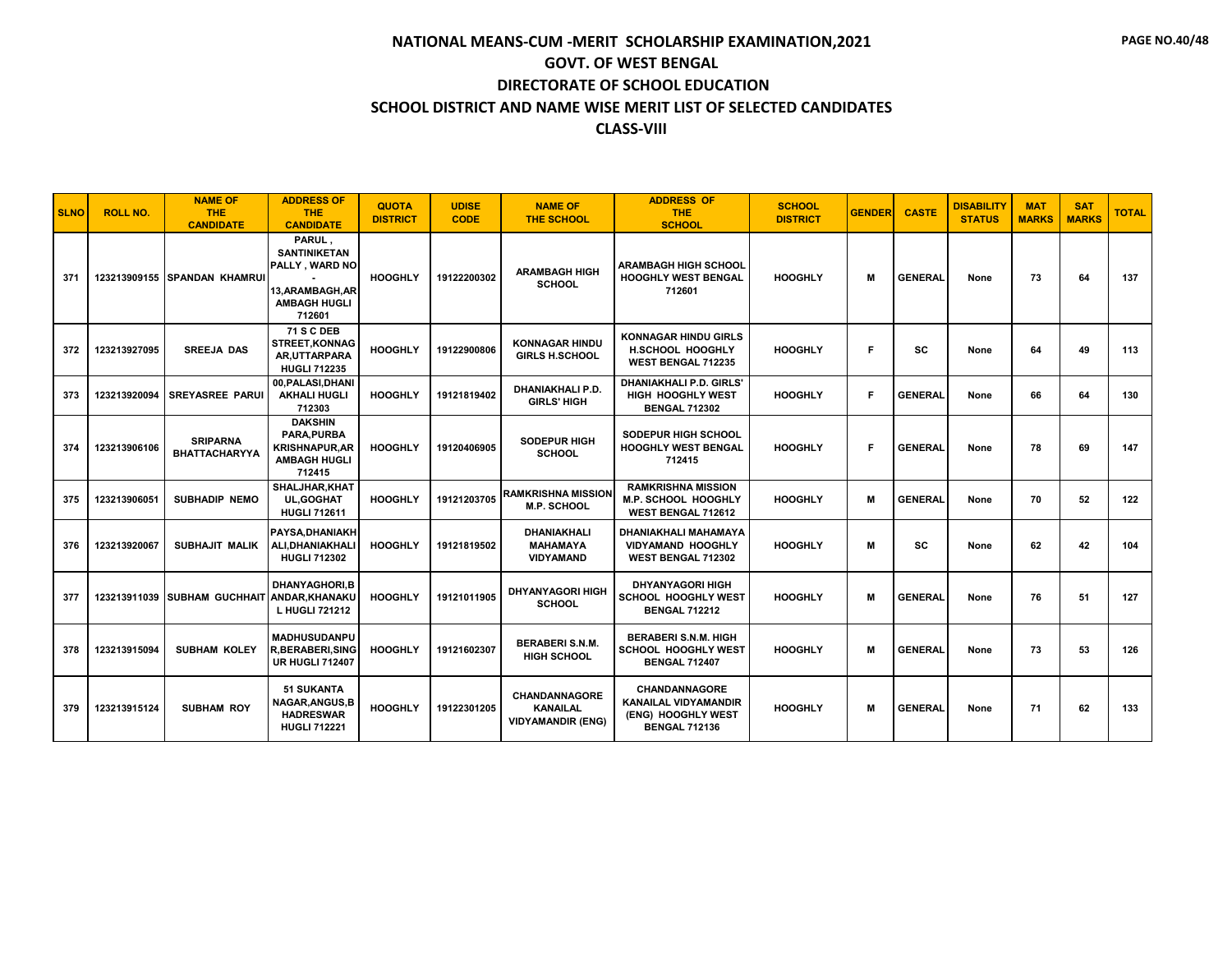| <b>SLNO</b> | <b>ROLL NO.</b> | <b>NAME OF</b><br><b>THE</b><br><b>CANDIDATE</b> | <b>ADDRESS OF</b><br><b>THE</b><br><b>CANDIDATE</b>                                       | <b>QUOTA</b><br><b>DISTRICT</b> | <b>UDISE</b><br><b>CODE</b> | <b>NAME OF</b><br><b>THE SCHOOL</b>                              | <b>ADDRESS OF</b><br><b>THE</b><br><b>SCHOOL</b>                                               | <b>SCHOOL</b><br><b>DISTRICT</b> | <b>GENDER</b> | <b>CASTE</b>   | <b>DISABILITY</b><br><b>STATUS</b> | <b>MAT</b><br><b>MARKS</b> | <b>SAT</b><br><b>MARKS</b> | <b>TOTAL</b> |
|-------------|-----------------|--------------------------------------------------|-------------------------------------------------------------------------------------------|---------------------------------|-----------------------------|------------------------------------------------------------------|------------------------------------------------------------------------------------------------|----------------------------------|---------------|----------------|------------------------------------|----------------------------|----------------------------|--------------|
| 380         | 123213910091    | <b>SUBHAM ROY</b>                                | RAJHATI.RAJHATI<br><b>BANDAR, KHANAK</b><br><b>UL HUGLI 712417</b>                        | <b>HOOGHLY</b>                  | 19121000604                 | <b>RAJHATI BANDAR</b><br><b>HIGH SCHOOL</b>                      | <b>RAJHATI BANDAR HIGH</b><br><b>SCHOOL HOOGHLY WEST</b><br><b>BENGAL 712417</b>               | <b>HOOGHLY</b>                   | м             | <b>GENERAL</b> | None                               | 62                         | 57                         | 119          |
| 381         | 123213921104    | <b>SUBHAMOY</b><br><b>BANERJEE</b>               | <b>TELAKONA, BALID</b><br><b>AHA, GURAP</b><br><b>HUGLI 712303</b>                        | <b>HOOGHLY</b>                  | 19121821503                 | <b>PALASI HEMANGINI</b><br><b>SAROJINI</b><br><b>VIDYAMANDIR</b> | <b>PALASI HEMANGINI</b><br><b>SAROJINI VIDYAMANDIR</b><br><b>HOOGHLY WEST BENGAL</b><br>712303 | <b>HOOGHLY</b>                   | м             | <b>GENERAL</b> | None                               | 73                         | 55                         | 128          |
| 382         | 123213907126    | <b>SUBHODIP KOLEY</b>                            | <b>KOLEY</b><br>PARA, DHULEPUR<br><b>GOGHAT HUGLI</b><br>712616                           | <b>HOOGHLY</b>                  | 19121107402                 | <b>JOYKRISHNAPUR</b><br><b>NETAJI HIGH SCHO</b>                  | JOYKRISHNAPUR NETAJI<br><b>HIGH SCHO HOOGHLY</b><br><b>WEST BENGAL 712616</b>                  | <b>HOOGHLY</b>                   | М             | <b>GENERAL</b> | None                               | 75                         | 53                         | 128          |
| 383         | 123213908079    | <b>SUBHRA</b><br><b>SADHUKHAN</b>                | <b>KRISHNANAGAR.</b><br><b>NANGULPARA,KH</b><br><b>ANAKUL HUGLI</b><br>712406             | <b>HOOGHLY</b>                  | 19120210703                 | K.K. JNANADA<br><b>INSTITUTION</b>                               | K.K. JNANADA<br><b>INSTITUTION HOOGHLY</b><br><b>WEST BENGAL 712406</b>                        | <b>HOOGHLY</b>                   | м             | <b>GENERAL</b> | None                               | 67                         | 52                         | 119          |
| 384         | 123213916031    | SUBHRAJIT MALIK                                  | BAJEMELIA.71240<br><b>7.SINGUR HUGLI</b><br>712407                                        | <b>HOOGHLY</b>                  | 19121610306                 | <b>SINGUR MAHAMAYA H</b><br>S.                                   | SINGUR MAHAMAYA H.S.<br><b>HOOGHLY WEST BENGAL</b><br>712409                                   | <b>HOOGHLY</b>                   | М             | SC             | None                               | 70                         | 28                         | 98           |
| 385         | 123213926164    | <b>SUCHANDRA DAS</b>                             | ANARBATI.ANTPU<br><b>R,JANGIPARA</b><br><b>HUGLI 712424</b>                               | <b>HOOGHLY</b>                  | 19120302702                 | <b>ANTPUR HIGH</b><br><b>SCHOOL</b>                              | <b>ANTPUR HIGH SCHOOL</b><br><b>HOOGHLY WEST BENGAL</b><br>712424                              | <b>HOOGHLY</b>                   | F             | <b>SC</b>      | None                               | 67                         | 48                         | 115          |
| 386         | 123213925115    | <b>SUCHANDRA</b><br><b>SADHUKHAN</b>             | <b>C/O-SUPRAVAT</b><br>SADHUKHAN, RAJ<br><b>BALHAT, JANGIPA</b><br><b>RA HUGLI 712408</b> | <b>HOOGHLY</b>                  | 19120300801                 | <b>RAJBALHAT GIRLS</b><br><b>HIGH</b>                            | <b>RAJBALHAT GIRLS HIGH</b><br><b>HOOGHLY WEST BENGAL</b><br>712408                            | <b>HOOGHLY</b>                   | F             | <b>GENERAL</b> | None                               | 82                         | 60                         | 142          |
| 387         | 123213906131    | <b>SUDIP POREL</b>                               | <b>UTTAR</b><br>PARA, BALIDEWA<br><b>NGANJ.GOGHAT</b><br><b>HUGLI 712616</b>              | <b>HOOGHLY</b>                  | 19121107202                 | <b>PURBA AMARPUR</b><br><b>NAGENDRA U. VID.</b>                  | <b>PURBA AMARPUR</b><br><b>NAGENDRA U. VID.</b><br><b>HOOGHLY WEST BENGAL</b><br>712616        | <b>HOOGHLY</b>                   | М             | <b>SC</b>      | None                               | 70                         | 43                         | 113          |
| 388         | 123213914131    | <b>SUDIP SANA</b>                                | <b>MUKTARPUR, MUK</b><br>TARPUR, TARAKE<br><b>SWAR HUGLI</b><br>712401                    | <b>HOOGHLY</b>                  | 19120102204                 | <b>MUKTARPURHIGH</b><br><b>SCHOOL</b>                            | <b>MUKTARPURHIGH SCHOOL</b><br><b>HOOGHLY WEST BENGAL</b><br>712401                            | <b>HOOGHLY</b>                   | М             | <b>SC</b>      | None                               | 57                         | 41                         | 98           |
| 389         | 123213906144    | <b>SUDIPTA DAS</b>                               | <b>VILLAGE-</b><br>RATANPUR, RATA<br><b>NPUR.GOGHAT</b><br><b>HUGLI 712614</b>            | <b>HOOGHLY</b>                  | 19121103004                 | <b>RATANPUR S.C. PAL</b><br><b>HIGH SCHOOL</b>                   | <b>RATANPUR S.C. PAL HIGH</b><br>SCHOOL HOOGHLY WEST<br><b>BENGAL 712614</b>                   | <b>HOOGHLY</b>                   | F             | <b>SC</b>      | None                               | 59                         | 41                         | 100          |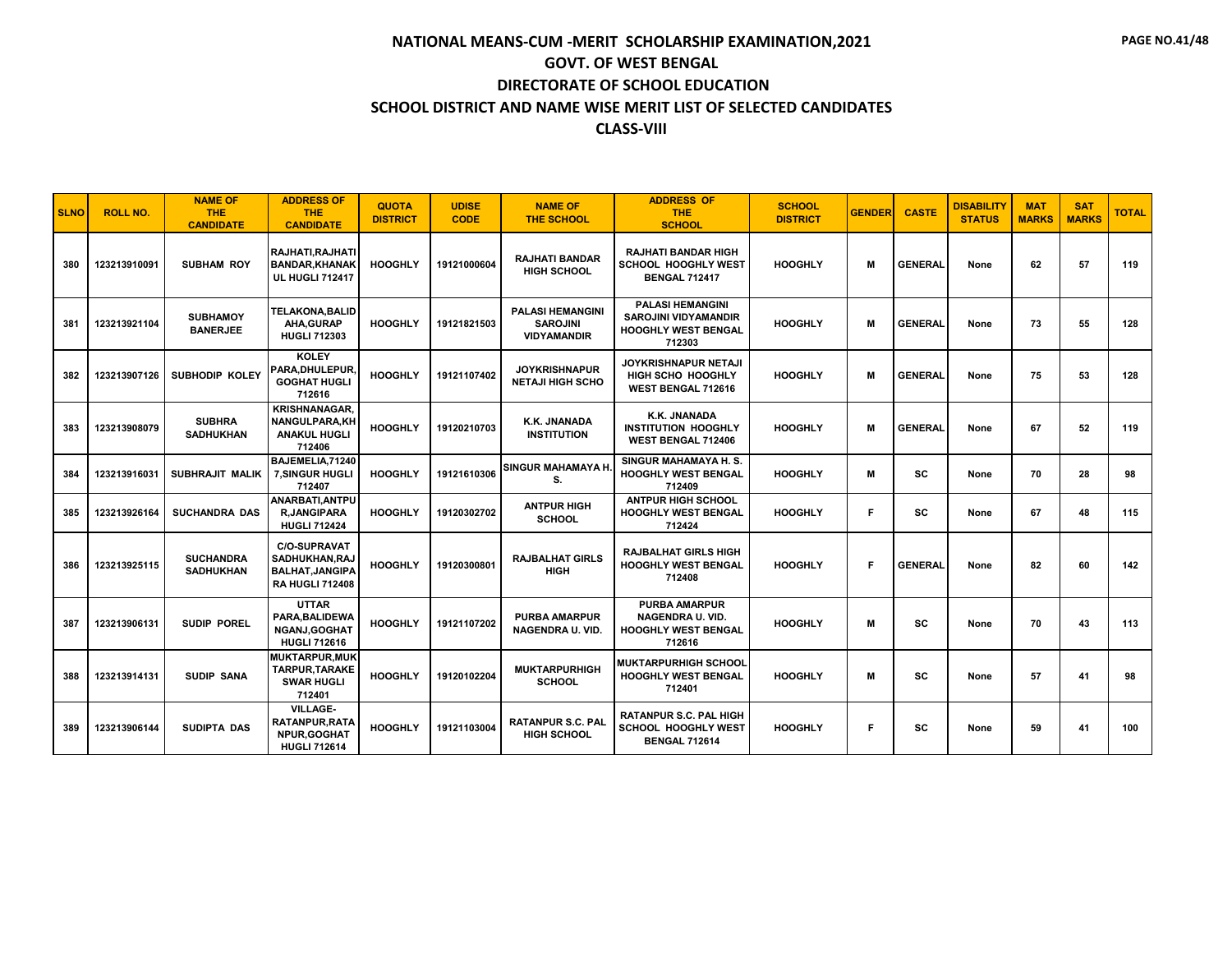#### **SCHOOL DISTRICT AND NAME WISE MERIT LIST OF SELECTED CANDIDATES**

#### **CLASS-VIII**

| <b>SLNO</b> | <b>ROLL NO.</b> | <b>NAME OF</b><br><b>THE</b><br><b>CANDIDATE</b> | <b>ADDRESS OF</b><br><b>THE</b><br><b>CANDIDATE</b>                                            | <b>QUOTA</b><br><b>DISTRICT</b> | <b>UDISE</b><br><b>CODE</b> | <b>NAME OF</b><br><b>THE SCHOOL</b>                               | <b>ADDRESS OF</b><br>THE.<br><b>SCHOOL</b>                                                      | <b>SCHOOL</b><br><b>DISTRICT</b> | <b>GENDER</b> | <b>CASTE</b>   | <b>DISABILITY</b><br><b>STATUS</b> | <b>MAT</b><br><b>MARKS</b> | <b>SAT</b><br><b>MARKS</b> | <b>TOTAL</b> |
|-------------|-----------------|--------------------------------------------------|------------------------------------------------------------------------------------------------|---------------------------------|-----------------------------|-------------------------------------------------------------------|-------------------------------------------------------------------------------------------------|----------------------------------|---------------|----------------|------------------------------------|----------------------------|----------------------------|--------------|
| 390         | 123213921107    | SUDIPTA DAS                                      | <b>GHOSALIA.DUMU</b><br><b>RDAHA.BALAGAR</b><br><b>H HUGLI 712515</b>                          | <b>HOOGHLY</b>                  | 19121416104                 | <b>DUMURDAHA DHRUBA</b><br><b>NANDA HIGH SC</b>                   | <b>DUMURDAHA DHRUBA</b><br><b>NANDA HIGH SC HOOGHLY</b><br><b>WEST BENGAL 712515</b>            | <b>HOOGHLY</b>                   | F             | <b>SC</b>      | None                               | 61                         | 37                         | 98           |
| 391         | 123213907009    | <b>SUDIPTA MALIK</b>                             | CHILADANGI, PUR<br><b>SURAH, PURSURA</b><br><b>H HUGLI 712401</b>                              | <b>HOOGHLY</b>                  | 19120410603                 | <b>HARUA HIGH SCHOOL</b>                                          | <b>HARUA HIGH SCHOOL</b><br><b>HOOGHLY WEST BENGAL</b><br>712401                                | <b>HOOGHLY</b>                   | M             | SC             | None                               | 65                         | 35                         | 100          |
| 392         | 123213925063    | <b>SUGAM DASGUPTA</b>                            | <b>34/C PANCHANAN</b><br><b>TALA</b><br><b>STREET, RISHRA</b><br><b>RISHRA HUGLI</b><br>712248 | <b>HOOGHLY</b>                  |                             | 19123001401 RISHRA HIGH SCHOOL                                    | <b>RISHRA HIGH SCHOOL</b><br><b>HOOGHLY WEST BENGAL</b><br>712248                               | <b>HOOGHLY</b>                   | M             | <b>GENERAL</b> | None                               | 64                         | 57                         | 121          |
| 393         | 123213906179    | <b>SUJOY KAITI</b>                               | <b>NEAR SHIB</b><br>KHUTHIR.BALIDE<br><b>WANGANJ.GOGH</b><br>AT HUGLI 712616                   | <b>HOOGHLY</b>                  | 19121109705                 | <b>BALI HIGH SCHOOL</b>                                           | <b>BALI HIGH SCHOOL</b><br><b>HOOGHLY WEST BENGAL</b><br>712616                                 | <b>HOOGHLY</b>                   | M             | <b>GENERAL</b> | None                               | 72                         | 55                         | 127          |
| 394         | 123213908055    | <b>SUKANYA BAR</b>                               | <b>BRAMHAN</b><br>PARA, DHULEPUR,<br><b>GOGHAT HUGLI</b><br>712616                             | <b>HOOGHLY</b>                  | 19121107102                 | <b>SHYAMBATI</b><br><b>RAMESWAR JR. HIGH</b>                      | <b>SHYAMBATI RAMESWAR</b><br>JR. HIGH HOOGHLY WEST<br><b>BENGAL 712616</b>                      | <b>HOOGHLY</b>                   | F             | <b>GENERAL</b> | None                               | 69                         | 65                         | 134          |
| 395         | 123213911109    | <b>SUKANYA PAL</b>                               | ANUR, ANUR, GOG<br><b>HAT HUGLI</b><br>712612                                                  | <b>HOOGHLY</b>                  | 19121203008                 | <b>ANUR BISHALAKSHI</b><br><b>HIGH SCHOOL FOR</b><br><b>GIRLS</b> | <b>ANUR BISHALAKSHI HIGH</b><br><b>SCHOOL FOR GIRLS</b><br><b>HOOGHLY WEST BENGAL</b><br>722161 | <b>HOOGHLY</b>                   | F             | <b>GENERAL</b> | None                               | 77                         | 58                         | 135          |
| 396         | 123213910045    | <b>SUMAN MANNA</b>                               | <b>JOYRAMBATI</b><br>ROAD, ANUR, GOG<br><b>HAT HUGLI</b><br>712612                             | <b>HOOGHLY</b>                  | 19121203705                 | <b>RAMKRISHNA MISSION</b><br><b>M.P. SCHOOL</b>                   | <b>RAMKRISHNA MISSION</b><br><b>M.P. SCHOOL HOOGHLY</b><br><b>WEST BENGAL 712612</b>            | <b>HOOGHLY</b>                   | M             | <b>GENERAL</b> | None                               | 81                         | 63                         | 144          |
| 397         | 123213908095    | <b>SUMAN MONDAL</b>                              | <b>MONDAL</b><br>PARA, DHULEPUR,<br><b>GOGHAT HUGLI</b><br>712616                              | <b>HOOGHLY</b>                  | 19121107102                 | <b>SHYAMBATI</b><br><b>RAMESWAR JR. HIGH</b>                      | <b>SHYAMBATI RAMESWAR</b><br>JR. HIGH HOOGHLY WEST<br><b>BENGAL 712616</b>                      | <b>HOOGHLY</b>                   | M             | <b>GENERAL</b> | None                               | 70                         | 64                         | 134          |
| 398         | 123213908162    | <b>SUMANA BERA</b>                               | 270, CHUADANGA,<br><b>ARAMBAGH</b><br><b>HUGLI 712617</b>                                      | <b>HOOGHLY</b>                  | 19120818604                 | <b>BARADONGAL R.N.</b><br><b>INSTITUTION</b>                      | <b>BARADONGAL R.N.</b><br><b>INSTITUTION HOOGHLY</b><br>WEST BENGAL 712617                      | <b>HOOGHLY</b>                   | F             | <b>GENERAL</b> | None                               | 68                         | 51                         | 119          |
| 399         | 123213916015    | <b>SUMANA MONDAL</b>                             | <b>GAURIBATI.TARA</b><br><b>KESWAR, TARAKE</b><br><b>SWAR HUGLI</b><br>712410                  | <b>HOOGHLY</b>                  | 19120108803                 | <b>JYOT BINOD JUNIOR</b><br><b>HIGH SCHOOL</b>                    | JYOT BINOD JUNIOR HIGH<br>SCHOOL HOOGHLY WEST<br><b>BENGAL 701241</b>                           | <b>HOOGHLY</b>                   | F             | <b>GENERAL</b> | None                               | 70                         | 60                         | 130          |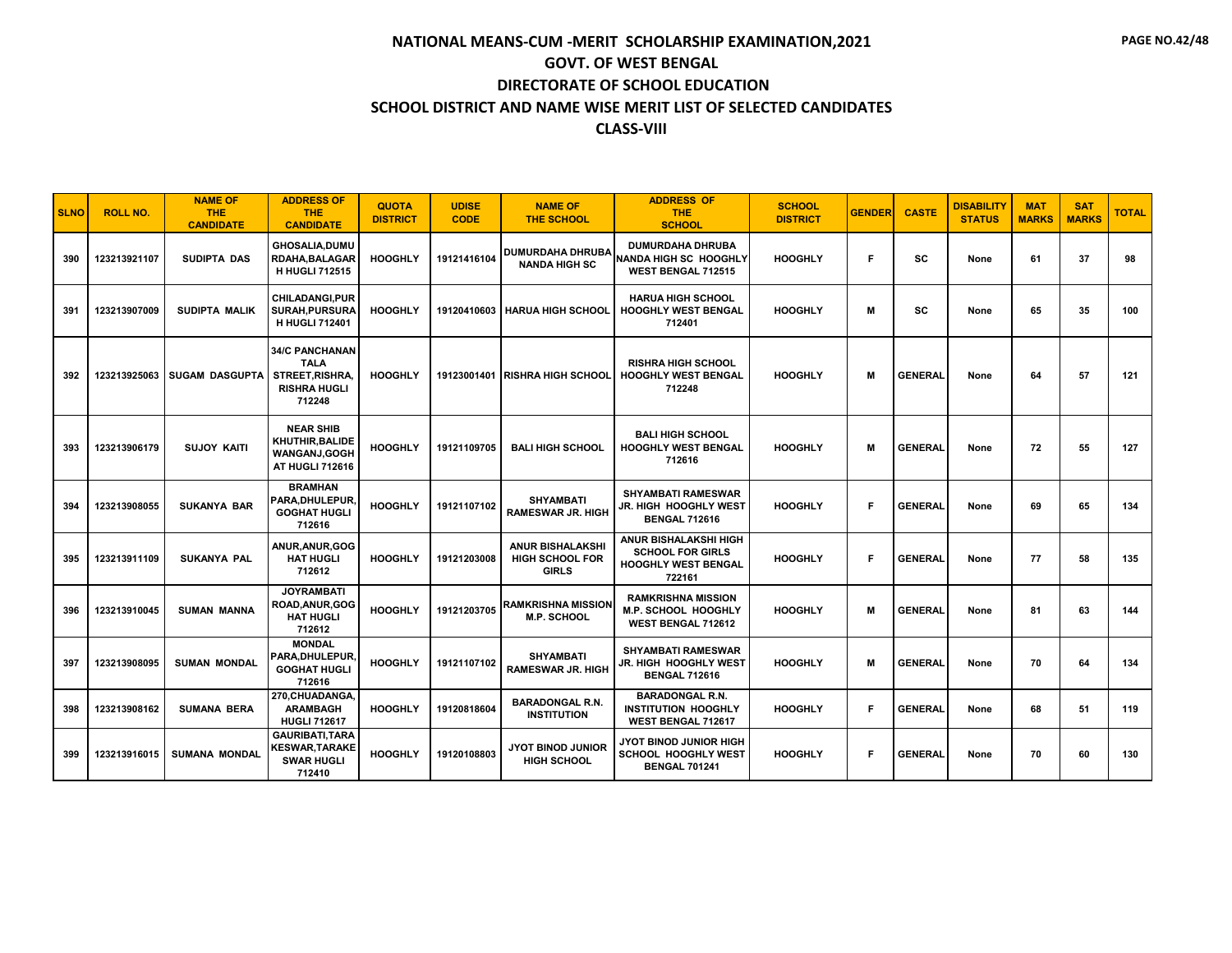| <b>SLNO</b> | <b>ROLL NO.</b> | <b>NAME OF</b><br><b>THE</b><br><b>CANDIDATE</b> | <b>ADDRESS OF</b><br><b>THE</b><br><b>CANDIDATE</b>                                                            | <b>QUOTA</b><br><b>DISTRICT</b> | <b>UDISE</b><br><b>CODE</b> | <b>NAME OF</b><br><b>THE SCHOOL</b>             | <b>ADDRESS OF</b><br><b>THE</b><br><b>SCHOOL</b>                                        | <b>SCHOOL</b><br><b>DISTRICT</b> | <b>GENDER</b> | <b>CASTE</b>   | <b>DISABILITY</b><br><b>STATUS</b> | <b>MAT</b><br><b>MARKS</b> | <b>SAT</b><br><b>MARKS</b> | <b>TOTAL</b> |
|-------------|-----------------|--------------------------------------------------|----------------------------------------------------------------------------------------------------------------|---------------------------------|-----------------------------|-------------------------------------------------|-----------------------------------------------------------------------------------------|----------------------------------|---------------|----------------|------------------------------------|----------------------------|----------------------------|--------------|
| 400         | 123213907166    | <b>SUMANTA MAJI</b>                              | <b>NEAR</b><br><b>TOWER, BALIDAN</b><br><b>GA.GHATAL</b><br><b>PASCHIM</b><br><b>MEDINIPUR</b><br>721212       | <b>HOOGHLY</b>                  | 19121110404                 | <b>DAMODARPUR HIGH</b><br><b>SCHOOL</b>         | <b>DAMODARPUR HIGH</b><br><b>SCHOOL HOOGHLY WEST</b><br><b>BENGAL 712616</b>            | <b>HOOGHLY</b>                   | м             | <b>GENERAL</b> | None                               | 65                         | 54                         | 119          |
| 401         | 123213916096    | <b>SUNAYA KOLAY</b>                              | VILL-<br><b>BALARAMBATI, BA</b><br>LARAMBATI,SING<br><b>UR HUGLI 712409</b>                                    | <b>HOOGHLY</b>                  | 19121610307                 | <b>SINGUR GOLAI MOHINI</b><br><b>MALLIK</b>     | <b>SINGUR GOLAI MOHINI</b><br><b>MALLIK HOOGHLY WEST</b><br><b>BENGAL 712309</b>        | <b>HOOGHLY</b>                   | F             | <b>GENERAL</b> | None                               | 64                         | 58                         | 122          |
| 402         | 123213919224    | SUNITA KOTAL                                     | GURAP, GURAP, G<br><b>URAP HUGLI</b><br>712303                                                                 | <b>HOOGHLY</b>                  | 19121822502                 | <b>GURAP SITAL KUMAR</b><br><b>BALIKA</b>       | <b>GURAP SITAL KUMAR</b><br><b>BALIKA HOOGHLY WEST</b><br><b>BENGAL 712303</b>          | <b>HOOGHLY</b>                   | F             | <b>SC</b>      | None                               | 70                         | 39                         | 109          |
| 403         | 123213907181    | <b>SUNITA PAL</b>                                | PAL<br>PARA, HARISHCHA<br><b>K,KHANAKUL</b><br><b>HUGLI 712416</b>                                             | <b>HOOGHLY</b>                  | 19121005403                 | <b>HARISHCHAK HIGH</b><br><b>SCHOOL</b>         | <b>HARISHCHAK HIGH</b><br><b>SCHOOL HOOGHLY WEST</b><br><b>BENGAL 712416</b>            | <b>HOOGHLY</b>                   | F             | <b>GENERAL</b> | None                               | 71                         | 53                         | 124          |
| 404         | 123213910084    | <b>SUPARNA KISKU</b>                             | <b>NA, RAGHUBATI, G</b><br><b>OGHAT HUGLI</b><br>712614                                                        | <b>HOOGHLY</b>                  | 19121103607                 | <b>BENGAI KAMINIDEBI</b><br><b>GIRLS' HIGH</b>  | <b>BENGAI KAMINIDEBI</b><br><b>GIRLS' HIGH HOOGHLY</b><br>WEST BENGAL 712611            | <b>HOOGHLY</b>                   | F             | <b>ST</b>      | None                               | 45                         | 38                         | 83           |
| 405         | 123213911076    | <b>SUPARNA MAJI</b>                              | 00,KULBATPUR,P<br><b>URSURAH HUGLI</b><br>712414                                                               | <b>HOOGHLY</b>                  | 19120403604                 | <b>DEULPARA B.N.</b><br><b>VIDYANIKETAN</b>     | <b>DEULPARA B.N.</b><br><b>VIDYANIKETAN HOOGHLY</b><br>WEST BENGAL 712414               | <b>HOOGHLY</b>                   | F             | <b>SC</b>      | None                               | 59                         | 39                         | 98           |
| 406         | 123213919236    | <b>SUPRATIM DAS</b>                              | <b>DAKSHIN</b><br><b>NALDANGA, NALD</b><br><b>ANGA VIA</b><br><b>BANDEL, CHINSUR</b><br><b>AH HUGLI 712123</b> | <b>HOOGHLY</b>                  | 19121900404                 | <b>BANDEL ST. JOHN'S</b><br><b>HIGH SCHOOL</b>  | <b>BANDEL ST. JOHN'S HIGH</b><br>SCHOOL HOOGHLY WEST<br><b>BENGAL 712103</b>            | <b>HOOGHLY</b>                   | M             | <b>GENERAL</b> | None                               | 74                         | 62                         | 136          |
| 407         | 123213926052    | <b>SUPRIYA DEY</b>                               | <b>BOMNAGAR, ANTP</b><br><b>UR, JANGIPARA</b><br><b>HUGLI 712424</b>                                           | <b>HOOGHLY</b>                  | 19120309404                 | <b>JANGIPARA BALIKA</b><br><b>VIDYALAY</b>      | <b>JANGIPARA BALIKA</b><br><b>VIDYALAY HOOGHLY</b><br>WEST BENGAL 712404                | <b>HOOGHLY</b>                   | F.            | <b>GENERAL</b> | None                               | 78                         | 50                         | 128          |
| 408         | 123213919134    | <b>SUPRIYA SOREN</b>                             | <b>JAMGRAM, JAMGR</b><br><b>AM, PANDUA</b><br><b>HUGLI 712146</b>                                              | <b>HOOGHLY</b>                  | 19120511003                 | JAMGRAM JANARDAN<br><b>INSTITUTION</b>          | <b>JAMGRAM JANARDAN</b><br><b>INSTITUTION HOOGHLY</b><br>WEST BENGAL 712146             | <b>HOOGHLY</b>                   | F.            | <b>ST</b>      | None                               | 60                         | 37                         | 97           |
| 409         | 123213919259    | <b>SUPRIYO BARUI</b>                             | <b>74 TRIBENI</b><br><b>MOGRA MAIN</b><br><b>ROAD, TRIBENI, M</b><br><b>OGRA HUGLI</b><br>712503               | <b>HOOGHLY</b>                  | 19121510102                 | <b>BAGATI RAMGOPAL</b><br><b>GHOSH H.S. SCH</b> | <b>BAGATI RAMGOPAL</b><br><b>GHOSH H.S. SCH</b><br><b>HOOGHLY WEST BENGAL</b><br>712148 | <b>HOOGHLY</b>                   | M             | <b>SC</b>      | None                               | 60                         | 38                         | 98           |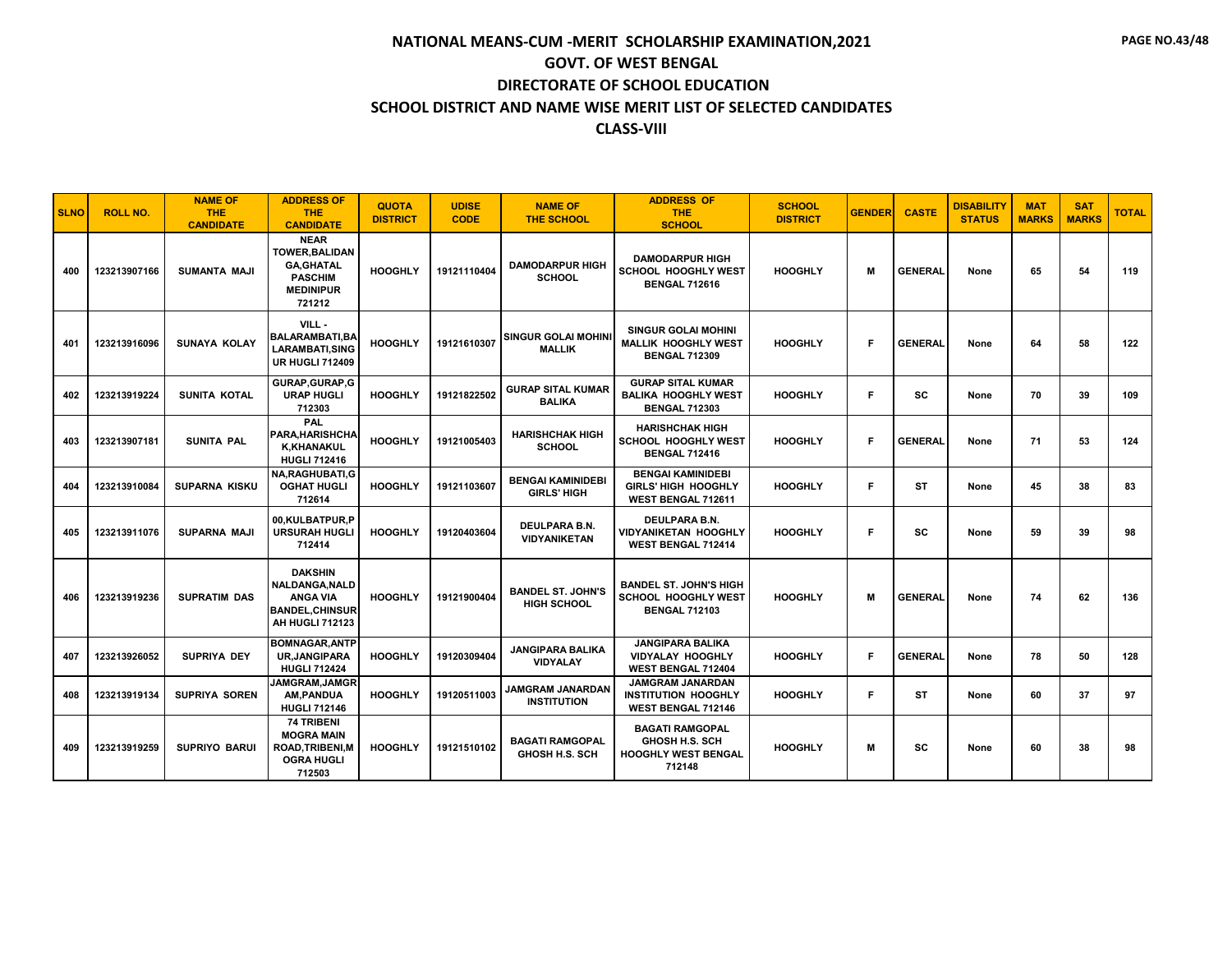| <b>SLNO</b> | <b>ROLL NO.</b> | <b>NAME OF</b><br><b>THE</b><br><b>CANDIDATE</b> | <b>ADDRESS OF</b><br><b>THE</b><br><b>CANDIDATE</b>                                                                     | <b>QUOTA</b><br><b>DISTRICT</b> | <b>UDISE</b><br><b>CODE</b> | <b>NAME OF</b><br><b>THE SCHOOL</b>                                  | <b>ADDRESS OF</b><br><b>THE</b><br><b>SCHOOL</b>                                                   | <b>SCHOOL</b><br><b>DISTRICT</b> | <b>GENDER</b> | <b>CASTE</b>   | <b>DISABILITY</b><br><b>STATUS</b> | <b>MAT</b><br><b>MARKS</b> | <b>SAT</b><br><b>MARKS</b> | <b>TOTAL</b> |
|-------------|-----------------|--------------------------------------------------|-------------------------------------------------------------------------------------------------------------------------|---------------------------------|-----------------------------|----------------------------------------------------------------------|----------------------------------------------------------------------------------------------------|----------------------------------|---------------|----------------|------------------------------------|----------------------------|----------------------------|--------------|
| 410         | 123213911025    | <b>SURASHMI KOTAL</b>                            | <b>CHASI</b><br>PARA, BALIDEWA<br>NGANJ.GOGHAT<br><b>HUGLI 712616</b>                                                   | <b>HOOGHLY</b>                  | 19121109403                 | <b>BALIDEWANGANJSAR</b><br><b>ADAMONI BALIKA</b><br><b>VIDYALAYA</b> | <b>BALIDEWANGANJSARADA</b><br><b>MONI BALIKA VIDYALAYA</b><br><b>HOOGHLY WEST BENGAL</b><br>712616 | <b>HOOGHLY</b>                   | F             | sc             | None                               | 64                         | 46                         | 110          |
| 411         | 123213908089    | <b>SURESH HAZRA</b>                              | SODEPUR.SODEP<br><b>UR, PURSURAH</b><br><b>HUGLI 712415</b>                                                             | <b>HOOGHLY</b>                  | 19120406905                 | <b>SODEPUR HIGH</b><br><b>SCHOOL</b>                                 | <b>SODEPUR HIGH SCHOOL</b><br><b>HOOGHLY WEST BENGAL</b><br>712415                                 | <b>HOOGHLY</b>                   | м             | <b>GENERAL</b> | None                               | 78                         | 50                         | 128          |
| 412         | 123213914168    | <b>SURYA</b><br><b>MUKHOPADHYAY</b>              | <b>J C KHAN ROAD</b><br><b>JHIL PARK LANE</b><br><b>NO</b><br>7, MANKUNDU, BH<br><b>ADRESWAR</b><br><b>HUGLI 712139</b> | <b>HOOGHLY</b>                  | 19122301205                 | CHANDANNAGORE<br><b>KANAILAL</b><br><b>VIDYAMANDIR (ENG)</b>         | <b>CHANDANNAGORE</b><br><b>KANAILAL VIDYAMANDIR</b><br>(ENG) HOOGHLY WEST<br><b>BENGAL 712136</b>  | <b>HOOGHLY</b>                   | M             | <b>GENERAL</b> | None                               | 68                         | 61                         | 129          |
| 413         | 123213908050    | <b>SURYA SAMANTA</b>                             | JANGALPARA.JA<br><b>NGALPARA, PURS</b><br><b>URAH HUGLI</b><br>712401                                                   | <b>HOOGHLY</b>                  | 19120405502                 | <b>JANGALPARA B.C.K.M.</b><br><b>HIGH</b>                            | JANGALPARA B.C.K.M.<br><b>HIGH HOOGHLY WEST</b><br><b>BENGAL 712419</b>                            | <b>HOOGHLY</b>                   | M             | <b>GENERAL</b> | None                               | 71                         | 48                         | 119          |
| 414         | 123213907180    | <b>SURYA KANTA DEY</b>                           | <b>TELI</b><br>PARA, DHULEPUR,<br><b>GOGHAT HUGLI</b><br>712616                                                         | <b>HOOGHLY</b>                  | 19122200104                 | <b>PARUL RAMKRISHNA</b><br><b>SARADA HS</b>                          | <b>PARUL RAMKRISHNA</b><br><b>SARADA HS HOOGHLY</b><br>WEST BENGAL 712601                          | <b>HOOGHLY</b>                   | M             | <b>GENERAL</b> | None                               | 82                         | 66                         | 148          |
| 415         | 123213909083    | <b>SUSMIT DEY</b>                                | MUTHADANGA, MA<br>YAPUR.ARAMBAG<br><b>H HUGLI 712413</b>                                                                | <b>HOOGHLY</b>                  | 19120813702                 | <b>MUTHADANGA R.K.</b><br><b>HIGH SCHOOL</b>                         | <b>MUTHADANGA R.K. HIGH</b><br><b>SCHOOL HOOGHLY WEST</b><br><b>BENGAL 712413</b>                  | <b>HOOGHLY</b>                   | M             | <b>GENERAL</b> | None                               | 78                         | 64                         | 142          |
| 416         | 123213906042    | <b>SUSMITA SANTRA</b>                            | TARAHAT, TARAH<br>AT.GOGHAT<br><b>HUGLI 712612</b>                                                                      | <b>HOOGHLY</b>                  | 19121205804                 | <b>TARAHAT</b><br><b>SARADAMANI HIGH</b>                             | <b>TARAHAT SARADAMANI</b><br>HIGH HOOGHLY WEST<br><b>BENGAL 712612</b>                             | <b>HOOGHLY</b>                   | F.            | SC             | None                               | 62                         | 38                         | 100          |
| 417         | 123213919246    | <b>SWAGATA DE</b>                                | <b>ANGARU DE</b><br>PARA, CHENCHUA<br>,DHANIAKHALI<br><b>HUGLI 712402</b>                                               | <b>HOOGHLY</b>                  | 19121809302                 | <b>PARAMBUA</b><br><b>JAGADHATRI HIGH</b><br><b>SCHOO</b>            | PARAMBUA JAGADHATRI<br><b>HIGH SCHOO HOOGHLY</b><br>WEST BENGAL 712402                             | <b>HOOGHLY</b>                   | E             | <b>GENERAL</b> | None                               | 74                         | 67                         | 141          |
| 418         |                 | 123213909003 SWARNADIP KUNDU                     | <b>KUMURSHA,KUM</b><br><b>URSHA, GOGHAT</b><br><b>HUGLI 712616</b>                                                      | <b>HOOGHLY</b>                  | 19121203705                 | <b>RAMKRISHNA MISSION</b><br><b>M.P. SCHOOL</b>                      | <b>RAMKRISHNA MISSION</b><br><b>M.P. SCHOOL HOOGHLY</b><br>WEST BENGAL 712612                      | <b>HOOGHLY</b>                   | м             | <b>GENERAL</b> | None                               | 81                         | 51                         | 132          |
| 419         | 123213925010    | <b>SWARNALI</b><br><b>GUCHAIT</b>                | 4, MUKHERJEE<br><b>BAGAN BYE</b><br><b>LANE.KONNAGAR</b><br>UTTARPARA,<br><b>HUGLI 712235</b>                           | <b>HOOGHLY</b>                  | 19122900806                 | <b>KONNAGAR HINDU</b><br><b>GIRLS H.SCHOOL</b>                       | KONNAGAR HINDU GIRLS<br><b>H.SCHOOL HOOGHLY</b><br>WEST BENGAL 712235                              | <b>HOOGHLY</b>                   | F             | <b>GENERAL</b> | None                               | 72                         | 47                         | 119          |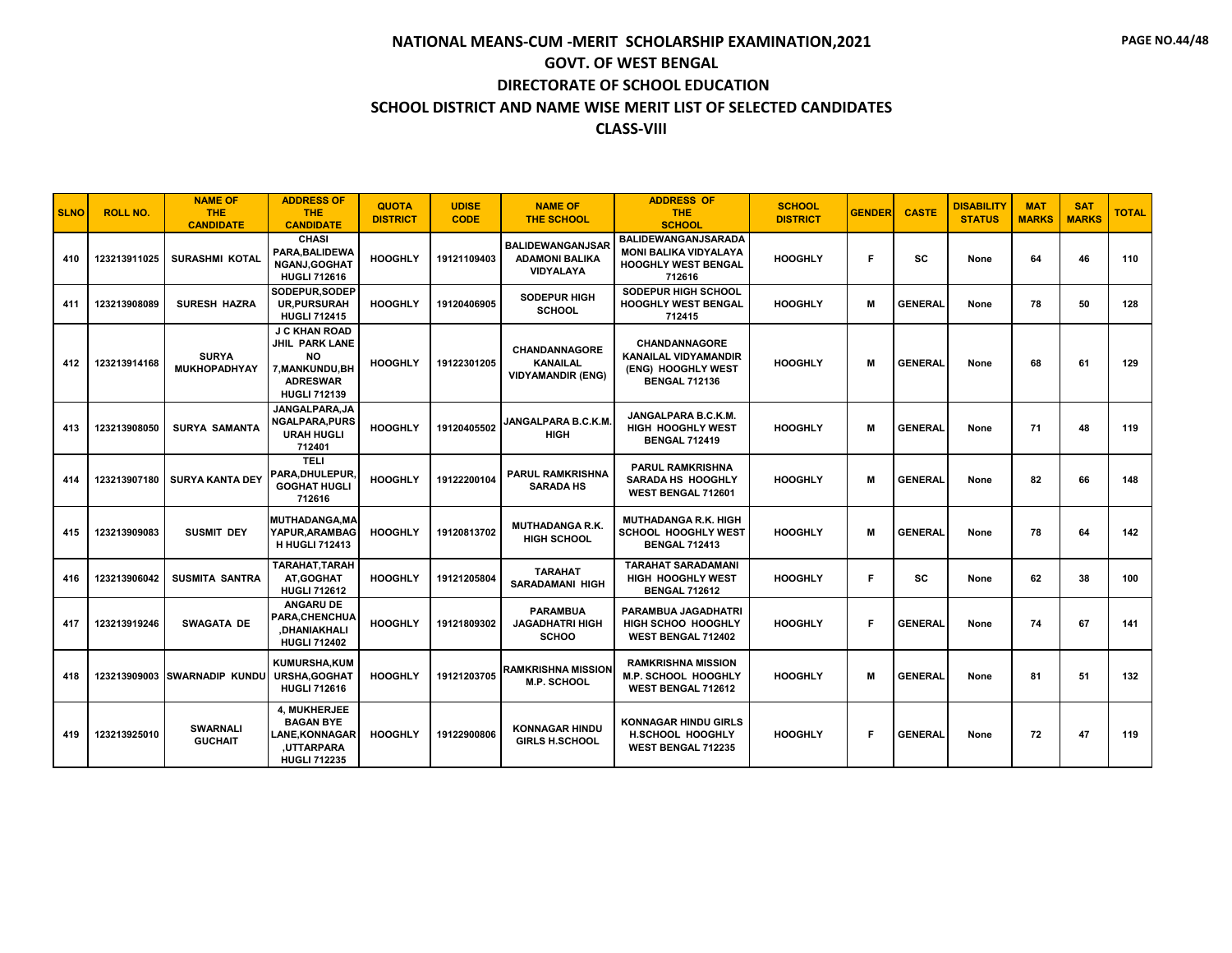| <b>SLNO</b> | <b>ROLL NO.</b> | <b>NAME OF</b><br><b>THE</b><br><b>CANDIDATE</b> | <b>ADDRESS OF</b><br><b>THE</b><br><b>CANDIDATE</b>                                            | <b>QUOTA</b><br><b>DISTRICT</b> | <b>UDISE</b><br><b>CODE</b> | <b>NAME OF</b><br><b>THE SCHOOL</b>                       | <b>ADDRESS OF</b><br><b>THE</b><br><b>SCHOOL</b>                                            | <b>SCHOOL</b><br><b>DISTRICT</b> | <b>GENDER</b> | <b>CASTE</b>   | <b>DISABILITY</b><br><b>STATUS</b> | <b>MAT</b><br><b>MARKS</b> | <b>SAT</b><br><b>MARKS</b> | <b>TOTAL</b> |
|-------------|-----------------|--------------------------------------------------|------------------------------------------------------------------------------------------------|---------------------------------|-----------------------------|-----------------------------------------------------------|---------------------------------------------------------------------------------------------|----------------------------------|---------------|----------------|------------------------------------|----------------------------|----------------------------|--------------|
| 420         | 123213921067    | <b>SWASTIK SARKAR</b>                            | DHANIAKHALI.DH<br>ANIAKHALI,DHANI<br><b>AKHALI HUGLI</b><br>712302                             | <b>HOOGHLY</b>                  | 19121819502                 | <b>DHANIAKHALI</b><br><b>MAHAMAYA</b><br><b>VIDYAMAND</b> | DHANIAKHALI MAHAMAYA<br><b>VIDYAMAND HOOGHLY</b><br>WEST BENGAL 712302                      | <b>HOOGHLY</b>                   | м             | <b>GENERAL</b> | None                               | 71                         | 56                         | 127          |
| 421         |                 | 123213921026   SYED IBRAHIM NABI                 | <b>NAKSHI</b><br><b>MOHALLA.PANDU</b><br><b>A.PANDUA HUGLI</b><br>712149                       | <b>HOOGHLY</b>                  | 19120520403                 | PANDUA SASIBHUSAN<br><b>SAHA HIGH SCHOOL</b>              | <b>PANDUA SASIBHUSAN</b><br><b>SAHA HIGH SCHOOL</b><br><b>HOOGHLY WEST BENGAL</b><br>712149 | <b>HOOGHLY</b>                   | м             | <b>GENERAL</b> | None                               | 68                         | 59                         | 127          |
| 422         | 123213910008    | <b>TAMAGHNA KOTAL</b>                            | <b>NATIBPUR</b><br><b>BAZER.NATIBPUR</b><br>.KHANAKUL<br><b>HUGLI 712416</b>                   | <b>HOOGHLY</b>                  | 19121002203                 | <b>NATIBPUR BHUDEB</b><br><b>VIDYALAYA</b>                | <b>NATIBPUR BHUDEB</b><br><b>VIDYALAYA HOOGHLY</b><br><b>WEST BENGAL 712416</b>             | <b>HOOGHLY</b>                   | м             | <b>GENERAL</b> | None                               | 69                         | 54                         | 123          |
| 423         | 123213910098    | <b>TAMALIKA GHOSH</b>                            | <b>BASUDEBPUR</b><br>JELEPARA, WARD<br>NO -<br>02.ARAMBAGH.AR<br><b>AMBAGH HUGLI</b><br>712601 | <b>HOOGHLY</b>                  | 19122200104                 | <b>PARUL RAMKRISHNA</b><br><b>SARADA HS</b>               | <b>PARUL RAMKRISHNA</b><br><b>SARADA HS HOOGHLY</b><br>WEST BENGAL 712601                   | <b>HOOGHLY</b>                   | F             | <b>GENERAL</b> | Multiple<br><b>Disabilities</b>    | 43                         | 26                         | 69           |
| 424         | 123213911027    | <b>TANAY ADHIKARI</b>                            | PALPUKUR.RAGH<br><b>UBATI, GOGHAT</b><br><b>HUGLI 712614</b>                                   | <b>HOOGHLY</b>                  | 19121203705                 | <b>RAMKRISHNA MISSION</b><br><b>M.P. SCHOOL</b>           | <b>RAMKRISHNA MISSION</b><br><b>M.P. SCHOOL HOOGHLY</b><br>WEST BENGAL 712612               | <b>HOOGHLY</b>                   | м             | <b>GENERAL</b> | None                               | 70                         | 57                         | 127          |
| 425         | 123213919229    | <b>TANIA DAS</b>                                 | <b>DHOBA</b><br>PARA.PANDUA.PA<br><b>NDUA HUGLI</b><br>712149                                  | <b>HOOGHLY</b>                  | 19120519002                 | <b>PANDUA RADHARANI</b><br><b>GIRLS HIGH S</b>            | <b>PANDUA RADHARANI</b><br>GIRLS HIGH S HOOGHLY<br><b>WEST BENGAL 712149</b>                | <b>HOOGHLY</b>                   | F.            | SC             | None                               | 53                         | 41                         | 94           |
| 426         | 123213909098    | <b>TANISA MAJI</b>                               | <b>PASCHIMPARA.NI</b><br><b>MDANGI, PURSUR</b><br>AH HUGLI 712414                              | <b>HOOGHLY</b>                  | 19120404402                 | <b>PASCHIMPARA HIGH</b><br><b>SCHOOL</b>                  | <b>PASCHIMPARA HIGH</b><br><b>SCHOOL HOOGHLY WEST</b><br><b>BENGAL 712414</b>               | <b>HOOGHLY</b>                   | F             | <b>GENERAL</b> | None                               | 66                         | 54                         | 120          |
| 427         | 123213910129    | <b>TANMAY SARKAR</b>                             | NOWPARA WARD<br><b>NO</b><br>09.CHANDUR.ARA<br><b>MBAGH HUGLI</b><br>712602                    | <b>HOOGHLY</b>                  | 19122200302                 | <b>ARAMBAGH HIGH</b><br><b>SCHOOL</b>                     | <b>ARAMBAGH HIGH SCHOOL</b><br><b>HOOGHLY WEST BENGAL</b><br>712601                         | <b>HOOGHLY</b>                   | м             | <b>GENERAL</b> | None                               | 60                         | 63                         | 123          |
| 428         | 123213919185    | <b>TAPOMAY GAIN</b>                              | <b>ANANDAMATH.CH</b><br><b>INSURAH</b><br><b>RS.CHINSURAH</b><br><b>HUGLI 712102</b>           | <b>HOOGHLY</b>                  | 19121902303                 | <b>HOOGHLY JYOTISH</b><br><b>CH. VIDYAPITH</b>            | <b>HOOGHLY JYOTISH CH.</b><br><b>VIDYAPITH HOOGHLY</b><br>WEST BENGAL 712101                | <b>HOOGHLY</b>                   | м             | <b>SC</b>      | None                               | 69                         | 56                         | 125          |
| 429         | 123213928150    | <b>TISTA GUIN</b>                                | <b>KRISHNANAGAR.J</b><br>ANGIPARA, JANGI<br><b>PARA HUGLI</b><br>712404                        | <b>HOOGHLY</b>                  | 19120309404                 | <b>JANGIPARA BALIKA</b><br><b>VIDYALAY</b>                | <b>JANGIPARA BALIKA</b><br><b>VIDYALAY HOOGHLY</b><br><b>WEST BENGAL 712404</b>             | <b>HOOGHLY</b>                   | F             | <b>GENERAL</b> | None                               | 66                         | 61                         | 127          |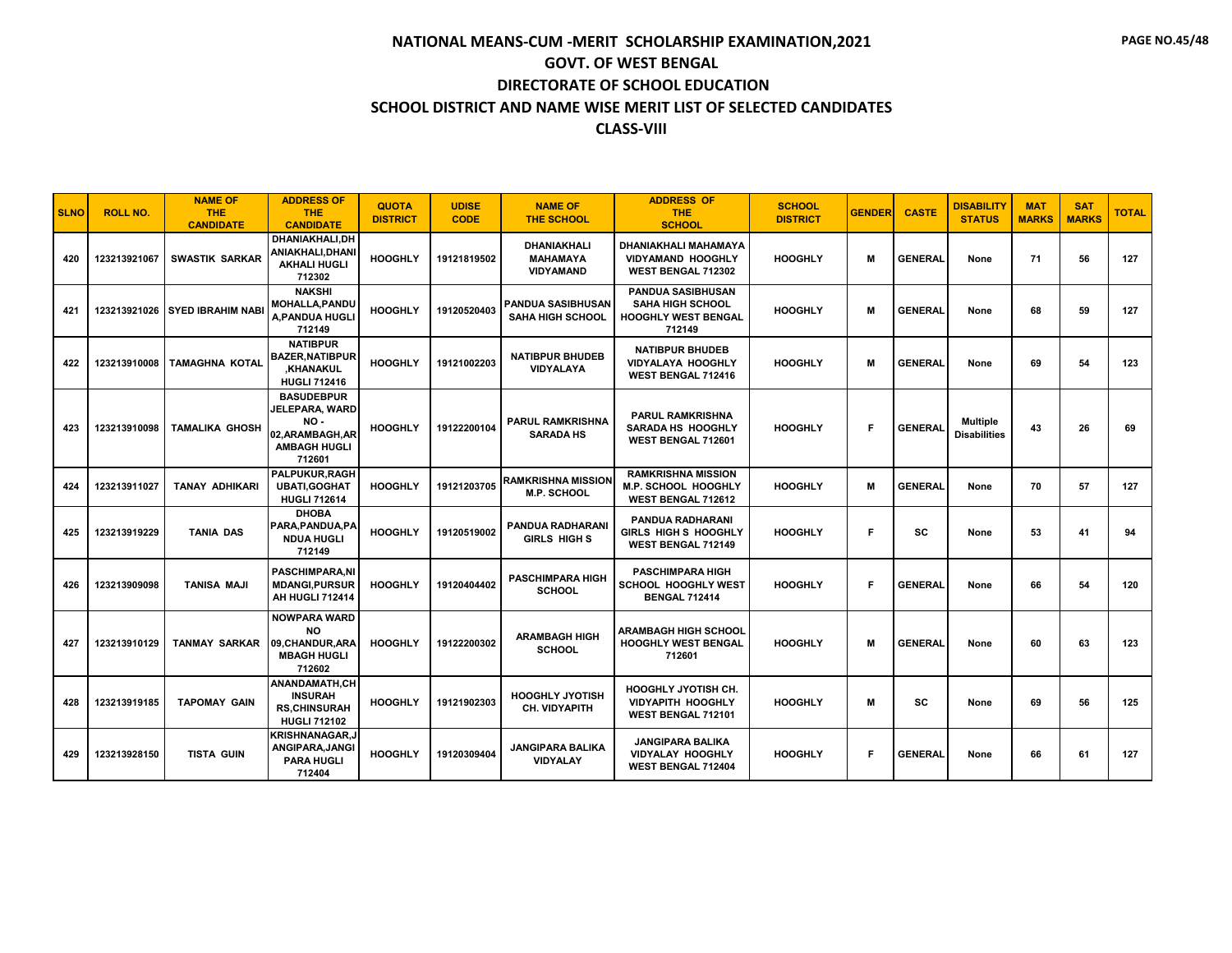| <b>SLNO</b> | <b>ROLL NO.</b> | <b>NAME OF</b><br><b>THE</b><br><b>CANDIDATE</b> | <b>ADDRESS OF</b><br><b>THE</b><br><b>CANDIDATE</b>                                             | <b>QUOTA</b><br><b>DISTRICT</b> | <b>UDISE</b><br><b>CODE</b> | <b>NAME OF</b><br><b>THE SCHOOL</b>                                  | <b>ADDRESS OF</b><br><b>THE</b><br><b>SCHOOL</b>                                            | <b>SCHOOL</b><br><b>DISTRICT</b> | <b>GENDER</b> | <b>CASTE</b>   | <b>DISABILITY</b><br><b>STATUS</b> | <b>MAT</b><br><b>MARKS</b> | <b>SAT</b><br><b>MARKS</b> | <b>TOTAL</b> |
|-------------|-----------------|--------------------------------------------------|-------------------------------------------------------------------------------------------------|---------------------------------|-----------------------------|----------------------------------------------------------------------|---------------------------------------------------------------------------------------------|----------------------------------|---------------|----------------|------------------------------------|----------------------------|----------------------------|--------------|
| 430         | 123213925102    | <b>TITAS BHOR</b>                                | <b>BEGAMPUR, BEGA</b><br><b>MPUR, CHANDITAL</b><br>A HUGLI 712306                               | <b>HOOGHLY</b>                  | 19120701602                 | <b>BEGAMPUR HIGH</b><br><b>SCHOOL</b>                                | <b>BEGAMPUR HIGH SCHOOL</b><br><b>HOOGHLY WEST BENGAL</b><br>712306                         | <b>HOOGHLY</b>                   | M             | <b>GENERAL</b> | None                               | 69                         | 50                         | 119          |
| 431         | 123213908101    | <b>TITAS SAMANTA</b>                             | SENPUR, NANGUL<br>PARA, KHANAKUL<br><b>HUGLI 712406</b>                                         | <b>HOOGHLY</b>                  | 19120205604                 | <b>HELAN SARADAMONI</b><br><b>BALIKA VIDYAL</b>                      | <b>HELAN SARADAMONI</b><br><b>BALIKA VIDYAL HOOGHLY</b><br><b>WEST BENGAL 712412</b>        | <b>HOOGHLY</b>                   | F             | <b>GENERAL</b> | None                               | 70                         | 54                         | 124          |
| 432         | 123213914139    | <b>TITHI SAMANTA</b>                             | <b>NORTALA, MUKTA</b><br><b>RPUR.TARAKESW</b><br><b>AR HUGLI 712401</b>                         | <b>HOOGHLY</b>                  | 19120102204                 | <b>MUKTARPURHIGH</b><br><b>SCHOOL</b>                                | <b>MUKTARPURHIGH SCHOOL</b><br><b>HOOGHLY WEST BENGAL</b><br>712401                         | <b>HOOGHLY</b>                   | F             | <b>GENERAL</b> | None                               | 66                         | 57                         | 123          |
| 433         | 123213911047    | <b>TIYASA DEY</b>                                | <b>VILL UBIDPUR PO</b><br><b>KHANAKUL, KHAN</b><br>AKUL, KHANAKUL<br><b>HUGLI 712406</b>        | <b>HOOGHLY</b>                  | 19120201104                 | KHANAKUL K.V.<br><b>BALIKA VIDYALAYA</b>                             | KHANAKUL K.V. BALIKA<br><b>VIDYALAYA HOOGHLY</b><br><b>WEST BENGAL 712406</b>               | <b>HOOGHLY</b>                   | F             | <b>GENERAL</b> | None                               | 76                         | 59                         | 135          |
| 434         | 123213928107    | <b>TIYASA JANA</b>                               | <b>BILARA, HAWAKH</b><br>ANA, JANGIPARA<br><b>HUGLI 712403</b>                                  | <b>HOOGHLY</b>                  |                             | 19120302802 BILARA HIGH SCHOOL                                       | <b>BILARA HIGH SCHOOL</b><br><b>HOOGHLY WEST BENGAL</b><br>712403                           | <b>HOOGHLY</b>                   | F             | <b>GENERAL</b> | None                               | 69                         | 58                         | 127          |
| 435         | 123213908105    | <b>TIYASHA PAL</b>                               | <b>NEAR PRY</b><br><b>SCHOOL, BALIDE</b><br>WANGANJ, GOGH<br><b>AT HUGLI 712616</b>             | <b>HOOGHLY</b>                  | 19121109403                 | <b>BALIDEWANGANJSAR</b><br><b>ADAMONI BALIKA</b><br><b>VIDYALAYA</b> | BALIDEWANGANJSARADA<br><b>MONI BALIKA VIDYALAYA</b><br><b>HOOGHLY WEST BENGAL</b><br>712616 | <b>HOOGHLY</b>                   | F             | <b>GENERAL</b> | None                               | 67                         | 55                         | 122          |
| 436         | 123213906155    | <b>TRISANT MAITI</b>                             | MIRJAPUR, ALATI,<br><b>PURSURAH</b><br><b>HUGLI 712414</b>                                      | <b>HOOGHLY</b>                  | 19120403604                 | <b>DEULPARA B.N.</b><br><b>VIDYANIKETAN</b>                          | DEULPARA B.N.<br><b>VIDYANIKETAN HOOGHLY</b><br>WEST BENGAL 712414                          | <b>HOOGHLY</b>                   | M             | <b>GENERAL</b> | None                               | 81                         | 60                         | 141          |
| 437         | 123213910122    | <b>TRISHA BERA</b>                               | <b>PURSURAH, PURS</b><br><b>URAH, PURSURAH</b><br><b>HUGLI 712401</b>                           | <b>HOOGHLY</b>                  | 19120405502                 | <b>JANGALPARA B.C.K.M.</b><br><b>HIGH</b>                            | JANGALPARA B.C.K.M.<br><b>HIGH HOOGHLY WEST</b><br><b>BENGAL 712419</b>                     | <b>HOOGHLY</b>                   | F             | <b>GENERAL</b> | None                               | 68                         | 60                         | 128          |
| 438         | 123213921055    | TRISHA GHOSH                                     | <b>CHOUTARA</b><br><b>GHOSHPARA.ROU</b><br><b>THOUR, DHANIAK</b><br><b>HALI HUGLI</b><br>712402 | <b>HOOGHLY</b>                  | 19121807602                 | <b>KOTALPUR HIGH</b><br><b>SCHOOL</b>                                | <b>KOTALPUR HIGH SCHOOL</b><br><b>HOOGHLY WEST BENGAL</b><br>712410                         | <b>HOOGHLY</b>                   | F             | <b>GENERAL</b> | None                               | 76                         | 61                         | 137          |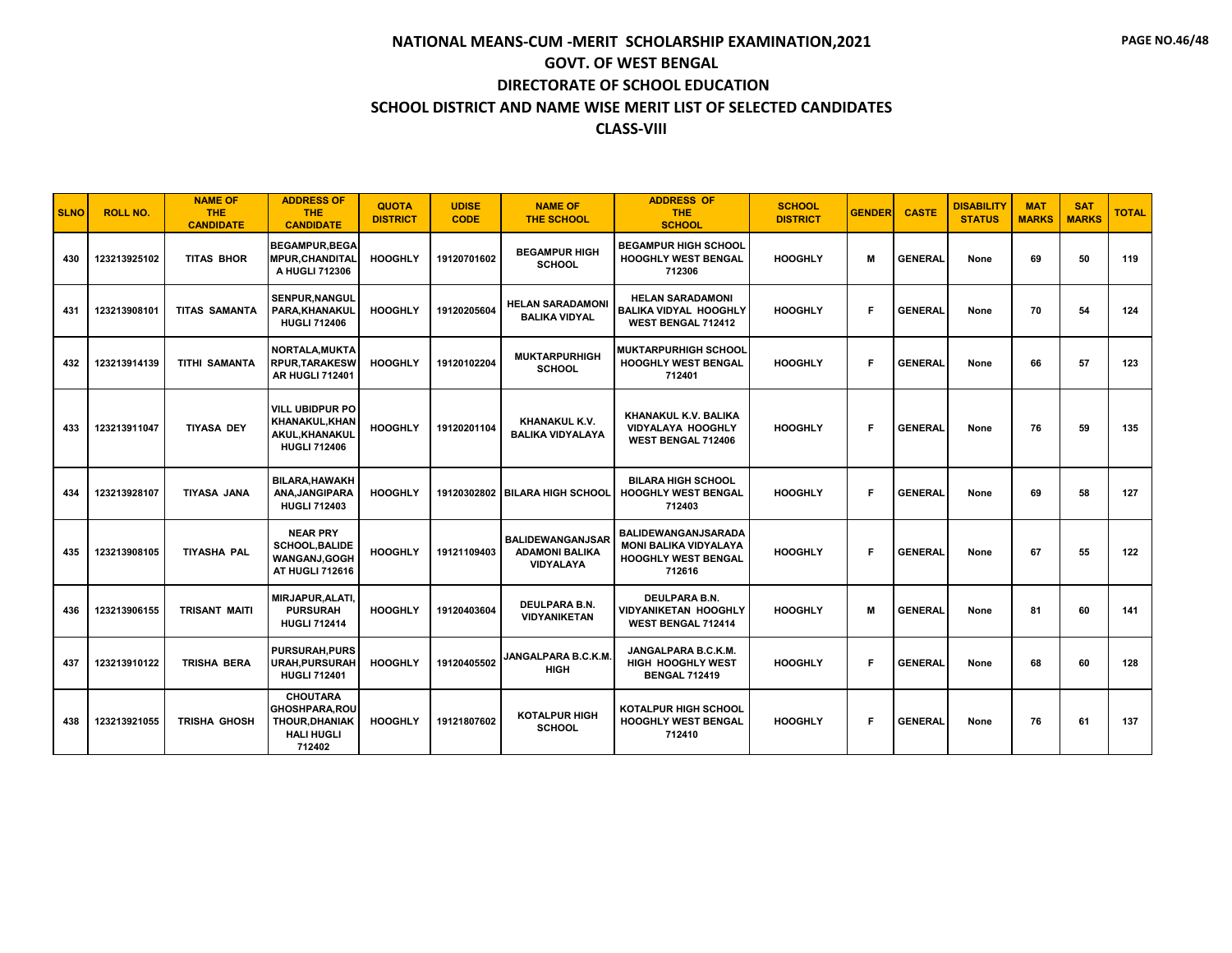| <b>SLNO</b> | <b>ROLL NO.</b> | <b>NAME OF</b><br><b>THE</b><br><b>CANDIDATE</b> | <b>ADDRESS OF</b><br><b>THE</b><br><b>CANDIDATE</b>                                              | <b>QUOTA</b><br><b>DISTRICT</b> | <b>UDISE</b><br><b>CODE</b> | <b>NAME OF</b><br><b>THE SCHOOL</b>              | <b>ADDRESS OF</b><br><b>THE</b><br><b>SCHOOL</b>                                         | <b>SCHOOL</b><br><b>DISTRICT</b> | <b>GENDER</b> | <b>CASTE</b>   | <b>DISABILITY</b><br><b>STATUS</b> | <b>MAT</b><br><b>MARKS</b> | <b>SAT</b><br><b>MARKS</b> | <b>TOTAL</b> |
|-------------|-----------------|--------------------------------------------------|--------------------------------------------------------------------------------------------------|---------------------------------|-----------------------------|--------------------------------------------------|------------------------------------------------------------------------------------------|----------------------------------|---------------|----------------|------------------------------------|----------------------------|----------------------------|--------------|
| 439         | 123213910023    | TRISHA KANJI                                     | KALITALA, NANDA<br>NPUR.KHANAKUL<br><b>HUGLI 712417</b>                                          | <b>HOOGHLY</b>                  | 19121003503                 | <b>NANDANPUR</b><br><b>RUPCHAND ACADEMY</b>      | <b>NANDANPUR RUPCHAND</b><br><b>ACADEMY HOOGHLY</b><br><b>WEST BENGAL 712417</b>         | <b>HOOGHLY</b>                   | F             | <b>SC</b>      | None                               | 57                         | 58                         | 115          |
| 440         | 123213915162    | TRISHA PRATIHAR                                  | 00.DUTTAPUR.TA<br><b>RAKESWAR</b><br><b>HUGLI 712410</b>                                         | <b>HOOGHLY</b>                  | 19120106701                 | <b>MOZEPUR BHARATI</b><br><b>VIDYAMANDIR</b>     | <b>MOZEPUR BHARATI</b><br><b>VIDYAMANDIR HOOGHLY</b><br>WEST BENGAL 712410               | <b>HOOGHLY</b>                   | F             | <b>GENERAL</b> | None                               | 80                         | 67                         | 147          |
| 441         | 123213925053    | <b>TRISHA ROY</b>                                | <b>TARAKESHWAR</b><br><b>ROAD.BAIDYABAT</b><br><b>I.SERAMPORE</b><br><b>HUGLI 712222</b>         | <b>HOOGHLY</b>                  | 19121304602                 | <b>CHAMPSARA SATISH</b><br><b>CHANDRA VIDYA</b>  | <b>CHAMPSARA SATISH</b><br><b>CHANDRA VIDYA</b><br><b>HOOGHLY WEST BENGAL</b><br>712222  | <b>HOOGHLY</b>                   | F.            | SC             | None                               | 63                         | 32                         | 95           |
| 442         | 123213909113    | <b>TRISHA SANTRA</b>                             | PASCHIMPARA, PA<br><b>SCHIMPARA,GOG</b><br><b>HAT HUGLI</b><br>712612                            | <b>HOOGHLY</b>                  | 19121210409                 | <b>PASCHIMPARA R.K.</b><br><b>VIDYABHABAN</b>    | PASCHIMPARA R.K.<br><b>VIDYABHABAN HOOGHLY</b><br><b>WEST BENGAL 712612</b>              | <b>HOOGHLY</b>                   | F             | SC             | None                               | 68                         | 53                         | 121          |
| 443         | 123213928074    | <b>TRISHA SIL</b>                                | <b>BILARA.HAWAKH</b><br>ANA.JANGIPARA<br><b>HUGLI 712403</b>                                     | <b>HOOGHLY</b>                  |                             | 19120302802 BILARA HIGH SCHOOL                   | <b>BILARA HIGH SCHOOL</b><br><b>HOOGHLY WEST BENGAL</b><br>712403                        | <b>HOOGHLY</b>                   | F             | <b>GENERAL</b> | None                               | 75                         | 59                         | 134          |
| 444         | 123213925023    | <b>TRISHANKI DAS</b>                             | ANTPUR.ANTPUR.<br><b>JANGIPARA</b><br><b>HUGLI 712424</b>                                        | <b>HOOGHLY</b>                  | 19120302702                 | <b>ANTPUR HIGH</b><br><b>SCHOOL</b>              | <b>ANTPUR HIGH SCHOOL</b><br><b>HOOGHLY WEST BENGAL</b><br>712424                        | <b>HOOGHLY</b>                   | F             | <b>GENERAL</b> | None                               | 70                         | 52                         | 122          |
| 445         | 123213908090    | <b>TUHIN BAG</b>                                 | <b>BAG</b><br>PARA, DAHARKUN<br><b>DU.ARAMBAGH</b><br><b>HUGLI 712617</b>                        | <b>HOOGHLY</b>                  | 19120819205                 | <b>DAHARKUNDU SREE</b><br><b>RAMKRISHNA HIGH</b> | <b>DAHARKUNDU SREE</b><br><b>RAMKRISHNA HIGH</b><br><b>HOOGHLY WEST BENGAL</b><br>712617 | <b>HOOGHLY</b>                   | м             | <b>GENERAL</b> | None                               | 56                         | 62                         | 118          |
| 446         | 123213908160    | <b>TUHIN KOTAL</b>                               | BETRA.<br><b>BADANGANJ</b><br><b>HOOGHLY,BADAN</b><br><b>GANJ, GOGHAT</b><br><b>HUGLI 712122</b> | <b>HOOGHLY</b>                  | 19121208711                 | <b>KOKOND KALIKA</b><br><b>SIKSHASADAN</b>       | <b>KOKOND KALIKA</b><br>SIKSHASADAN HOOGHLY<br>WEST BENGAL 712122                        | <b>HOOGHLY</b>                   | M             | SC             | None                               | 61                         | 49                         | 110          |
| 447         | 123213926123    | TUHIN KUNDU                                      | ANTPUR, ANTPUR,<br><b>JANGIPARA</b><br><b>HUGLI 712424</b>                                       | <b>HOOGHLY</b>                  | 19120302702                 | <b>ANTPUR HIGH</b><br><b>SCHOOL</b>              | <b>ANTPUR HIGH SCHOOL</b><br>HOOGHLY WEST BENGAL<br>712424                               | <b>HOOGHLY</b>                   | M             | <b>GENERAL</b> | None                               | 72                         | 48                         | 120          |
| 448         | 123213915117    | <b>TUHIN PAL</b>                                 | <b>BAKUBPUR, KHALI</b><br><b>SANI, BHADRESW</b><br><b>AR HUGLI 712138</b>                        | <b>HOOGHLY</b>                  | 19122303102                 | <b>KHALISANI</b><br><b>VIDYAMANDIR</b>           | <b>KHALISANI VIDYAMANDIR</b><br><b>HOOGHLY WEST BENGAL</b><br>712138                     | <b>HOOGHLY</b>                   | M             | <b>GENERAL</b> | None                               | 75                         | 48                         | 123          |